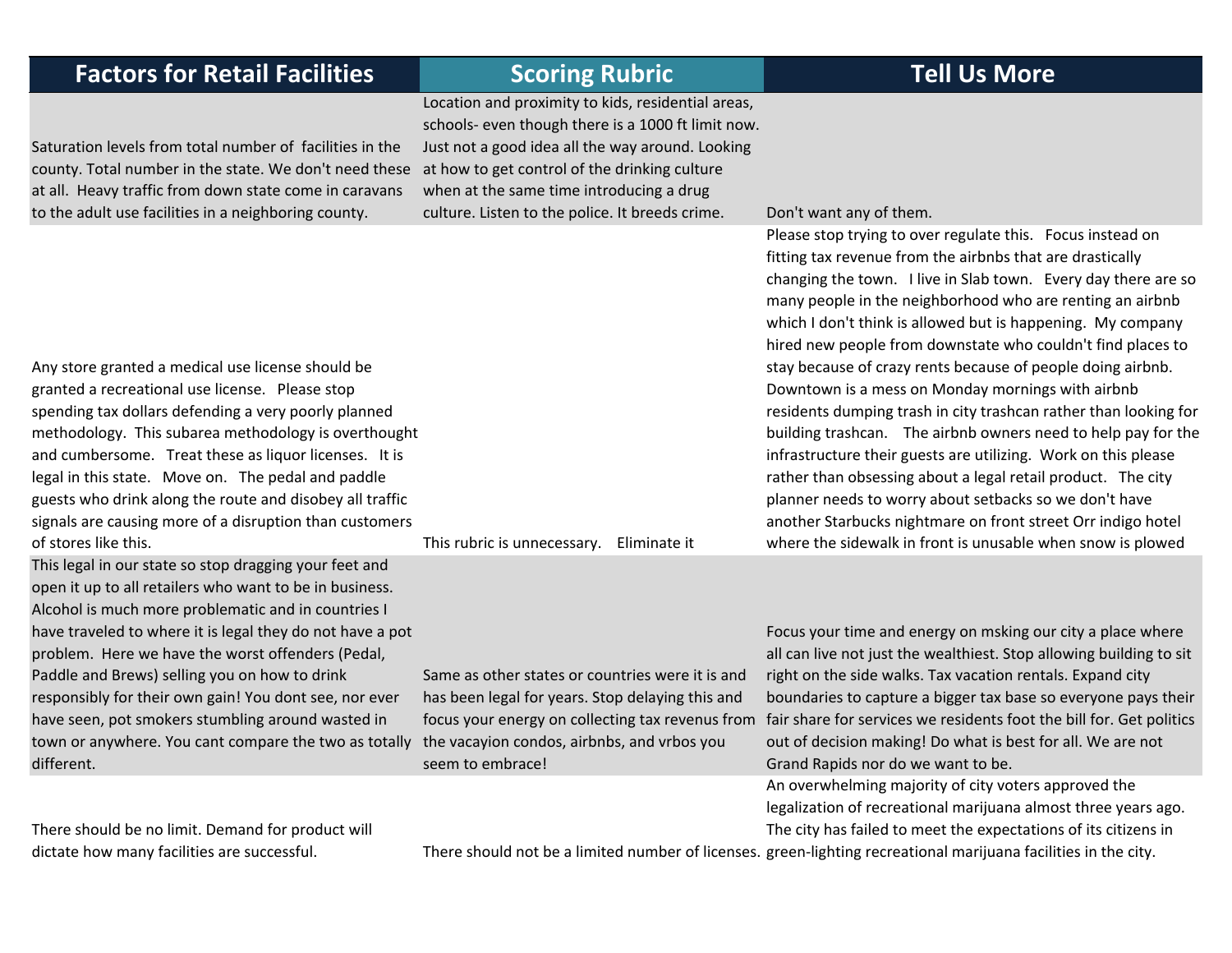| <b>Factors for Retail Facilities</b>                                                                                                                                                                                                                                                                                                                                                                                                                               | <b>Scoring Rubric</b>                                                                                                                                                                                                   | <b>Tell Us More</b>                                                                                                                                                                                                                                                                                                                   |
|--------------------------------------------------------------------------------------------------------------------------------------------------------------------------------------------------------------------------------------------------------------------------------------------------------------------------------------------------------------------------------------------------------------------------------------------------------------------|-------------------------------------------------------------------------------------------------------------------------------------------------------------------------------------------------------------------------|---------------------------------------------------------------------------------------------------------------------------------------------------------------------------------------------------------------------------------------------------------------------------------------------------------------------------------------|
| Should not be within walking distance of the following<br>area: venues attracting families; homeless shelters;<br>substance abuse rehab facilities; halfway houses; with<br>larger crime rates; residential areas; nature preserves<br>and parks; heavy tourist attraction areas (such as front<br>street and beach areas)<br>oversaturation of the market.                                                                                                        | Criminal background and association with<br>criminal enterprises; ties to the local community<br>use of locally based growing facilities<br>product quality                                                             | When I look at these maps and realize what is close to these<br>proposed sites it becomes a truly appalling reality. If we have<br>to have this, needs to be located in places NOT easily accessible<br>to underage populations and people already struggling with<br>addiction; and residential areas.                               |
| very much against                                                                                                                                                                                                                                                                                                                                                                                                                                                  | none                                                                                                                                                                                                                    | I am very much against this                                                                                                                                                                                                                                                                                                           |
| I think they should have to have medical and AU. They<br>should go to locations already open in the Traverse City<br>region.                                                                                                                                                                                                                                                                                                                                       | • Financial Capabilities<br>. If Already Medical: Their Financial Records<br>•Criminal History                                                                                                                          | Traverse City needs at least one adult use facility!                                                                                                                                                                                                                                                                                  |
| Is there a limit on the number of liquor stores within the<br>City Limits? If there is, I would use that number because<br>the two substances seem similar in my opinion.                                                                                                                                                                                                                                                                                          | Location, infrastructure, history,                                                                                                                                                                                      | Good luck.                                                                                                                                                                                                                                                                                                                            |
| There should be no established limit specific to adult use<br>marijuana facilities. They should be treated like any<br>other business. If you want to follow a liquor license<br>model do that. Otherwise just treat them like business. I<br>don't trust the City to come up with a special policy for<br>these facilities that would be reasonable, functional, or<br>anything other than completely idiotic based on how<br>the City has been operating lately. | If you implement a scoring rubric to allow<br>marijuana businesses licenses you better have a<br>scoring rubric to allow fast food, bars, bougie<br>clothing stores, etc. Please don't try to build your<br>businesses. | You all are running a master class in pitiful mismanagement of<br>public policy and local governments. Traverse City is becoming<br>corny utopian dreams on the backs of marijuana a joke. I never imagined I would say that Garfield Township is a<br>better example of municipal governance but it is.                              |
| Do not limit                                                                                                                                                                                                                                                                                                                                                                                                                                                       | None                                                                                                                                                                                                                    | The voters spoke. Recreational marijuana should be just as<br>available as all the bars, restaurants and stores selling alcohol is<br>Traverse City. It's ridiculous you've waited this long to open it<br>up and a complete waste of our taxpayer money in studies and<br>the revenues which we could have been taxing all this lost |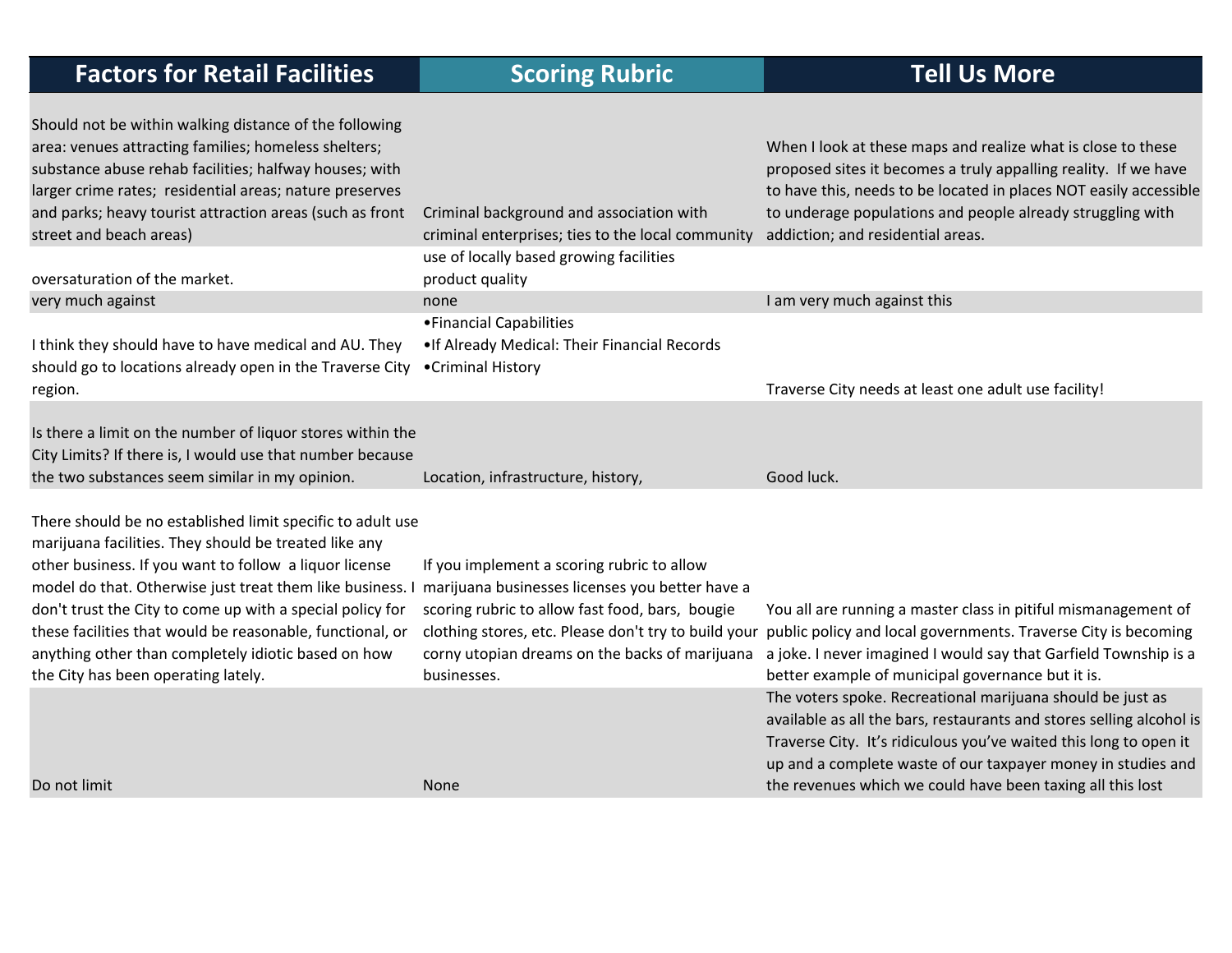Our children are watching. Visit Denver and see the amount of homelessness that has exploded. The stench of the city and filth. Please don't take this gorgeous town and turn it into something else. We have <sup>a</sup> lot of people who come to this townn with their children. They don't need to see that on their

| How badly the city will stink and how many children use                                                                                                                                                                                                                                                                                                                                                                                                                                                                                     |                                                                                                                                                                               | something else. We have a lot of people who come to this                                                                                                                                                                                                                                                                                                                                                                                                                                       |
|---------------------------------------------------------------------------------------------------------------------------------------------------------------------------------------------------------------------------------------------------------------------------------------------------------------------------------------------------------------------------------------------------------------------------------------------------------------------------------------------------------------------------------------------|-------------------------------------------------------------------------------------------------------------------------------------------------------------------------------|------------------------------------------------------------------------------------------------------------------------------------------------------------------------------------------------------------------------------------------------------------------------------------------------------------------------------------------------------------------------------------------------------------------------------------------------------------------------------------------------|
| the general area of the facilities.                                                                                                                                                                                                                                                                                                                                                                                                                                                                                                         | Na                                                                                                                                                                            | town with their children. They don't need to see that on their                                                                                                                                                                                                                                                                                                                                                                                                                                 |
| Number of existing medical facilities and whether they<br>will become retail/medical or single use. East side is<br>already saturated with medical facilities.                                                                                                                                                                                                                                                                                                                                                                              | Security measures<br>Store policy not to sell to people under the<br>influence<br>Cooperation with City initiatives example being<br>no smoking/eating products in city parks |                                                                                                                                                                                                                                                                                                                                                                                                                                                                                                |
| The same factors that are used to establish restaurants.<br>If the restaurant serves good food, good service,<br>accessible location, fair prices, and passes inspections<br>for cleanliness, then it should be allowed. M stores<br>lacking those qualities will 'weed' themselves out. Isn't<br>that what capitalism is all about? Why is there so much<br>fear involved? How many places are there where one<br>can obtain alcohol? Don't we want to increase tax<br>revenue? What rules have cities in CA or Washington<br>established? | Employment                                                                                                                                                                    | Our leaders need to "update their picture" of M Recreational<br>use. There appears to be an "old fogey" 1970s fear mentality<br>projected onto this whole debate and planning. Let the market<br>decide who stays in business and who doesn't. The city can hire<br>additional competent inspectors from the increased tax<br>revenue and then fine/shut down those that aren't pristine in<br>adhering to rules (Like some alcohol serving restaurants/bars in<br>TC should be, for example). |
| There should be no limit. The market should dictate the<br>number of establishments as it does for other industries.<br>The historical misinformation related to the war on<br>drugs should once and for all be put to rest.                                                                                                                                                                                                                                                                                                                | <b>None</b>                                                                                                                                                                   |                                                                                                                                                                                                                                                                                                                                                                                                                                                                                                |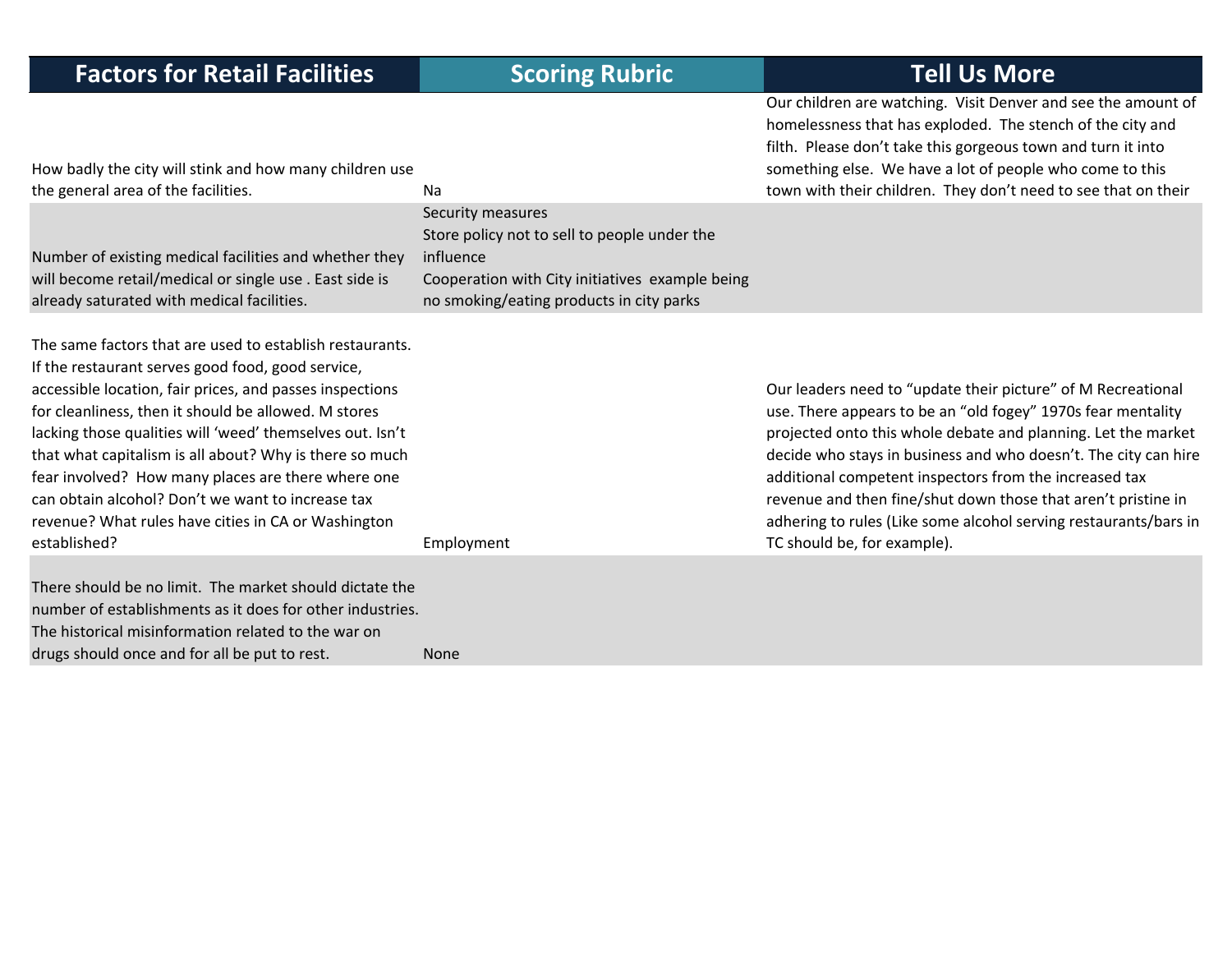| <b>Factors for Retail Facilities</b>                                                                                                                                                | <b>Scoring Rubric</b>                                                                                        | <b>Tell Us More</b>                                                                                                                                                                                                           |
|-------------------------------------------------------------------------------------------------------------------------------------------------------------------------------------|--------------------------------------------------------------------------------------------------------------|-------------------------------------------------------------------------------------------------------------------------------------------------------------------------------------------------------------------------------|
|                                                                                                                                                                                     |                                                                                                              | where shopping and families are not regularly visited. We<br>need to preserve our downtown areas, especially by our water<br>front for businesses where the majority of our population and<br>tourists enjoy their free time. |
|                                                                                                                                                                                     |                                                                                                              | There is a good deal of land available within 6 miles of the city<br>limits where these facilities could be built and run.                                                                                                    |
| The impact on our city, the citizens of our city and our<br>tourist industry. I would like to see all these facilities<br>outside the city limits. I especially would not like them |                                                                                                              | The outskirts of our downtown area would not be a bad idea,<br>but spread out the number and limit how many.                                                                                                                  |
| to be downtown nor in the malls.                                                                                                                                                    | Integrity and commitment to our community                                                                    |                                                                                                                                                                                                                               |
| Amount of people and business in a given area.                                                                                                                                      | Community involvement                                                                                        |                                                                                                                                                                                                                               |
| Traffic and congestion in the key traffic chokepoints<br>should be the top consideration in the location and<br>number of retail facilities.                                        | Rigor of product testing<br>(https://fivethirtyeight.com/features/americas-<br>pot-labs-have-a-thc-problem/) |                                                                                                                                                                                                                               |
| The city has already made too many errors. Whether we<br>like it or not, the centers are here as a result of the cities<br>mistakes. Let them sell recreational.                    | Local ownership                                                                                              | The city made terrible errors. They have let their constituents<br>down in so many ways already. They need to fix this NOW.                                                                                                   |
| I personally don't think there needs to be a limit, per<br>say. Let the stores "battle" it out and the best ones will<br>stay in business.                                          |                                                                                                              |                                                                                                                                                                                                                               |
| The process to renew my medical license has been such Sustainability                                                                                                                |                                                                                                              |                                                                                                                                                                                                                               |
| a pain, so I gave up, and now drive to Honor or Kalkaska Low environmental impact                                                                                                   |                                                                                                              |                                                                                                                                                                                                                               |
| to purchase cannabis.                                                                                                                                                               | Community involvement                                                                                        |                                                                                                                                                                                                                               |
|                                                                                                                                                                                     |                                                                                                              | Give the original provisioning centers automatic licenses. They<br>have earned this.                                                                                                                                          |
| The current provisioning centers should be top of the list                                                                                                                          |                                                                                                              |                                                                                                                                                                                                                               |
| for any considerations. They have already been vetted.                                                                                                                              |                                                                                                              | This survey was VERY difficult to get to. The link "survey" takes                                                                                                                                                             |
| They are following rules in place and are ready to move<br>on to the next step without starting at square 1.                                                                        | Experience                                                                                                   | you to information. You have to experiment to find<br>where/what to click to get to the actual survey.                                                                                                                        |
| Do not allow medical providers a license w/o being part                                                                                                                             |                                                                                                              |                                                                                                                                                                                                                               |
| of a fair competitive process.                                                                                                                                                      | Credence to local providers should be given.                                                                 |                                                                                                                                                                                                                               |
| The fewer the better. We do not need to be the only                                                                                                                                 |                                                                                                              |                                                                                                                                                                                                                               |
| community open to Adult Use.                                                                                                                                                        | Experience, Land use                                                                                         |                                                                                                                                                                                                                               |
|                                                                                                                                                                                     |                                                                                                              |                                                                                                                                                                                                                               |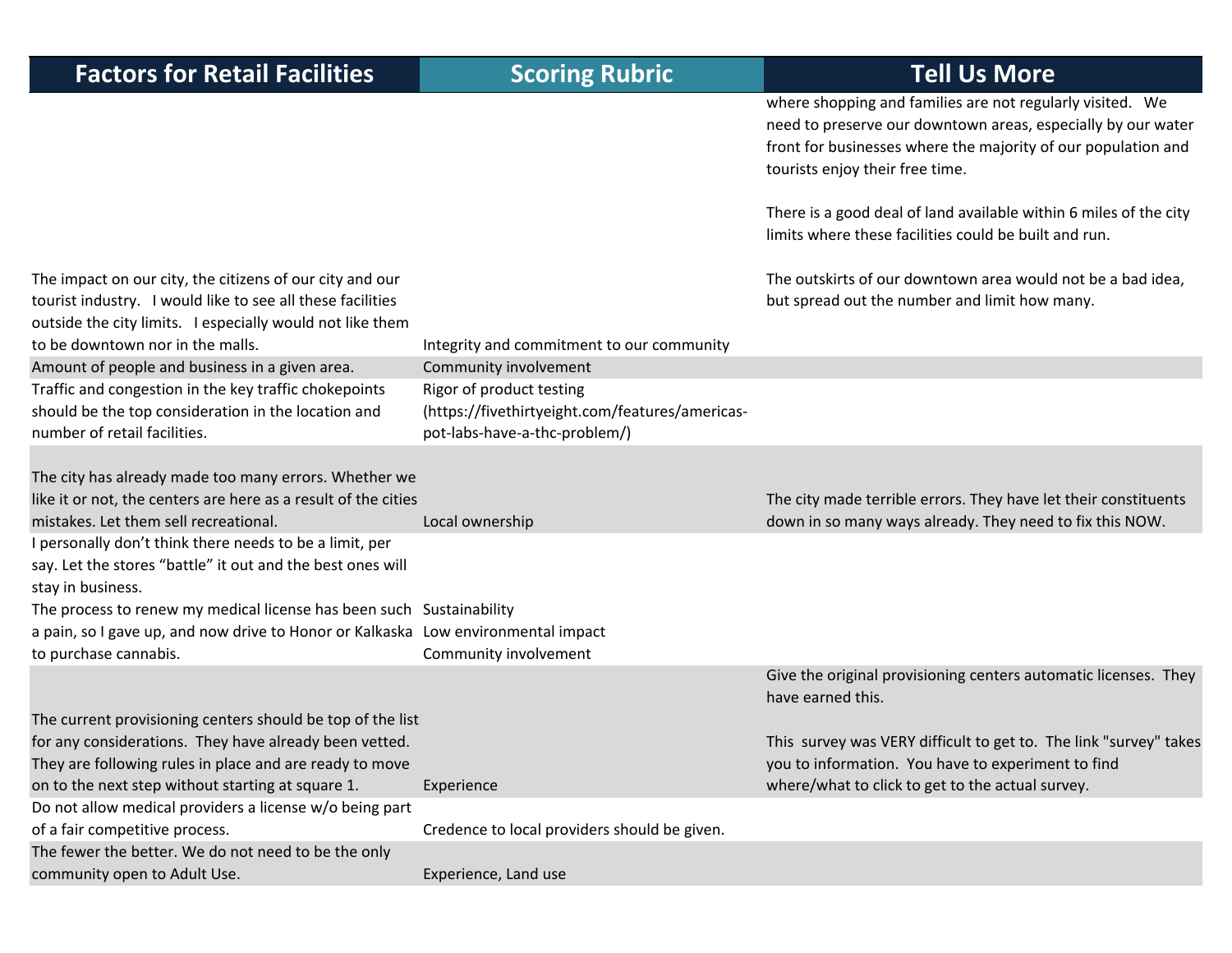| <b>Factors for Retail Facilities</b>                                                                                                                                                                                                                                                                                                                                                                                                                                                                              | <b>Scoring Rubric</b>                                                                                                                                              | <b>Tell Us More</b>                                                                                                                                                                                                    |
|-------------------------------------------------------------------------------------------------------------------------------------------------------------------------------------------------------------------------------------------------------------------------------------------------------------------------------------------------------------------------------------------------------------------------------------------------------------------------------------------------------------------|--------------------------------------------------------------------------------------------------------------------------------------------------------------------|------------------------------------------------------------------------------------------------------------------------------------------------------------------------------------------------------------------------|
| In general I don't believe that Adult Use Marijuana<br>Facilities should be treated any different than liquor<br>stores in terms of where they are located.                                                                                                                                                                                                                                                                                                                                                       | If they currently run a medical facility they should<br>be granted an immediate license. They have<br>shown they can comply with existing laws and<br>regulations. |                                                                                                                                                                                                                        |
| As long as there is limited ability for vagrants to loiter<br>and congregate around the shops, I will be happy. I<br>recently moved back home to TC from Eugene, OR, and<br>it is a complete mess out there. Many of the cannabis<br>dispensaries have become areas for degenerates to<br>hang out, scaring off the law abiding cannabis users. I<br>support people's rights to do what they want, but I<br>would never want to see this beautiful town turn into<br>something like I have experienced in Oregon. | Criminal history, michigan residency status                                                                                                                        |                                                                                                                                                                                                                        |
| Problems connected to marijuana use.                                                                                                                                                                                                                                                                                                                                                                                                                                                                              | Land use                                                                                                                                                           | This city already has a drinking problem and does not need a<br>marijuana problem as well.                                                                                                                             |
| Saturation. Currently there are 3 medical marijuana<br>shops in 1 block on Garfield & Hannah. There is a 4th a<br>mile away on Parsons. Not to mention the one on<br>Munson near 8th st. They all seem to be to close<br>together. Also the distance to schools needs to be<br>considered. There is an elementary school less than a<br>mile away.                                                                                                                                                                | Length of time in the industry.                                                                                                                                    | I am not a city resident but my parents live on Hannah near the<br>current medical centers and it created a lot of chaos and fear<br>when the business opened. Especially the one with the armed<br>security out front |
| As many as the market will support                                                                                                                                                                                                                                                                                                                                                                                                                                                                                | Local ownership                                                                                                                                                    |                                                                                                                                                                                                                        |
| Distance between retail facilities.<br>Compare a low number of marijuana store to the<br>number of bars and liquor stores: 4-6 shops vs dozens<br>of liquor outlets??? What's the big deal?                                                                                                                                                                                                                                                                                                                       | PARKING! Parking is terrible in TC and the shops<br>open in other areas of the state always have<br>many cars parked.                                              |                                                                                                                                                                                                                        |
| The same as liquor stores.                                                                                                                                                                                                                                                                                                                                                                                                                                                                                        | All                                                                                                                                                                | Let the market decide.                                                                                                                                                                                                 |
| Community feedback                                                                                                                                                                                                                                                                                                                                                                                                                                                                                                | <b>Community Feedback</b>                                                                                                                                          |                                                                                                                                                                                                                        |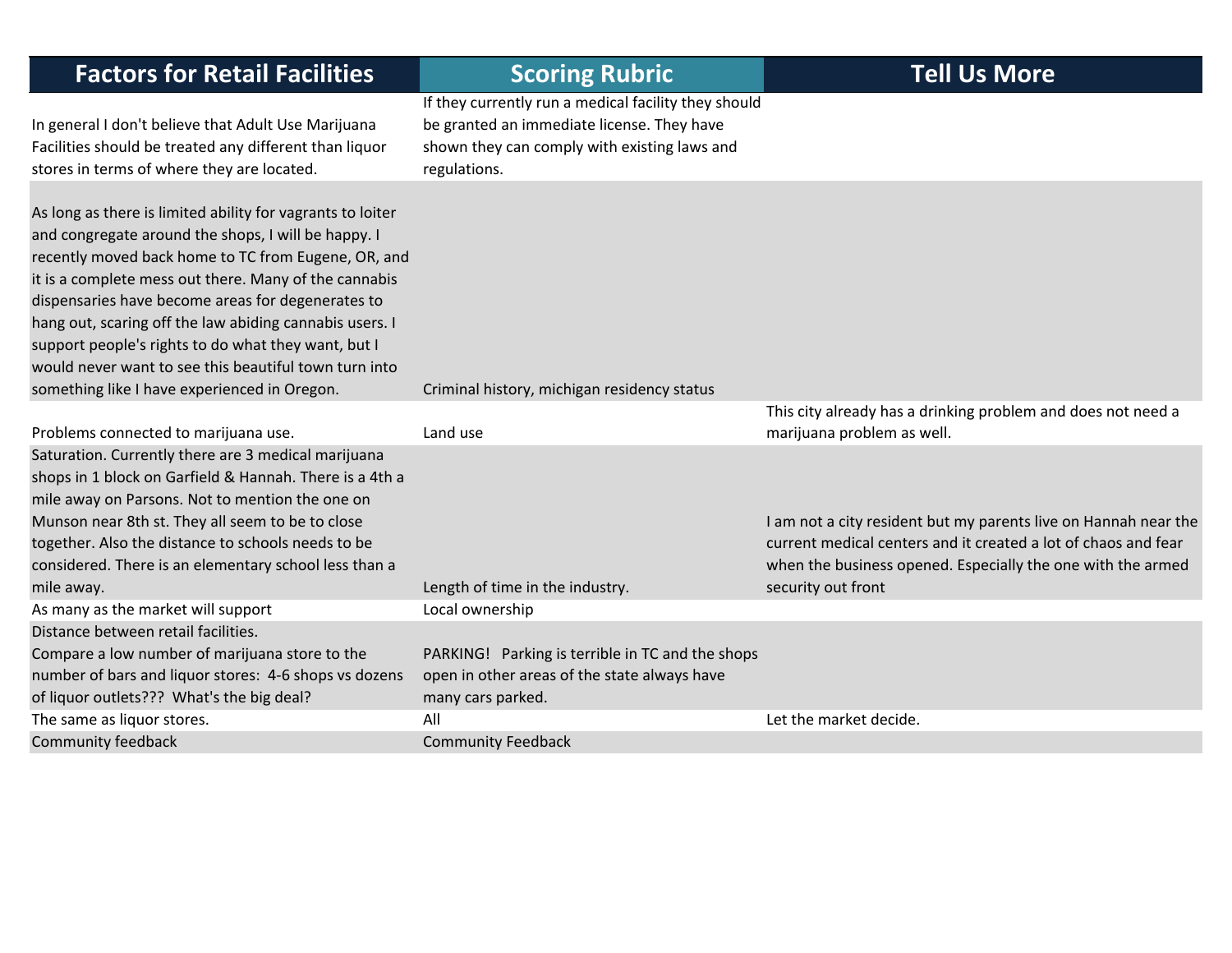Obviously, the centers should not be permitted near schools and parks and areas where children congregate. Outside of that, they should be treated like other licensed retail business like liquor stores. Any limitation on numbers of centers should be derived from peer group communities who have successful centers ‐ so those communities probably already know how much competition the industry can support. Criminal record of applicants

| Proximity to one another, proximity to family-use<br>places. The more up-front and center locations are, the<br>more they naturally get advertised, the more children | High standards for products (organic suppliers, | I think that we as a city need to be careful. Driving into town<br>from Kalkaska, marijuana is advertised all over the place.<br>There are locations all along munson. It's starting to feel like a<br>hot bed of marijuana use. We are already a beer capital,<br>whereas the vision for the city was more of a family-friendly<br>place. The more locations that are seen around town, the |
|-----------------------------------------------------------------------------------------------------------------------------------------------------------------------|-------------------------------------------------|----------------------------------------------------------------------------------------------------------------------------------------------------------------------------------------------------------------------------------------------------------------------------------------------------------------------------------------------------------------------------------------------|
| will be likely to want to use marijuana at a young age.                                                                                                               | $etc.$ )                                        | more this advertises to children. Please consider this when                                                                                                                                                                                                                                                                                                                                  |
| Schools, recovery homes, family neighborhoods                                                                                                                         | Education                                       |                                                                                                                                                                                                                                                                                                                                                                                              |
| Businesses that have been operating in good faith for                                                                                                                 |                                                 |                                                                                                                                                                                                                                                                                                                                                                                              |
| over a year now waiting on TC to catch up.                                                                                                                            | Experience                                      |                                                                                                                                                                                                                                                                                                                                                                                              |
| Local owners! Please don't let big corporate chains                                                                                                                   | Local applicants!                               |                                                                                                                                                                                                                                                                                                                                                                                              |
| dominate the landscape. I'd also like to see non-white                                                                                                                | Historically disadvantaged populations (POC,    |                                                                                                                                                                                                                                                                                                                                                                                              |
| owners prioritized                                                                                                                                                    | women, etc)                                     |                                                                                                                                                                                                                                                                                                                                                                                              |
| In most areas the market should be left to determine<br>the number of Adult Use Marijuana Facilities if is<br>defined as a place to purchase Marijuana. If it means a |                                                 |                                                                                                                                                                                                                                                                                                                                                                                              |
| place to use Marijuana it should be limited.                                                                                                                          | THe experice portion would limit new entrants   | Please work on limiting Airbnb through better zoning. Increase                                                                                                                                                                                                                                                                                                                               |
| My answers assumes this is about stores.                                                                                                                              | and should not be included.                     | fees and taxes on Airbnb.                                                                                                                                                                                                                                                                                                                                                                    |
|                                                                                                                                                                       |                                                 | I am angry- we had former resident come back for a visit and<br>they had never seen such a slew of marijuana stores as TC                                                                                                                                                                                                                                                                    |
| Do we want to be known as a pot/ and craft brew town? None - no more                                                                                                  |                                                 | does! This town is turning into party town- and not family                                                                                                                                                                                                                                                                                                                                   |
|                                                                                                                                                                       |                                                 | Voters have spoken. I understand the logistics of                                                                                                                                                                                                                                                                                                                                            |
| Should be handled in the same manner as alcohol                                                                                                                       |                                                 | implementation, but this extensive delay ultimately has come                                                                                                                                                                                                                                                                                                                                 |
| licensing if anything.                                                                                                                                                | <b>None</b>                                     | at a cost for the city, unfortunately. The time to move this                                                                                                                                                                                                                                                                                                                                 |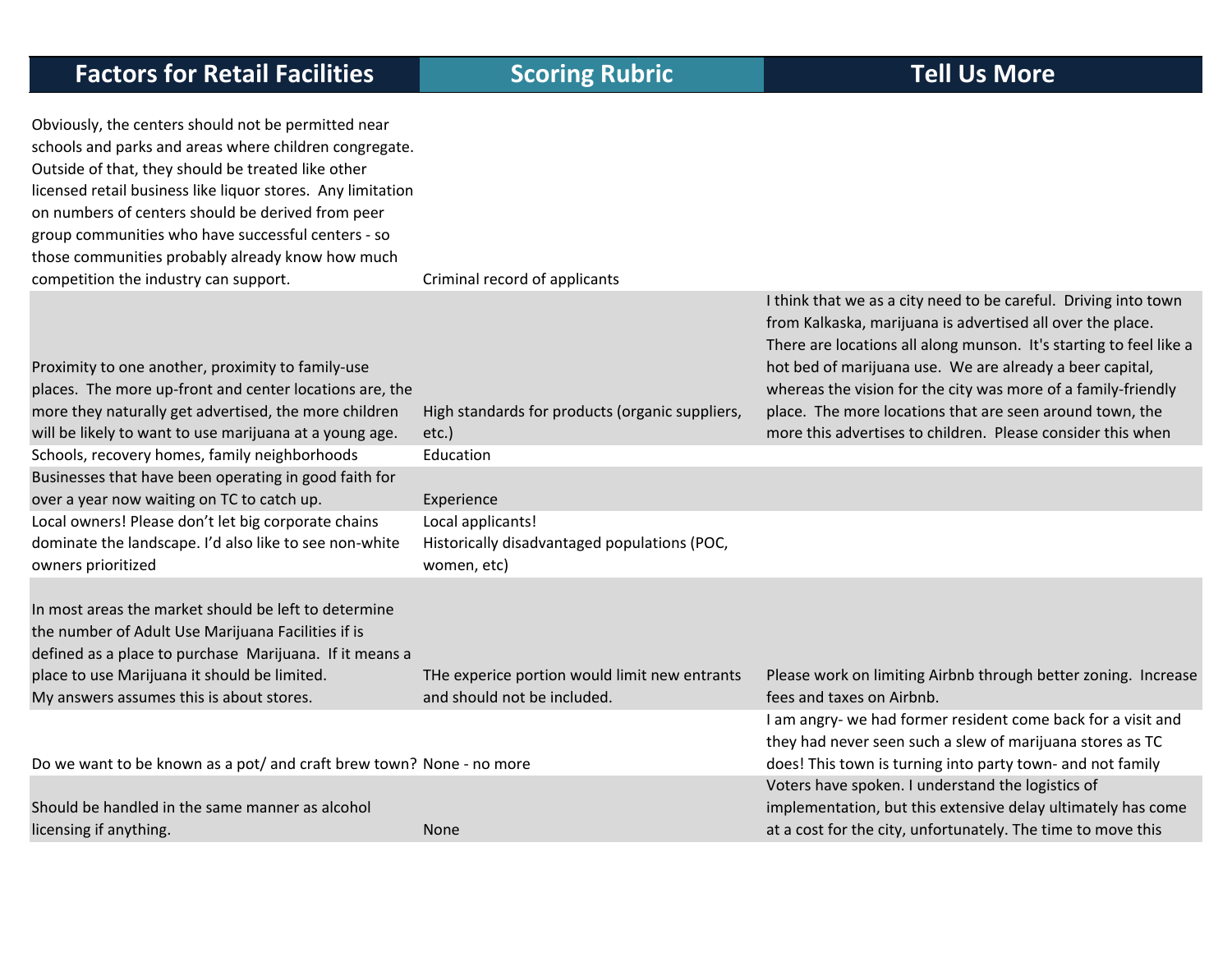| I am in favor of high or even unlimited licenses. Existing        |                                                    |                                                                                                        |
|-------------------------------------------------------------------|----------------------------------------------------|--------------------------------------------------------------------------------------------------------|
| medical provisioning centers SHOULD NOT be given any              |                                                    |                                                                                                        |
| sort of advantage when it comes to recreational                   |                                                    |                                                                                                        |
| licenses. They knew what the rules were when they                 | Minority/woman/disadvantaged business              |                                                                                                        |
| signed up and invested and they should not be given any ownership |                                                    |                                                                                                        |
| advantage. The fact that they have expectations that              | Community involvement                              |                                                                                                        |
| they will just automatically be conferred recreational            | Employment benefits (living wage, insurance        | Existing provisioning centers SHOULD NOT be granted                                                    |
| status is ridiculous.                                             | coverage for employees, etc)                       | automatic recreational licenses                                                                        |
| No limit. Let the market determine who can operate and            |                                                    |                                                                                                        |
| survive.                                                          | Employment                                         |                                                                                                        |
|                                                                   | Land use, employment, communication and            |                                                                                                        |
|                                                                   | transparency with City Officials. New and existing |                                                                                                        |
|                                                                   |                                                    | Marijuana businesses should be good stewards in Frankly, subareas B and C are the best locations for a |
| Proximity to schools, number of years company has                 | our community and work with City Officials at      | recreational retail space. If the City Imposed even a 1% Sales                                         |
| been in business, compliance with state laws, concerns            | every turn to make the proposed amendments         | Tax on recreational products substantial revenues would result                                         |
| of the public                                                     | successful for both licensees and the City.        | based solely on the volume of foot traffic in subareas B and C.                                        |
| There should be no limit. It is a legal business. Demand          |                                                    |                                                                                                        |
| will naturally limit supply                                       | Tax revenue                                        |                                                                                                        |
|                                                                   |                                                    | Please take into consideration the lack of respect and                                                 |
|                                                                   |                                                    | cooperation that may be experienced by adjoining residents                                             |
|                                                                   |                                                    | during construction and opening. The one on Hannah (closest                                            |
|                                                                   |                                                    | to me) caused major traffic problems, blocking of mailboxes                                            |
|                                                                   | Parking is a big factor. Must be enough not to     | (our delivery person had to speak with them several times to                                           |
|                                                                   | infringe on adjoining residential or business      | no avail), rudeness, confrontational attitude and loud music                                           |
| Survey of comparably sized communities to determine a properties. |                                                    | during construction and grand opening. Their actions                                                   |
| point where there is over saturation. There is no sense           | Record of cooperation with inspectors and the      | prompted the City to install new parking signage so we could                                           |
| in flooding the market with options so that facilities            | police department during the initial set up and    | get our mail. Detective Smith from our police department had                                           |
| can't stay in business from low sales.                            | opening of the facility.                           | to speak with them on a variety of problems. I personally felt                                         |
| neighborhoods                                                     | all of the above                                   |                                                                                                        |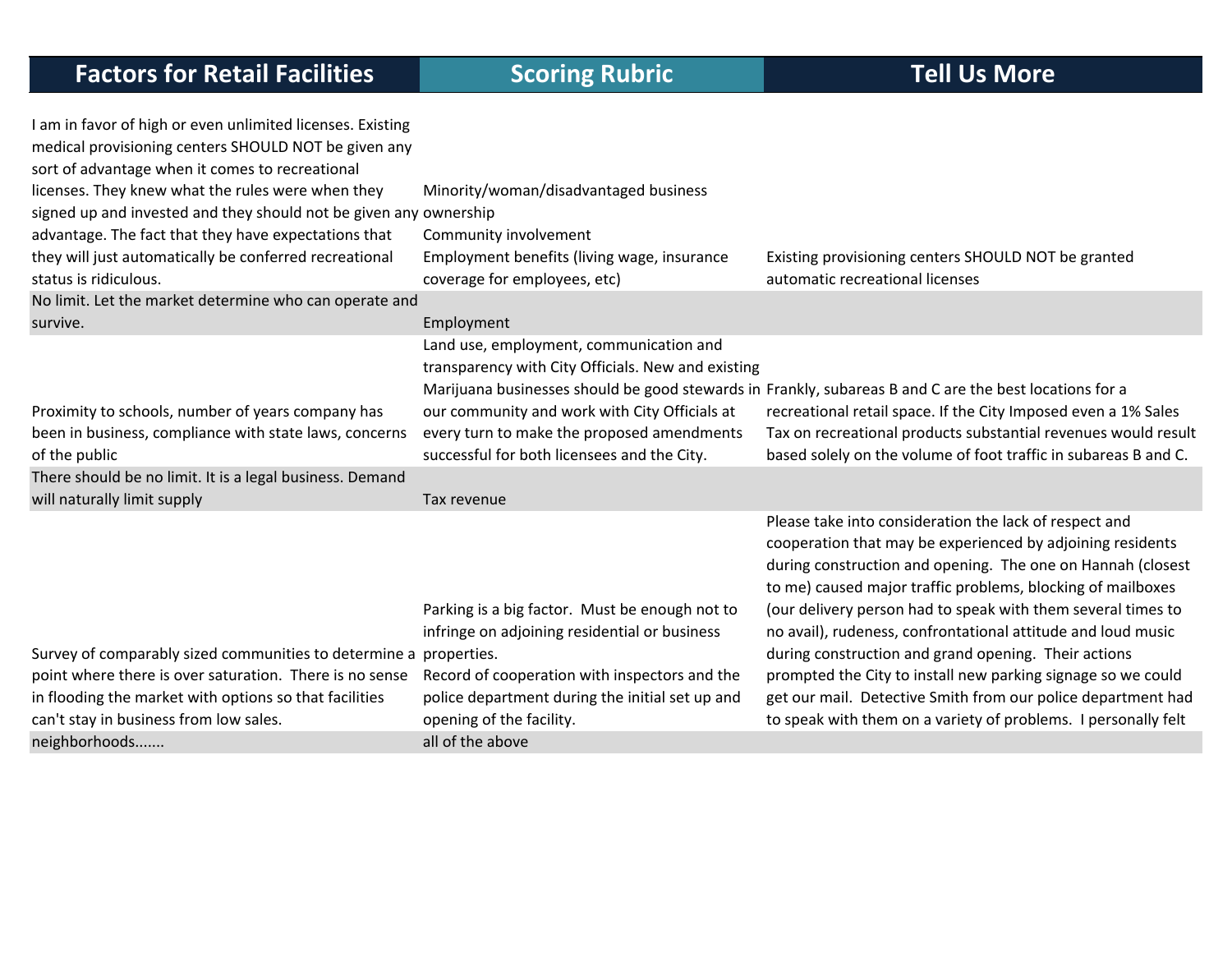| <b>Scoring Rubric</b>                                                                                                                  | <b>Tell Us More</b>                                                                                                                                                                                                                                                                                                                                                                                                                                                                                                                                                      |
|----------------------------------------------------------------------------------------------------------------------------------------|--------------------------------------------------------------------------------------------------------------------------------------------------------------------------------------------------------------------------------------------------------------------------------------------------------------------------------------------------------------------------------------------------------------------------------------------------------------------------------------------------------------------------------------------------------------------------|
| What the individual provisioning centers have<br>money and some are up because they actually<br>care about cannabis and it's benefits. | I think the existing provisioning centers should be allowed to<br>sell recreational because they've already invested so much<br>money into Traverse City they should be allowed to receive<br>some of that back. They've been fighting so hard for<br>recreational since the beginning and I think they all deserve it.<br>Plus this is a tourist town, Traverse City can make so much<br>more money than it is now. Therefore we can then help the                                                                                                                      |
| Employment                                                                                                                             |                                                                                                                                                                                                                                                                                                                                                                                                                                                                                                                                                                          |
| the rubric system go!                                                                                                                  |                                                                                                                                                                                                                                                                                                                                                                                                                                                                                                                                                                          |
| Security                                                                                                                               |                                                                                                                                                                                                                                                                                                                                                                                                                                                                                                                                                                          |
|                                                                                                                                        | Forcing dispensaries in to manufacturing districts, or the "areas<br>out of view" is doomed to fail. These back areas are driven by<br>construction vehicles and the like. Increasing traffic on those<br>streets asks for more accidents and slow downs. Keep the<br>dispensary on the main through fare of an area increases use<br>of other local businesses while accessing the dispensary. This<br>also helps in preventing crime. Many companies offer delivery.<br>Keeping them in main areas reduces operation costs and<br>lowers fuel usage and carbon output. |
|                                                                                                                                        | centers should just be able to sell adult use and it should done for the community. Some are up for the<br>The fact that 12 medical dispensaries have been able to<br>while turning away most out of town visitors, who were Experience, Infrastructure, Communication,<br>locals didn't get the chance to participate in this market You need to leave it to the open market and let<br>adds to the existing stigma as well as prevents perfectly<br>Infrastructure, Employment                                                                                         |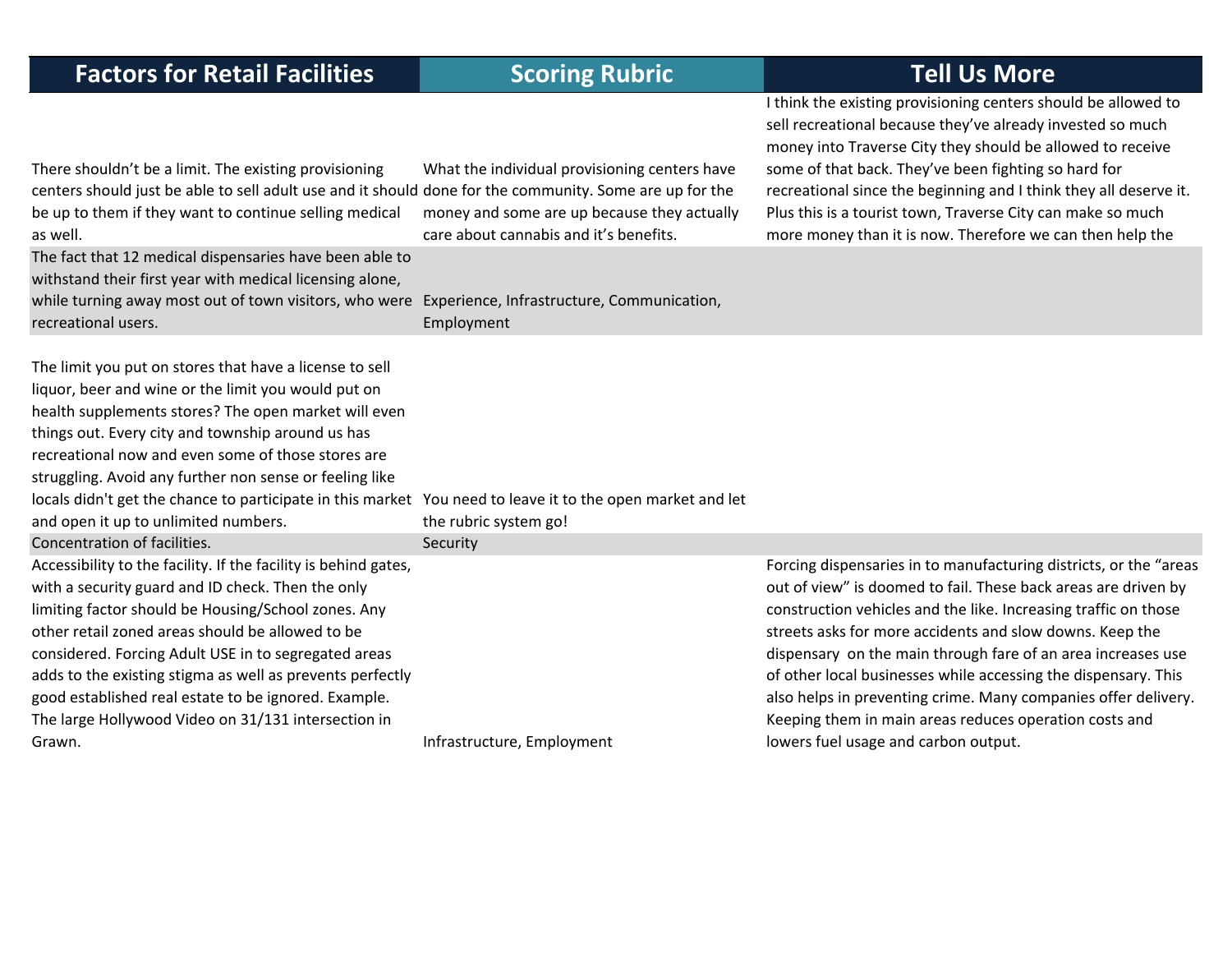| <b>Factors for Retail Facilities</b>                                                                                                                      | <b>Scoring Rubric</b>                               | <b>Tell Us More</b>                                                |
|-----------------------------------------------------------------------------------------------------------------------------------------------------------|-----------------------------------------------------|--------------------------------------------------------------------|
|                                                                                                                                                           | Infrastructure in TC is laughable at best amd third |                                                                    |
|                                                                                                                                                           | world at worst. This needs consideration when       |                                                                    |
|                                                                                                                                                           | considering when issuing permits; traffic flow.     |                                                                    |
| Like a class C liquor license cap or the number of retail                                                                                                 |                                                     |                                                                    |
| operations selling Liquor so to should the cap on<br>Recreational Marijuana dispensaries. Consumption is off Demand of the free market and the ability to | Experience should be determined by Supply and       |                                                                    |
| premise and not in public. The same matrix used to                                                                                                        | offer competitive business models. After that the   |                                                                    |
| determine what stores can sell alcohol should be used                                                                                                     | city needs to stay out of the process               |                                                                    |
| Don't let someone who doesn't live in the specific                                                                                                        |                                                     |                                                                    |
| Traverse City neighborhood own and/or operate an                                                                                                          |                                                     |                                                                    |
| Adult Use Marijuana Facility.                                                                                                                             |                                                     |                                                                    |
|                                                                                                                                                           |                                                     |                                                                    |
| Don't let the Marijuana be taken out of the store at the                                                                                                  |                                                     |                                                                    |
| time of the purchase.                                                                                                                                     |                                                     |                                                                    |
| Add more restrictions on when, where and how it's sold                                                                                                    |                                                     |                                                                    |
| during May through end of August, traditional summer                                                                                                      |                                                     |                                                                    |
| season.                                                                                                                                                   |                                                     |                                                                    |
|                                                                                                                                                           |                                                     |                                                                    |
| Marijuana businesses can only be sold or ownership                                                                                                        |                                                     |                                                                    |
| transferred to local residents.                                                                                                                           |                                                     |                                                                    |
| Employees of such businesses must hire residents of                                                                                                       | Neighborhood or sub area residence required to      |                                                                    |
| Traverse City.                                                                                                                                            | be an owner of such a business.                     |                                                                    |
|                                                                                                                                                           |                                                     | Make such businesses provide financial benefits to the             |
|                                                                                                                                                           | Separate purchase and delivery of products.         | neighborhood they are located in.                                  |
| Not my job                                                                                                                                                | Experience                                          |                                                                    |
| You shouldn't establish a limit, it's called a free market                                                                                                | Customer base                                       | Legal it already this is crazy, I want the tax money if your gonna |
| they all make the building the inhabit nicer from ever                                                                                                    | Curb appeal                                         | tax weed we might as well get that money from the tourists as      |
| one I've been in                                                                                                                                          |                                                     | well                                                               |
| Do you limit gas stations? Spirit of Halloween stores?<br>Places that can sell alcohol? If they are licensed and                                          |                                                     |                                                                    |
| following the law, it shouldn't matter. The market will                                                                                                   |                                                     |                                                                    |
| stabilize on it's own                                                                                                                                     | Nothing                                             |                                                                    |
| I think the city should known they wanted to be rec. It                                                                                                   |                                                     |                                                                    |
| was a sad oversite                                                                                                                                        | Enployment                                          |                                                                    |
|                                                                                                                                                           |                                                     |                                                                    |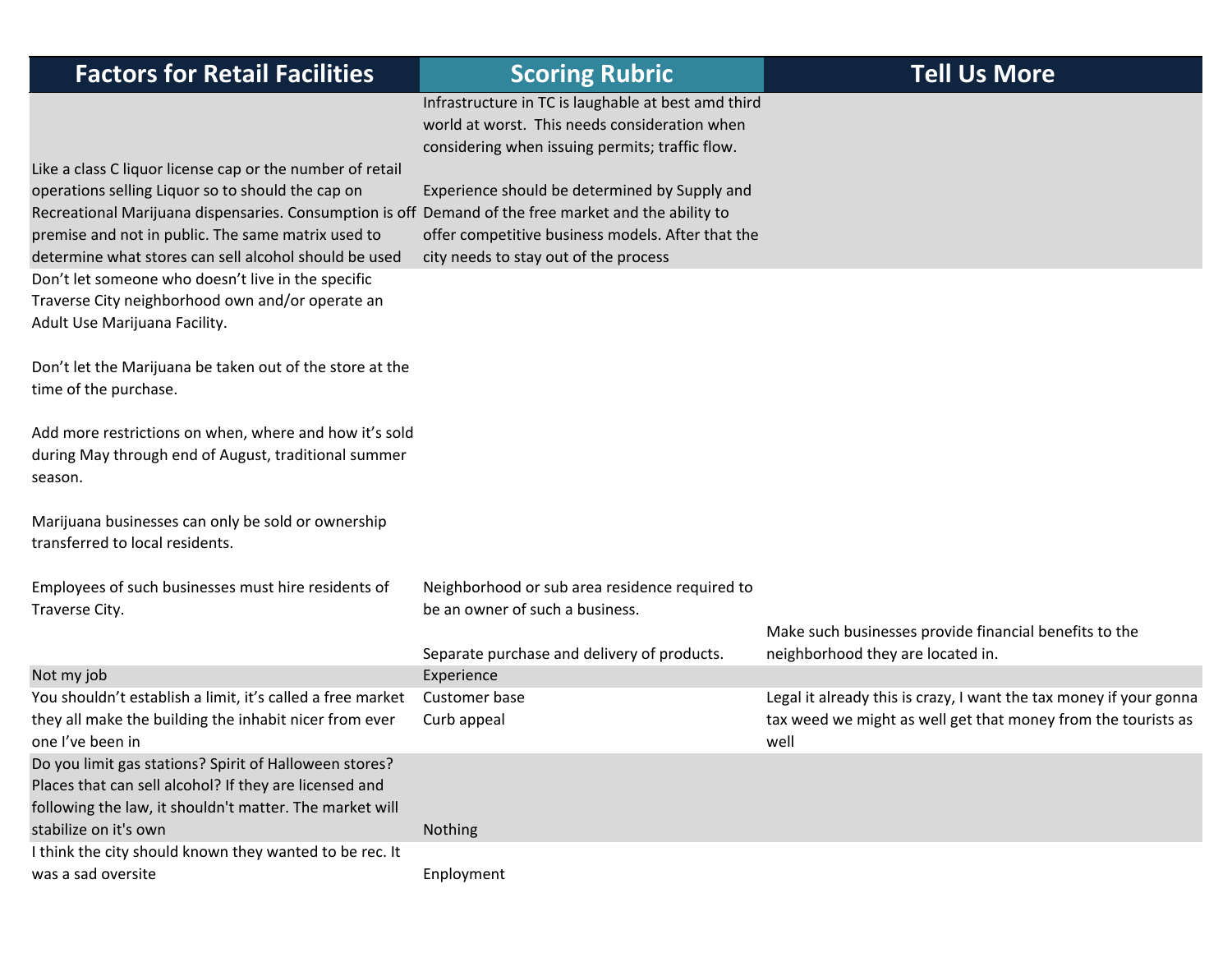| <b>Factors for Retail Facilities</b>                                                                                                                                                                                                                                                                                                                                                                                                     | <b>Scoring Rubric</b>                                                                                                                                                                                                         | <b>Tell Us More</b>                                                                                                                                                                                                                                                                                                                                                                                                                                                  |
|------------------------------------------------------------------------------------------------------------------------------------------------------------------------------------------------------------------------------------------------------------------------------------------------------------------------------------------------------------------------------------------------------------------------------------------|-------------------------------------------------------------------------------------------------------------------------------------------------------------------------------------------------------------------------------|----------------------------------------------------------------------------------------------------------------------------------------------------------------------------------------------------------------------------------------------------------------------------------------------------------------------------------------------------------------------------------------------------------------------------------------------------------------------|
| 12                                                                                                                                                                                                                                                                                                                                                                                                                                       | Facility size, location, newer nicer locations                                                                                                                                                                                |                                                                                                                                                                                                                                                                                                                                                                                                                                                                      |
| Want and need of the constituents of traverse city                                                                                                                                                                                                                                                                                                                                                                                       | Employment, Experience                                                                                                                                                                                                        |                                                                                                                                                                                                                                                                                                                                                                                                                                                                      |
| Are we a "party" town?<br>What are we saying to our children?<br>Marijuana is a gateway drug are we just ignoring that?                                                                                                                                                                                                                                                                                                                  | Experience, Land use                                                                                                                                                                                                          |                                                                                                                                                                                                                                                                                                                                                                                                                                                                      |
| Available subareas; limit the number in an area (one<br>problem now is the lack of an even distribution<br>throughout the City) -- i.e., don't allow them close<br>together.                                                                                                                                                                                                                                                             | Closeness to other non-medical marijuana<br>facilities                                                                                                                                                                        | limit the number of non-medical facilities. Traverse City has<br>become a party town -- too many brew pubs, wine tours,<br>bachelorette parties, kayaking with drinking, brew buses, etc.<br>etc. It has ruined the character and culture of the City. Adding<br>recreational marijuana to the mix only makes it worse. The<br>more I think about it, I prefer no such facilities. If that cannot<br>be done, then limit it to one on each side of town, or 3 at the |
| Location frequency, kinda of like liquor licensing is.<br>Also area of location.                                                                                                                                                                                                                                                                                                                                                         |                                                                                                                                                                                                                               |                                                                                                                                                                                                                                                                                                                                                                                                                                                                      |
| Who is in the pot. Fuck the big guys. Help the locals.                                                                                                                                                                                                                                                                                                                                                                                   | Eco friendly,<br>Quality,<br>Size of company again LOCALS FIRST                                                                                                                                                               | Please consider doing local applications 1st before large<br>companys who already have their feet on the ground come in<br>and take it. The applications cant be based on how much each<br>application is but locally sourced.                                                                                                                                                                                                                                       |
| There should be no limit let the money help the town<br>and the schools and roads                                                                                                                                                                                                                                                                                                                                                        | Experience                                                                                                                                                                                                                    | please pass this and grandfather in the provision centers<br>already here                                                                                                                                                                                                                                                                                                                                                                                            |
| They should pay at least \$16.00, and provide benefits to Providing employees with at least \$16.00 per<br>employees.                                                                                                                                                                                                                                                                                                                    | hour, and benefits.                                                                                                                                                                                                           |                                                                                                                                                                                                                                                                                                                                                                                                                                                                      |
| I'm not worried about the current size of the market if<br>the current medical dispensaries become recreational. I<br>would draw the line at adding too much more than we<br>currently have. The bigger issue is to get this going<br>forward, the residents of TC voted for recreational<br>marijuana with 53.5% of the vote in 2018, and we're still be given a good score in applying for the<br>without it in 2021. That's too long. | I don't favor automatic issuance for current<br>dispensaries as the best idea, but I do think that<br>those who have operated their businesses<br>securely and without any criminal activity should<br>recreational licenses. |                                                                                                                                                                                                                                                                                                                                                                                                                                                                      |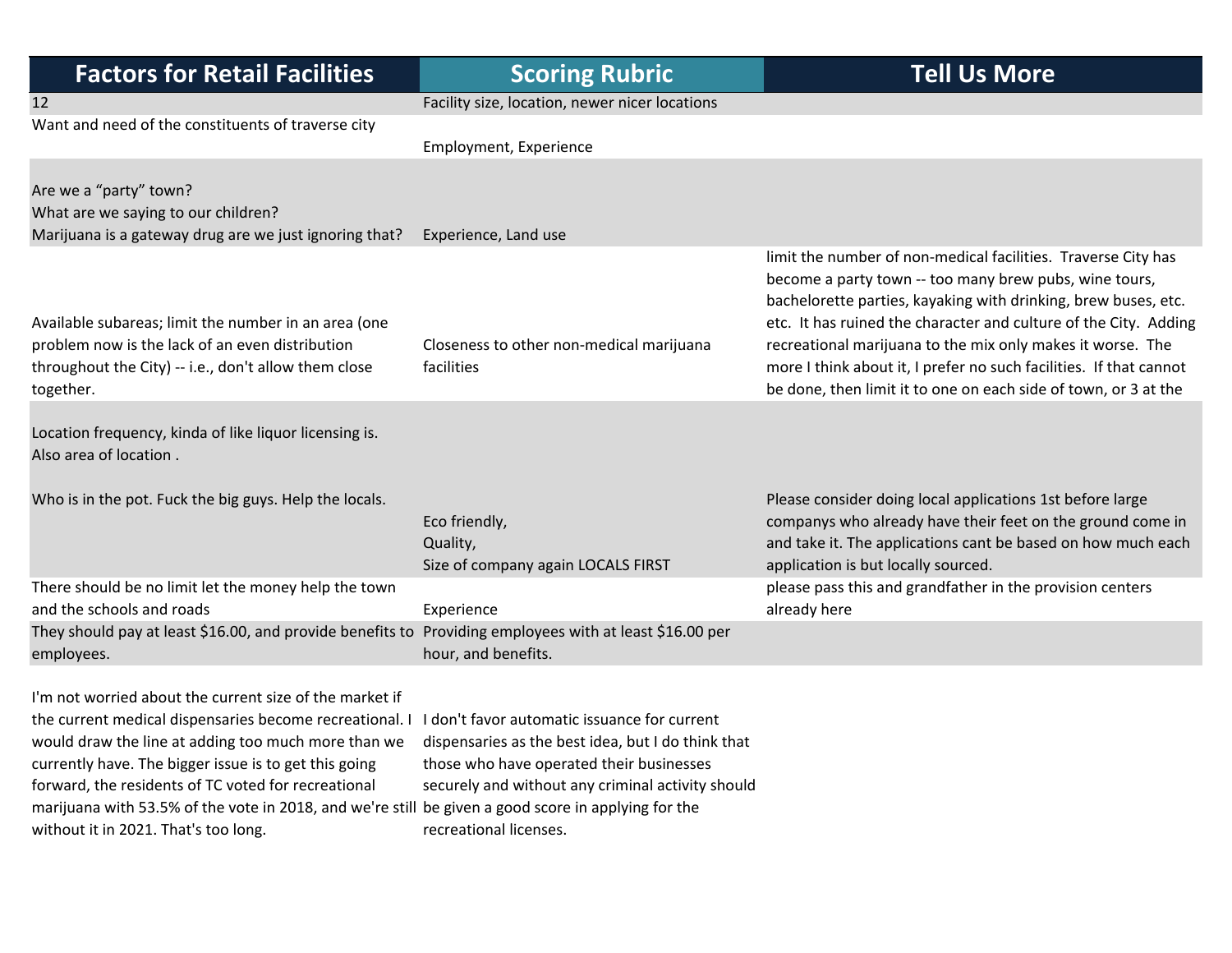| <b>Factors for Retail Facilities</b>                                                                                                                                           | <b>Scoring Rubric</b>                                               | <b>Tell Us More</b>                                                                                                                                                                                                                                                                                                                                                                                                                                                                                              |
|--------------------------------------------------------------------------------------------------------------------------------------------------------------------------------|---------------------------------------------------------------------|------------------------------------------------------------------------------------------------------------------------------------------------------------------------------------------------------------------------------------------------------------------------------------------------------------------------------------------------------------------------------------------------------------------------------------------------------------------------------------------------------------------|
| Why would Traverse City want to promote recreational<br>marijuana? We are already considered a "drinking city"<br>which is not conducive with a family vacation                |                                                                     |                                                                                                                                                                                                                                                                                                                                                                                                                                                                                                                  |
| destination.                                                                                                                                                                   | No recreational marijuana licenses.                                 |                                                                                                                                                                                                                                                                                                                                                                                                                                                                                                                  |
| How many liquor stores, winerys and breweries have<br>been allowed in the same areas. Why is the original plan<br>of 13 adult use retailers outnumbered by alcohol 20 to<br>1? | this done THREE years ago. How 'bout that.                          | Tired of the excuses and foot dragging. It's appalling the<br>inaction after the retailers have invested so much money in<br>their spaces/buildings in our city and the neglect on the<br>officials parts to complete their task at hand. Millions spent and<br>all I ever hear is about ad hoc committees and covid related<br>The fact the voters of the city and county wanted excuses for not allowing these investors in our city conduct<br>business. Not to mention the extreme potential for tax revenue |
| If provisioning ctrs get adult use license automatically,                                                                                                                      | Local ownership                                                     |                                                                                                                                                                                                                                                                                                                                                                                                                                                                                                                  |
| the additional licenses will bring the total number                                                                                                                            | Outdoor growing (easy on power grid)                                |                                                                                                                                                                                                                                                                                                                                                                                                                                                                                                                  |
| higher.                                                                                                                                                                        |                                                                     |                                                                                                                                                                                                                                                                                                                                                                                                                                                                                                                  |
| Experience                                                                                                                                                                     | Experience                                                          |                                                                                                                                                                                                                                                                                                                                                                                                                                                                                                                  |
| The number of medical dispensaries that are already<br>open for medical purposes that are operating at a<br>compliant level.                                                   | Experience, if a store has already been operating                   | I have had great experiences at current medical dispensaries in<br>town that have created jobs for locals as well as creating<br>relationships with us. It would be pretty sad if the current<br>medical dispensaries do not automatically get recreational as<br>they mostly have been operating for over a year. They are all                                                                                                                                                                                  |
|                                                                                                                                                                                |                                                                     |                                                                                                                                                                                                                                                                                                                                                                                                                                                                                                                  |
| it's been two years since TC passed rec. people have put if you already have the med business up and                                                                           |                                                                     |                                                                                                                                                                                                                                                                                                                                                                                                                                                                                                                  |
| so much money in to their businesses with the promise                                                                                                                          | running then you should automatically be                            |                                                                                                                                                                                                                                                                                                                                                                                                                                                                                                                  |
| of Rec and so far nothing. it's sad what the city is doing                                                                                                                     | allowed to switch to rec when ever it's available.                  |                                                                                                                                                                                                                                                                                                                                                                                                                                                                                                                  |
| to these family owned businesses. med tax brings in no                                                                                                                         | nobody wants to see any more businesses being                       |                                                                                                                                                                                                                                                                                                                                                                                                                                                                                                                  |
| money for the city. rec tax brings in a lot of money for                                                                                                                       | shut down. nobody else should be able to open a                     |                                                                                                                                                                                                                                                                                                                                                                                                                                                                                                                  |
| the city. it's a tourist town. make it legal for all. it's a no<br>brainer.                                                                                                    | dispo in the city but let's keep the ones that are<br>already here. |                                                                                                                                                                                                                                                                                                                                                                                                                                                                                                                  |
| Limit the number and size.                                                                                                                                                     | Criminal record.                                                    |                                                                                                                                                                                                                                                                                                                                                                                                                                                                                                                  |
| Unsure                                                                                                                                                                         | Land use and infrastructure                                         |                                                                                                                                                                                                                                                                                                                                                                                                                                                                                                                  |
| Established businesses in the medical cannabis industry                                                                                                                        |                                                                     |                                                                                                                                                                                                                                                                                                                                                                                                                                                                                                                  |
| should be given first preference for recreational                                                                                                                              | Experience, employment, communication, land                         |                                                                                                                                                                                                                                                                                                                                                                                                                                                                                                                  |
| licenses.                                                                                                                                                                      | use.                                                                |                                                                                                                                                                                                                                                                                                                                                                                                                                                                                                                  |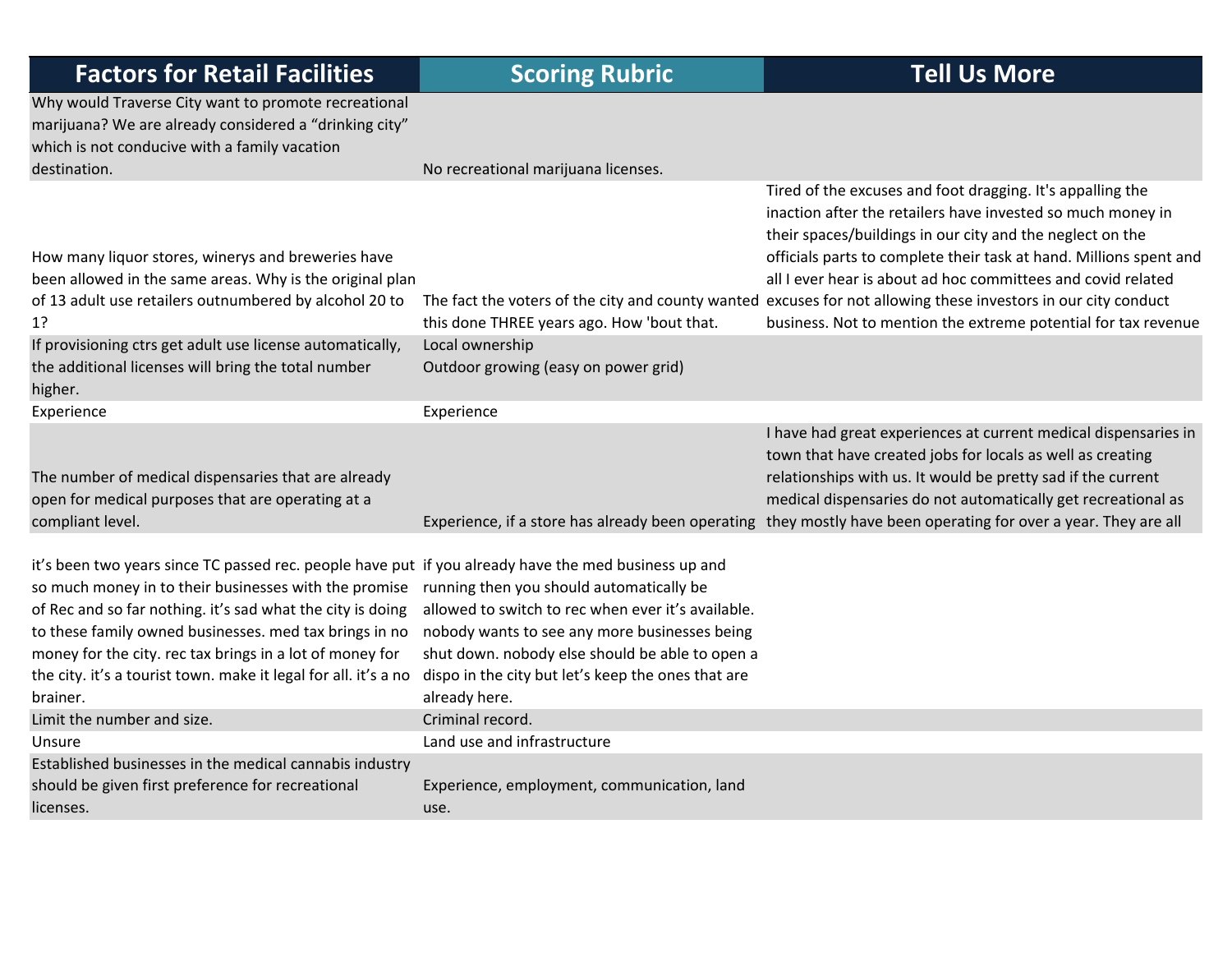| <b>Factors for Retail Facilities</b>                                                                                                                                                                                                                                                                                                                                                                                                       | <b>Scoring Rubric</b>                                                                 | <b>Tell Us More</b>                                                                                                                                                                                                                                                                                                                                                                                                                                                                                                                                                                                                                                                                                                                                                                                                 |
|--------------------------------------------------------------------------------------------------------------------------------------------------------------------------------------------------------------------------------------------------------------------------------------------------------------------------------------------------------------------------------------------------------------------------------------------|---------------------------------------------------------------------------------------|---------------------------------------------------------------------------------------------------------------------------------------------------------------------------------------------------------------------------------------------------------------------------------------------------------------------------------------------------------------------------------------------------------------------------------------------------------------------------------------------------------------------------------------------------------------------------------------------------------------------------------------------------------------------------------------------------------------------------------------------------------------------------------------------------------------------|
| There shouldn't be any more dispensary's added. The<br>amount we have in town now works.                                                                                                                                                                                                                                                                                                                                                   | Parking, educated staff                                                               | Stop wasting time and give the licenses. I'm sick and tired of<br>giving my money to county's that I do not live in. Our roads and<br>public schools could absolutely use the extra tax money that<br>we would make. We are losing hundreds of thousands of                                                                                                                                                                                                                                                                                                                                                                                                                                                                                                                                                         |
| No Limits                                                                                                                                                                                                                                                                                                                                                                                                                                  | Compliance                                                                            | None                                                                                                                                                                                                                                                                                                                                                                                                                                                                                                                                                                                                                                                                                                                                                                                                                |
| I think it is important to remember that with today's<br>economy, how many facilities will be able to survive if<br>they have an unlimited amount of number competing<br>with them. I think it is important that we do allow Adult<br>Use Marijuana to be sold in traverse city. The sales tax<br>alone will give our city many opportunities.                                                                                             | Sales with medical marijuana                                                          |                                                                                                                                                                                                                                                                                                                                                                                                                                                                                                                                                                                                                                                                                                                                                                                                                     |
| There should not be a limit. As long as they are following<br>all regulations and and located in an approved zone such<br>as the current locations the medical retailers are<br>currently at. There seems to be an unlimited amount of<br>liquor stores and other places to purchase and consume Should be no limit. If there is a limit, other than<br>alcohol, I don't have a problem with any number of<br>shops doing retail cannabis. | what you mentioned above, the existing<br>provisioning centers should be picked first | I believe traverse city has an opportunity to receive a lot of<br>money from having these shops around. They also provide<br>great paying jobs and benefits. The people in the city voted or<br>it. Also you approved 13 places in a county with less than 3000<br>patients. Clearly all of the 13 we hoping to fo recreational with<br>their approval. Also this town has such a drinking culture and I<br>do not believe pot is the problem. If anything it helps with the<br>drinking problem. I can attest that I used to be an alcoholic and<br>now I don't drink at all because of marijuana. In any case we<br>are talking about retail shops for pot, not consumption. People<br>pick up their product and go home. I really hope you allow<br>unlimited shops and let the market decide. At minimum, allow |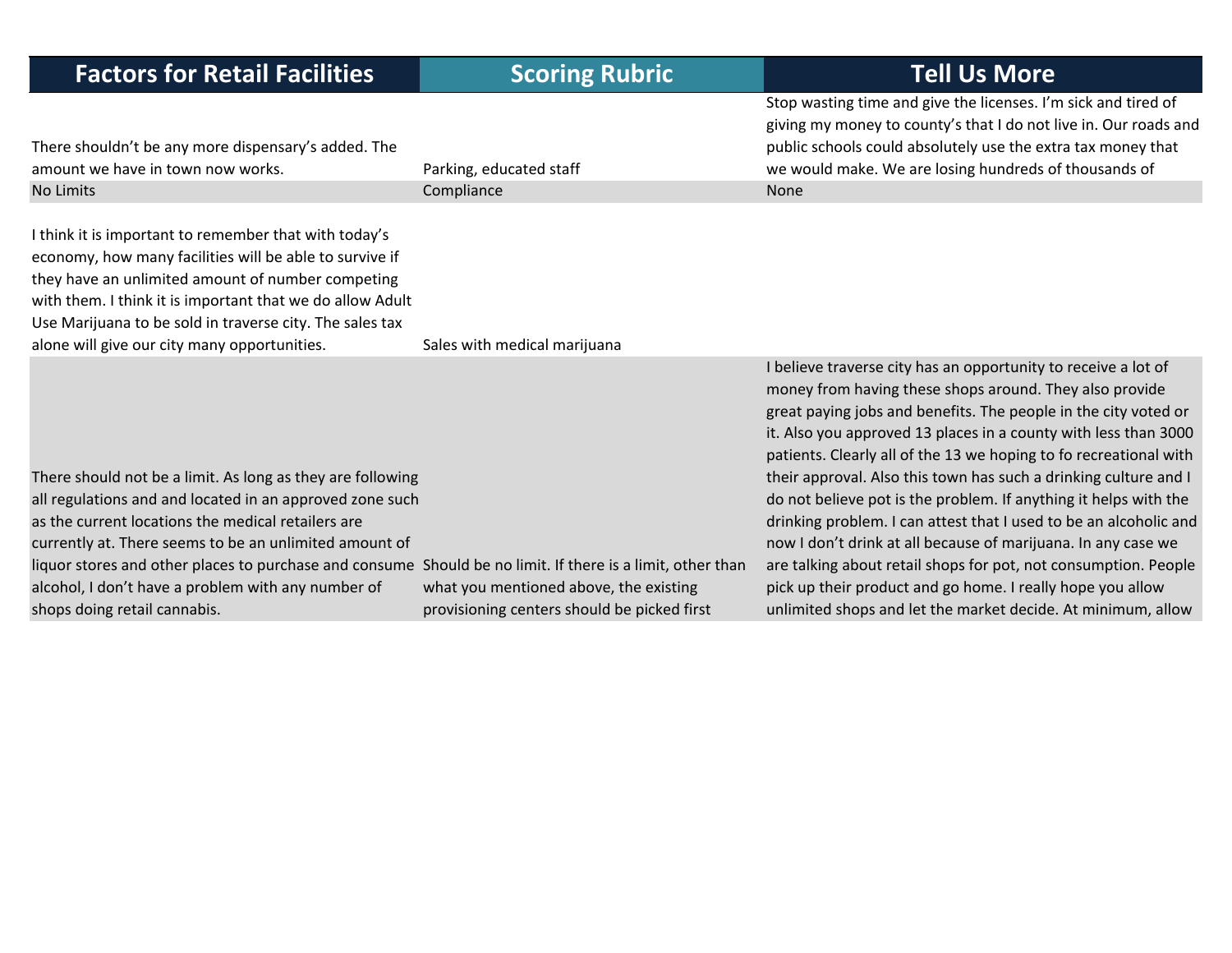The whole premise of limiting the number of businesses is <sup>a</sup> bad idea. Just like in any other industry, the correct number of businesses will thrive based on city population and demand. As of now, residents and tourists alike are simply driving to nearby town, spending their hard earned money and tax dollars there, and then driving right back here to smoke it in beautiful Traverse City. Do the city and all of its residents <sup>a</sup> favor by allowing recreational in the city. It starts with the businesses that are here, supporting this city in terms of employment, and treatment of current residents. Statistics across the quickly legalizing country are proving that it does not add danger or increased teenage drug usage in areas where full legalization occurs. In fact opioid overdoses have dropped nearly 20% on average in areas with <sup>a</sup> recreational dispensary. If the concern truly is the citizens like claimed, then it has become <sup>a</sup>

The consideration of <sup>a</sup> limit shouldn't be considered at all. The market will determine that on its own. If toomany open up, the worst will go out of business. Just like in any other business category.

Experience Reputation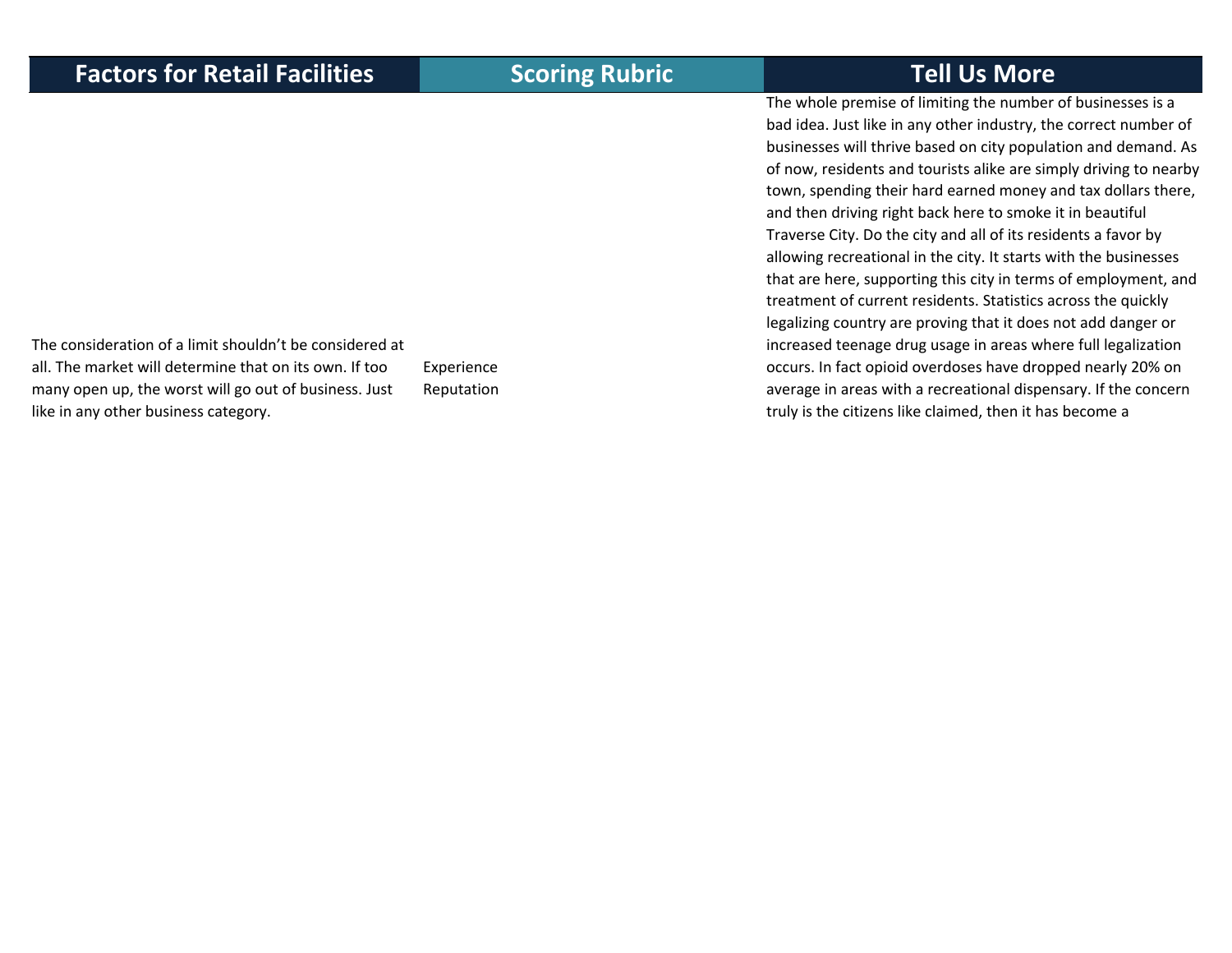| <b>Factors for Retail Facilities</b>                                                                                                                                                                       | <b>Scoring Rubric</b>                                      | <b>Tell Us More</b>                                                                                                                                          |
|------------------------------------------------------------------------------------------------------------------------------------------------------------------------------------------------------------|------------------------------------------------------------|--------------------------------------------------------------------------------------------------------------------------------------------------------------|
|                                                                                                                                                                                                            | Stop w/ the scoring Rubric                                 |                                                                                                                                                              |
|                                                                                                                                                                                                            | You're going to drive everyone crazy with that<br>thing    |                                                                                                                                                              |
|                                                                                                                                                                                                            | Dont put residential units in over a pot store!            |                                                                                                                                                              |
| Give the established med outlets the ability to sell rec                                                                                                                                                   | Marijuana smell is not easy or even possible to<br>contain | Modern pot smellsa lot                                                                                                                                       |
| This area needs $@$ least that many just to get the weed<br>to the people that voted for it                                                                                                                | The winner no doubt will have 5 extra points for           | You cannot have it downtown or on front street                                                                                                               |
| Its one of those "solved" problems                                                                                                                                                                         | a lighted walkway or something stupid                      | Just activate the stores for rec                                                                                                                             |
| Like how many beers in a six pack?                                                                                                                                                                         | Lucky thing!                                               | We voted for this shit                                                                                                                                       |
| BTW this is supposed to be like regulated as alcohol not Its done there are pot stores!<br>nit picked by aunt nellie                                                                                       |                                                            | And you have cost this city about million dollars dragging<br>you're feet                                                                                    |
| And needs to on the first floor                                                                                                                                                                            | Open them to rec weed now!                                 | Just F'n get it over with                                                                                                                                    |
| For many folks this IS their medical marijuana  And                                                                                                                                                        | Then apply scrutiny to the new 4 stores                    | Start using the money go after meth and pills and heroin                                                                                                     |
| needs to be accessed by everyone                                                                                                                                                                           | Or put the 13 med shops back the bucket                    | I guess If drugs seem like something you don't want you kids                                                                                                 |
| Just do it                                                                                                                                                                                                 | Pick 4                                                     | taking?                                                                                                                                                      |
|                                                                                                                                                                                                            | And you're Done                                            | They already smoke pot                                                                                                                                       |
| 1) Density<br>2) Proximity to parks, neighborhoods and one another<br>3) If not co-locating, proximity to medical marijuana<br>facilities in order to avoid perception of Traverse City as<br>a party town | None                                                       |                                                                                                                                                              |
| Consider nothing more than what is required by the<br>State and local regulations for package liquor sales.                                                                                                | None                                                       | This process has been a debacle, an embarrassment for the<br>Commission, and a huge loss in tax revenue (though a gift to<br>Kalkaska and Manistee Counties. |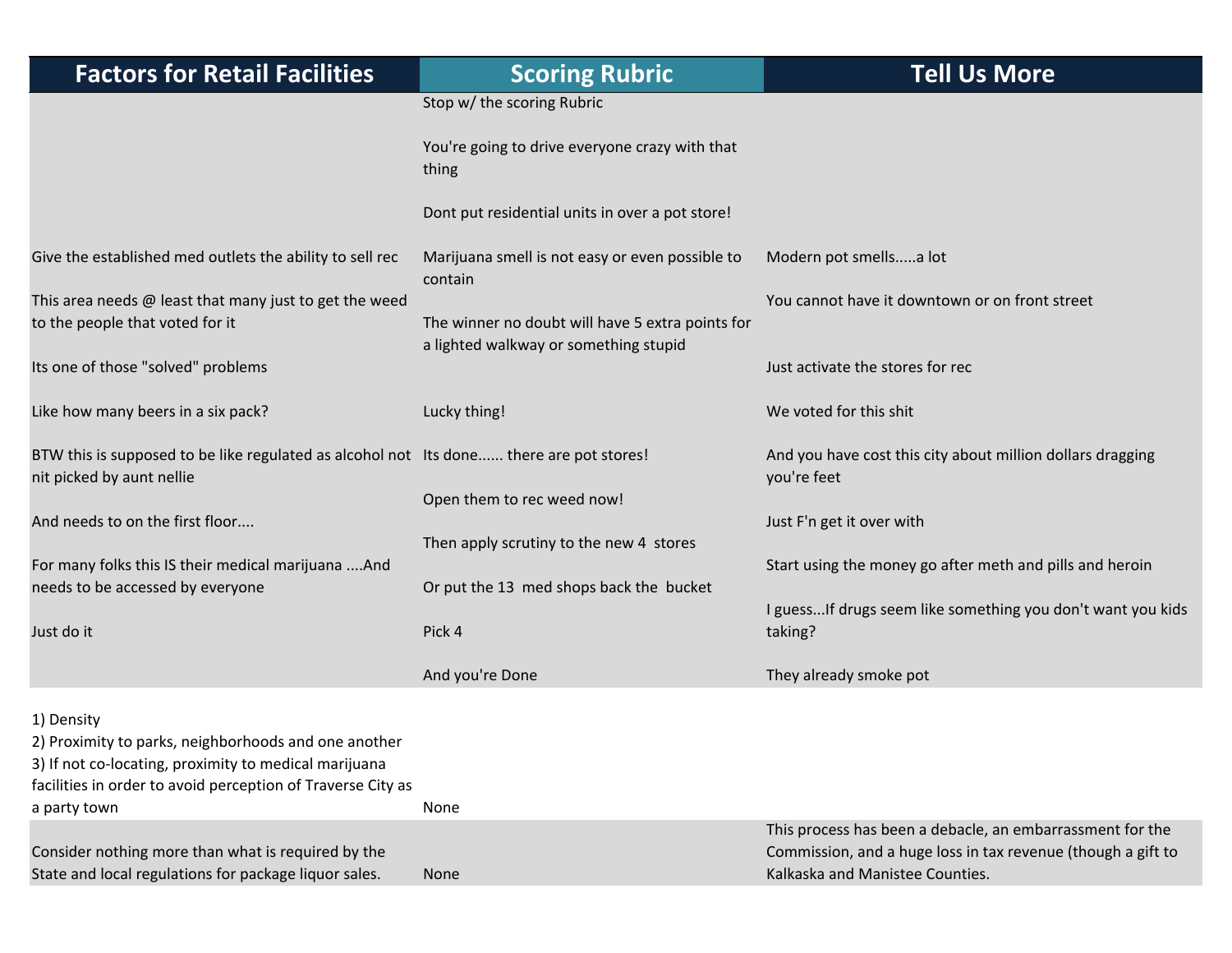I would not like to see the recreational market take over the medical market. I think recreational is extremely important and there should be <sup>a</sup> few outlets in the city available to everyone. Absolutely infuriated with the big corporate recreational centers crushing our provisioning centers and putting them out of business with their garbage corporate products Background

|                                                        |                                  | As I don't agree with the new law and allowing retail purchase   |
|--------------------------------------------------------|----------------------------------|------------------------------------------------------------------|
|                                                        |                                  | of marijuana, I understand that it's here and cannot be ignored. |
|                                                        |                                  | I just feel we don't need pot places all over the city. I know a |
|                                                        |                                  | common response to my opinion is " how about all of the          |
|                                                        |                                  | bars". All of us have heard many times, "two wrongs don't        |
| Downtown, school zones, and C-1 areas. The new         |                                  | make a right". I'm hoping the city is smart on this and takes a  |
| marijuana retail facilities need to be spread out. The |                                  | good commonsense approach. Yes, allow the retail facilities but  |
| Munson Ave, 31 stretch appears to be "Pot Row".        | Background of owners & investors | let's not have them on every corner. Let's keep them away        |
|                                                        |                                  |                                                                  |

Number of bars and liquor licenses already in operation/

issued downtown should be considered. The downtown Proximity to residential neighborhoods (they doesn't end with the 100 and 200 blocks.

The Number of Adult use facilities should not exceed liquor licenses. Or consider adult use facilities are essentially off premise liquor retail stores to match those numbers.

Current medical marijuana provisioning centers should also be allowed to serve as adult use marijuana facilities. marijuana facilities. Traverse City does not need Traverse City does not need more than <sup>a</sup> dozen medical and recreational facilities combined; we already have the facilities in place. Traverse City is doing <sup>a</sup> disservice to our existing facilities by not allowng them to also serve the adult recreational market.

Businesses should be allowed to thrive or fail based off of their creativity and business sense. Carrying out <sup>a</sup> scoring rubric to vet whether or not a business may succeed is an unnecessary burden on the city. The city would be better suited ensuring regulations are being met and the safety of patrons and employees are ensured. prohibition limitations.

don't belong there or too nearby)

Current medical marijuana provisioning centers should also be allowed to serve as adult use more than <sup>a</sup> dozen medical and recreational existing facilities by not allowng them to also serve the adult recreational market.

Cannabis should be thought of as more of an off premise retail location and treated as such.

On premise consumption should be considered and not treated any differently that bars or restaurants. In fact ground level consumption on front street should be considered. There is too much money that can be made for the city, businesses, and employees for the city to be so strict on

facilities combined; we already have the facilities does not need more than <sup>a</sup> dozen medical and recreational in place. Traverse City is doing a disservice to our facilities combined; we already have the facilities in place. Current medical marijuana provisioning centers should also be allowed to serve as adult use marijuana facilities. Traverse City Traverse City is doing <sup>a</sup> disservice to our existing facilities by not allowng them to also serve the adult recreational market.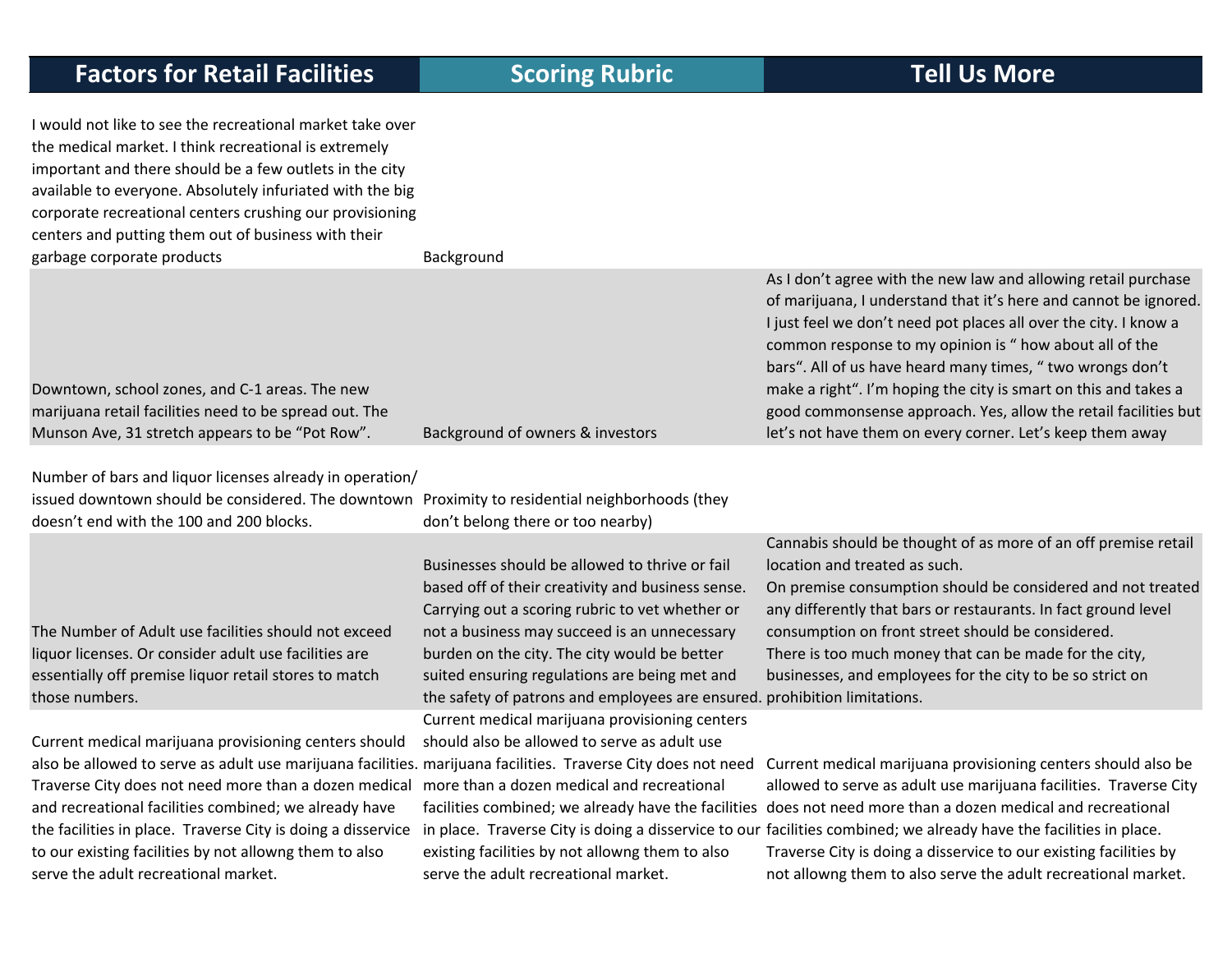| <b>Factors for Retail Facilitie</b> |  |  |
|-------------------------------------|--|--|
|                                     |  |  |

Have <sup>a</sup> set distance away from schools and

Quit puting obstacles in front of these "adult use marijuana providers." The people of MI have spoken and it's time for TC to stop harrassing these legal business owners. Let the market determine the number of establishments. Take advantage of the taxes that will flow into city coffers.

Those taxes can be invested in our local students. Not everyone needs to go to college, how about encouraging HS students to learn one of the trades? There's <sup>a</sup> huge demand for skilled labor jobs.

No partaking on site by the operators who sell the product but

We can drive <sup>a</sup> short distance or get delivery of all of these products. No ordinance will be perfect, so make it clear they can and will be adjusted, stop wringing our hands, and get the

churches, similar to what is required for bars. I read about drunk drivers in the news every day, but it is rare Surrounding residential neighborhood. Land use Land use Away from high population centers

knowledgeable experience with the dosage.

Ability to obtain state licensure; just like alcohol. Ability to obtain any license required by the state The sane restrictions should apply to marijuana dispensaries as of Michigan. Just like alcohol. were applied to brewpubs and tasting rooms

There is no limit that we know of for alcohol we should look at marijuana the same way, someone under the influence of alcohol is much worse ( causing fights, being aggressive and can be deadly) marijuana influences are normally real subdued individuals that get very hungry. The death toll due to marijuana by itself is 0 whereas alcohol poisoning are numerous. \*

Demand for product and all of the above  $\blacksquare$ 

Whatever the market will bear..

0

Not to many but now, not in <sup>a</sup> year or two. We're losing tax dollars. dollars. That is <sup>a</sup> good list

of knowledge

.

Land use

Location based on population, need any tourist activity. Sales, productions, positives it will bring to area

Business acumen since each licensees must have a profitable business to ensure success whereas many will fail in unlimited situations due to lack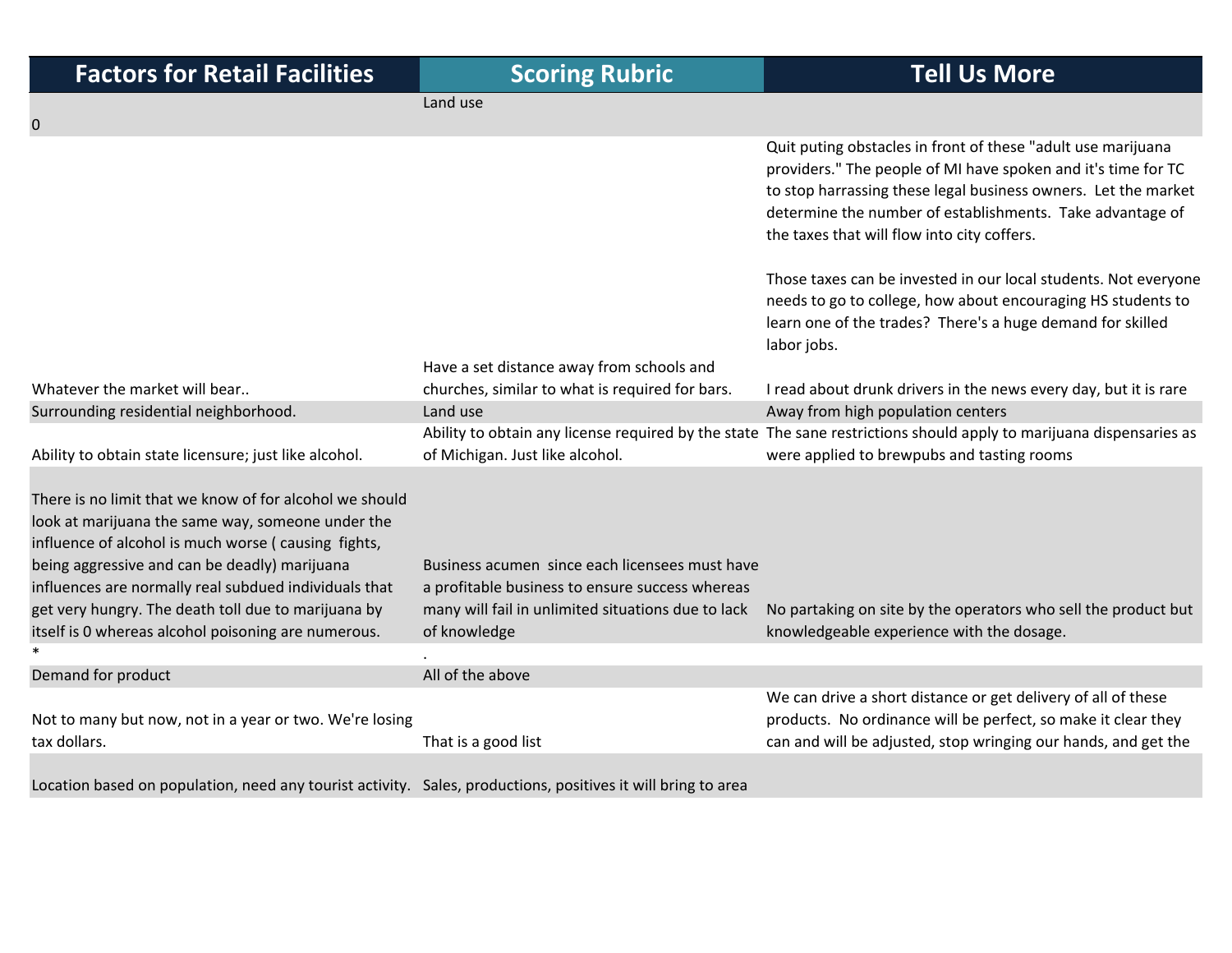| <b>Factors for Retail Facilities</b>                                                                                                                                                                                                                                                                                                                                                                                                                                                                                          | <b>Scoring Rubric</b>                                                                                                           | <b>Tell Us More</b>                                                                                                                                                                                                                                                                               |
|-------------------------------------------------------------------------------------------------------------------------------------------------------------------------------------------------------------------------------------------------------------------------------------------------------------------------------------------------------------------------------------------------------------------------------------------------------------------------------------------------------------------------------|---------------------------------------------------------------------------------------------------------------------------------|---------------------------------------------------------------------------------------------------------------------------------------------------------------------------------------------------------------------------------------------------------------------------------------------------|
| The number of adult use retailers should equal the<br>number of medical use retailers. The number of<br>retailers the city can support will be determined by<br>competition amongst the retailers which is best for the<br>consumer.                                                                                                                                                                                                                                                                                          | Existing investment in medical use buildings and<br>businesses.                                                                 |                                                                                                                                                                                                                                                                                                   |
| Traverse city should be looking at the revenue that<br>could be made from allowing provisioning centers.<br>Counties around you are receiving thousands of dollars<br>for allowing the sale of the natural plant                                                                                                                                                                                                                                                                                                              | Experience, employment opportunities, grow<br>locally                                                                           |                                                                                                                                                                                                                                                                                                   |
| Geographic distribution relative to existing medical<br>provisioning centers -- prior policy resulted in 7 centers<br>within easy walking distance from my home in the<br>Indian Woods subdivision. Do NOT exempt Front Street<br>blocks from consideration; seems like a perfect<br>complement to the virtually unlimited liquor licenses<br>granted there. Let's put a low cap on number of adult<br>use outlets and share the risks/rewards equitably across ensure stability, security, and ethical business<br>the city. | Examine financials and prior business records to<br>practices.                                                                  | Do not give selection preference to existing medical<br>provisioning centers -- they took a foreseeable business risk if<br>they over- invested for the size of the medical provisioning<br>market. It would please me greatly if some of those centers<br>clustered near my house were to close. |
| Unlimited                                                                                                                                                                                                                                                                                                                                                                                                                                                                                                                     | Employee pay                                                                                                                    |                                                                                                                                                                                                                                                                                                   |
| Same rules as stores that sell alcohol.                                                                                                                                                                                                                                                                                                                                                                                                                                                                                       | Infrastructure                                                                                                                  |                                                                                                                                                                                                                                                                                                   |
| Should not be in walking distance of schools                                                                                                                                                                                                                                                                                                                                                                                                                                                                                  | Location should not be in walking distance of<br>schools. Also should not be in same block with<br>any bar                      |                                                                                                                                                                                                                                                                                                   |
| Probably not close to schools                                                                                                                                                                                                                                                                                                                                                                                                                                                                                                 | Safety, fair pricing, sustainable model, perhaps<br>locals                                                                      | How many bars and liquor stores are there in town? Then why<br>the obsessive need to limit provisioning centers? Let's assume<br>adults who are using can be responsible and make good<br>choices, many shops mean competitive pricing and better                                                 |
| At least 3 miles from school (not including colleges or<br>vocational schools)                                                                                                                                                                                                                                                                                                                                                                                                                                                | Any Criminal Drug charges, EXCLUDING<br>Marijuana. Obviously it makes no sense to<br>include what they are getting licensed for |                                                                                                                                                                                                                                                                                                   |
| Location density, previous holding of license, quick<br>expenditure to ensure no more tax money is lost to<br>surrounding counties that could be utilized in Traverse                                                                                                                                                                                                                                                                                                                                                         |                                                                                                                                 |                                                                                                                                                                                                                                                                                                   |
| City                                                                                                                                                                                                                                                                                                                                                                                                                                                                                                                          | Social equity and equality                                                                                                      |                                                                                                                                                                                                                                                                                                   |
| Make it easily accessible                                                                                                                                                                                                                                                                                                                                                                                                                                                                                                     | Communication                                                                                                                   |                                                                                                                                                                                                                                                                                                   |
| The market demand.                                                                                                                                                                                                                                                                                                                                                                                                                                                                                                            | Infrastructure                                                                                                                  | Let the market control it.                                                                                                                                                                                                                                                                        |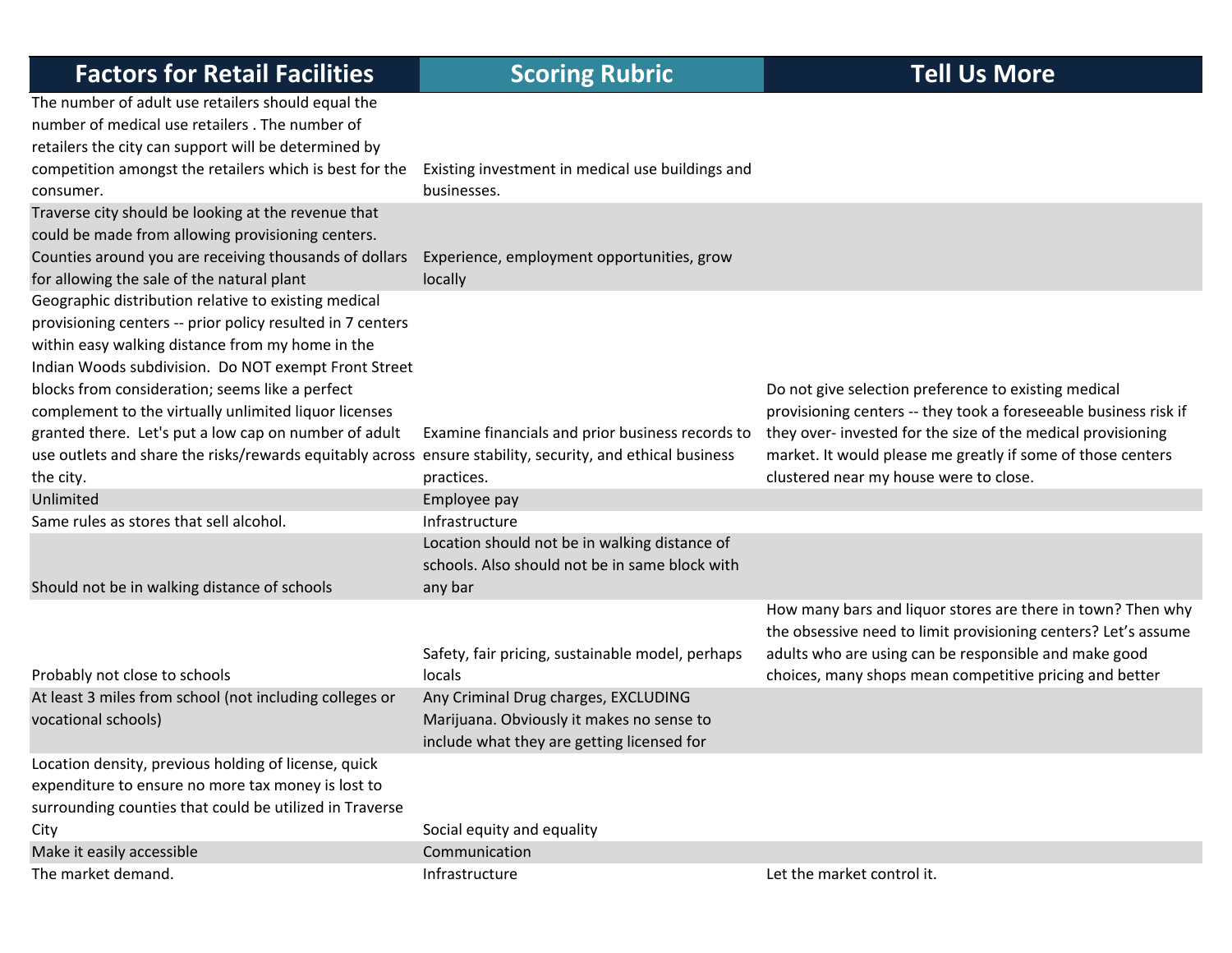| <b>Factors for Retail Facilities</b>                                                                                                                                                                                             | <b>Scoring Rubric</b>                                                                                                                                                                           | <b>Tell Us More</b>                                                                                                                                                                                            |
|----------------------------------------------------------------------------------------------------------------------------------------------------------------------------------------------------------------------------------|-------------------------------------------------------------------------------------------------------------------------------------------------------------------------------------------------|----------------------------------------------------------------------------------------------------------------------------------------------------------------------------------------------------------------|
| The state law                                                                                                                                                                                                                    | Same as for liquor licenses                                                                                                                                                                     |                                                                                                                                                                                                                |
| Nothing                                                                                                                                                                                                                          | None                                                                                                                                                                                            |                                                                                                                                                                                                                |
|                                                                                                                                                                                                                                  |                                                                                                                                                                                                 |                                                                                                                                                                                                                |
| Not all who use marijuana therapeutically have medical                                                                                                                                                                           |                                                                                                                                                                                                 |                                                                                                                                                                                                                |
| cards. Safe, convenient access is important.                                                                                                                                                                                     | None                                                                                                                                                                                            |                                                                                                                                                                                                                |
| No limit. Don't limit licenses, competition will provide                                                                                                                                                                         |                                                                                                                                                                                                 |                                                                                                                                                                                                                |
| better prices.                                                                                                                                                                                                                   | Established licenses in other areas in Michigan.                                                                                                                                                |                                                                                                                                                                                                                |
| taxes of at least 70%                                                                                                                                                                                                            | taxes                                                                                                                                                                                           | taxes of at least 70%                                                                                                                                                                                          |
| Not making a small concentration in one area. So it<br>doesn't too like TC became a pot townjust businesses<br>serving their medical community like other clinics.                                                               | Giving back to the community.                                                                                                                                                                   |                                                                                                                                                                                                                |
| The same considerations used when issuing beer and<br>wine and liquor licenses                                                                                                                                                   | You should use a lottery. That way no bias is<br>shown<br>Ultimately the businesses who in vested many<br>thousands of dollars in medical dispensaries<br>should get the first retail licenses. |                                                                                                                                                                                                                |
| Na                                                                                                                                                                                                                               | Na                                                                                                                                                                                              |                                                                                                                                                                                                                |
| The amount of people in traverse city, it could be a per<br>capita situation.                                                                                                                                                    | Facilities, knowledge of industry.                                                                                                                                                              |                                                                                                                                                                                                                |
| I think the medical facilities that opened with the<br>intention of converting to Adult Use when marijuana<br>was legalized in MI should be a factor.                                                                            | Are they local?                                                                                                                                                                                 |                                                                                                                                                                                                                |
|                                                                                                                                                                                                                                  |                                                                                                                                                                                                 | These businesses should be treated the same as                                                                                                                                                                 |
| Stop treating it so differently from other businesses                                                                                                                                                                            | First come first served                                                                                                                                                                         | beer/wine/liquor sellers                                                                                                                                                                                       |
| The market should decide                                                                                                                                                                                                         | Experience                                                                                                                                                                                      | I own homes in Traverse City, work there but live in Eastbay                                                                                                                                                   |
| The same approach as liquor licenses for store fronts<br>should be adopted. I don't want to see a liquor store on<br>every block and I certainly don't want to see marijuana<br>stores that frequently. The overall aesthetic of |                                                                                                                                                                                                 |                                                                                                                                                                                                                |
| marijuana stores is worse than that of liquor stores in<br>my opinion. The signage and advertising is far more<br>undesirable and presents a more seedy vibe than any<br>liquor store in town.                                   | Residency of ownership                                                                                                                                                                          | The city should be very cognizant of what the purpose of these<br>facilities is. Are we catering to fulfill a local demand or are<br>these being placed to drawn on the tourist and out of area<br>population? |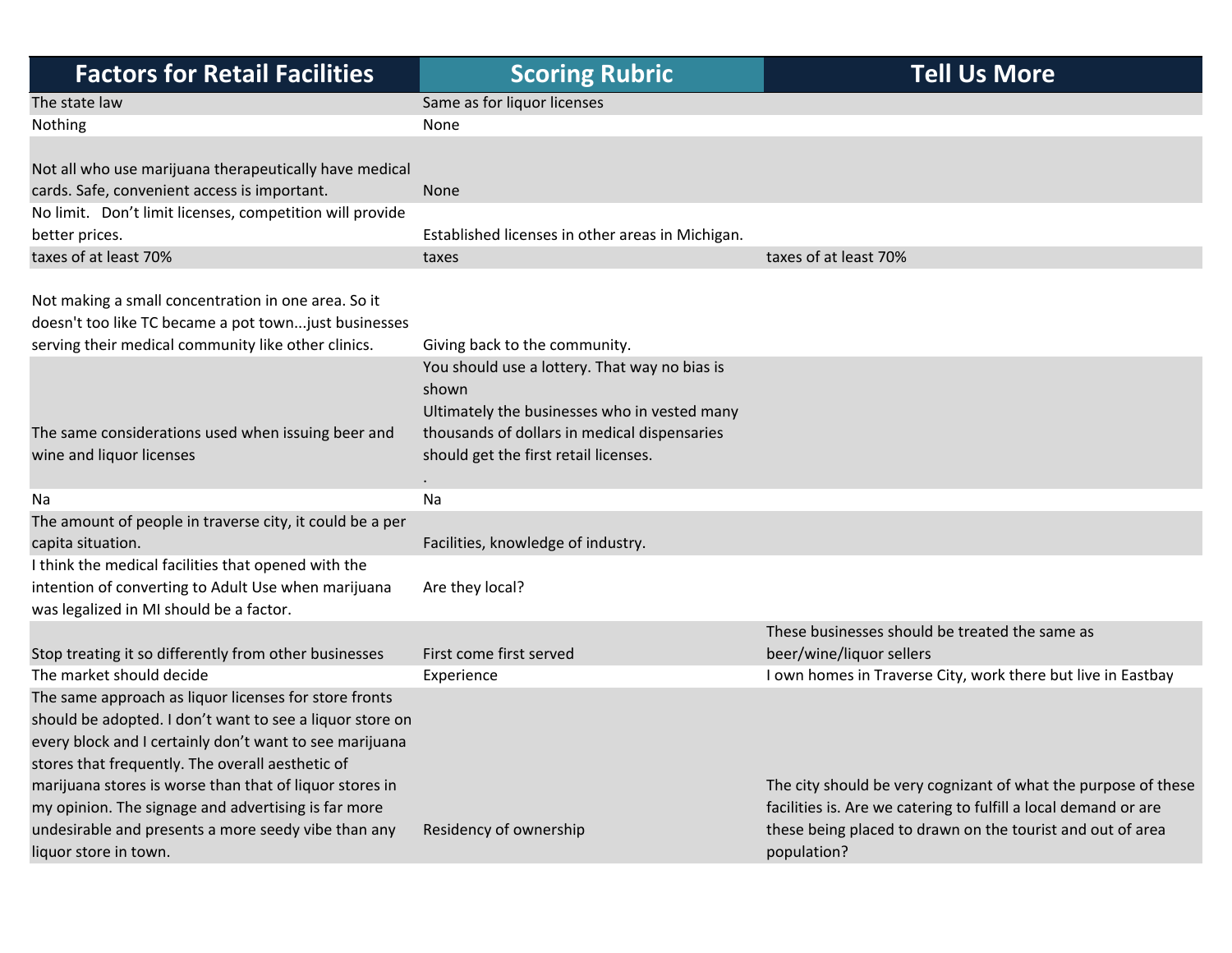| <b>Factors for Retail Facilities</b>                                                                                                                                                                                                                                                                                                                                                                                                                                                                                                       | <b>Scoring Rubric</b>                                                                             | <b>Tell Us More</b>                                                                                                                                                                                                                                                                                                                                                                                                                                                                                                                                                                                                                                                                                                                                                                            |
|--------------------------------------------------------------------------------------------------------------------------------------------------------------------------------------------------------------------------------------------------------------------------------------------------------------------------------------------------------------------------------------------------------------------------------------------------------------------------------------------------------------------------------------------|---------------------------------------------------------------------------------------------------|------------------------------------------------------------------------------------------------------------------------------------------------------------------------------------------------------------------------------------------------------------------------------------------------------------------------------------------------------------------------------------------------------------------------------------------------------------------------------------------------------------------------------------------------------------------------------------------------------------------------------------------------------------------------------------------------------------------------------------------------------------------------------------------------|
| We don't have a limit on bars/alcohol establishments,<br>WHY is this any different                                                                                                                                                                                                                                                                                                                                                                                                                                                         | Community involvement                                                                             |                                                                                                                                                                                                                                                                                                                                                                                                                                                                                                                                                                                                                                                                                                                                                                                                |
| About the same considerations as how many completely in town. Tons of liquor licenses. This is better<br>unhealthy fast food restaurants there are in town.                                                                                                                                                                                                                                                                                                                                                                                | Quit setting them apart. There are a ton of bars<br>than that. A tip stop being uptight assholes. |                                                                                                                                                                                                                                                                                                                                                                                                                                                                                                                                                                                                                                                                                                                                                                                                |
| Nothing                                                                                                                                                                                                                                                                                                                                                                                                                                                                                                                                    | No limit                                                                                          |                                                                                                                                                                                                                                                                                                                                                                                                                                                                                                                                                                                                                                                                                                                                                                                                |
| The supportive Vote by Michigan residents for<br>Recreational Marijuana use                                                                                                                                                                                                                                                                                                                                                                                                                                                                | the market should determine the number of<br>the business if it survives                          | licenses. let the public decide by participation in The people voted for recreational marijuana, STOP trying to<br>limit/change our Vote!                                                                                                                                                                                                                                                                                                                                                                                                                                                                                                                                                                                                                                                      |
| The people already get taxed so much we need places<br>that make it more affordable for local who want to<br>partake.                                                                                                                                                                                                                                                                                                                                                                                                                      | Price<br>Knowledge                                                                                | We need knowledgeable people to inform buyers on usage and<br>not Just one or two establishments that price gouge people.                                                                                                                                                                                                                                                                                                                                                                                                                                                                                                                                                                                                                                                                      |
| There shouldn't be, unless there is a limit on how many<br>liquor stores there are in the county. This drug has been<br>proven time and time again to be far less dangerous<br>than alcohol. I see no need to limit the amount of<br>marijuana facilities in the city or county. If it's bringing in<br>more money that we can use for schools, infrastructure,<br>or simply look around the country at states and cities<br>where legal recreational is happening. We know that it<br>brings more money in, why try and hinder ourselves? | How are they giving back to the community?                                                        | This is a bit on the ridiculous side, Traverse city has more bars<br>and liquor stores than most smaller cities I've seen. I haven't<br>heard of any bars or liquor stores giving back to the community<br>in a serious way, where as taxing a mainly harmless plant for<br>human consumption can and will help our area, without the<br>need to hope that cherry fest will bring enough money for our<br>town. We should let them sell here, in our city, before they all<br>pack up and move to cities that does allow it. We will lose<br>money when we could very easily become a beacon in<br>northern michigan to show the rest that this can work. It makes<br>no sense to hold these companies back. This is on par with<br>someone handing you a million dollars, to do with whatever |
| Open enough facilities for adult recreational so that<br>there is true price competition, and proximity to stores<br>so people can walk, bike, or take public transportation.<br>Otherwise the black market will remain strong, and/or<br>people will need to leave town to make purchases.<br>Open as soon as possible! People voted yes in 2018<br>thinking TC would be progressive enough to get this<br>going, and here we are last in the state.                                                                                      | Anyone willing to invest and make a go of it.                                                     |                                                                                                                                                                                                                                                                                                                                                                                                                                                                                                                                                                                                                                                                                                                                                                                                |
| Existing Provisioning centers should be allowed to offer<br>Adult Use Marijuana.                                                                                                                                                                                                                                                                                                                                                                                                                                                           | These work.                                                                                       |                                                                                                                                                                                                                                                                                                                                                                                                                                                                                                                                                                                                                                                                                                                                                                                                |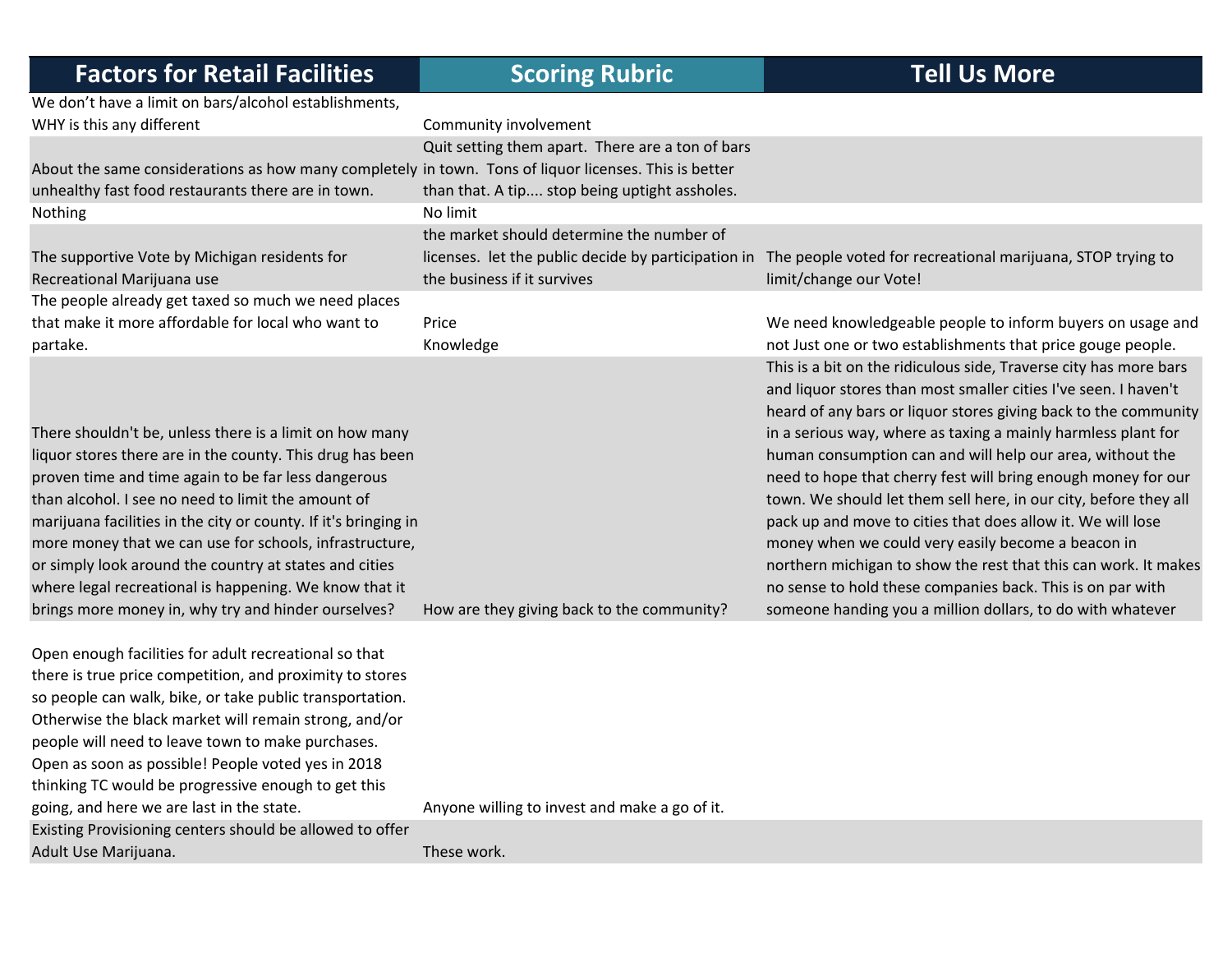| <b>Factors for Retail Facilities</b>                                                                                                                                                                                                                                                                                                                                                                                                                                                                     | <b>Scoring Rubric</b>                                                                                                                                               | <b>Tell Us More</b>                                                                                                                                                                                                                                                                                                                                                                                                                                                                                                                                                                                                                                                                                                                                                                    |
|----------------------------------------------------------------------------------------------------------------------------------------------------------------------------------------------------------------------------------------------------------------------------------------------------------------------------------------------------------------------------------------------------------------------------------------------------------------------------------------------------------|---------------------------------------------------------------------------------------------------------------------------------------------------------------------|----------------------------------------------------------------------------------------------------------------------------------------------------------------------------------------------------------------------------------------------------------------------------------------------------------------------------------------------------------------------------------------------------------------------------------------------------------------------------------------------------------------------------------------------------------------------------------------------------------------------------------------------------------------------------------------------------------------------------------------------------------------------------------------|
| This is a tourist city. Our roads are crumbling, our<br>sidewalks too. We need more income in this city to<br>make it actually worth visiting. Marijuana is very popular<br>and would bring in a lot of revenue to the city. There is<br>no reason at all why facilities shouldn't be allowed.<br>Downtown is filled with drunken idiots half the time, I'd Ease of public access & use in popular areas to<br>rather have high people flooding the streets than drunks bring in most revenue<br>Nothing | Nothing                                                                                                                                                             |                                                                                                                                                                                                                                                                                                                                                                                                                                                                                                                                                                                                                                                                                                                                                                                        |
|                                                                                                                                                                                                                                                                                                                                                                                                                                                                                                          |                                                                                                                                                                     |                                                                                                                                                                                                                                                                                                                                                                                                                                                                                                                                                                                                                                                                                                                                                                                        |
| Tax revenue, jobs, diverse locations, allowing medical                                                                                                                                                                                                                                                                                                                                                                                                                                                   |                                                                                                                                                                     |                                                                                                                                                                                                                                                                                                                                                                                                                                                                                                                                                                                                                                                                                                                                                                                        |
| provisioning facilities already in place to serve adult use Combined medical and adult use sites<br>school districts                                                                                                                                                                                                                                                                                                                                                                                     | communication                                                                                                                                                       |                                                                                                                                                                                                                                                                                                                                                                                                                                                                                                                                                                                                                                                                                                                                                                                        |
| There should be facilities located through out Traverse                                                                                                                                                                                                                                                                                                                                                                                                                                                  |                                                                                                                                                                     |                                                                                                                                                                                                                                                                                                                                                                                                                                                                                                                                                                                                                                                                                                                                                                                        |
| City that is convenient for adult users.                                                                                                                                                                                                                                                                                                                                                                                                                                                                 | Women owned businesses                                                                                                                                              |                                                                                                                                                                                                                                                                                                                                                                                                                                                                                                                                                                                                                                                                                                                                                                                        |
| Ease of access for users & security. But, limits should<br>not be in all areas. Only Downtown on East Front Street<br>(from Boardman Ave to Union St) should have limits in<br>order to keep the downtown shopping/dining area<br>diverse. However State, Cass, Union, Park, Hall, Garland,<br>and West Front streets should not have limits. A mix<br>plan for unlimited licenses with minimal restrictions (E.<br>Front) is a reasonable option.<br>location to schools                                | Licenses SHOULD NOT be limited. But if limiting<br>downtown, as mentioned above in comments,<br>then security should also be considered.<br>don't issue the license | The City and GT County have been losing job opportunities &<br>tax dollars by making these decisions that have held up adult<br>use. It is embarrassing and the optics make our region look<br>ridiculous.<br>There are also residents who could benefit from the opening of<br>adult use. Instead of keeping dollars in their own communities,<br>they're driving to Benzie, Kalkaska, and even further. Why<br>would TC & GT Co commissioners make such terrible decisions,<br>leading to lawsuits and other negative attention? The<br>recreational/adult use is still coming into the city and the<br>county, but other cities and counties are benefiting the dollars<br>from it. This is just utter silliness.<br>Since the law was passed for adult use, it has been incredibly |
| Give the provisioning centers a retail license. You have                                                                                                                                                                                                                                                                                                                                                                                                                                                 | There should be no factors involved. I.e                                                                                                                            | This law was passed three years ago!!! Traverse City still does<br>not allow recreational sales. The companies who are set up to                                                                                                                                                                                                                                                                                                                                                                                                                                                                                                                                                                                                                                                       |
| 10 permits out now. Give them their license. Revisit in<br>two years.                                                                                                                                                                                                                                                                                                                                                                                                                                    | Experience? You have not allowed any licenses<br>yet how can one have experience?                                                                                   | sell recreational marijuana should file a lawsuit against you.<br>The people of Traverse city should file a lawsuit against you.                                                                                                                                                                                                                                                                                                                                                                                                                                                                                                                                                                                                                                                       |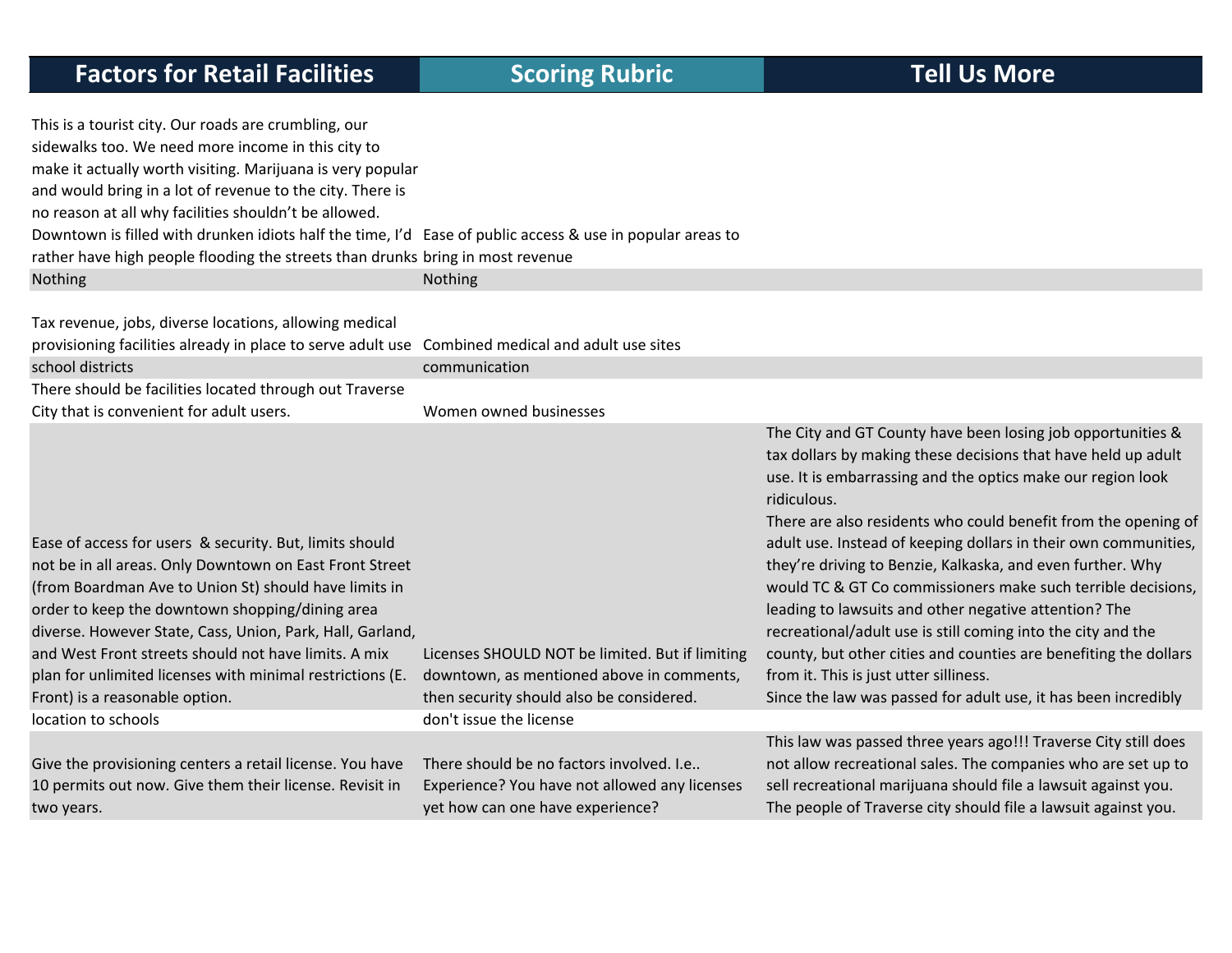| <b>Factors for Retail Facilities</b>                                                                                                                                                                                                                                                                      | <b>Scoring Rubric</b>                                                                                         | <b>Tell Us More</b>                                                                                                                                                                              |
|-----------------------------------------------------------------------------------------------------------------------------------------------------------------------------------------------------------------------------------------------------------------------------------------------------------|---------------------------------------------------------------------------------------------------------------|--------------------------------------------------------------------------------------------------------------------------------------------------------------------------------------------------|
| Should allow every medical provisioning center to have<br>a chance to buy a recreational license. If they choose<br>not to then that is up to them. Not allowing each one a<br>chance is unjust and will result in others closing doors                                                                   |                                                                                                               |                                                                                                                                                                                                  |
| due to lack of customers.                                                                                                                                                                                                                                                                                 | Community involvement                                                                                         |                                                                                                                                                                                                  |
| The actual harmful effects that marijuana has on<br>people, especially "recreational usage".                                                                                                                                                                                                              | n/a                                                                                                           |                                                                                                                                                                                                  |
|                                                                                                                                                                                                                                                                                                           |                                                                                                               | Marijuana is less harmful than alcohol on all levels, from the<br>health of the individual to the repercussions on the community.                                                                |
| The number of liquor licenses in the same area. Traverse Hiring local people. Most of the people working<br>City is all about the alcohol. Its hypocritical to treat<br>marijuana differently than they do alcohol.<br>Parking access                                                                     | dispensaries moved here to do so. Our local<br>people deserve to benefit from our community<br>Infrastructure | Traverse City allows countless licenses for bars, tasting rooms,<br>distilleries and such. Not giving the same treatment to a less<br>harmful legal alternative is hypocritical.                 |
| As long as they are following the law, they should be<br>fine to sell.                                                                                                                                                                                                                                    | Local Vs national companies                                                                                   | These businesses are here, ready and willing to follow the law<br>and make money. We absolutely should let them do that. Like<br>it or not, the law has already passed. Now we have to allow it. |
| Nothing. It is legal and should be as easy to access as<br>liquor                                                                                                                                                                                                                                         | Community involvement. Being from the area. I<br>would like local people to have an<br>opportunity/advantage. |                                                                                                                                                                                                  |
| We have innumerable bars, breweries, etc. These should<br>be no different                                                                                                                                                                                                                                 | N/A                                                                                                           |                                                                                                                                                                                                  |
| The will of the voters.                                                                                                                                                                                                                                                                                   | Local business<br>No tax or criminal records                                                                  | I am so upset with the the city council ignoring the will of the<br>people. The city encourages a drunk culture and acts against<br>this issue. I don't get it                                   |
| I think it depends on what is being allowed county wise.<br>We don't need 40 county shops and then another 20<br>city shops. And we also don't want every shop in the<br>radius of downtown to suddenly be geared towards pot.<br>I think more than 5 within city limits could be<br>considered overkill. | Variety                                                                                                       |                                                                                                                                                                                                  |
| Children/mentally disabled people in 20 mile radius. Is<br>area secluded? Want it to extremely visible!! Are there<br>any drug related ex-felons living in 30 mile radius? Any<br>fire arms felons living in area?                                                                                        | Any kind of felony history. Schools/parks in area. Totally apposed!!!!!!!                                     |                                                                                                                                                                                                  |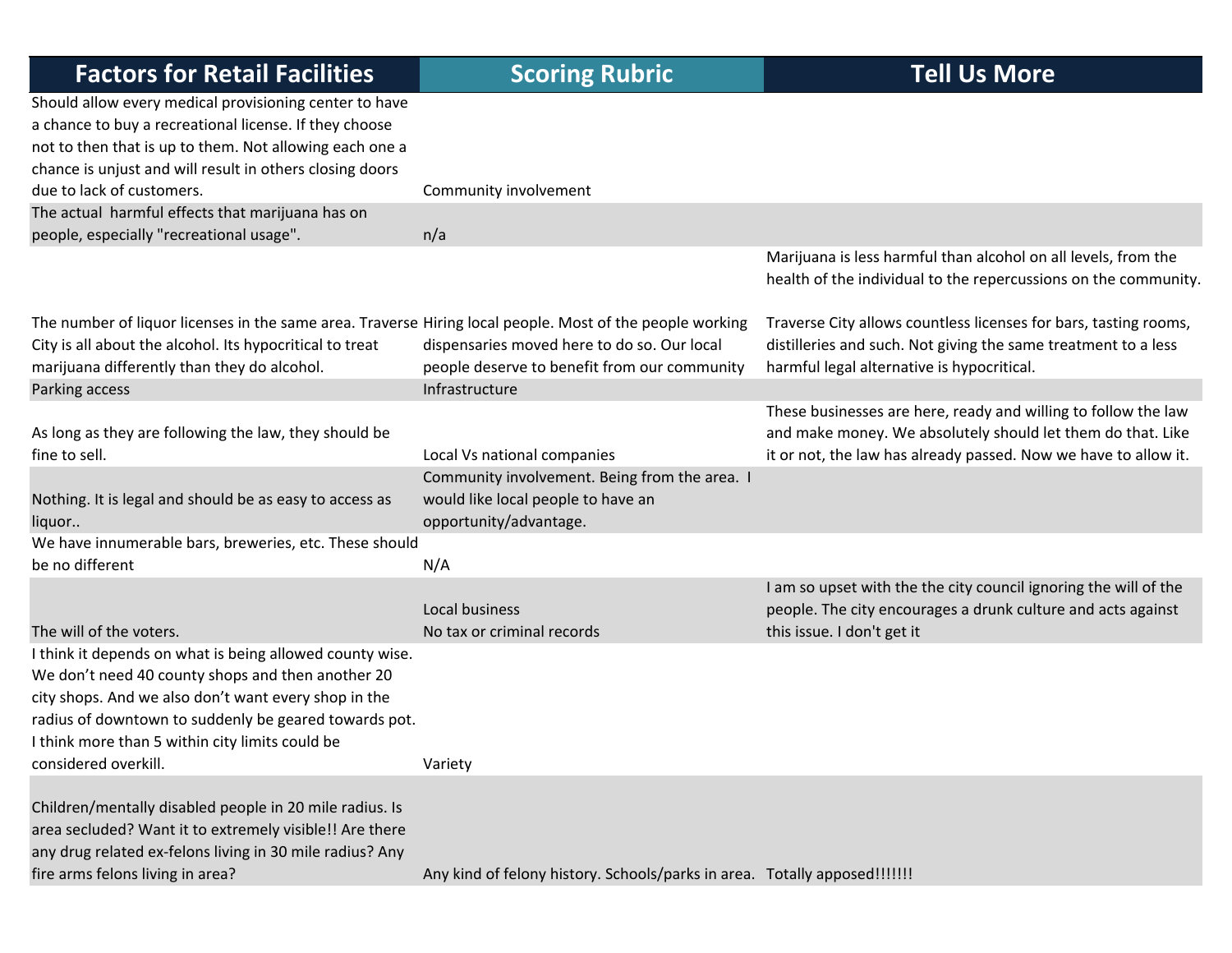| <b>Factors for Retail Facilities</b>                                                                                                                                                                                                                                                                                                                                                                                            | <b>Scoring Rubric</b>                                                                                                                          | <b>Tell Us More</b>                                                                                                                                                         |
|---------------------------------------------------------------------------------------------------------------------------------------------------------------------------------------------------------------------------------------------------------------------------------------------------------------------------------------------------------------------------------------------------------------------------------|------------------------------------------------------------------------------------------------------------------------------------------------|-----------------------------------------------------------------------------------------------------------------------------------------------------------------------------|
| Stores not too close together                                                                                                                                                                                                                                                                                                                                                                                                   | None                                                                                                                                           |                                                                                                                                                                             |
| The original facilities (currently medical only) should be<br>given AU licensing first, or at least have the chance to<br>get their AU license before any more facilities are built<br>or established.                                                                                                                                                                                                                          | Length of time the current establishments have<br>been operating and how well they're doing. Their<br>experience and knowledge of all product. |                                                                                                                                                                             |
| Traverse City has an issue controlling alcohol<br>consumption, it continues to get worse with each<br>passing year The city does not need one more thing to<br>police. Marijuana is still ILLEGAL at the Federal level. A<br>weak government, and poor decision making will be the<br>demise of Traverse City. The family environment will be<br>lost, and will take years, if ever, to get back.                               | No recreational licensesperiod!                                                                                                                | Law enforcement should have a say.<br>It is time Traverse City stops allowing a small percentage of<br>individuals, to make the rules!<br>Take a stand! Stop being so weak! |
| The amount of jobs/income that will be given to the<br>citizens of TC if you allow recreational facilities. The<br>amount of money earned by the city as well. Also TC has<br>NUMEROUS bars/liquor stores and they are very<br>accepted within the community. It is scientifically<br>proven that alcohol is more dangerous to consume than<br>marijuana, why not drop the number of bars and<br>increase marijuana facilities? | All                                                                                                                                            |                                                                                                                                                                             |
| Nothing other than free market forces.                                                                                                                                                                                                                                                                                                                                                                                          | There should be no limit on the amount of<br>licenses issued by the city.                                                                      |                                                                                                                                                                             |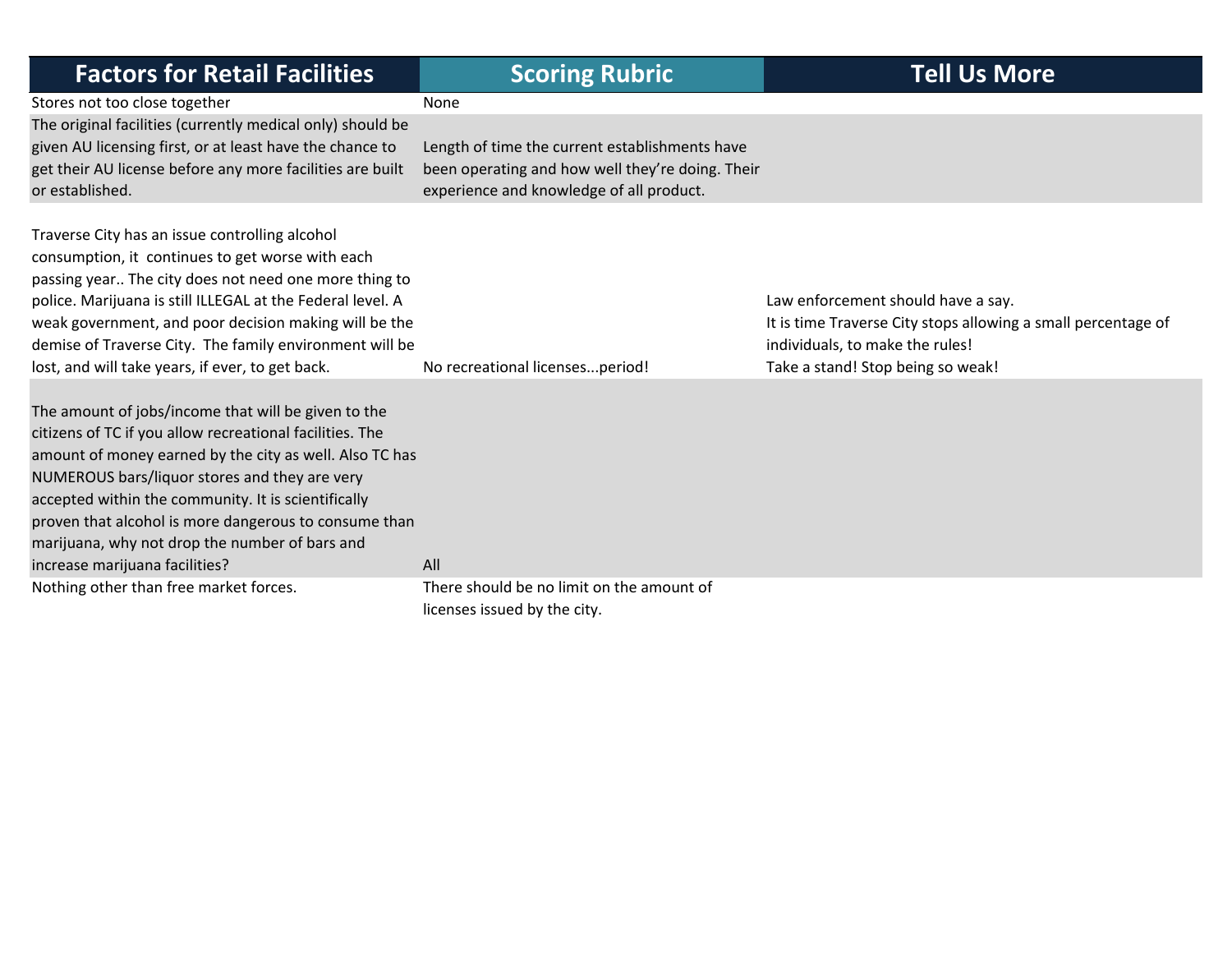Alcohol is avaliable at almost every gas station, grocery store,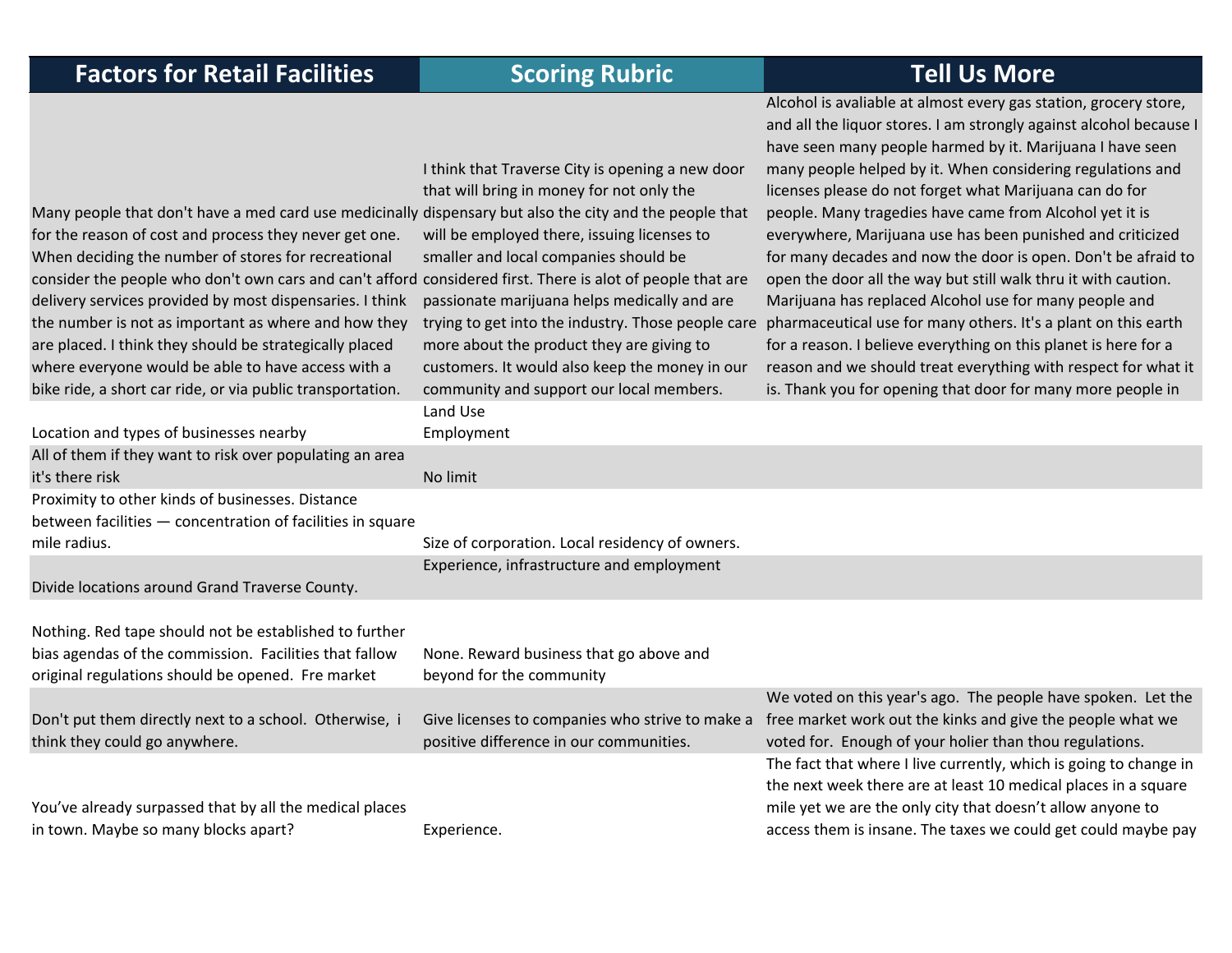| <b>Factors for Retail Facilities</b>                                                                                                                                                                                                                                                                                                | <b>Scoring Rubric</b>                     | <b>Tell Us More</b>                                                                                                                                                                                                                                                                                                                                                                                                                                                                                                                                                                                                                                                                                                                                                           |
|-------------------------------------------------------------------------------------------------------------------------------------------------------------------------------------------------------------------------------------------------------------------------------------------------------------------------------------|-------------------------------------------|-------------------------------------------------------------------------------------------------------------------------------------------------------------------------------------------------------------------------------------------------------------------------------------------------------------------------------------------------------------------------------------------------------------------------------------------------------------------------------------------------------------------------------------------------------------------------------------------------------------------------------------------------------------------------------------------------------------------------------------------------------------------------------|
|                                                                                                                                                                                                                                                                                                                                     |                                           | Colorado says it all, mental health, crimes, traffic<br>incidents/fatalities all went up with legalized use of pot Should<br>just be medical only for who need it. I think our town is<br>becoming the scene from the movie it's a wonderful life, where<br>George Baileys Angel takes him to the part where if he was<br>never born and his town had become bars and tattoo parlors<br>We need to get more creative on bringing new businesses here<br>Like we need a nice event center, a place to hold weddings, we<br>need a container store, we need a Trader Joe's We're over<br>saturated with very expensive condos for people who only<br>come here for one week out of the entire year, too many<br>hotels, too many medical pot shops, beer, wine, cider shops all |
| Colorado studies<br>Use the same considerations one would use for any<br>business that sells alcohol. It's that simple.                                                                                                                                                                                                             |                                           | with in a few miles of each other That's just poor planning Too<br>We should never have gotten to this point period much condense type building, not healthy for our little town                                                                                                                                                                                                                                                                                                                                                                                                                                                                                                                                                                                              |
|                                                                                                                                                                                                                                                                                                                                     | Treat marijuana stores like party stores. | Treat them like any store that sells alcohol. Simple.                                                                                                                                                                                                                                                                                                                                                                                                                                                                                                                                                                                                                                                                                                                         |
| Number of resident/tourists population. Need enough<br>supply for demand. Need to get this done in a timely<br>manner. With other communities supplying our needs<br>including delivery to our home, local tax dollars are<br>leaving our local economy. Loyalties are being<br>established elsewhere. TC can and needs to get this |                                           |                                                                                                                                                                                                                                                                                                                                                                                                                                                                                                                                                                                                                                                                                                                                                                               |
| decided, resolved, formalized and put to rest!                                                                                                                                                                                                                                                                                      | MI grown products                         | Follow supply and demand needs.                                                                                                                                                                                                                                                                                                                                                                                                                                                                                                                                                                                                                                                                                                                                               |
| Roadside testing for people suspected of driving under<br>the influence of marijuana, you can smell it as you drive                                                                                                                                                                                                                 |                                           | It should not be considered until, law enforcement can monitor<br>for driving under the influence like alcohol. We don't need                                                                                                                                                                                                                                                                                                                                                                                                                                                                                                                                                                                                                                                 |
| around town!                                                                                                                                                                                                                                                                                                                        | Look at the problems Colorado has.        | people driving around (high and on their phones)                                                                                                                                                                                                                                                                                                                                                                                                                                                                                                                                                                                                                                                                                                                              |
| Number of facilities vs. number of residents of the area.<br>Oversaturation                                                                                                                                                                                                                                                         | Past criminal record                      | Finding it hard to understand why we need more than 10 adult<br>use facilities in a town this size.                                                                                                                                                                                                                                                                                                                                                                                                                                                                                                                                                                                                                                                                           |
| The population size.                                                                                                                                                                                                                                                                                                                | Whether or not they already do medical.   |                                                                                                                                                                                                                                                                                                                                                                                                                                                                                                                                                                                                                                                                                                                                                                               |
| demanded                                                                                                                                                                                                                                                                                                                            | experience                                |                                                                                                                                                                                                                                                                                                                                                                                                                                                                                                                                                                                                                                                                                                                                                                               |
| How many bars and breweries are in town?                                                                                                                                                                                                                                                                                            | None                                      |                                                                                                                                                                                                                                                                                                                                                                                                                                                                                                                                                                                                                                                                                                                                                                               |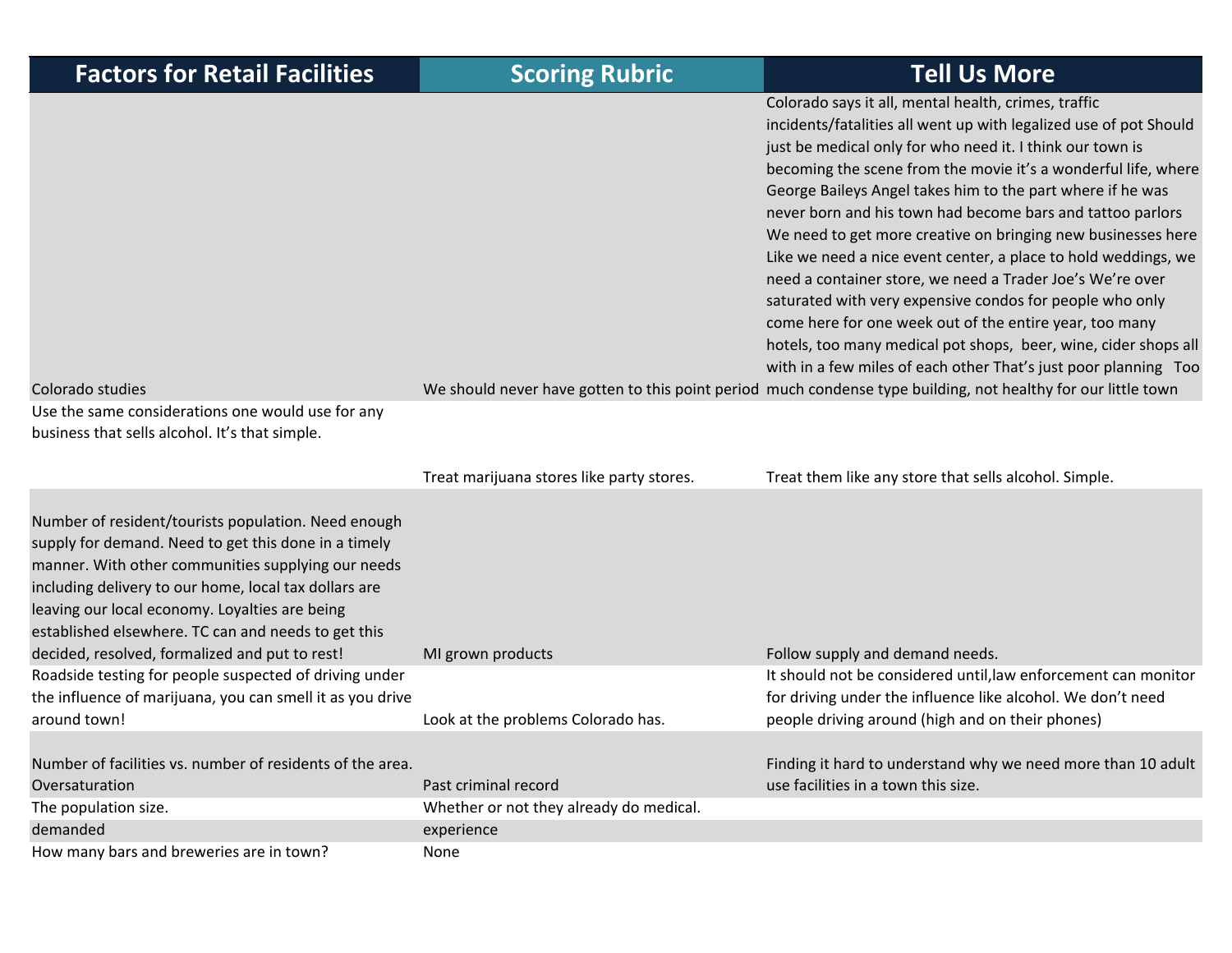| <b>Factors for Retail Facilities</b>                                                                                                                               | <b>Scoring Rubric</b>                                                | <b>Tell Us More</b>                                                                                                                                                        |
|--------------------------------------------------------------------------------------------------------------------------------------------------------------------|----------------------------------------------------------------------|----------------------------------------------------------------------------------------------------------------------------------------------------------------------------|
| Downtown should be considered top of the line for<br>having tourist foot traffic.                                                                                  |                                                                      | I believe we spent too much time debating this and wasted the<br>tourist season; lost out on all that tax money that could be                                              |
|                                                                                                                                                                    | Land use; experience; and communication.                             | going to our schools or roads.                                                                                                                                             |
|                                                                                                                                                                    |                                                                      | I feel the frustration and lack of fairness for those initial lottery                                                                                                      |
|                                                                                                                                                                    |                                                                      | winners in the incredibly slow process this has been. Watching                                                                                                             |
|                                                                                                                                                                    |                                                                      | the Band reveal plans to seize the recreational use market will                                                                                                            |
|                                                                                                                                                                    |                                                                      | undoubtedly lead to a big loss of revenue for the city and quite                                                                                                           |
|                                                                                                                                                                    |                                                                      | a few newly built brick and mortar storefronts enter the for-<br>sale real estate market soon. We are saturated with medical                                               |
| Tax revenue for city, geographic proximity, study of                                                                                                               |                                                                      | use buildings. I am uncertain if there is a strong enough market                                                                                                           |
| similar communities experiences.                                                                                                                                   | Reputation as existing medical use facility                          | to sustain all these wanna-be recreational use provision                                                                                                                   |
|                                                                                                                                                                    |                                                                      |                                                                                                                                                                            |
| Who is already operating should be your main concern.                                                                                                              | If they currently operate in the city                                |                                                                                                                                                                            |
|                                                                                                                                                                    | Infrastructure                                                       |                                                                                                                                                                            |
| Population size                                                                                                                                                    | Land use                                                             |                                                                                                                                                                            |
| Only over saturation really.                                                                                                                                       | Pricing                                                              | We've waited long enough for this. It's been three years                                                                                                                   |
| Experience and reputation                                                                                                                                          | Availability                                                         |                                                                                                                                                                            |
|                                                                                                                                                                    |                                                                      |                                                                                                                                                                            |
| Criminal record of applicant.                                                                                                                                      | Criminal record of applicant.                                        | Criminal record of applicant.                                                                                                                                              |
| Only one license and or facility per applicant                                                                                                                     | Only one license and or facility per applicant                       | Only one license and or facility per applicant                                                                                                                             |
| Resident of State of Michigan                                                                                                                                      | Resident of State of Michigan                                        | Resident of State of Michigan                                                                                                                                              |
| Personal applicant as opposed to Corporate applicant                                                                                                               | Personal applicant as opposed to Corporate                           | Personal applicant as opposed to Corporate applicant                                                                                                                       |
| Licenses can not be sold or transferred (must be                                                                                                                   | applicant                                                            | Licenses can not be sold or transferred (must be returned to                                                                                                               |
| returned to issuing body)                                                                                                                                          | Licenses can not be sold or transferred (must be                     | issuing body)                                                                                                                                                              |
| Adult Use Retail should be held to same standards as                                                                                                               | returned to issuing body)<br>Adult Use Retail should be held to same | Adult Use Retail should be held to same standards as                                                                                                                       |
| <b>Provisioning Centers</b>                                                                                                                                        | standards as Provisioning Centers                                    | <b>Provisioning Centers</b>                                                                                                                                                |
|                                                                                                                                                                    |                                                                      |                                                                                                                                                                            |
| At minimum give the companies already in town with                                                                                                                 |                                                                      | It seems like the city is just wasting time and resources. The                                                                                                             |
| medical licensing a chance for rec sales, considering                                                                                                              | Established stores that are currently operating                      | cannabis industry is on the rise and Traverse City, being the                                                                                                              |
|                                                                                                                                                                    |                                                                      | most companies set up shop with that intent, and hired with a full set of employees should be considered "progressive" town it is, is still seemingly a perpetrator of the |
| employees who certainly deserve job security.                                                                                                                      | first.                                                               | stigma of marijuana use and it's incredibly disappointing.                                                                                                                 |
| Compare to similar situations, if any, where city size and Need all these factots defined in krder for me to<br>other factors may be similar to our area. What has | kffer an opinion. How do they treat their                            |                                                                                                                                                                            |
| worked and what has not?                                                                                                                                           | employees? Pay? Benefits?                                            |                                                                                                                                                                            |
|                                                                                                                                                                    |                                                                      |                                                                                                                                                                            |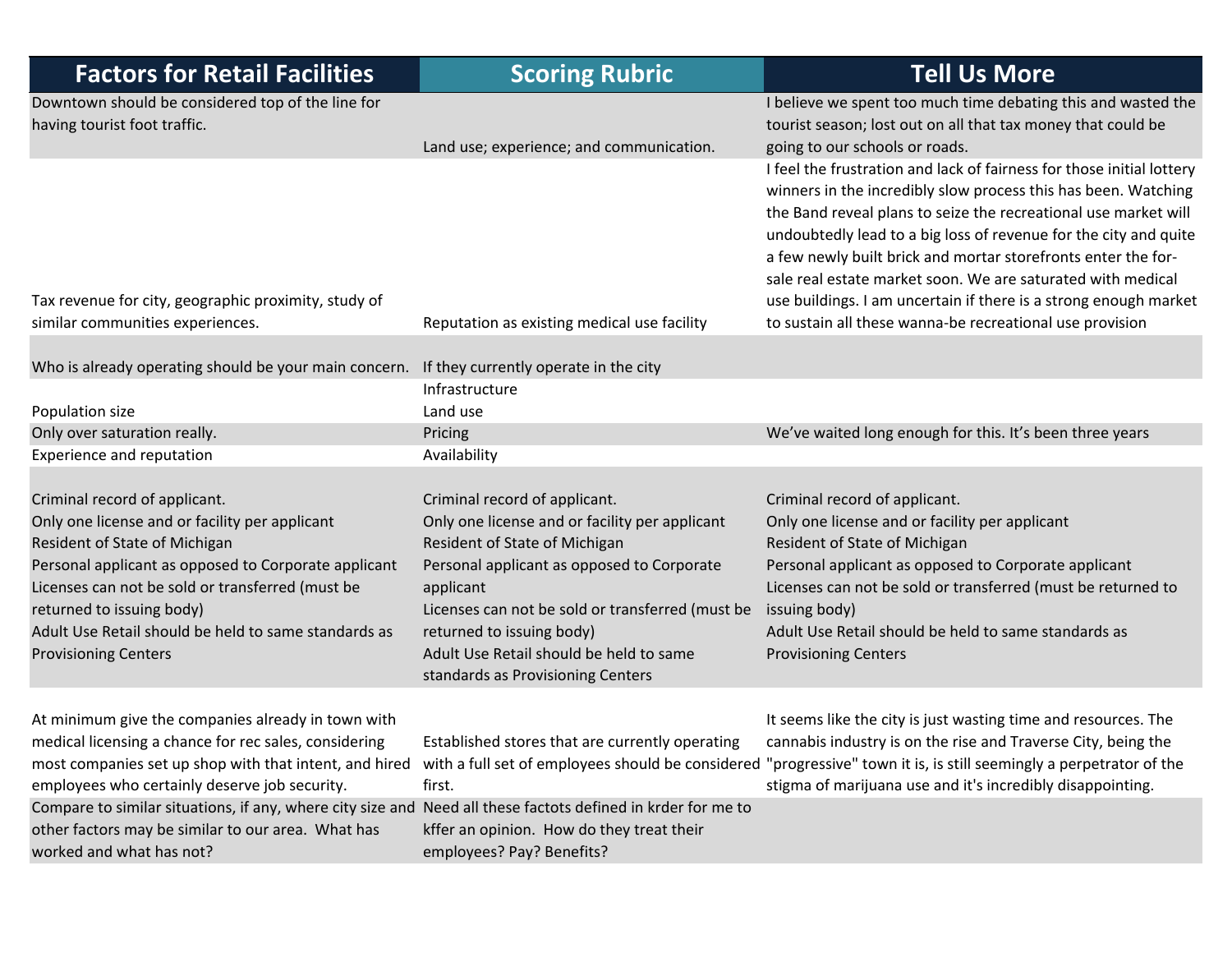| <b>Factors for Retail Facilities</b>                                                                                                                                                                                                                                                                                                                               | <b>Scoring Rubric</b>                                                                                                                     | <b>Tell Us More</b>                                                                                                                                                                                                                                                                                                                                                                          |
|--------------------------------------------------------------------------------------------------------------------------------------------------------------------------------------------------------------------------------------------------------------------------------------------------------------------------------------------------------------------|-------------------------------------------------------------------------------------------------------------------------------------------|----------------------------------------------------------------------------------------------------------------------------------------------------------------------------------------------------------------------------------------------------------------------------------------------------------------------------------------------------------------------------------------------|
|                                                                                                                                                                                                                                                                                                                                                                    |                                                                                                                                           | It's ridiculous the delay on this subject. It is legal in the state of                                                                                                                                                                                                                                                                                                                       |
| Should be treated the same as liquor licenses.                                                                                                                                                                                                                                                                                                                     | Communication and employment.                                                                                                             | michigan.                                                                                                                                                                                                                                                                                                                                                                                    |
| About 1 per 1000 adult residents                                                                                                                                                                                                                                                                                                                                   | Criminal records                                                                                                                          |                                                                                                                                                                                                                                                                                                                                                                                              |
| The shouldn't be located close to schools and should be<br>somewhat spread out geographically.                                                                                                                                                                                                                                                                     | None                                                                                                                                      | I think the city should allow adult use marijuana retailers with<br>reasonable restrictions, and it sounds like those restrictions are<br>or will be in place.                                                                                                                                                                                                                               |
| Let the best man win! Capitalism will take care of<br>everything.                                                                                                                                                                                                                                                                                                  | Let the free market rule!                                                                                                                 |                                                                                                                                                                                                                                                                                                                                                                                              |
| County population, not just city.                                                                                                                                                                                                                                                                                                                                  | Experience, infrastructure, land use for sure. Use<br>buildings that already leave a footprint vs<br>building new.                        |                                                                                                                                                                                                                                                                                                                                                                                              |
| Which medical facilities are already well off, doing<br>enough medical business.                                                                                                                                                                                                                                                                                   | How well are they treating local employees, are<br>they actively participating in the community,<br>future plans.                         |                                                                                                                                                                                                                                                                                                                                                                                              |
| Everyone who applies should get a license                                                                                                                                                                                                                                                                                                                          | Just the above                                                                                                                            |                                                                                                                                                                                                                                                                                                                                                                                              |
| There shouldn't be a limit. The free market will decide<br>the limit.                                                                                                                                                                                                                                                                                              | None                                                                                                                                      |                                                                                                                                                                                                                                                                                                                                                                                              |
| Do they meet the stars criteria for a legal cannabis<br>facility? If they do and they fit into the already defined<br>zoning for retail facilities then they should allowed. I<br>have heard there are 180 places to purchase alcohol<br>which is much more destructive. Seems like capping<br>cannabis facilities at a similar level as alcohol would be<br>fair. | Do they meet the states requirements and city<br>zoning, period! This doesn't need to be that<br>complicated. Then let the market decide. | Voters overwhelming approved this and I have been apalled at<br>what I have heard from city commissioners on the reasoning<br>for limiting these businesses to only medical sales. If people<br>didn't want it they wouldn't have voted. The state already<br>provides thorough evaluations of the businesses and ongoing<br>monitoring. We have laws in place to address criminal activity. |
| <b>None</b>                                                                                                                                                                                                                                                                                                                                                        | Number of employees and wages                                                                                                             |                                                                                                                                                                                                                                                                                                                                                                                              |
| The fewer the better                                                                                                                                                                                                                                                                                                                                               | Location of headquarters (locally owned should<br>be scored higher.                                                                       | I really don't want marijuana dispensaries in the city. The city<br>should apply the Healthier Drinking Culture advice to marijuana<br>dispensaries also.                                                                                                                                                                                                                                    |
| The people have spoken. Stop holding their right to use<br>and buy cannabis hostage. This has become ridiculous.                                                                                                                                                                                                                                                   | No criminal record                                                                                                                        |                                                                                                                                                                                                                                                                                                                                                                                              |
| Same as liquor stores.                                                                                                                                                                                                                                                                                                                                             | Honesty integrity no psst violations                                                                                                      | I believe the locations should be treated like a liquor store. This<br>is a similar scenario as alcohol sales after prohibition.                                                                                                                                                                                                                                                             |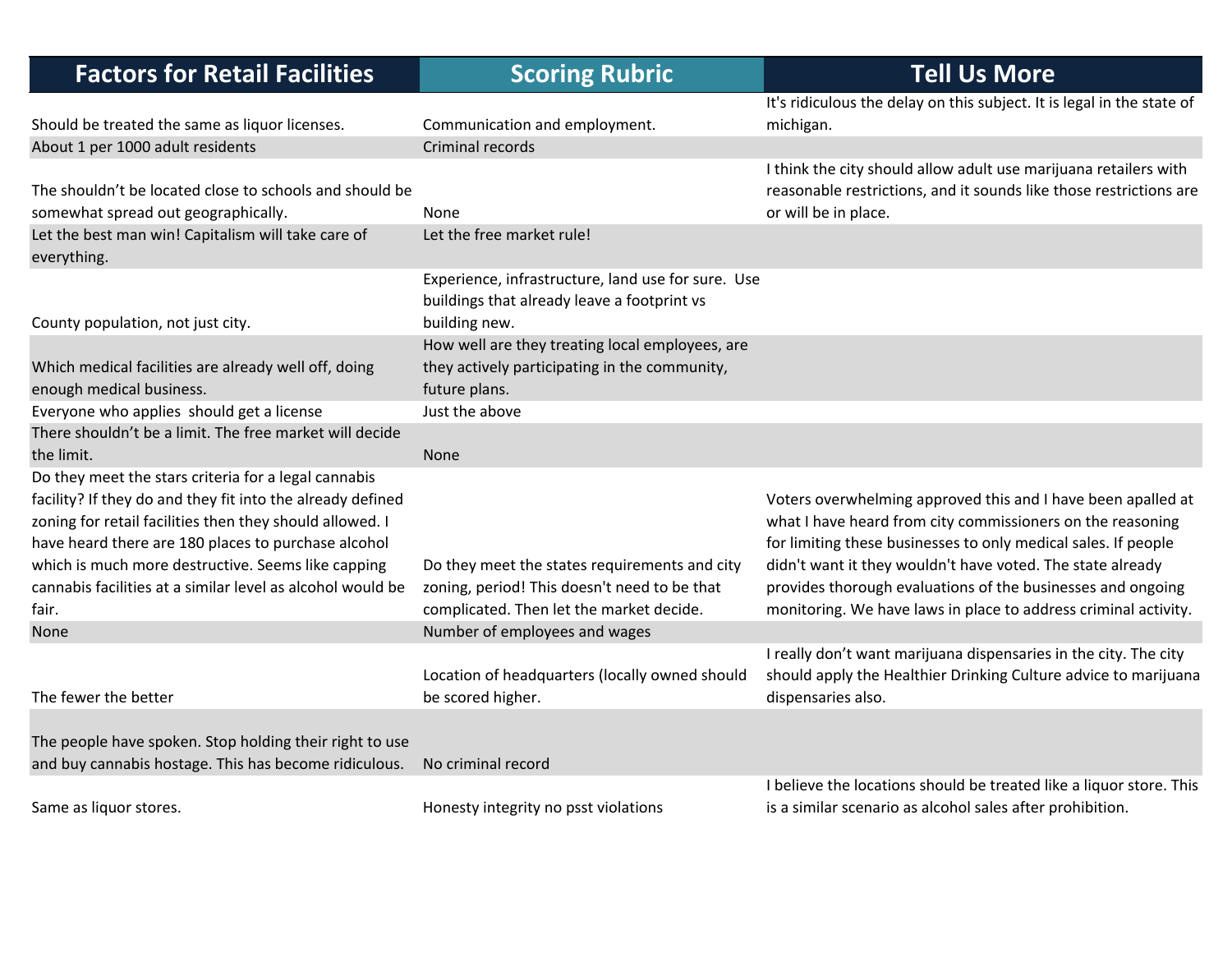| <b>Factors for Retail Facilities</b>                                                                                                                                                                                                                                         | <b>Scoring Rubric</b>                                                                                                                                                                                     | <b>Tell Us More</b>                                                                                                                                                                                                                                                                                                                                                                                          |
|------------------------------------------------------------------------------------------------------------------------------------------------------------------------------------------------------------------------------------------------------------------------------|-----------------------------------------------------------------------------------------------------------------------------------------------------------------------------------------------------------|--------------------------------------------------------------------------------------------------------------------------------------------------------------------------------------------------------------------------------------------------------------------------------------------------------------------------------------------------------------------------------------------------------------|
| How much money there is to be made, how much to<br>reinvest back into the community                                                                                                                                                                                          | Community involvement and care                                                                                                                                                                            | Lots of money flowing into kalkaska that could otherwise be<br>made here, just open it all up! Understanding that regulation<br>can be important, I feel you guys have dug yourselves into a<br>deep hole as far as who can and cant be allowed to move on<br>for which license. Too many people inputting their desires into<br>a system leads to one that wont work for anybody!                           |
| nothing, marijuana is as mainstream as grocery stores                                                                                                                                                                                                                        | NONE give the dispensaries their right to sell                                                                                                                                                            | All previous standing dispensaries should be eligible to sell<br>recreationally in traverse city as was intended. i'm not sure<br>why this is a discussion or why i have to take this shitty survey.<br>Do whats right and save our local dispensaries from closing and<br>losing their means. It's disturbing to see the amount of leaders<br>begging our city to shop local and help our mom and pop shops |
| now a days.                                                                                                                                                                                                                                                                  | recreational.                                                                                                                                                                                             | while no one is helping our dispensaries. they're local too!                                                                                                                                                                                                                                                                                                                                                 |
| Location most importantly                                                                                                                                                                                                                                                    | Experience                                                                                                                                                                                                |                                                                                                                                                                                                                                                                                                                                                                                                              |
| The number of liquor stores in the area. Should be                                                                                                                                                                                                                           | Quantity of "green" materials used to help                                                                                                                                                                |                                                                                                                                                                                                                                                                                                                                                                                                              |
| maybe half or similar.                                                                                                                                                                                                                                                       | environment                                                                                                                                                                                               |                                                                                                                                                                                                                                                                                                                                                                                                              |
| They should be equivalent to liquor licenses.                                                                                                                                                                                                                                | All the above you can't be really great in one<br>thing and horrible in another.                                                                                                                          | The people have voted give them what they want. You are<br>messing with people's lively hood on something that was voted                                                                                                                                                                                                                                                                                     |
| There are too many places that sell pot here already.<br>We don't need more.                                                                                                                                                                                                 | Criminal record                                                                                                                                                                                           |                                                                                                                                                                                                                                                                                                                                                                                                              |
| Ease of access per subsection of grand traverse county,<br>and all included "towns", example interlochen Mayfield<br>ect. Enough local competition to keep prices reasonable availability to consumers, people who are out to<br>but not so many theres one on every corner. | Added employment, ease of access and<br>help the public rather than make a lot of money.                                                                                                                  |                                                                                                                                                                                                                                                                                                                                                                                                              |
| Amount of locations per capita. I don't think they're<br>should be more than one store per 10,000 residents,<br>within city limits. 100,000 residents would be 10 stores.                                                                                                    | Dedication and or involvement within the<br>community. If a store plans to give back to the<br>community or support sustainable living<br>downtown, their application should receive<br>preference points |                                                                                                                                                                                                                                                                                                                                                                                                              |
| Spreading them out is a good idea. I think the current                                                                                                                                                                                                                       |                                                                                                                                                                                                           |                                                                                                                                                                                                                                                                                                                                                                                                              |
| guidelines a d set backs are adequate.                                                                                                                                                                                                                                       | Let the little guy have a chance                                                                                                                                                                          |                                                                                                                                                                                                                                                                                                                                                                                                              |
| Spacing between stores.                                                                                                                                                                                                                                                      | Non-commercial owners first. Keep the money<br>local.                                                                                                                                                     |                                                                                                                                                                                                                                                                                                                                                                                                              |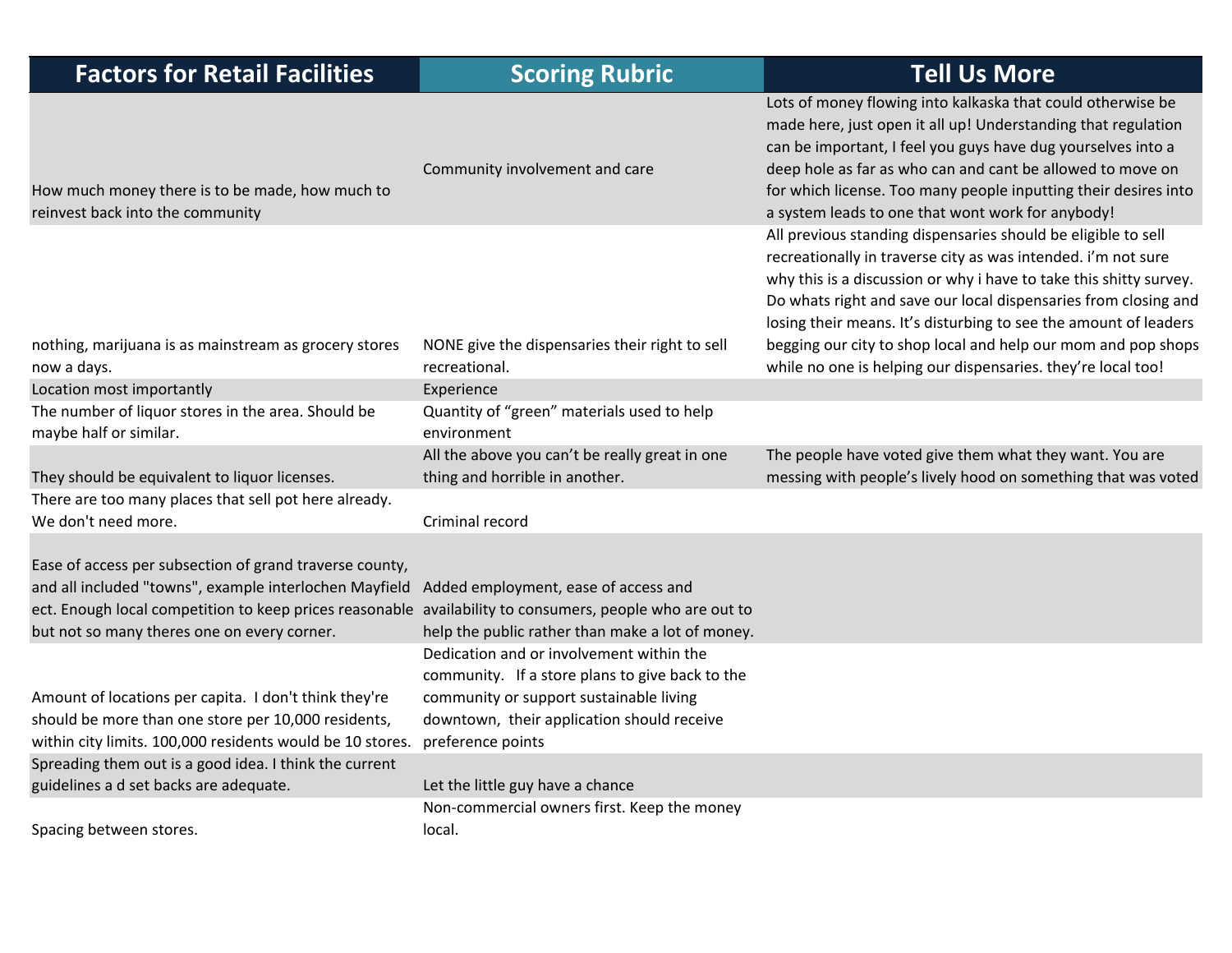| <b>Factors for Retail Facilities</b>                                                                                                                                                                                                                   | <b>Scoring Rubric</b>                                                                                                                           | <b>Tell Us More</b>                                                                                                                                             |
|--------------------------------------------------------------------------------------------------------------------------------------------------------------------------------------------------------------------------------------------------------|-------------------------------------------------------------------------------------------------------------------------------------------------|-----------------------------------------------------------------------------------------------------------------------------------------------------------------|
| They should be discreet. Keep them away from<br>residential areas as much as possible.                                                                                                                                                                 | Land use<br>Experience<br>Communication<br>Infrastructure<br>Employment                                                                         |                                                                                                                                                                 |
| How many Adult Use Liqour\Beer\Wine Retail Facilities<br>are currently allowed and whatever measures are in<br>place to control their numbers should be applied the<br>same.                                                                           | should be used                                                                                                                                  | The same rubric used on alcohol establishments  Could you deny the voters their rights any longer?<br>How many millions of tax dollars have been missed out on? |
| Growth of condos/apartments etc as city is concerned<br>with drinking culture they created by adding density and<br>restaurants liquor licenses. Similar issue coming with<br>pot.                                                                     | Density                                                                                                                                         | Garfield township resident that owns commercial property in<br>city                                                                                             |
| No more than any other business. Let the free market<br>decide the success of the business. It is unfair to<br>regulate who can and cannot hold a license.<br>Demand.                                                                                  | Criminal background<br>Willingness to invest back into the community,<br>Local residents should get first priority in the<br>licensing process. |                                                                                                                                                                 |
| TC does not need to incorporate this infrastructure into<br>our area.                                                                                                                                                                                  | Insurance and bonding.                                                                                                                          |                                                                                                                                                                 |
| You should grant listeners to the establishments that<br>already paid to be allowed to sell. The City has already<br>string this out, decided which shops can run. Grant the<br>existing ones their rights.                                            | Experience                                                                                                                                      | The way these subsections are divided makes it clear the City<br>has their own intentions in mind. The divisions are ridiculous,<br>inconsistent.               |
| Nothing                                                                                                                                                                                                                                                | Experience, Communication, Employment                                                                                                           | Residents already voted for recreational marijuana and the fact<br>that it's taken this long to get done is absurd.                                             |
| Limit should be zero.<br>The biggest thing to consider is the amount of adult use<br>residents we have in Grand Traverse County who drive<br>to Kalkaska Honor Benzie and Manistee for products<br>when we could easily go close to home and not worry | None. Disagree<br>The amount of money that the city could get                                                                                   |                                                                                                                                                                 |
| about traveling with it.                                                                                                                                                                                                                               | from the taxes.                                                                                                                                 |                                                                                                                                                                 |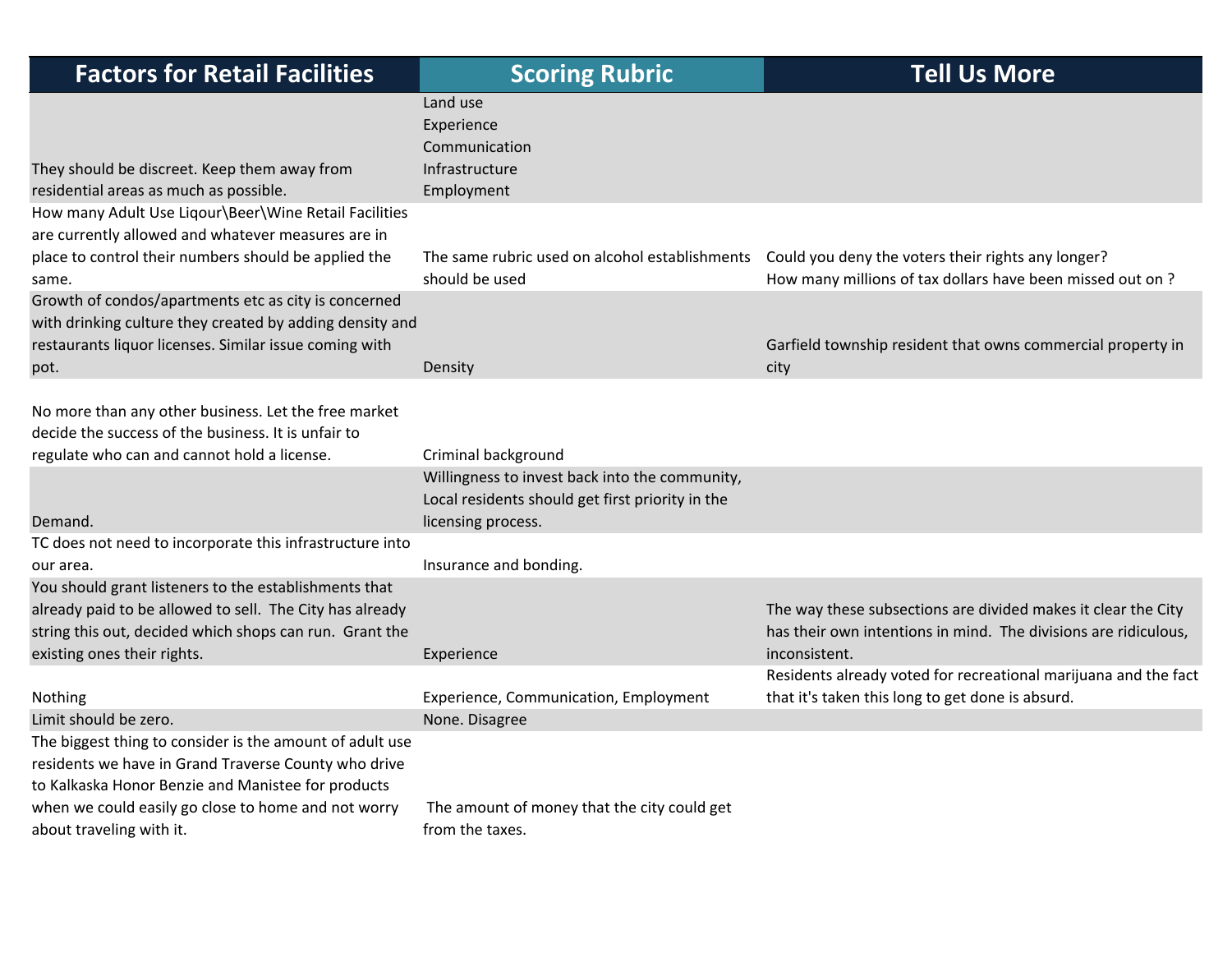| I think that these facilities should not have any special                                                |                                                  |                                                                 |
|----------------------------------------------------------------------------------------------------------|--------------------------------------------------|-----------------------------------------------------------------|
| limitation restrictions. If cannabis is to be normalized, it Activism towards expungement of records of  |                                                  |                                                                 |
| should be considered just like any other retail.                                                         | cannabis violation.                              | Why has this process taken so long in TC?                       |
|                                                                                                          |                                                  |                                                                 |
| Several studies have linked marijuana use to increased                                                   |                                                  |                                                                 |
| risk for psychiatric disorders, including psychosis                                                      |                                                  |                                                                 |
| (schizophrenia), depression, anxiety, and substance use                                                  |                                                  |                                                                 |
| disorders. Recent research suggests that smoking high-                                                   |                                                  |                                                                 |
| potency marijuana every day could increase the chances                                                   |                                                  |                                                                 |
| of developing psychosis by nearly five times compared                                                    |                                                  |                                                                 |
| to people who have never used marijuana. We do not                                                       | Responsibility to supporting the mental health   |                                                                 |
| want this around our children.                                                                           | field where marijuana abusers will end up.       |                                                                 |
| Give the medical bisinesses a break and let the sell rec.                                                |                                                  | Quit fucking around. This is embarassing. Kalkaska can do it. I |
| We have a million liquour storeswtf.                                                                     | Female/Minority ownership                        | vote and will be voting.                                        |
| How long businesses have been open. How successful                                                       |                                                  |                                                                 |
| they have been since opening. How they contribute to                                                     |                                                  |                                                                 |
| the city and their community. The location the business Community outreach                               |                                                  |                                                                 |
| will operate                                                                                             |                                                  |                                                                 |
|                                                                                                          | We voted to have it legal. Why do I have to give |                                                                 |
|                                                                                                          | benzie my tax dollars?                           |                                                                 |
|                                                                                                          |                                                  |                                                                 |
| We voted and passed to have legalized marijuana. Why Do you question any other business on these         |                                                  |                                                                 |
| are we not taking advantage of the tax dollars                                                           | same things?                                     |                                                                 |
| Quality facility that follows all local, state, and national                                             |                                                  |                                                                 |
| regulations.                                                                                             | Experience                                       |                                                                 |
| Baseline automatic to this already in business                                                           | <b>None</b>                                      | <b>No</b>                                                       |
| Nothing                                                                                                  | All of the above                                 |                                                                 |
|                                                                                                          | I think the five factors listed above are great  |                                                                 |
|                                                                                                          | items to focus on. Communication is of the       |                                                                 |
|                                                                                                          | utmost importance, and it needs to travel both   |                                                                 |
| Viability of the businesses year round. Population-                                                      | ways. The provisioning centers need to have      |                                                                 |
| driven calculation of supply needs, and licensing enough clear communication with the city, and the city |                                                  | It is time to begin allowing these businesses to provide. We    |
| facilities to take care of the demand by residents for                                                   | needs to be direct and clear with their          | have waited years. We will not know exactly what things look    |
| cannabis.                                                                                                | expectations for the provisioning centers.       | like in practice until we allow ourselves to practice.          |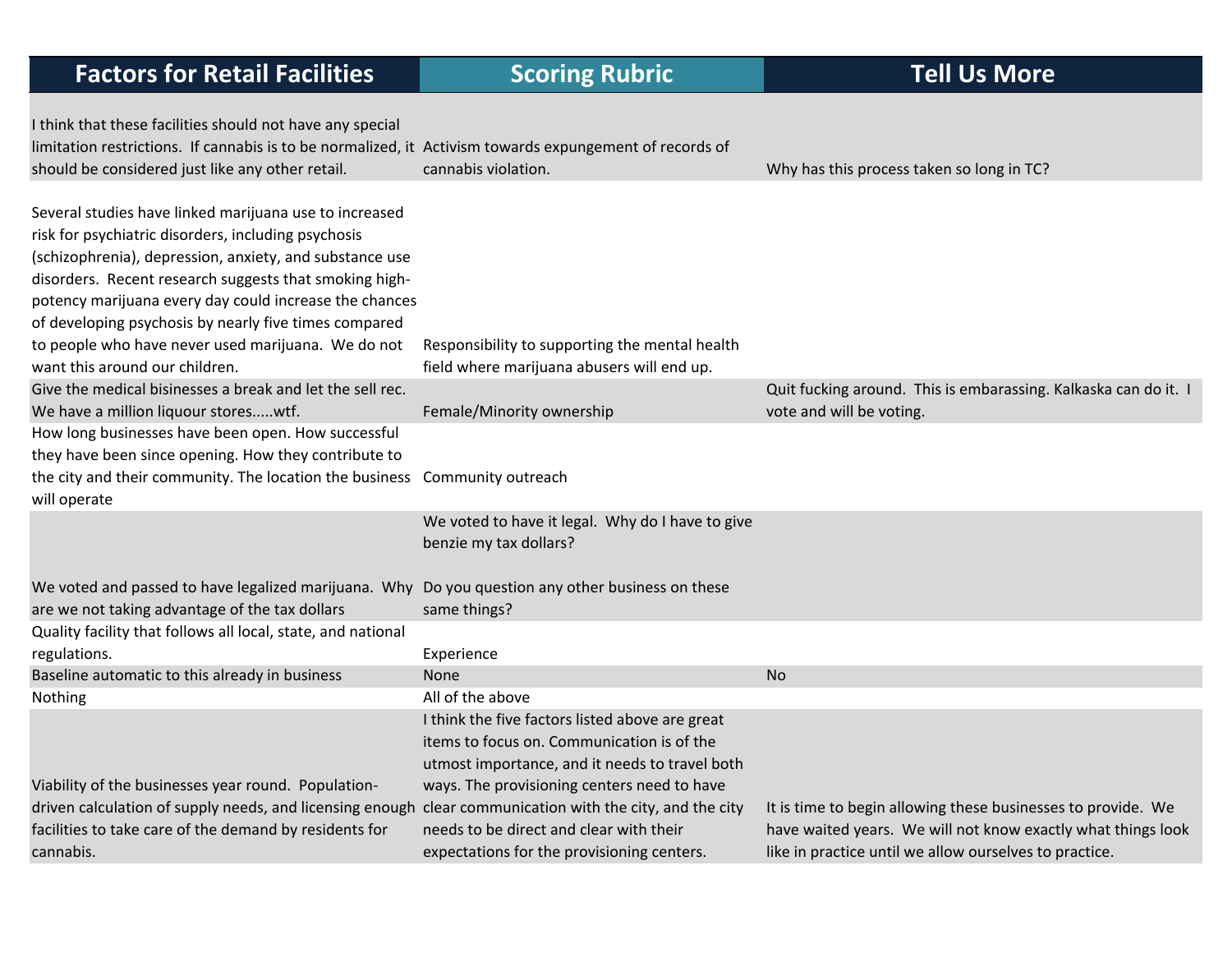| Children                                                      |                                                  |                                                                |
|---------------------------------------------------------------|--------------------------------------------------|----------------------------------------------------------------|
| Policing                                                      |                                                  |                                                                |
| Loss of revenue to adjacent businesses                        |                                                  |                                                                |
| Long term effects to Traverse City and its reputation         | Education and effects of short and long term use |                                                                |
| Over saturation                                               | Security                                         | Don't want it in town limits. Looks like trash.                |
|                                                               |                                                  |                                                                |
| Consider recreational marijuana use the same as               |                                                  |                                                                |
| alcohol. How many liquor licenses are allowed In the          |                                                  |                                                                |
| area? Base marijuana facilities the same way. Allow           |                                                  |                                                                |
| them to generate tax revenue and to conduct business          |                                                  |                                                                |
| the same as breweries, bars, and liquor stores!               | All of the above.                                |                                                                |
| What should be considered is the message all these pot        |                                                  |                                                                |
| stores are sending to the youth in the area: that             |                                                  |                                                                |
| smoking pot is perfectly acceptable. It is not good for       |                                                  |                                                                |
| kids to see these places all around. Keep all the             |                                                  |                                                                |
| marijuana retail facilities outside of the city just like the |                                                  |                                                                |
| sex shops. People will go to wherever the product is          |                                                  |                                                                |
| sold.                                                         | None. Keep them out of town.                     |                                                                |
| Size and area that it is hosting                              | All above                                        | Let's just be fair to All that's involved                      |
| No limits. Free market                                        | No other factors                                 |                                                                |
| The accessibility and availability to everyone.               |                                                  |                                                                |
|                                                               | Anyone should be able to open one.               |                                                                |
|                                                               | Infrastructure                                   |                                                                |
| Hours of operation                                            |                                                  |                                                                |
| The same consideration as when you grant alcohol              | Grant the licenses like the voters told you to   |                                                                |
| licenses, ie none.                                            | years ago.                                       |                                                                |
|                                                               | Communication                                    | Why is it OK for T.C. to have many, many wineries and bars and |
|                                                               | Employment                                       | breweries, but only a bare handful of recreational             |
|                                                               | Experience                                       | dispensaries? The rules for marijuana use are much stricter    |
|                                                               | Land Use                                         | than alcohol--people are going to buy it anyway, why not bring |
| Public interest/input                                         | Infrastructure                                   | the money here?                                                |
| Enough to make it competitive. There are some big             |                                                  |                                                                |
| companies that will push hard but small businesses            |                                                  |                                                                |
| should be afforded a chance. Remember too that TC is          | Financial resources, existing presence in nearby |                                                                |
| way more than downtown.                                       | areas, local ownership                           |                                                                |
|                                                               |                                                  |                                                                |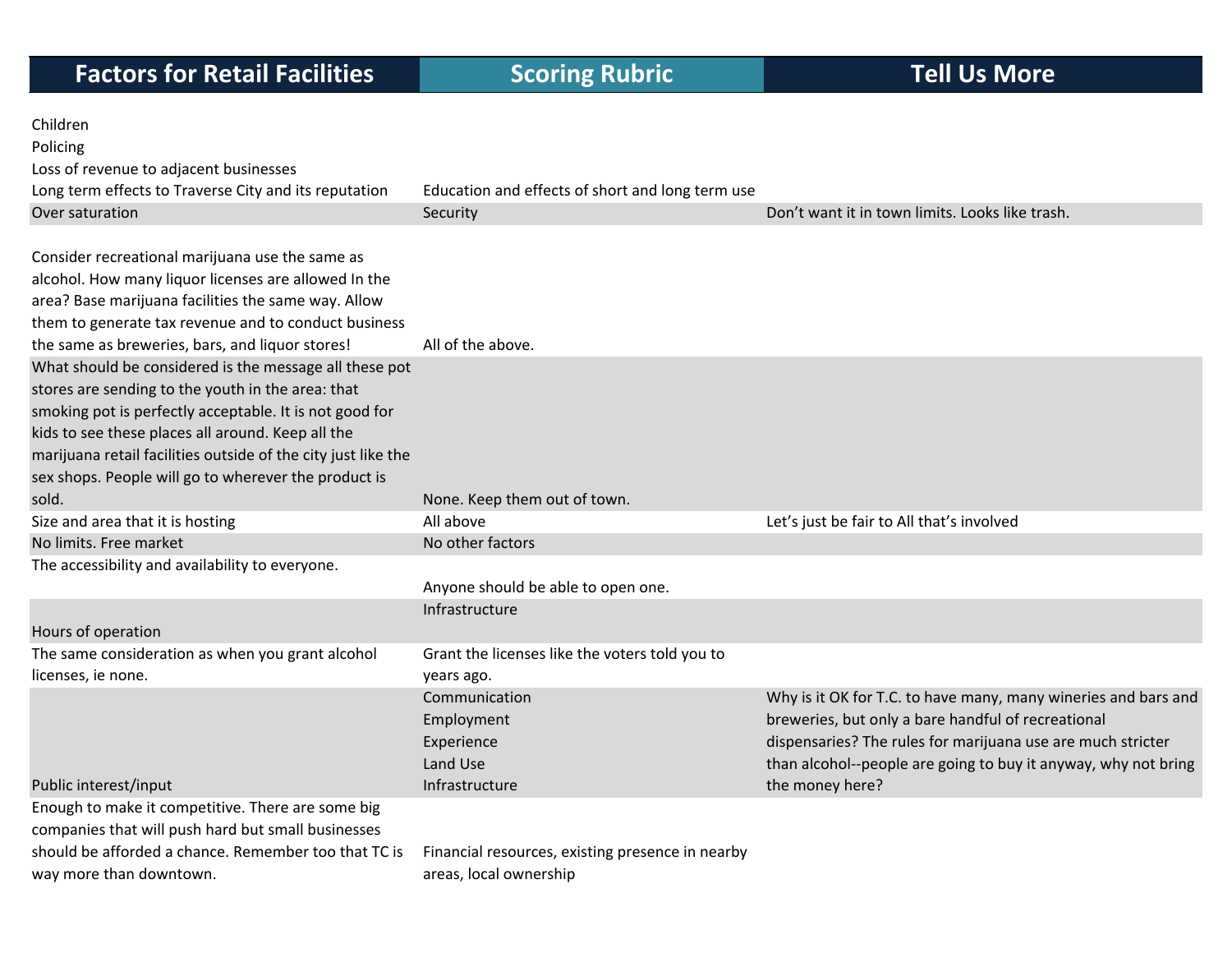| <b>Factors for Retail Facilities</b>                              | <b>Scoring Rubric</b>                           | <b>Tell Us More</b>                                                                                              |
|-------------------------------------------------------------------|-------------------------------------------------|------------------------------------------------------------------------------------------------------------------|
| There should not be a limit                                       | Proper security                                 |                                                                                                                  |
| No limit                                                          | None                                            |                                                                                                                  |
| The percentage of shops to residents in more metro                |                                                 |                                                                                                                  |
| areas. It should also be considered what other cities             | Ability to pay rent downtown or own the         |                                                                                                                  |
| have done to grant adult use facilities.                          | proposed facility.                              |                                                                                                                  |
|                                                                   |                                                 | Again, whatever criteria used to determine liquor The fact that this has dragged on so long is ridiculous. Issue |
| The same guidelines that apply for liquor merchants               | sale locations should determine marijuana sale  | licenses and move on. What do you possibly gain by dragging                                                      |
| should apply to marijuana merchants.                              | locations.                                      | this out?                                                                                                        |
| Cheap prices. Accessibility to medicine for people who            |                                                 |                                                                                                                  |
| need it.                                                          | Time is now.                                    | Please stop dragging your feet.                                                                                  |
| The fact it's a competitive market so if you allow                |                                                 |                                                                                                                  |
| unlimited lisences then you may start out with a few              |                                                 |                                                                                                                  |
| but. Only the one or two will survive most likely and it          |                                                 |                                                                                                                  |
| will be the best chance of long term steady business (i.e         |                                                 |                                                                                                                  |
| stable consistent city revenue) most people don't want            |                                                 |                                                                                                                  |
| to pay tax on it anyway and will continue to go through           |                                                 |                                                                                                                  |
| "their person" but still the amount of money your                 |                                                 |                                                                                                                  |
| loosing in so many ways plus the danger that would also           |                                                 |                                                                                                                  |
| be prevented people can't find it and go get booze I<br>have more | None do it                                      |                                                                                                                  |
|                                                                   | No scoring rubric or limited licensing should   | The only concern I have is less about the sale of marijuana and                                                  |
|                                                                   | occur. If a business owner has the passion and  | marijuana products, and more about allowed use in stores or                                                      |
|                                                                   | money to attempt to run a successful business,  | facilities. I have no issues with an unlimited number of licenses                                                |
|                                                                   |                                                 | they should be given the same opportunity as the for retail stores to provide a product for consumers to use at  |
| If a business owner decides to invest in a marijuana              |                                                 | most experienced and tenured business person. their own private residence. Restrictions should only be placed    |
| business, let them decide the appropriate location                |                                                 | The city nor voters should get to decide who gets on a business that may allow use of marijuana products on      |
| based on current zoning laws and apply for a license.             | to have that chance.                            | their premises, should that ever be allowed.                                                                     |
|                                                                   |                                                 |                                                                                                                  |
| The same standards as any other business. Liquor stores           |                                                 |                                                                                                                  |
| are on every corner; Marijuana is also recreationally             | Anyone able and willing to pay for the lisences |                                                                                                                  |
| legal for adult use in the state of Michigan.                     | just like any other industry.                   |                                                                                                                  |
|                                                                   |                                                 | The way the city has dragged its feet about this is ridiculous.                                                  |
|                                                                   |                                                 | We need to get this moving for the area and business owners.                                                     |
| How many the market can support?                                  | I can't think of anything valid                 | The micromanaging of this all is absurd.                                                                         |
| Existing provisioning centers should be allowed to also           |                                                 |                                                                                                                  |
| be adult use                                                      | Location                                        |                                                                                                                  |
|                                                                   |                                                 |                                                                                                                  |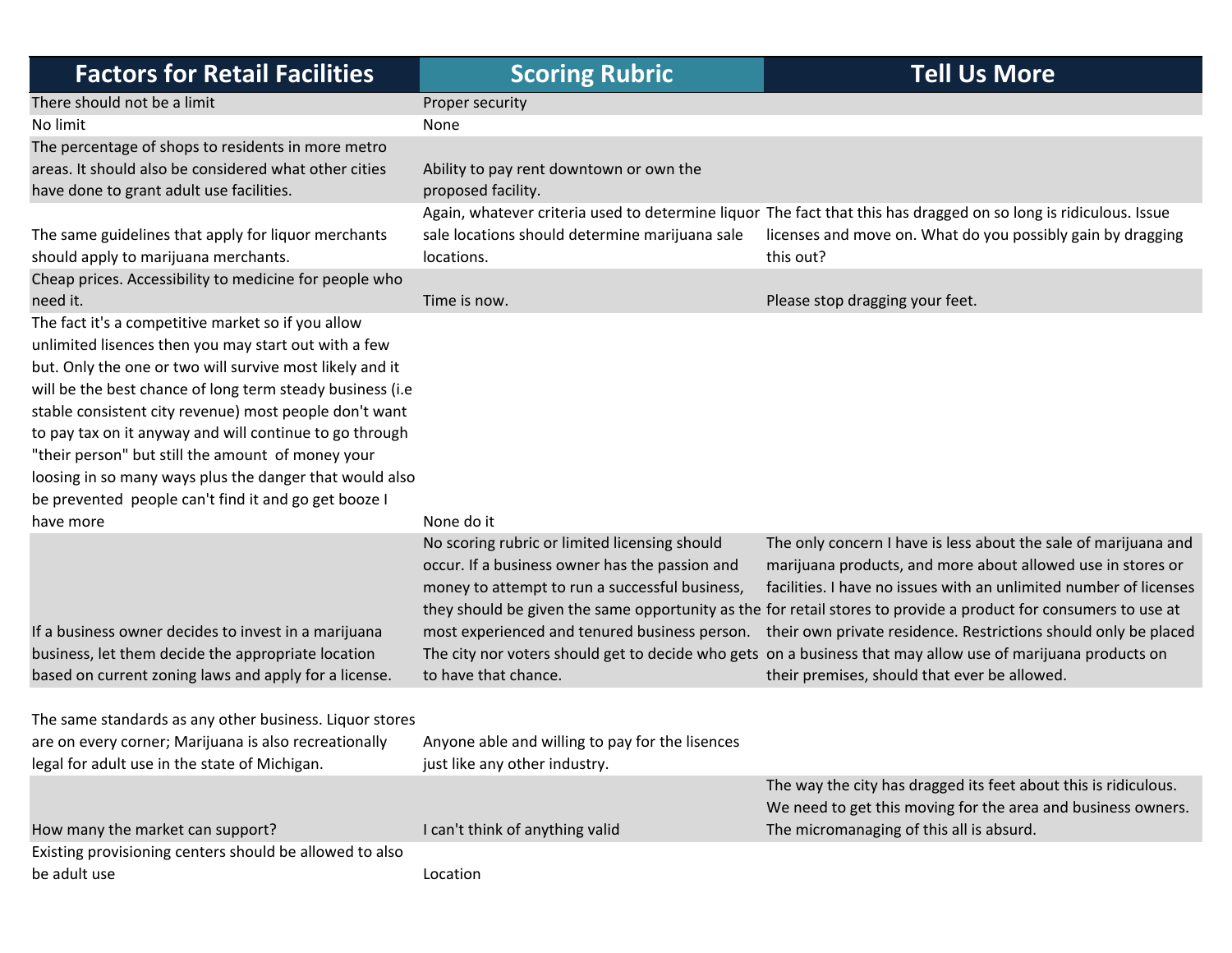| <b>Factors for Retail Facilities</b>                                                                                                                                                                                                                                                                                                                                                                         | <b>Scoring Rubric</b>                                                                                   | <b>Tell Us More</b>                                                                                                                                                                                                                                                   |
|--------------------------------------------------------------------------------------------------------------------------------------------------------------------------------------------------------------------------------------------------------------------------------------------------------------------------------------------------------------------------------------------------------------|---------------------------------------------------------------------------------------------------------|-----------------------------------------------------------------------------------------------------------------------------------------------------------------------------------------------------------------------------------------------------------------------|
| I don't know.                                                                                                                                                                                                                                                                                                                                                                                                | I don't know.                                                                                           |                                                                                                                                                                                                                                                                       |
| A number that reflects adult cannabis demand; not an<br>artificial cap based on failed "war on marijuana"<br>assumptions.                                                                                                                                                                                                                                                                                    |                                                                                                         |                                                                                                                                                                                                                                                                       |
| The adult cannabis market is stronger than the medical<br>market, which supports 12 provisioning centers.                                                                                                                                                                                                                                                                                                    |                                                                                                         |                                                                                                                                                                                                                                                                       |
|                                                                                                                                                                                                                                                                                                                                                                                                              | As with any license, a well developed business                                                          |                                                                                                                                                                                                                                                                       |
| Don't quite get the subareas breakdown, so undecided<br>on these.                                                                                                                                                                                                                                                                                                                                            | than sketchy proposals.                                                                                 | plan that meets requirements, should rate higher Go forward with a partnership approach, as with any legal<br>business.                                                                                                                                               |
| free markets                                                                                                                                                                                                                                                                                                                                                                                                 | none                                                                                                    |                                                                                                                                                                                                                                                                       |
| No limit Supply and demand                                                                                                                                                                                                                                                                                                                                                                                   | <b>Customer relations</b>                                                                               | Recreational in TC Get it done                                                                                                                                                                                                                                        |
| The same factors that determine the number of                                                                                                                                                                                                                                                                                                                                                                | Experience, employment, responsibility, locally                                                         | Front Street has bars and t shirt stores, why should cannabis be<br>prohibited? It's prime real estate, I doubt buyers will pay a<br>premium to buy cannabis downtown. So for the same reason<br>there isn't a liquor store in this area, the market will self select |
| liquor/party stores.                                                                                                                                                                                                                                                                                                                                                                                         | owned.                                                                                                  | that this is not the appropriate place for a cannabis store.                                                                                                                                                                                                          |
|                                                                                                                                                                                                                                                                                                                                                                                                              |                                                                                                         |                                                                                                                                                                                                                                                                       |
| Should only be in areas where there are no minors<br>present. Also, the smell from smoking marijuana should Keep the city's economy moving forward as<br>be far enough away as to not impact a minor in any way. much as possible.                                                                                                                                                                           | I agree that there should be unlimited license.                                                         |                                                                                                                                                                                                                                                                       |
| Market demand                                                                                                                                                                                                                                                                                                                                                                                                | Locally owned and operated. We don't need<br>Canadian or Californian companies opening up<br>shop here. | Traverse City is missing out currently on the massive tax<br>benefits nearby communities are enjoying.                                                                                                                                                                |
| I'm just hoping for equitable dispersion. Keep a couple<br>out Front for the tourists, make sure locals have access<br>from each major route into town so they have less<br>reason to cross the city, but keep them away from<br>residential and school zones. You can keep it all to a<br>minimum by just allowing the current establishments to Local owned. No more out of towners moving in<br>sell rec. | with a chain link. Give LOCALS priority.                                                                |                                                                                                                                                                                                                                                                       |
| I don't want to see marijuana sold in the city, and their and issued only county residents<br>everywhere                                                                                                                                                                                                                                                                                                     | A limit, 5 licenses per-county including the city                                                       | Don't see the need of more drug use in the city. There must<br>be 7 or 8 pot shop's with-in walking distance of my house on<br>the east side,, this is just crazy . If you wonder why there's<br>help wanted signs everywhere, its because so many people             |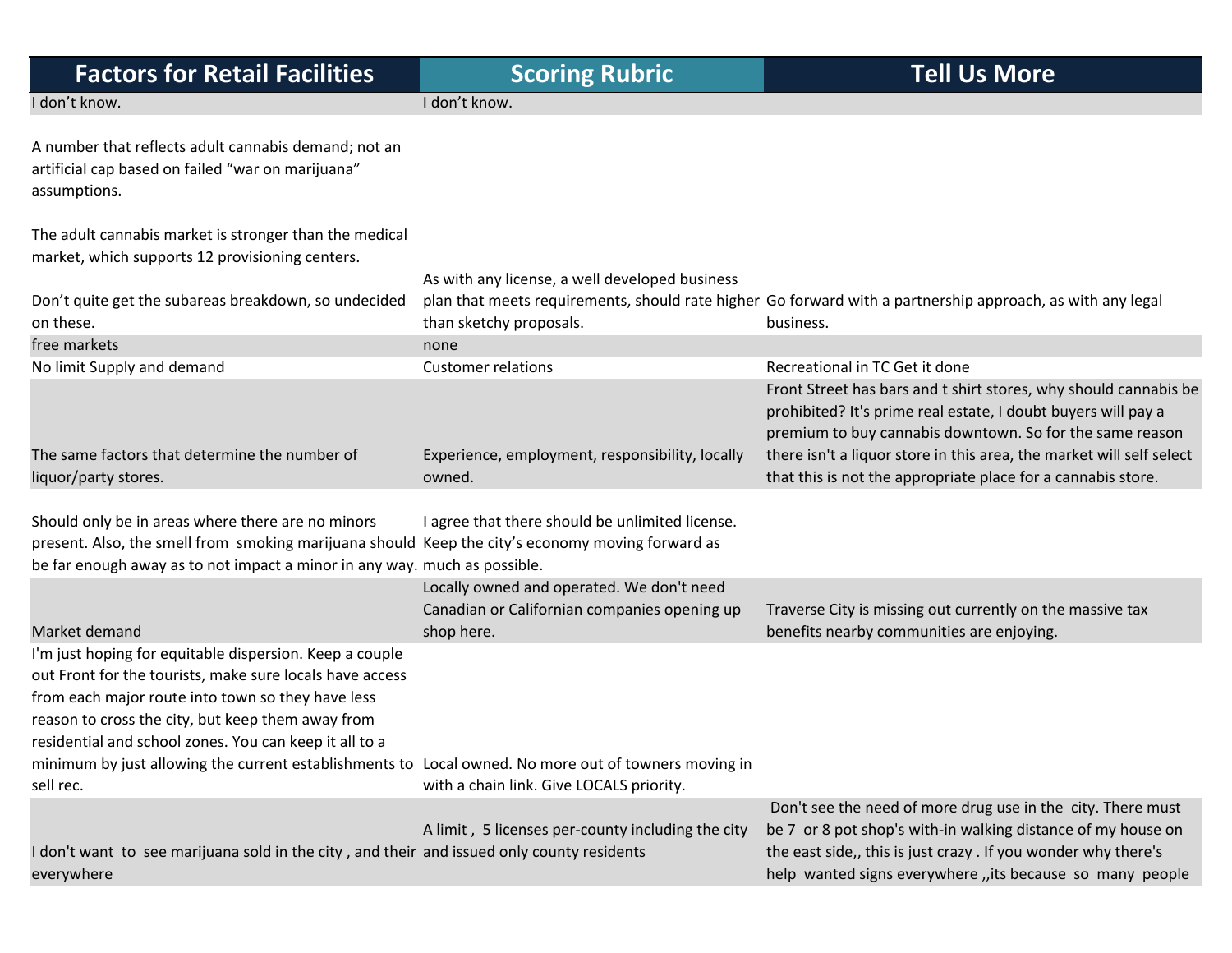| <b>Factors for Retail Facilities</b>                                           | <b>Scoring Rubric</b>                                | <b>Tell Us More</b>                                               |
|--------------------------------------------------------------------------------|------------------------------------------------------|-------------------------------------------------------------------|
|                                                                                | Employer offers health benefits to all employees     |                                                                   |
|                                                                                | both full and part-time. Employers have              |                                                                   |
| Recognize the fluctuation in the population during the                         | Workman's Compensation. Employers provide            |                                                                   |
| summer months of June July and August. Demand will                             | an educational fund for employee's from shared       |                                                                   |
| increase as our population more than doubles.                                  | funds collected from all growers.                    | Relax pot laws. Treat pot same as liquor.                         |
| Variety of licenses.                                                           | No scoring rubric.                                   |                                                                   |
|                                                                                | Their complete business plan. What is the best       |                                                                   |
|                                                                                | looking, who is going to be a well running           |                                                                   |
| None                                                                           | business?                                            |                                                                   |
| Nothing from you. Let the market decide.                                       | Nothing. Not even those.                             |                                                                   |
| There should not be a limit.                                                   | Experience                                           |                                                                   |
| Customer availability to establishments                                        | There should be no scoring rubric                    |                                                                   |
|                                                                                | i oppose any, but if they are to exist, they need to |                                                                   |
|                                                                                | give back to the community on an ongoing basis       |                                                                   |
|                                                                                | i.e. highly taxed, ongoing special tax, support of   | please no recreational marijuana sales in Traverse City. already  |
| no retail sales                                                                | parks/etc.                                           | too much alcohol and substances                                   |
| Traverse City is a rapidly growing town, and in this age                       |                                                      |                                                                   |
| we need to be ahead of the game. Bringing in adult use                         |                                                      |                                                                   |
| facilities will attract all sorts of people that will be                       |                                                      |                                                                   |
| wonderful for tourist season.                                                  | Local first                                          |                                                                   |
|                                                                                |                                                      | Traverse City should be way ahead of other cities in selling      |
| The ability to serve everyone who wants to purchase                            |                                                      | retail pot, but it isn't. We are the laughing stock of the state. |
| these products without having to wait in long lines.                           |                                                      | We don't have leaders who understand the issues involved. If      |
| Allow delivery as well. Make sure the number is not too Clean criminal record. |                                                      | we did, pot would be widely available. Lesser cities with few     |
| high or too low.                                                               | Ability to post a substantial bond.                  | resources are raking in tax dollars, like Honor, for example.     |
| Treat it like alcohol.                                                         | None.                                                |                                                                   |
|                                                                                |                                                      | Careful study of the Colorado study should be made by each        |
| The impact on businesses and residences that are near                          |                                                      | member of the committee that is making these decisions.           |
| retail facilities. The reputation of Traverse City and                         |                                                      | There is a lot of data available, please don't ignore it.         |
| whether families want to visit a place that smells like                        |                                                      | https://dcj.colorado.gov/news-article/colorado-division-of-       |
| marijuana and where people are using in areas where                            |                                                      | criminal-justice-publishes-report-on-impacts-of-marijuana         |
| families (especially children) are spending their time. It's                   |                                                      | Licenses for recreational use if marijuana should be sparingly    |
| ironic that the City is concerned about the drinking                           |                                                      | issued (i would prefer none be issued). Any licensing in the      |
| (alcohol) culture of Traverse City but at the same time                        |                                                      | downtown commercial area will likely have serious negative        |
| you want to add drugs to our downtown culture.                                 | Criminal history                                     | impact on the merchants and restaurant owners in that area.       |
|                                                                                |                                                      |                                                                   |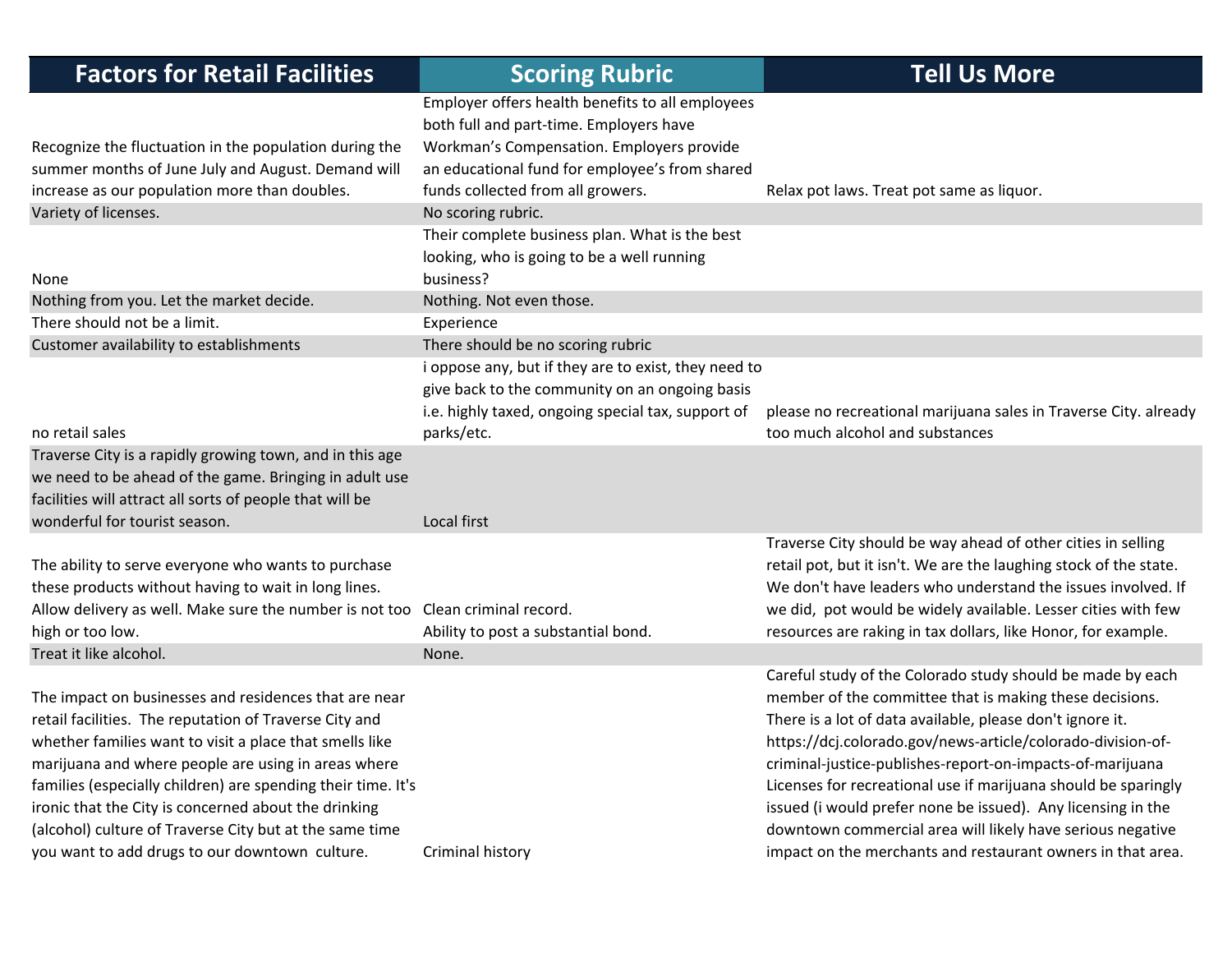| <b>Factors for Retail Facilities</b>                                                                                                                                                                                                                                                                                                                                                                                                                                                                                    | <b>Scoring Rubric</b>                              | <b>Tell Us More</b>                                                                                                                                                                                                                                                                                                                                                                                                                                                                                                                                                    |
|-------------------------------------------------------------------------------------------------------------------------------------------------------------------------------------------------------------------------------------------------------------------------------------------------------------------------------------------------------------------------------------------------------------------------------------------------------------------------------------------------------------------------|----------------------------------------------------|------------------------------------------------------------------------------------------------------------------------------------------------------------------------------------------------------------------------------------------------------------------------------------------------------------------------------------------------------------------------------------------------------------------------------------------------------------------------------------------------------------------------------------------------------------------------|
| That provisioning centers arent going raise prices and<br>gauge medical use customers when they get adult use<br>licenses.                                                                                                                                                                                                                                                                                                                                                                                              | Commitment to customers not profits.               | Who owns these stores. Who are their investors. What are they<br>going to to do for our community.i know of a gentleman that is<br>part of Cloud cannabis, Green Parm and Puff. They seem more<br>concerned about market share than actually helping provide                                                                                                                                                                                                                                                                                                           |
| Supply and demand should dictate numbers, not limits<br>imposed by government.<br>Locations primarily outside of the downtown area.                                                                                                                                                                                                                                                                                                                                                                                     | materials)<br>Ability to provide a secure facility | Techniques used to minimize waste (ie recyclable The public has voted, get out of the way and allow businesses to<br>open. Tax revenue is being lost to surrounding communities                                                                                                                                                                                                                                                                                                                                                                                        |
| I don't necessarily think there should be a limit. The<br>market will weed (no pun intended) out poorly run<br>businesses, leaving only those that are strongest just like<br>any other retail business. The only reason I might like<br>some limit is to prevent a "marijuana district," simply<br>because it might lead to edging out other business in                                                                                                                                                               |                                                    |                                                                                                                                                                                                                                                                                                                                                                                                                                                                                                                                                                        |
| now diverse neighborhoods.                                                                                                                                                                                                                                                                                                                                                                                                                                                                                              | None.                                              |                                                                                                                                                                                                                                                                                                                                                                                                                                                                                                                                                                        |
| Over saturation. Age enforcement.                                                                                                                                                                                                                                                                                                                                                                                                                                                                                       | Unknown                                            |                                                                                                                                                                                                                                                                                                                                                                                                                                                                                                                                                                        |
| This is such a Traverse City move. Another survey.                                                                                                                                                                                                                                                                                                                                                                                                                                                                      |                                                    |                                                                                                                                                                                                                                                                                                                                                                                                                                                                                                                                                                        |
| Another broken promise. Traverse City government is<br>an embarrassment.                                                                                                                                                                                                                                                                                                                                                                                                                                                | X                                                  | X                                                                                                                                                                                                                                                                                                                                                                                                                                                                                                                                                                      |
| I believe that we have enough facilities already in place.<br>The consideration should be for those facilities to be<br>able to operate as recreational centers. Alcohol is a far<br>more dangerous drug, and there are brewpubs and<br>distilleries on every corner in TC and no one seems to<br>bat an eye at that. Let these businesses operate as was<br>initially intended. If TC wants to be so cutting edge and<br>city like, as it appears it does in every other way, let us<br>be that by allowing adult use. | Experience                                         | I believe that not allowing recreational marijuana for adult use<br>in the Traverse City area is silly. Every day these businesses<br>have to turn customers away, they are losing money. I believe<br>they were falsely led to believe that they would have the<br>recreational licenses by now. As stated above, alcohol causes<br>far more damage and accidents, and TC has become an alcohol<br>soaked city. So if the concern is for drug use, it makes no sense,<br>and TC should in turn start regulating its breweries, wineries,<br>and distilleries as well. |
|                                                                                                                                                                                                                                                                                                                                                                                                                                                                                                                         | Let the people decide. You've been you I hurting   |                                                                                                                                                                                                                                                                                                                                                                                                                                                                                                                                                                        |
| Free the weed                                                                                                                                                                                                                                                                                                                                                                                                                                                                                                           | our markets years after it's been legal            | Free the weed                                                                                                                                                                                                                                                                                                                                                                                                                                                                                                                                                          |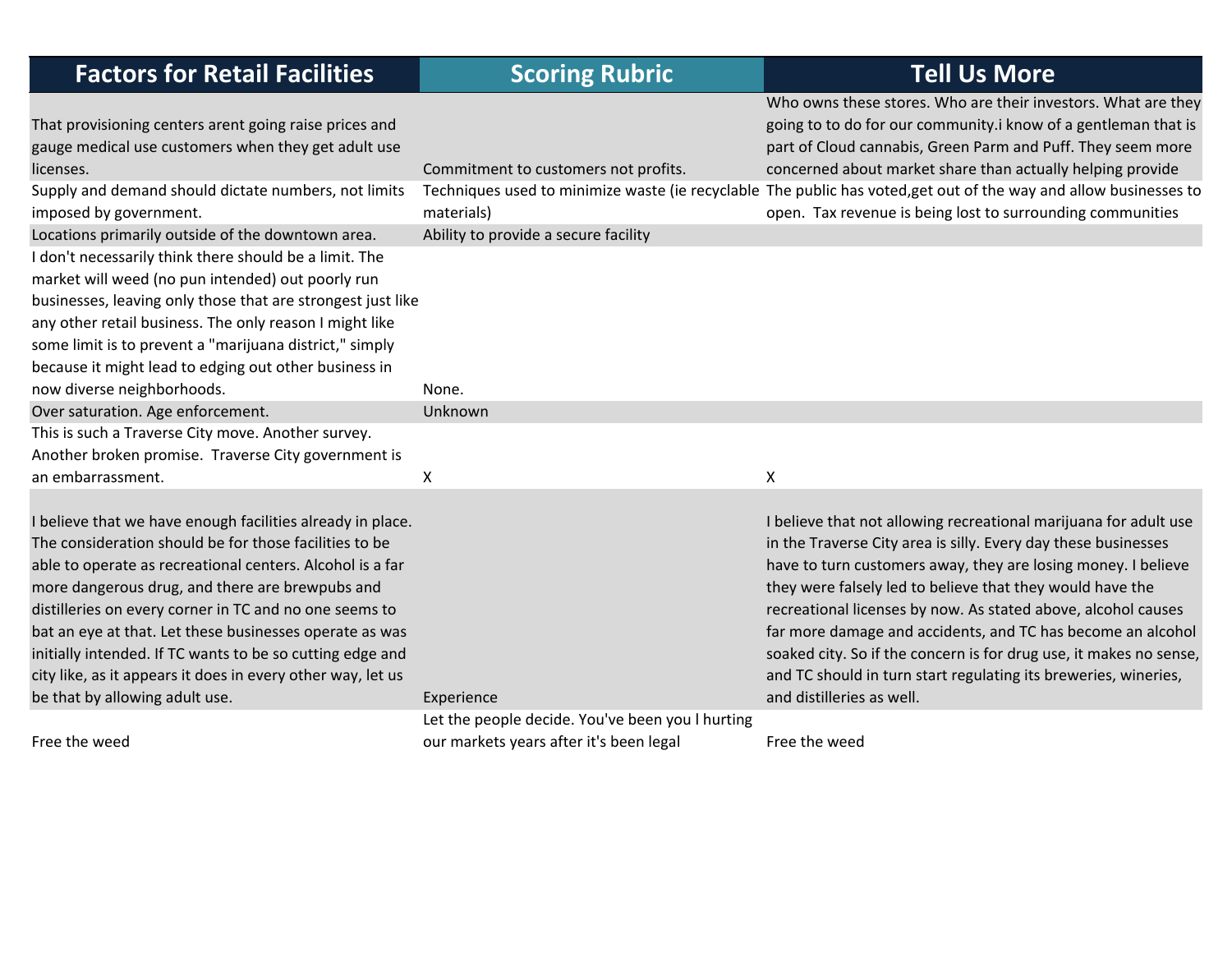| <b>Factors for Retail Facilities</b>                                                                                                                                                                                                                                                                   | <b>Scoring Rubric</b>                                                                             | <b>Tell Us More</b>                                                                                                                                                                                                                                                                                                                                                                                                                                                                      |
|--------------------------------------------------------------------------------------------------------------------------------------------------------------------------------------------------------------------------------------------------------------------------------------------------------|---------------------------------------------------------------------------------------------------|------------------------------------------------------------------------------------------------------------------------------------------------------------------------------------------------------------------------------------------------------------------------------------------------------------------------------------------------------------------------------------------------------------------------------------------------------------------------------------------|
| It is a shame that the city council is standing by their<br>own opinions versus the voters who approved                                                                                                                                                                                                |                                                                                                   | You have had the opportunity for over two years now. You<br>approve of alcohol which kills innocent bystanders by drunk<br>drivers which puts blood on your hands. How many liquor<br>licenses are issued on front street? I will take my business<br>elsewhere. Even when the people overrule your ancient<br>attitudes and bias, people will not forget who you are and what<br>you stand for. You do not resent me and I will do everything I<br>can to remove you from Cory council. |
| recreational marijuana.                                                                                                                                                                                                                                                                                | How many liquor licenses are on front street?<br>What a scam. The only recourse is a total recall | Resign now or be voted out. You are not representing The<br>people of Traverse City you are presenting your own personal                                                                                                                                                                                                                                                                                                                                                                 |
| This tactic is just another sham to slow the process<br>despite the ramped alcohol use down town.                                                                                                                                                                                                      | of the city council. If not we will vote you out.                                                 | opinions. Go drink your wine and pretend that you are<br>important.                                                                                                                                                                                                                                                                                                                                                                                                                      |
|                                                                                                                                                                                                                                                                                                        | Shame on you for not representing the people of                                                   |                                                                                                                                                                                                                                                                                                                                                                                                                                                                                          |
| I will take my business elsewhere.                                                                                                                                                                                                                                                                     | traverse city.                                                                                    | This survey is just another tactic to slow the process.                                                                                                                                                                                                                                                                                                                                                                                                                                  |
| Compare how many are in other cities of similar size and                                                                                                                                                                                                                                               |                                                                                                   | Just add adult use to the medical use facilities and call it a day.                                                                                                                                                                                                                                                                                                                                                                                                                      |
| deduct a few because you already have too many                                                                                                                                                                                                                                                         |                                                                                                   | It feels like every corner you turn down there is a marijuana                                                                                                                                                                                                                                                                                                                                                                                                                            |
| medical marijuana stores in the area.                                                                                                                                                                                                                                                                  | This is fine                                                                                      | facility. It's kind of excessive as it is.                                                                                                                                                                                                                                                                                                                                                                                                                                               |
|                                                                                                                                                                                                                                                                                                        | Reinvestment of profits into bicycle paths, parks,                                                | It is unseemly how the board has hampered business and has<br>created an appearance of picking winners. It is also poor<br>judgment to continue to allow developers who seek<br>forgiveness rather than ask permission to get away with                                                                                                                                                                                                                                                  |
| The free market should decide                                                                                                                                                                                                                                                                          | and community projects.                                                                           | cheating. Most obvious solutions could have already been                                                                                                                                                                                                                                                                                                                                                                                                                                 |
| First, we have a federal law stating Marijuana is illegal -<br>This issue shouldn't have been placed on a state vote, in<br>my opinion. That being said, my suggestion would be to<br>make it as extremely difficult as you can. How our law<br>professionals are going to be able to police & enforce |                                                                                                   |                                                                                                                                                                                                                                                                                                                                                                                                                                                                                          |
| this will be a nightmare - they put the cart before the                                                                                                                                                                                                                                                | Are they a resident of Traverse City / Grand                                                      |                                                                                                                                                                                                                                                                                                                                                                                                                                                                                          |
| horse                                                                                                                                                                                                                                                                                                  | Traverse County?                                                                                  |                                                                                                                                                                                                                                                                                                                                                                                                                                                                                          |
| The disadvantage of minority                                                                                                                                                                                                                                                                           | Race                                                                                              | Allow people of color an advantage to open up                                                                                                                                                                                                                                                                                                                                                                                                                                            |
| That they are legitimate run businesses.<br>No different than businesses selling liquor.                                                                                                                                                                                                               | Same as a liquor license.                                                                         | This was voted on a couple years ago. This needs to move<br>forward.                                                                                                                                                                                                                                                                                                                                                                                                                     |
|                                                                                                                                                                                                                                                                                                        |                                                                                                   | Is ownership local or from out of the area? Locals It's time to make this happen. As a voter I will be taking notice                                                                                                                                                                                                                                                                                                                                                                     |
|                                                                                                                                                                                                                                                                                                        | should always get preference over out-of-area                                                     | of how commissioners vote. I want to see the same level of                                                                                                                                                                                                                                                                                                                                                                                                                               |
| Logo/signage.                                                                                                                                                                                                                                                                                          | applicants.                                                                                       | reluctance the commission has applied to Adult Use applied to                                                                                                                                                                                                                                                                                                                                                                                                                            |
|                                                                                                                                                                                                                                                                                                        |                                                                                                   |                                                                                                                                                                                                                                                                                                                                                                                                                                                                                          |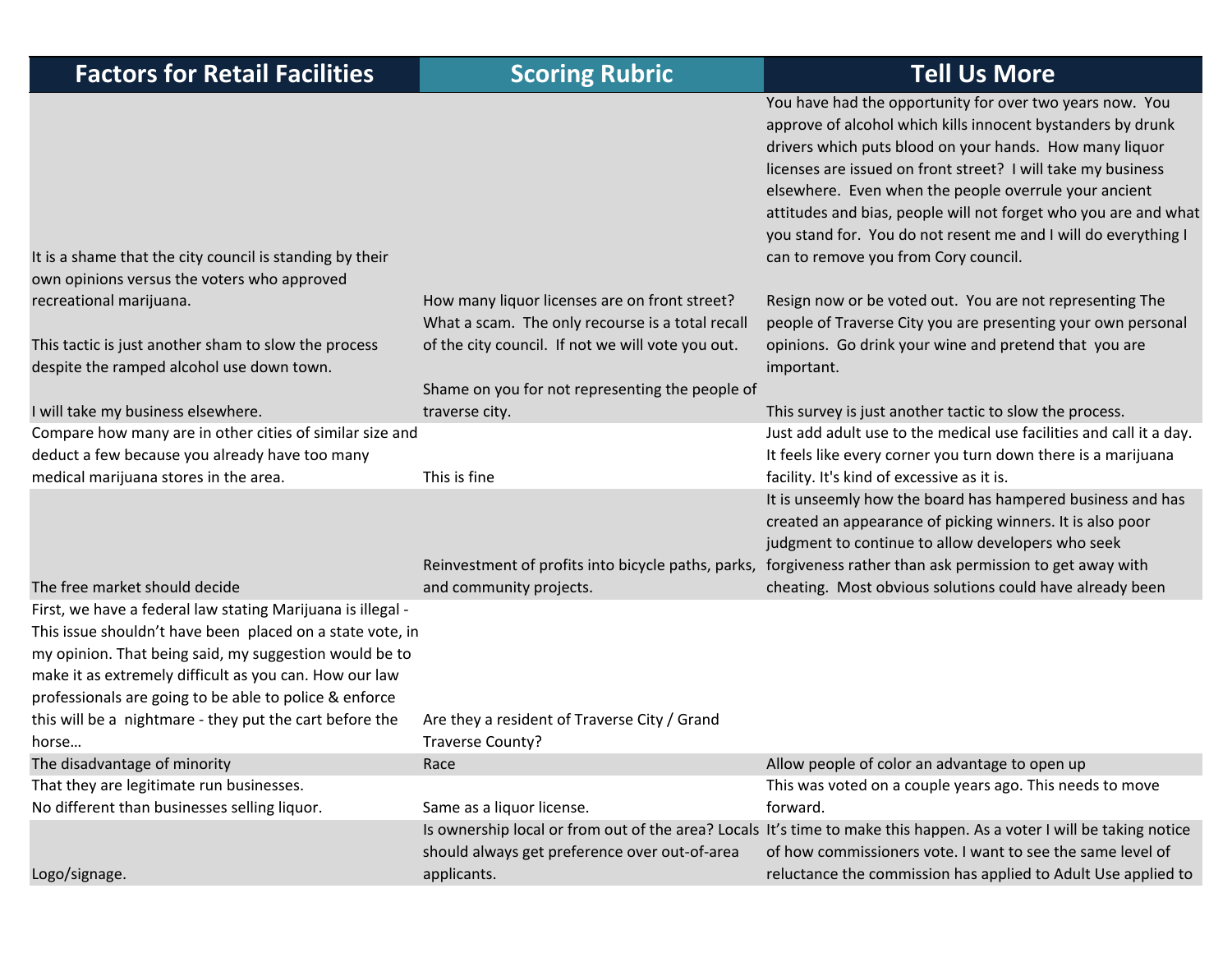The population voted on this in 2018. This thinly veiled

Population density, area being serviced, etc. You are trying to establish provisions based on non‐existent data. When in reality there should be <sup>a</sup> cutoff threshold radius (a reasonable service area) or they should for everyone in town who has applied thus far to receive all be divided equally by sq mileage. I don't a license and start operations so more information can be gathered. To limit the supply to the city is really going areas of the city from this industry. Not to to be contingent on what the city buys and doesn't buy. mention many different parts of the city might The system can be tailored AFTER rec sales are allowed. Are you genuinely worried that you're going to collect too much tax from these companies? If you're going to use sub‐districts they should be divided by population density within <sup>a</sup> 5 mile believe there is any value in sheltering specific adopt <sup>a</sup> different culture for their business. bureaucratic stalemate is clearly an effort to keep cannabis out of the city. This is what your constituents want, it's time to make <sup>a</sup> decision. This plant has <sup>a</sup> tremendous amount of value to <sup>a</sup> lot of people. Clearly all of these answers do not matter one way or the other and I believe this survey was intentionally made to be vague, confusing, and return inconclusive results so you could drag this out for another 3‐4 years. The answer is obvious. Each vendor should have an equal and fair opportunity to bring their product to the market that is not dependent on property values (which exactly what these sub districts are). Oh no, the tourists walked next to <sup>a</sup> cannabis store on front street and they're never coming back and all of their sweet tourist money is gone... Wrong. More likely, The market should be left to decide the number of facilities rather than artifically limiting it or creating scenarios where there are questions about cronyism deictating who gets the licenses. Criminal history. Those with violent felonies on their record should not be eligible. Past marijuana charges should not be <sup>a</sup> deciding factor.

#1 ‐ Ability for current medical license holders to add adult‐use license

Social equity

Community involvement. Use of old buildings. All should be given. Community involvement

Traverse City is long overdue for AU dispensaries. The tac revenue alone will help with road repair, advances in infrastructure, general city repairs and making sure that we as a community will always have the funding to do these things. In addition. I think that alcohol induced crime will go down. As <sup>a</sup> city that thrives on it's drinking community I believe stepping back and letting cannabis in for all will help deter people away

| I feel at least the same amount of adult use licenses | Community involvement                  |                                                                |
|-------------------------------------------------------|----------------------------------------|----------------------------------------------------------------|
| should be awarded the medical. It seems unfair that   | Hours of operation                     | This needs to be settled soon the city is missing out on funds |
| there would be less.                                  | Big one is employment                  | going to other cities and counties.                            |
| Why limit let the market set the number               | All of the above plus pay and benefits |                                                                |

| I personally believe that Adult use licenses should be at                  |                           |
|----------------------------------------------------------------------------|---------------------------|
| least equal to the amount of liquor licenses in the area. Ties to the area |                           |
| let market determine                                                       | experience, communication |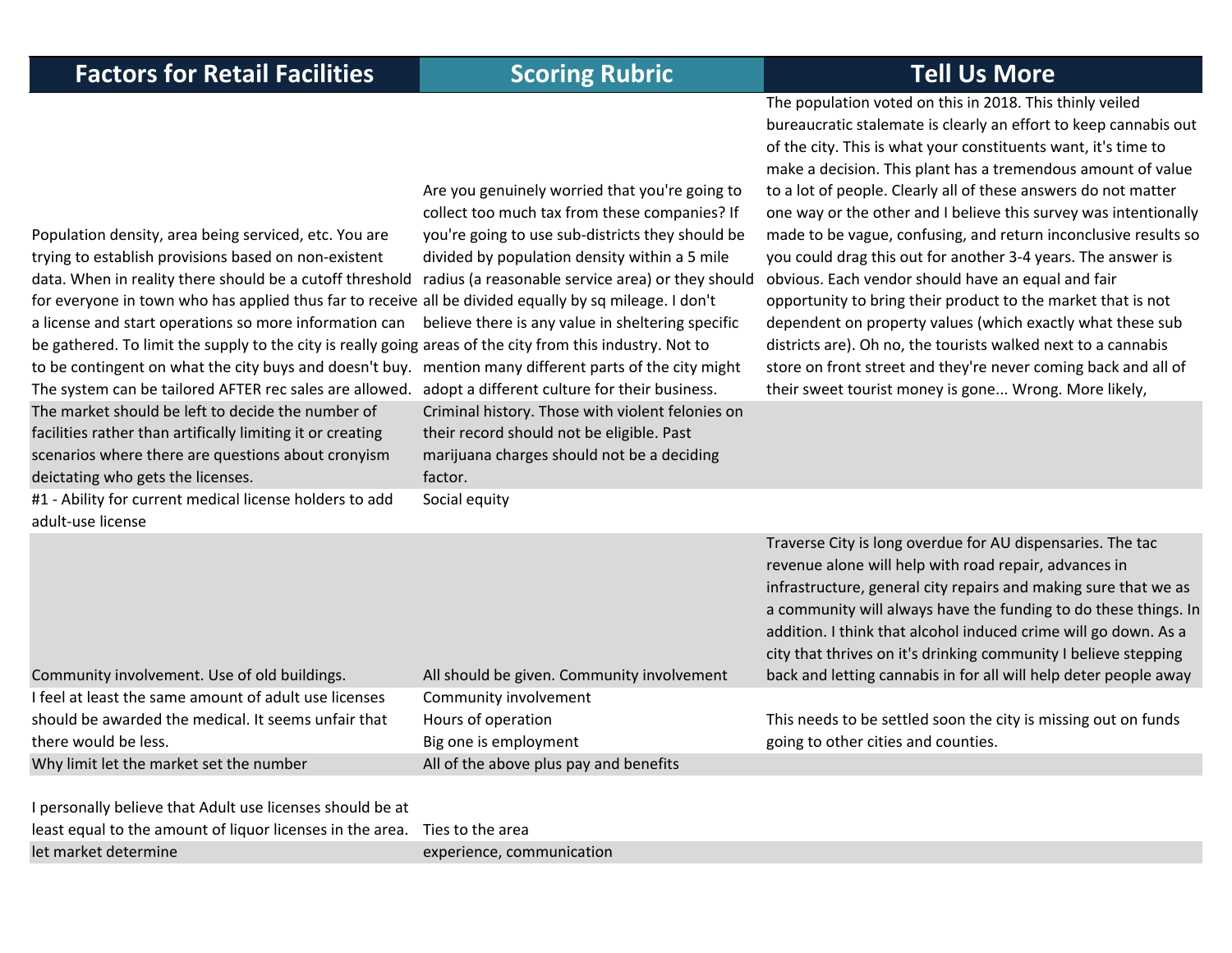| <b>Factors for Retail Facilities</b>                                                                                                                                                                                                    | <b>Scoring Rubric</b>                                                                                                                                                                      | <b>Tell Us More</b>                                                                                                                                                                                                                                                                                                                                                                                                             |
|-----------------------------------------------------------------------------------------------------------------------------------------------------------------------------------------------------------------------------------------|--------------------------------------------------------------------------------------------------------------------------------------------------------------------------------------------|---------------------------------------------------------------------------------------------------------------------------------------------------------------------------------------------------------------------------------------------------------------------------------------------------------------------------------------------------------------------------------------------------------------------------------|
| Supply and demand should be considered. Location of<br>proposed spacesnot too close together, but also not<br>close to any schools.                                                                                                     | Security<br>Signage / marketing                                                                                                                                                            |                                                                                                                                                                                                                                                                                                                                                                                                                                 |
| It appears the current provisioning centers are clustered<br>in an area on Munson close to Tom's East Bay. I'm<br>unaware of any on the west side of town. Why is this?                                                                 | Rresidential areas                                                                                                                                                                         |                                                                                                                                                                                                                                                                                                                                                                                                                                 |
| NO I THUNK TRAVERSE ITY BREACKING THE LAW THIS<br>WAS PASSED INTO LAW 2018, THE ACTION OF TC IN<br>SAYING WE DONT HAVE TO FILLOW THE LAWS OF THE<br>they're not above the law                                                           | U think traverse is show it snobby ways that<br>City we voted it in you better implicate it                                                                                                | I I believe the Traverse City Community wants marijuana<br>dispensaries whether the committee likes it or not it doesn't<br>matter their input doesn't matter it was voted into law in 2018<br>PEOPLE THERE SHOULD BE VERY SERIOUS consequences they're better than the world will listen Traverse and I believe the whole committee needs to be in front of a<br>judge and they should all be on probation and they should all |
| The same rules that apply to liquor & pharmaceutical<br>sales or whatever other jurisdictions like kalkaska or Ann<br>Arbor or Honor to allow for sales                                                                                 | <b>None</b>                                                                                                                                                                                | Why has this become so difficult? Other areas of the state have<br>provided for recreation sales for years! Let the market decide<br>how many recreation sales sites are viable. Use the same rules<br>and regulations that you use for drug stores and/or liquor                                                                                                                                                               |
| It should be just like other city's that have Adult use.<br>Like Cadillac and the other surrounding areas that allow<br>adult use.                                                                                                      | All that apply to the surrounding areas that have<br>adult use.                                                                                                                            |                                                                                                                                                                                                                                                                                                                                                                                                                                 |
| More marijuana shops will equal more people polluting<br>air from smoking in public. Most people don't need to<br>smell marijuana as it is held in air for a long time and<br>distances                                                 | N/a                                                                                                                                                                                        |                                                                                                                                                                                                                                                                                                                                                                                                                                 |
| Centers that have been doing business as medical<br>Facilities away from schools<br>Why do you need to limit anyway<br>We need the income in T.C.                                                                                       | Experience land use employment                                                                                                                                                             |                                                                                                                                                                                                                                                                                                                                                                                                                                 |
| That we have marijuana shops practically every other<br>ship around front street. In this area we have 2<br>elementary schools one high school and one college.<br>Marijuana use is bit a benefit to any child or family in<br>the area | Crime rate on all levels<br>Schools in the area<br>Medical facilities in the area<br>Family homes in the area<br>Homeless living or migrating in the area<br>Police protection in the area | Marijuana has bit been scientifically proven effective for many<br>illnesses. Many of the results have been used in qualitative<br>testing/ personal use but not for the masses in a quantitative<br>testing yet to have it available so readily and often and near<br>children is a risk                                                                                                                                       |
| Healthy, diverse retail mix including but not dominated<br>by dispensaries                                                                                                                                                              | Experience, Communication                                                                                                                                                                  |                                                                                                                                                                                                                                                                                                                                                                                                                                 |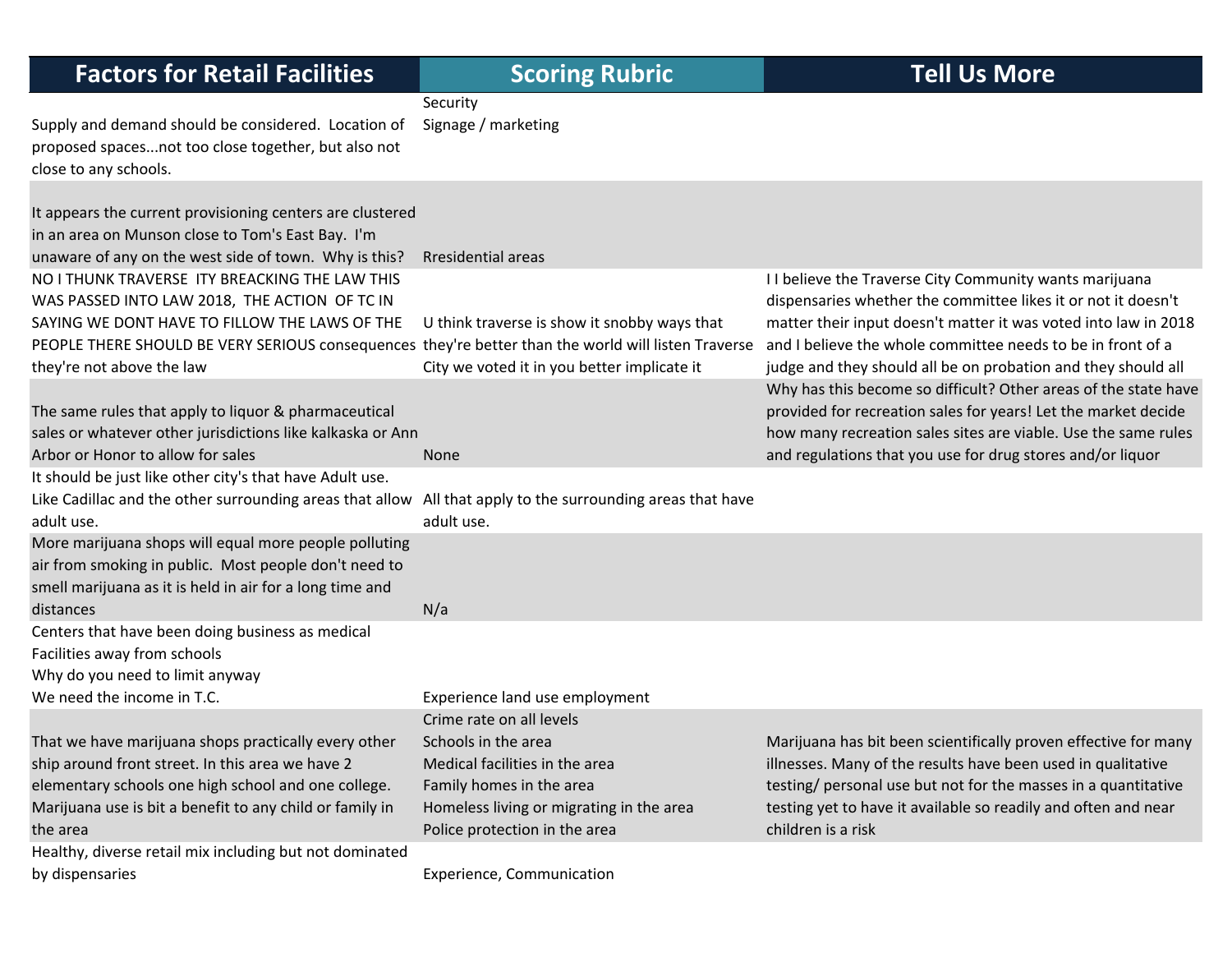| <b>Factors for Retail Facilities</b>                                    | <b>Scoring Rubric</b>                                                                 | <b>Tell Us More</b>                                                |
|-------------------------------------------------------------------------|---------------------------------------------------------------------------------------|--------------------------------------------------------------------|
| Keeping the town family friendly and touristy, so none                  |                                                                                       |                                                                    |
| should be allowed.                                                      | Experience, land use                                                                  |                                                                    |
| The overall effect to the community with the                            |                                                                                       |                                                                    |
| proliferation of these facilities.                                      | Experience                                                                            |                                                                    |
| No answer                                                               | Experience, communication, and employment.                                            |                                                                    |
|                                                                         | Environmental sustainability, locally owned and                                       |                                                                    |
| Population size.                                                        | operated                                                                              | Just get it done already.                                          |
| There should be no limit to the number of Adult Use                     |                                                                                       |                                                                    |
| Marijuana retail facilities. Let the marketplace decide                 |                                                                                       |                                                                    |
| who makes it and how many the community will                            |                                                                                       |                                                                    |
| support. Thank you.                                                     | # Employees w benefits                                                                | Adult use is legal and should be available in Traverse City. Why   |
|                                                                         |                                                                                       | are you allowing loss revenues to occur? Let the marketplace       |
| Now go finish your NICE bottle of wine                                  | Do they Drink wine and JUDGE People??                                                 | decide.                                                            |
| Limit the number of facilities selling marijuana to                     | Make sure they are legit, insured and employ                                          |                                                                    |
| around 10.                                                              | local people.                                                                         |                                                                    |
|                                                                         | Wanting to be a part of traverse city community                                       | I would like to see cannabis regulated no different the alcohol.   |
| I do not belive there should be a limit . If a limit should             | No failed cannabis ventures                                                           | We all no cannabis is safer then alcohol but in traverse city we   |
| be imposed then no more the 50. They should have the An eye for quality |                                                                                       | only provide alcohol to the resident and vistors. Thats a shame    |
| same rules as liquor stores                                             |                                                                                       | Its 2021 we need to wake up.                                       |
|                                                                         |                                                                                       | You are looking at opening adult use marijuana stores in town      |
|                                                                         |                                                                                       | but are worried about drinking establishments and the town's       |
| Health risks and abuse. Product is extremely strong and                 |                                                                                       | drinking culture. It will then be a drug culture. Must be more     |
| addictive.                                                              | Work background, education and police records. money to the city with a drug culture. |                                                                    |
| Expected use relative to population, including                          |                                                                                       |                                                                    |
| temporary tourist population. Should be similar to the                  | Priority for local owners, then state                                                 | The city is losing tax revenue, economic activity, and             |
| manner liquor/beer licenses are distributed.                            | headquartered owners.                                                                 | employment opportunities the longer it drags it's feet.            |
| The fewer the better                                                    | The health need for this product                                                      | The fewer sites the better                                         |
| It should be limited just like alcohol regulation. Hand out             |                                                                                       | Quit trying to stop this. Marijuana is not going to bring the look |
| the licences to those who go through the proper                         |                                                                                       | of this city down. It will only help improve upon this drunken     |
| paperwork.                                                              | Nothing else, those are good enough.                                                  | tourist town.                                                      |
| How much tax money the city can get/use for improving                   |                                                                                       |                                                                    |
| schools and other infrastructure                                        | Experience                                                                            |                                                                    |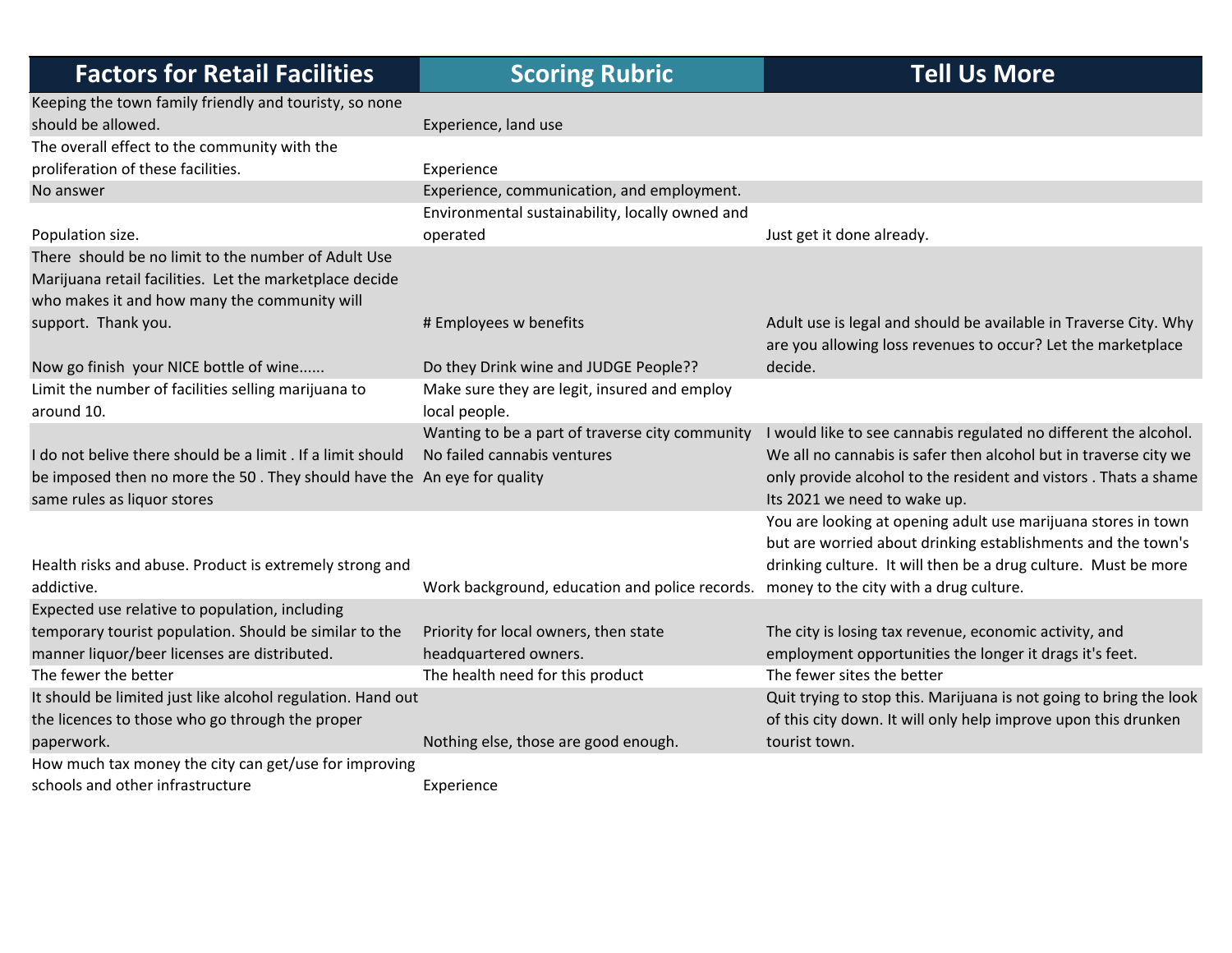| <b>Factors for Retail Facilities</b>                                                                                                                                                                     | <b>Scoring Rubric</b>                                                                                                                                                                                                                                                                                                                                                                   | <b>Tell Us More</b>                                                                                                                                                                                                                                                                                                                                                                                                                                                                                                                                                                                                                                       |
|----------------------------------------------------------------------------------------------------------------------------------------------------------------------------------------------------------|-----------------------------------------------------------------------------------------------------------------------------------------------------------------------------------------------------------------------------------------------------------------------------------------------------------------------------------------------------------------------------------------|-----------------------------------------------------------------------------------------------------------------------------------------------------------------------------------------------------------------------------------------------------------------------------------------------------------------------------------------------------------------------------------------------------------------------------------------------------------------------------------------------------------------------------------------------------------------------------------------------------------------------------------------------------------|
| Supply for the local businesses, jobs available for local<br>residents, taxable income for the city, long-term growth city/community, programs for employees (like<br>for businesses in a newer industry | Prefer local or true mom and pop to any that are<br>chains with multiple locations around the state,<br>long term plans for relationship w<br>health ins or community involvement                                                                                                                                                                                                       | As a medical patient, I see how the current businesses are<br>suffering and worry about their viability long term. These are<br>businesses that invested in renovating buildings that are only<br>used at (my estimation) 1/3 capacity due to the license<br>restrictions. Look at other areas, medical only will remain an<br>option but having adult use available will be a boost to the city,<br>help tourists stay in the city instead of driving to Honor or<br>Kalkaska, and increase business income (and therefore city<br>revenue from taxes) along with having another draw for<br>tourism, more jobs for our residents, and keeping us moving |
| proximity to other facilities (density), signage and facade<br>of buildings                                                                                                                              | business plan                                                                                                                                                                                                                                                                                                                                                                           |                                                                                                                                                                                                                                                                                                                                                                                                                                                                                                                                                                                                                                                           |
| Population, compare similar municipalities that have<br>recreational sales to see if all the stores were viable or if                                                                                    |                                                                                                                                                                                                                                                                                                                                                                                         | I visit family on the leelanau peninsula 2 to 3 times per year. It<br>is quite ridiculous that I have to drive to Honor or Kalkaska to<br>get products that are legal in Traverse City. Before every trip I<br>check to see if TC government has allowed businesses to open<br>only to be disappointed. A lot of small business owners have<br>lost money and time because of TC government inefficiencies.<br>I can't even imagine the money wasted on these studies(that                                                                                                                                                                                |
| they needed less or more                                                                                                                                                                                 | Quality and price value of the cannabis products                                                                                                                                                                                                                                                                                                                                        | money could have been used for so many better things such as                                                                                                                                                                                                                                                                                                                                                                                                                                                                                                                                                                                              |
| I believe 2 or 3 rec facilities would help users get their                                                                                                                                               | Someone who is applying for these licenses<br>should knowledgeable on both laws and<br>products. I have walked into a few different<br>facilitites and they have younger generation<br>first thing about the laws or about the products.<br>When walking into an establishment the<br>budtender should know more marijuana than it<br>getting you high. I went into a facility recently | And im very inquisitive when i go to these establishments. I<br>dont want someone to tell me i dont know. I dont want<br>someone to just read something off weedmaps that i just read<br>2 mins prior to coming in. I want someone teach me and<br>running these establishments who dont know the actually know what theyre talking about. Places like Gage PuFF<br>lake and leaf not very good expierences. Lighthouse in Traverse<br>is my go to. They deserve their licensure. Best staff best<br>knowledge best products in traverse city! I always feel like<br>thats how a facilty is supposed to be ran. If i dont know                            |
| cannabis and dont have to drive to Cadillac or further to and i had a huge migraine asked the budtender<br>get marijuana related products.                                                               | what donyou recommend? They say i dont know. steer me in the right direction.                                                                                                                                                                                                                                                                                                           | something they are always quick to give me the answer or                                                                                                                                                                                                                                                                                                                                                                                                                                                                                                                                                                                                  |
| All the money traverse city is missing because people<br>like me drive to kalkaska or honor twice a week to<br>purchase it.                                                                              | The public wants it- we will drive to get it- make<br>it more accessible and tc will have more money<br>to fix multiple issues                                                                                                                                                                                                                                                          |                                                                                                                                                                                                                                                                                                                                                                                                                                                                                                                                                                                                                                                           |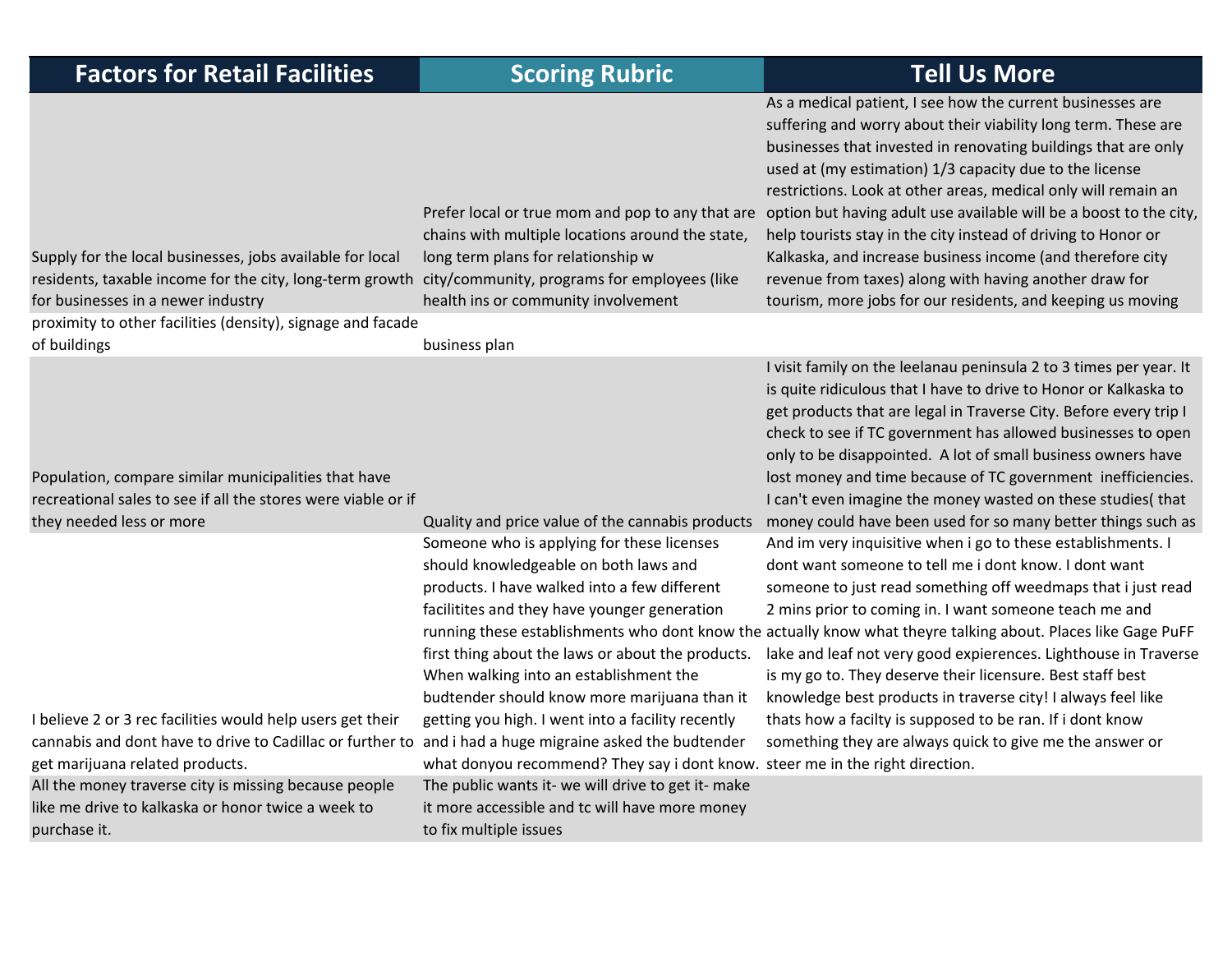the current number of Medical marijuana retail stores should match the proposed number of Adult Use Marijuana Facilities **none of the above** no need to limit

contributing to community

|                                                            |                                                     | We need a fair process that doesn't promote urban sprawl. We      |
|------------------------------------------------------------|-----------------------------------------------------|-------------------------------------------------------------------|
|                                                            |                                                     | also should allow businesses to obtain licenses without jumping   |
|                                                            |                                                     | through too many hoops that others (restaurants/ and liquor       |
|                                                            |                                                     | stores) do not. That being said, we DO NOT need dispensaries      |
|                                                            |                                                     | downtown, nor do we need dispensaries across the street or        |
|                                                            |                                                     | kitty corner from one another a la CVS building right next to a   |
|                                                            |                                                     | Rite Aid. We've taken long enough. Be fair and plan ahead,        |
| I would like to consider a few items. Chiefly, overall     |                                                     | because like it or not, this is becoming part of our community.   |
| density. We should consider treating recreational          |                                                     |                                                                   |
| licenses like we do liquor licenses. Consider proximity to |                                                     | Lastly, I live in Subarea E, and have a potential dispensary      |
| schools, an increase in traffic through residential        | Supply chain sustainability.                        | located 2 lots over from my house, along Munson Ave and           |
| neighborhoods. Perhaps we should cap the number of         |                                                     | Hamilton. Additional retail car traffic is a concern through this |
| active licenses granted per neighborhood. Areas with       | Accessibility and pricing. Buying marijuana legally | alley. If this business does go through, please pave this portion |
| children in transit or at play should be treated with      | should not be a perk solely for wealthy people.     | of the alley between Beadle and Munson, behind Hamilton and       |
| special consideration, just the same as you don't put a    | Dispensaries should take card AND cash, just like   | set a speed limit. We don't need or want this traffic from a      |
| bar on the corner next to a school.                        | any other store.                                    | retail business cutting through our neighborhood, and I don't     |
| Equal to the number of liquor licenses issued.             | None whatsoever.                                    | I reside in Garfield Township.                                    |
| You already have many medical marijuana sites within       |                                                     |                                                                   |
| the city so I believe you do not need any more             |                                                     |                                                                   |
| recreational sites in the city. They could be put into the |                                                     | I'm not fond of having a lot of medical or recreational           |
| surrounding townships.                                     | Have they run a business before.                    | marijuana in our community.                                       |
|                                                            |                                                     | Cannabis should be treated the same as alcohol in sales and       |
|                                                            |                                                     | consumption within the city to avoid any confusion in             |
| No restrictions are necessary.                             | Preference given to Michigan based businesses.      | policy/ordinance compliance.                                      |
| Experience                                                 | Experience                                          | These operations are needed and wanted.                           |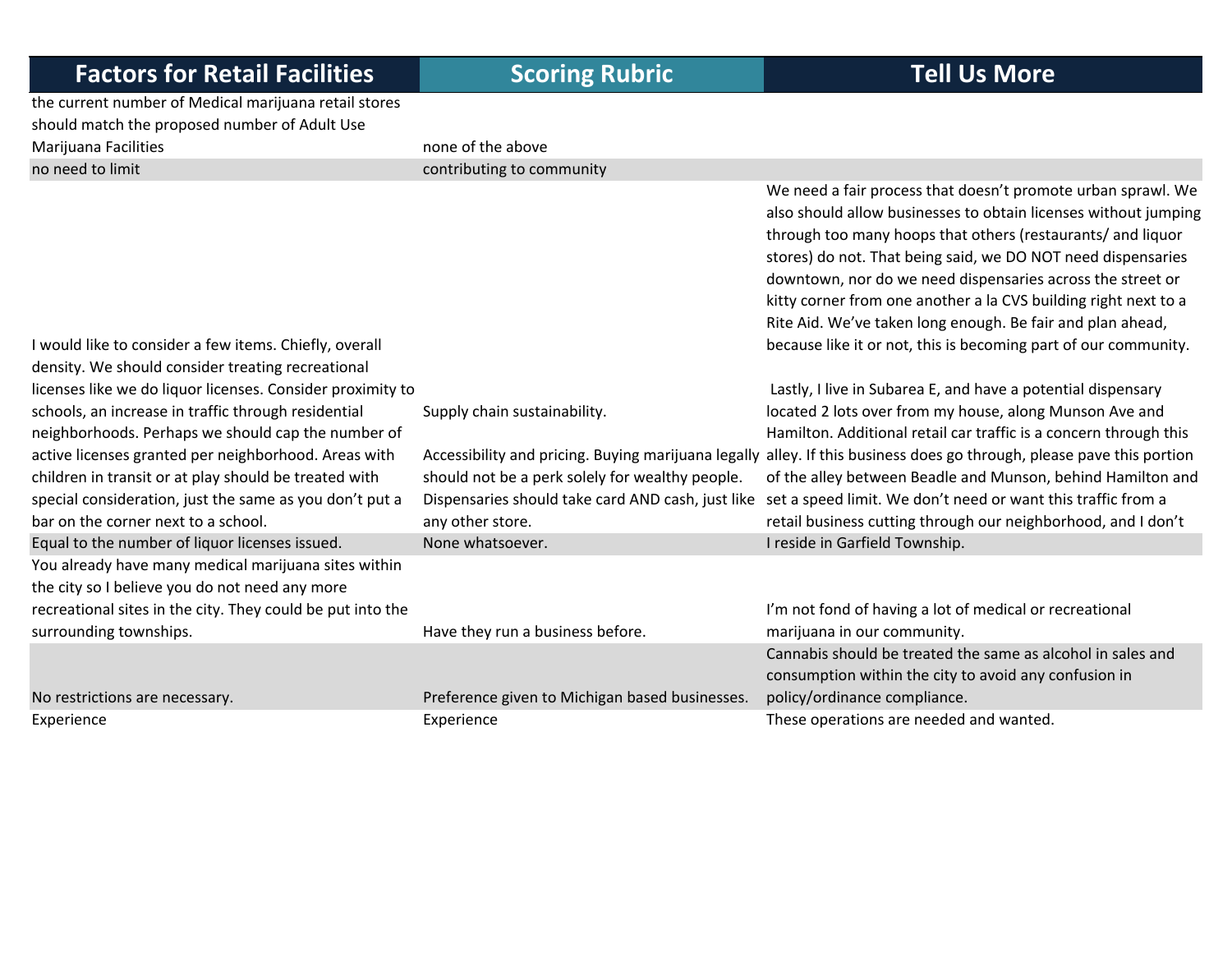|  |  |  | <b>Factors for Retail Facilities</b> |
|--|--|--|--------------------------------------|
|--|--|--|--------------------------------------|

 $\Gamma$ 

| Can we use the same logic as we use with package<br>liquor stores? But I wonder if this may not work as most<br>of the PL stores carry much more inventory types than<br>spirits, so can monetize their retail locations across<br>multiple products. Can cannabis operators sell<br>additional products? |                                                   |                                                                                                                                                                                                                                                                   |
|-----------------------------------------------------------------------------------------------------------------------------------------------------------------------------------------------------------------------------------------------------------------------------------------------------------|---------------------------------------------------|-------------------------------------------------------------------------------------------------------------------------------------------------------------------------------------------------------------------------------------------------------------------|
| We want to make sure we've got competitiveness from                                                                                                                                                                                                                                                       |                                                   |                                                                                                                                                                                                                                                                   |
| multiple retail outlets but we need to make sure the                                                                                                                                                                                                                                                      |                                                   | we've taken too long and tried to micro engineer this which has                                                                                                                                                                                                   |
| operators can get large enough sales volume.                                                                                                                                                                                                                                                              |                                                   | caused confusion, created unnecessary legal expense, forced<br>people to drive to Kalkaska or Honor for something that should                                                                                                                                     |
| My SWAG would be around 10 operators.                                                                                                                                                                                                                                                                     | NW lower MI residency                             | be readily available in TC.                                                                                                                                                                                                                                       |
| No limit. There is no limit to amount of bars, wineries,                                                                                                                                                                                                                                                  |                                                   |                                                                                                                                                                                                                                                                   |
| breweries, etc places that sell alcohol.                                                                                                                                                                                                                                                                  | Infrastructure should exsist                      |                                                                                                                                                                                                                                                                   |
|                                                                                                                                                                                                                                                                                                           | land use, employment, communication,              |                                                                                                                                                                                                                                                                   |
| Location, accessibility for folks without cars                                                                                                                                                                                                                                                            | infrastructure, experience                        |                                                                                                                                                                                                                                                                   |
| Don't really have an opinion on the number of retail                                                                                                                                                                                                                                                      |                                                   |                                                                                                                                                                                                                                                                   |
| facilities, but rather the proximity to schools and                                                                                                                                                                                                                                                       |                                                   |                                                                                                                                                                                                                                                                   |
| daycare facilities.                                                                                                                                                                                                                                                                                       | Land Use                                          |                                                                                                                                                                                                                                                                   |
| The effect of marijuana use on driving is not as well                                                                                                                                                                                                                                                     |                                                   |                                                                                                                                                                                                                                                                   |
| understood as alcohol nor is there a good way to                                                                                                                                                                                                                                                          |                                                   |                                                                                                                                                                                                                                                                   |
| determine impaired driving due to marijuana. Hence, I                                                                                                                                                                                                                                                     | Most importantly keep it out of the downtown      |                                                                                                                                                                                                                                                                   |
| believe the number of outlets should be limited much                                                                                                                                                                                                                                                      | area where it could turn a thriving tourist trade |                                                                                                                                                                                                                                                                   |
| more than alcohol establishments.                                                                                                                                                                                                                                                                         | into a family unfriendly area.                    |                                                                                                                                                                                                                                                                   |
|                                                                                                                                                                                                                                                                                                           |                                                   | Traverse City isn't that big. I understand the effort to distribute<br>facilities throughout the city, but I think if we must have<br>recreational facilities they should all be located away from<br>neighborhoods in one or two locations. I don't want my kids |
| Public opinion of city residents, proximity to                                                                                                                                                                                                                                                            |                                                   | driving past them on their bus route. I don't want them highly                                                                                                                                                                                                    |
| neighborhoods, over-saturation of the market                                                                                                                                                                                                                                                              | I don't know                                      | visible when tourists drive downtown and along the bay. I don't                                                                                                                                                                                                   |
| I don't think there should be a limit to how many Adult                                                                                                                                                                                                                                                   |                                                   |                                                                                                                                                                                                                                                                   |
| Use Marijuana Retail Facilities there are. There is no                                                                                                                                                                                                                                                    |                                                   |                                                                                                                                                                                                                                                                   |
| limit to the amount of places sell alcohol so why should                                                                                                                                                                                                                                                  |                                                   | Approving unlimited amount or licensing will increase tourism                                                                                                                                                                                                     |
| there be for marijuana?                                                                                                                                                                                                                                                                                   | All those seem like enough.                       | for Traverse City.                                                                                                                                                                                                                                                |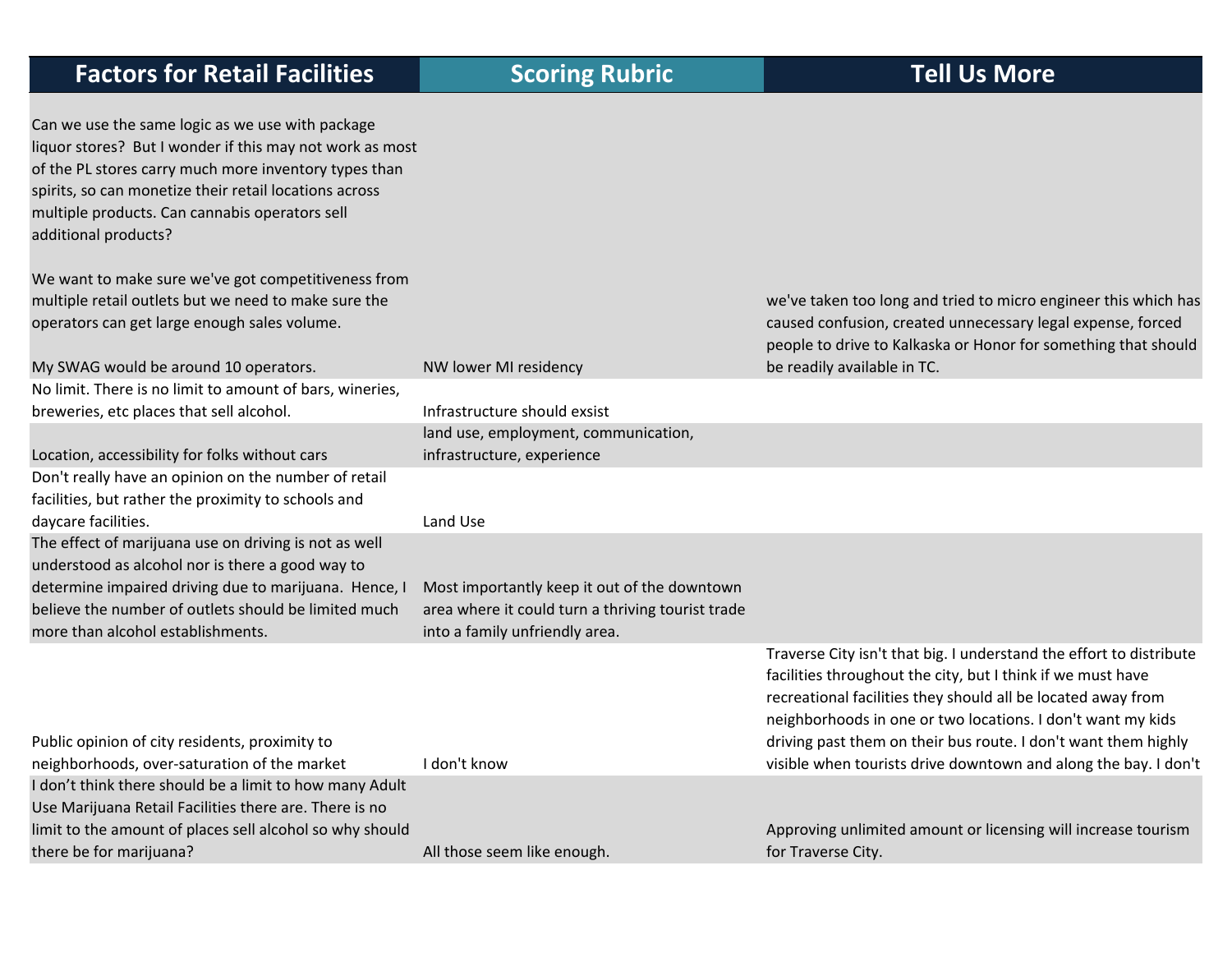Treat it the same as alcohol, there's <sup>a</sup> bar on every corner of travers city and only 12 dispensary's marijuana has been the safer of the two, you can drink yourself to death but is physically impossible to overdose on marijuana or is traverse just against it cause its just an alcoholic town?

There's a peninsula full of winery's <sup>a</sup> downtown full of bars its time for the board of traverse to grow up we've been adults' about it now so can you

### Treat it the same as alcohol

### Enough that the people who live here have access to them, but not so many that it adds to the party town narrative (i.e. something along the lines of the Healthier Drinking Culture boundaries and guidelines). Demographics—residential population density would like the dispensaries to be here for the people that live here—marijuana is much healthier than alcohol and hard drugs that people use to self‐medicate. I'd like for people in our community to choose this over other options as needed. I want the rules to serve our existing residents, not vacationers. you have kicked this can to the point of embarrassement in the settlement of the settlement of the settlement of the settlement of the settlement of the settlement of the settlement of the settlement of the settlement of the settlement of the settlement of the se Approximately 10‐20 spread evenly across the city for ready access to any resident, rather than clumping them Sustainability / Environmental Impact,

Experience, Number and Diversity of Employees

 am totally against adult recreational shops in TC. I ride my bike and walk and also drive <sup>a</sup> car. I know that if someone hits me and is high on marijuana, I will get the best attorney I can find and personally come after the City of Traverse City for all that I can. In cities where this has been allowed, there are <sup>a</sup> lot more issues with people getting hurt because of people using recreational marijuana. I am totally disgusted with our City Commissioners even considering

1. Keep them out of the city and away from all residential areas period!

all together

My intention with answers is to indicate 10‐20 spread evenly through however many subzones you create rather than clumping all in one area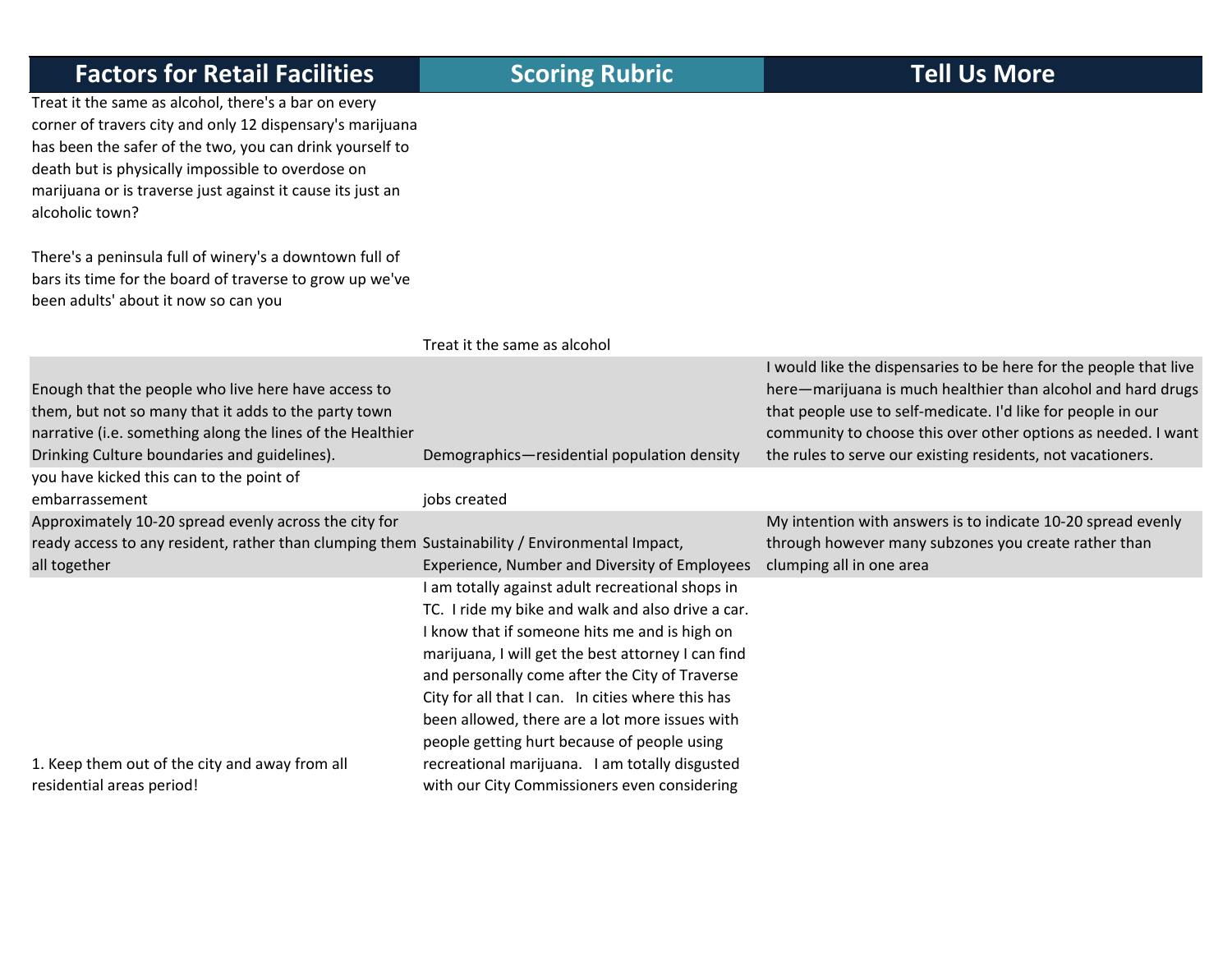| <b>Factors for Retail Facilities</b>                                                                                                                                                                                                                                                                                                                                                                                                                                                                   | <b>Scoring Rubric</b>                                                                                                                  | <b>Tell Us More</b>                                                                                                                                                                                                                                                                                                                                                                                                                                                                                                                                                                                                                                                                                                                                                                                                                |
|--------------------------------------------------------------------------------------------------------------------------------------------------------------------------------------------------------------------------------------------------------------------------------------------------------------------------------------------------------------------------------------------------------------------------------------------------------------------------------------------------------|----------------------------------------------------------------------------------------------------------------------------------------|------------------------------------------------------------------------------------------------------------------------------------------------------------------------------------------------------------------------------------------------------------------------------------------------------------------------------------------------------------------------------------------------------------------------------------------------------------------------------------------------------------------------------------------------------------------------------------------------------------------------------------------------------------------------------------------------------------------------------------------------------------------------------------------------------------------------------------|
| The wide variety of cannabis consumers that span<br>across many ages and ethnicities and how they come<br>from all walks of life. That kind of variety needs to be<br>met with a variety of storefronts that can offer different consequences that resulted from the War on<br>things to meet the needs of everyone.                                                                                                                                                                                   | Those who have experienced negative<br><b>Drugs</b>                                                                                    | I don't understand the extensive regulations that are placed on<br>cannabis when alcohol is completely running rampant in this<br>city. The City Council should be ashamed of themselves and<br>how they've handled this situation.                                                                                                                                                                                                                                                                                                                                                                                                                                                                                                                                                                                                |
| The number of medical provisioning stores who want to between nearest cannabis dispensary, police<br>go recreational. (Max cap 12).                                                                                                                                                                                                                                                                                                                                                                    | Infrastructure, employment(how many staff, city<br>zones, bar areas, shopping zones, distance                                          | I have been living in Traverse City most of my entire life I have<br>also been buying illegal black market cannabis for most of my<br>entire life as well. Only until recently(this year 2021) did I get<br>my medical cannabis card These medical dispensary<br>employees know their profession very well and better than any<br>city official. These medical dispensaries that have built new<br>infrastructure and spent time and resources to continue to help<br>residents?), community outreach, location(school our residents should get automatic issuance on recreational<br>license sales if they desire so. It would be a very sad loss to see<br>the wonderful medical stores that have already opened and<br>communication, city council ad hoc engagement, have perfect state controlled operations be closed due to |
| how will this impact the impression of the city to<br>visitors? I have already had visiting family make<br>negative comments regarding the large number of<br>medical canibis shops along front street up through to<br>Acme. It is an overwhelming message that we are<br>encouraging marijuana use. We don't have this level of<br>alcohol advertisement / big signs in the same area. I<br>would like to see the visibility reduced.<br>If all medical facilities want to attempt AU sales, I would | past criminal or civil issues<br>local ownership / accountability in the<br>community<br>environmental record<br>community involvement | what do we want to be known for. The city has already<br>acknowledged we have too much of a drinking culture. Seems<br>the rec marijuana will have a similar issue in our town. I<br>suggest we start slow and see how it goes. Once the horses are<br>out of the barn, it is difficult or impossible to reel it back in.                                                                                                                                                                                                                                                                                                                                                                                                                                                                                                          |
| put a cap at 10-12 retail store fronts. Everyone should                                                                                                                                                                                                                                                                                                                                                                                                                                                |                                                                                                                                        |                                                                                                                                                                                                                                                                                                                                                                                                                                                                                                                                                                                                                                                                                                                                                                                                                                    |

be given a fair shot. All of the above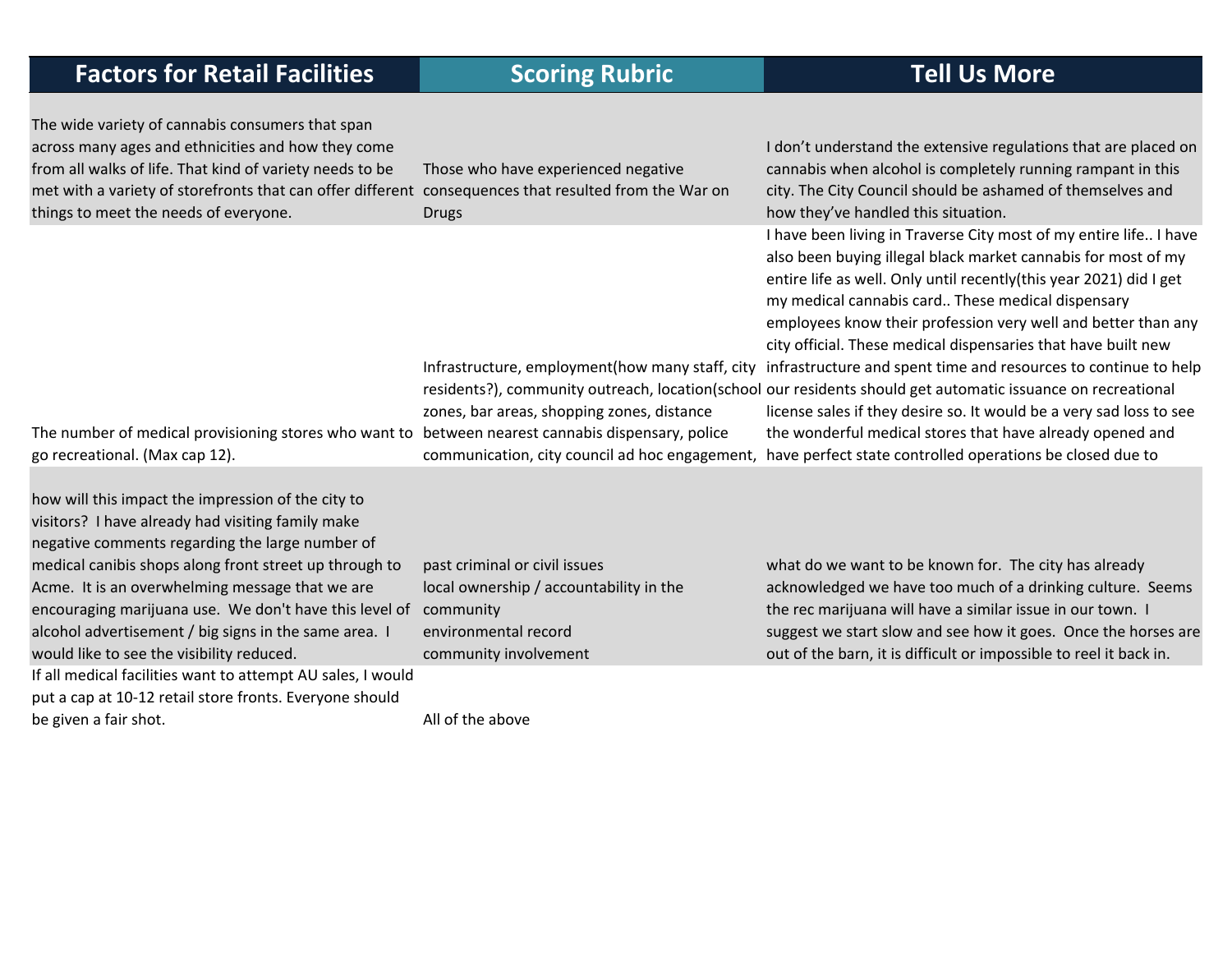| <b>Factors for Retail Facilities</b>                                                                                                      | <b>Scoring Rubric</b>                                                                                                | <b>Tell Us More</b>                                                                                                                                                                                                                                                                                                                                                                                                                                                                                                                                                                                                                                                                                                                         |
|-------------------------------------------------------------------------------------------------------------------------------------------|----------------------------------------------------------------------------------------------------------------------|---------------------------------------------------------------------------------------------------------------------------------------------------------------------------------------------------------------------------------------------------------------------------------------------------------------------------------------------------------------------------------------------------------------------------------------------------------------------------------------------------------------------------------------------------------------------------------------------------------------------------------------------------------------------------------------------------------------------------------------------|
| There should be no limit to the number of recreational                                                                                    |                                                                                                                      | I don't think giving a recreational licence to a medical facility is<br>giving them an advantage. NOT giving them the recreational<br>license to is hampering their potential business. If you're<br>looking to keep down the amount of facilities in town, at you<br>seem to be, you could at least do that much. They're already<br>open anyway. You also take away potential business for other<br>businesses operating in the area, to not issue these<br>recreational licenses, as folks currently have to travel to<br>Kalkaska or Honor to purchase recreational marijuana. They're<br>taking their money outside the city.                                                                                                          |
| facilities, except what is allowed at a medical facility.<br>Especially for those already operating on a medical<br>licence.              | Businesses already operating in town should be<br>allowed to opt in, before you consider other<br>businesses.        | Of course there would be some limits, but look at how many<br>liquor licenses we have in town. You all need to reframe how<br>you look at, and consider marijuana. I'd rather have 10                                                                                                                                                                                                                                                                                                                                                                                                                                                                                                                                                       |
|                                                                                                                                           |                                                                                                                      | until there are places right in downtown do not allow any more<br>and no adult use. it is completely unfair to walk out my door<br>and go a few blocks and have provisioning places, and not just<br>one or two. i can go anywhere within a mile radius and hit up<br>one of 12 places, and there can't be any downtown? that is a<br>bunch of crap.<br>should i ever be injured by someone high you can bet it is going<br>to cost the city a lot of money. why wasn't there a vote as to<br>where these places can be located. i certainly would have said<br>downtown, but no, in your complete lack of common sense,<br>you put a boatload of them at the edge of residential<br>neighborhoods. not only will i campaign against anyone |
| None within 1 mile of homes where children live or<br>where there is a K-12 school building!<br>Nothing. Allow the free market to decide. | location - not near school and neighborhoods<br>where there are children under the age of 18<br>Those seem adequate. | running for re-election, i will campaign to have the ddd person<br>removed from her position. don't know what you people were<br>thinking when you opened this can of worms, oh wait, you<br>Enough already. Allow the market to do its thing.                                                                                                                                                                                                                                                                                                                                                                                                                                                                                              |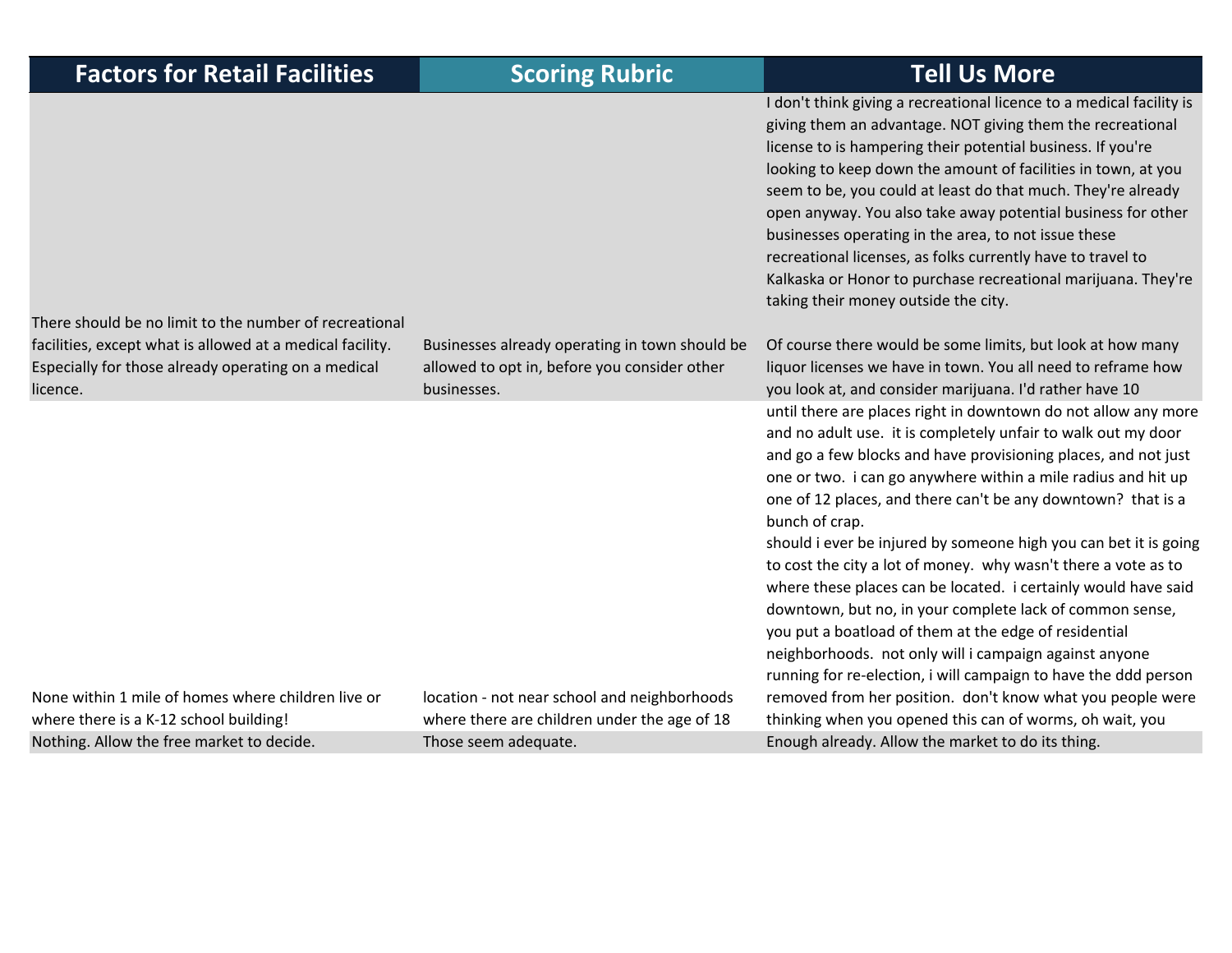| <b>Factors for Retail Facilities</b>                                                                                                                            | <b>Scoring Rubric</b>                                                                                                                                                                                                                                                                                                                                                                                                                                                                                                                       | <b>Tell Us More</b>                                                                                                                                                                                      |
|-----------------------------------------------------------------------------------------------------------------------------------------------------------------|---------------------------------------------------------------------------------------------------------------------------------------------------------------------------------------------------------------------------------------------------------------------------------------------------------------------------------------------------------------------------------------------------------------------------------------------------------------------------------------------------------------------------------------------|----------------------------------------------------------------------------------------------------------------------------------------------------------------------------------------------------------|
| Let the market determine the number of adult use<br>marijuana facilities just like with garden stores or shoe<br>stores.                                        | Your question implies there should be a limited<br>number of licenses based in part on the above<br>factors. I feel you should not limit the number of<br>licenses. We already have a plethora of craft<br>beer and wine establishments, not to mention<br>the bars and restaurants. The area will only<br>support a limited number of facilities, and the<br>market will determine the number. The voters of<br>the state have spoken. Quit wasting time and<br>issue recreational licenses now. You are loosing<br>tax dollars every day! |                                                                                                                                                                                                          |
| I think you've considered the zoning concerns by<br>eliminating certain parcels and creating the 10 sun<br>areas. Zoning is my main concern.                    | Existing tie to local community                                                                                                                                                                                                                                                                                                                                                                                                                                                                                                             |                                                                                                                                                                                                          |
| Please plan to retract 25% of the alcohol establishments Infrastructure<br>in the town and then limit the Adult Use MJ retail<br>Facilities to the same number. | Experience<br>Land Use<br>Communication<br>Employment                                                                                                                                                                                                                                                                                                                                                                                                                                                                                       | No one wants TC to turn into Key West with tacky bong shops. I<br>would like to see the down town shops be limited to only a few<br>and to be understated in their appearance/look or<br>infrastructure. |
| There should be a 5-10 limit. Different locations will<br>provide different products at different price ranges to<br>fit anyone's needs.                        |                                                                                                                                                                                                                                                                                                                                                                                                                                                                                                                                             |                                                                                                                                                                                                          |
| If a limit was permitted, I believe provisioning centers<br>that have already been established for over a year<br>deserve first permits.                        | Pre-existing establishment                                                                                                                                                                                                                                                                                                                                                                                                                                                                                                                  |                                                                                                                                                                                                          |
| The original medical dispensaries.                                                                                                                              | Nothing else                                                                                                                                                                                                                                                                                                                                                                                                                                                                                                                                |                                                                                                                                                                                                          |
| The number of medical facilities. Any medical<br>dispensary should be able to sell recreational                                                                 | None                                                                                                                                                                                                                                                                                                                                                                                                                                                                                                                                        |                                                                                                                                                                                                          |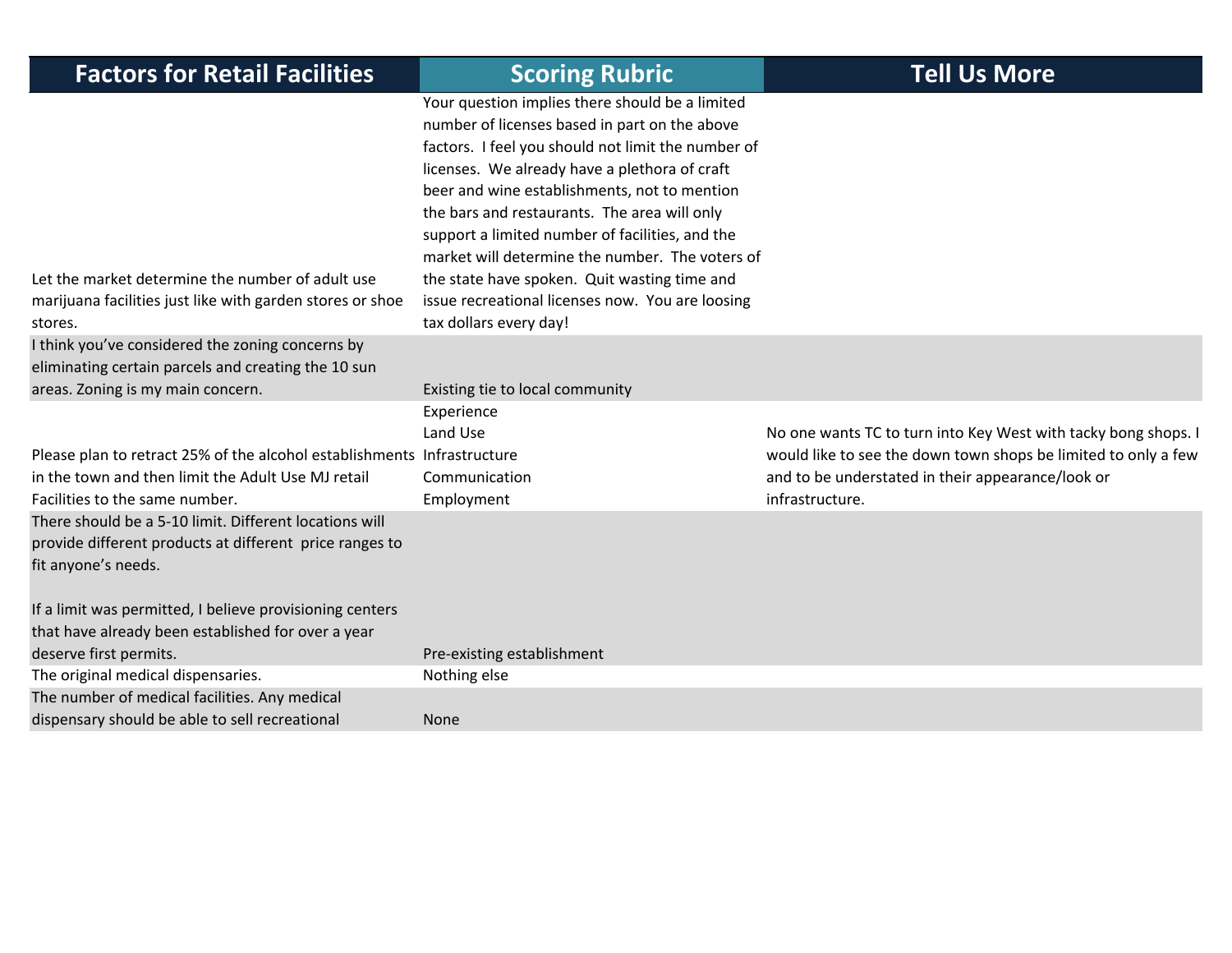| <b>Factors for Retail Facilities</b>                                                                                                                                                                                                                                                                                                                                                                                                                                                                                          | <b>Scoring Rubric</b>                                                                      | <b>Tell Us More</b>                                                                                                                                                                                                                                                                                                                                                                                                                                                                                                                                                                                                                                                                                                                                                                                                                                                                       |
|-------------------------------------------------------------------------------------------------------------------------------------------------------------------------------------------------------------------------------------------------------------------------------------------------------------------------------------------------------------------------------------------------------------------------------------------------------------------------------------------------------------------------------|--------------------------------------------------------------------------------------------|-------------------------------------------------------------------------------------------------------------------------------------------------------------------------------------------------------------------------------------------------------------------------------------------------------------------------------------------------------------------------------------------------------------------------------------------------------------------------------------------------------------------------------------------------------------------------------------------------------------------------------------------------------------------------------------------------------------------------------------------------------------------------------------------------------------------------------------------------------------------------------------------|
| Does the city set a limit on the number of liquor stores<br>or liquor licenses available to businesses? Like any small<br>business, if the market is oversaturated it fails. The<br>concern shouldn't be the number of facilities allowed,<br>the concern should be how much money the city<br>chooses to lose out on by regulating adult use marijuana Is the talent show portion of applying for a adult<br>liquor and beer can be found by just closing your eyes,<br>spinning around, and randomly pointing at something. | know how Geyer's is contributing to the<br>infrastructure and employment of Traverse City. | This whole survey screams over complication and feet<br>dragging, head-in-the-sand commissioners who don't want to<br>see the devil's lettuce in pristine TC . November 2018 is when<br>this was voted on. 3 years. COME THE F*** ON MAN!! I don't<br>understand why other communities have been able to<br>accomplish this and Traverse City has been twiddling their<br>thumbs. Among many other things, it makes our city elected<br>politicians look like an ignorant good ol' boys club who sit<br>around and circle jerk every time they've pissed someone off.<br>retail facilities like they're run by freakin El Chapo when use license the same for liquor stores? I'd love to There is quite literally millions of tax dollars not being scooped<br>up by the city because of this overcomplicated, bass-akwards,<br>logic. Regardless of the adult use debacle, Republican or |
| I don't fully understand what the city's goals are when<br>imposing limits on the number of facilities, so I'm (at this<br>point) unconvinced that they need to be limited more<br>than they already are be existing zoning regulations.                                                                                                                                                                                                                                                                                      | See my answer to the first question                                                        |                                                                                                                                                                                                                                                                                                                                                                                                                                                                                                                                                                                                                                                                                                                                                                                                                                                                                           |
| there should be limitations. let free enterprise decide.                                                                                                                                                                                                                                                                                                                                                                                                                                                                      | none                                                                                       | let free enterprise competition determine                                                                                                                                                                                                                                                                                                                                                                                                                                                                                                                                                                                                                                                                                                                                                                                                                                                 |
| The variety of products and prices all places can provide Experience<br>That u will be putting some out of business not allowing Experience and communication                                                                                                                                                                                                                                                                                                                                                                 |                                                                                            |                                                                                                                                                                                                                                                                                                                                                                                                                                                                                                                                                                                                                                                                                                                                                                                                                                                                                           |
| unlimited                                                                                                                                                                                                                                                                                                                                                                                                                                                                                                                     | Land use                                                                                   | Thanks                                                                                                                                                                                                                                                                                                                                                                                                                                                                                                                                                                                                                                                                                                                                                                                                                                                                                    |
| There should not be any limits. Let market control<br>based on demand from customers                                                                                                                                                                                                                                                                                                                                                                                                                                          | X                                                                                          | $\mathsf{X}$                                                                                                                                                                                                                                                                                                                                                                                                                                                                                                                                                                                                                                                                                                                                                                                                                                                                              |
| Keep them in a safe part of town that people will easily                                                                                                                                                                                                                                                                                                                                                                                                                                                                      |                                                                                            |                                                                                                                                                                                                                                                                                                                                                                                                                                                                                                                                                                                                                                                                                                                                                                                                                                                                                           |
| have access to parking and transportation                                                                                                                                                                                                                                                                                                                                                                                                                                                                                     | Transportation and parking availability                                                    |                                                                                                                                                                                                                                                                                                                                                                                                                                                                                                                                                                                                                                                                                                                                                                                                                                                                                           |
| Same as alcohol                                                                                                                                                                                                                                                                                                                                                                                                                                                                                                               | Experience                                                                                 |                                                                                                                                                                                                                                                                                                                                                                                                                                                                                                                                                                                                                                                                                                                                                                                                                                                                                           |
| The area on where they are putting the licenses.<br>Traverse City is a very large area and has a lot of                                                                                                                                                                                                                                                                                                                                                                                                                       |                                                                                            |                                                                                                                                                                                                                                                                                                                                                                                                                                                                                                                                                                                                                                                                                                                                                                                                                                                                                           |
| residents, so spacing out were the placements are it will                                                                                                                                                                                                                                                                                                                                                                                                                                                                     |                                                                                            |                                                                                                                                                                                                                                                                                                                                                                                                                                                                                                                                                                                                                                                                                                                                                                                                                                                                                           |
| make it more convenient for people that live in all the                                                                                                                                                                                                                                                                                                                                                                                                                                                                       |                                                                                            |                                                                                                                                                                                                                                                                                                                                                                                                                                                                                                                                                                                                                                                                                                                                                                                                                                                                                           |
| different areas of the city                                                                                                                                                                                                                                                                                                                                                                                                                                                                                                   | Price                                                                                      |                                                                                                                                                                                                                                                                                                                                                                                                                                                                                                                                                                                                                                                                                                                                                                                                                                                                                           |
|                                                                                                                                                                                                                                                                                                                                                                                                                                                                                                                               | Preference should be given to LOCALS! The city                                             | Preference to local operators. The cannabis industry in TC is                                                                                                                                                                                                                                                                                                                                                                                                                                                                                                                                                                                                                                                                                                                                                                                                                             |
| Unlimited for locals, capped for corporate cannabis and<br>out of town investors.                                                                                                                                                                                                                                                                                                                                                                                                                                             | it again.                                                                                  | already messed up on the medical end don't do dominated by corporate cannabis and big city investors. That is<br>not in line with our local culture.                                                                                                                                                                                                                                                                                                                                                                                                                                                                                                                                                                                                                                                                                                                                      |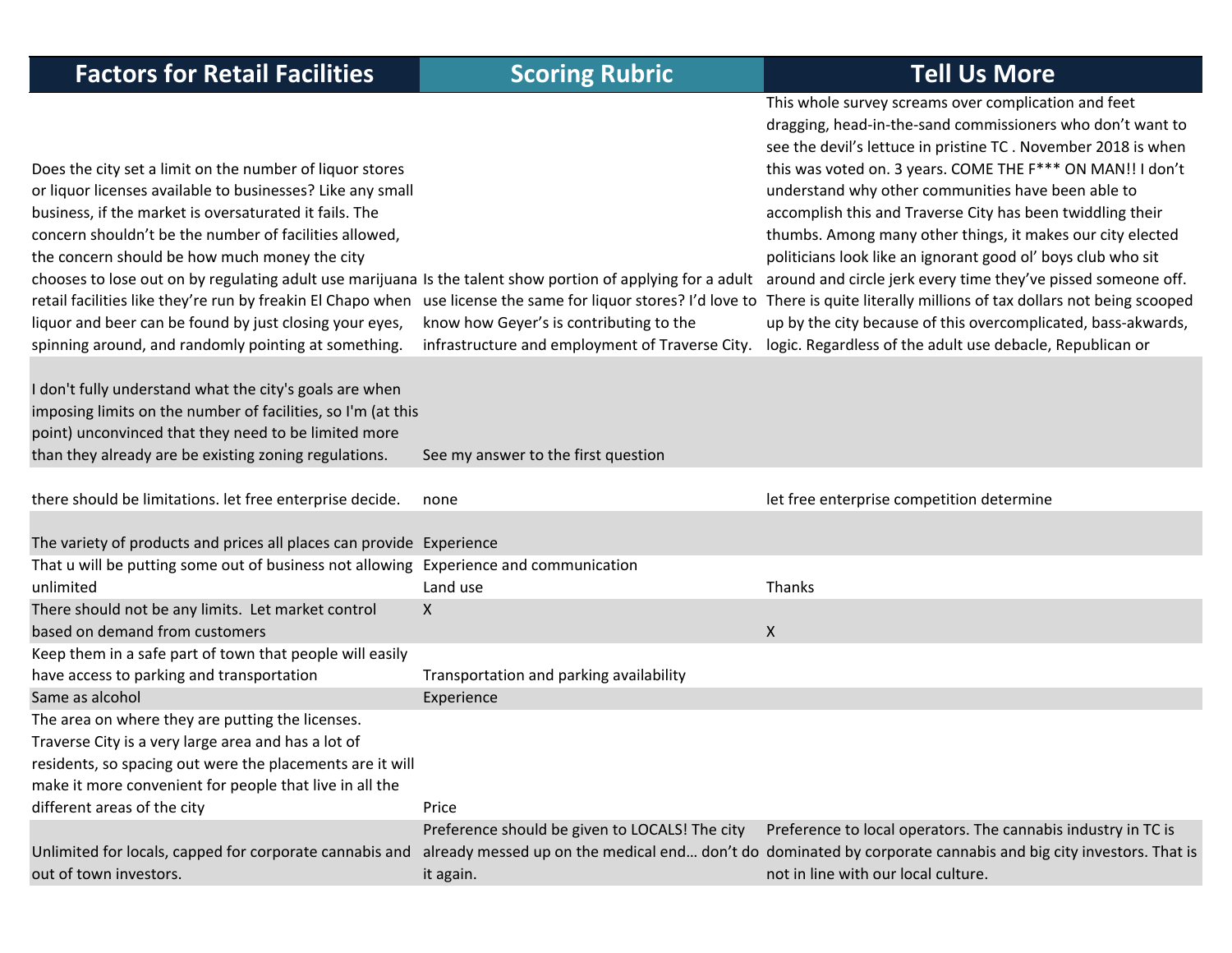| If tc can have all those bars and microbreweries all over<br>tc they should be able to have how ever many rec use<br>facilities people want to have<br>Paintball wars or one giant game of freeze tag<br>I'm not sure<br>Unknown<br>Match the liquor license available<br>Match the liquor license available<br>Over saturation of the market will lead to very<br>Quality standard<br>inexpensive prices<br>History<br>Familiarity<br>the community would benefit from allowing adult use<br>dispensaries. more people more money. also communities<br>benefit from the tax dollars generated<br>all of the above<br>space, location, and market<br>It is still TC and does not need 10 locations in such a<br>small tourist spot. 2/3 that fit TC and its customer base<br>would seem ideal for me. I visit 3 times a year while on<br>Plan for store, should fit with tourist tc vibe and<br>vacation in the northern Michigan area<br>slightly upscale culture<br>Tc needs at least 2 stores. Huge market for the city<br>Hours of operation<br>Hours of operation<br>Nothing<br>Nothing | <b>Factors for Retail Facilities</b> | <b>Scoring Rubric</b> | <b>Tell Us More</b> |
|----------------------------------------------------------------------------------------------------------------------------------------------------------------------------------------------------------------------------------------------------------------------------------------------------------------------------------------------------------------------------------------------------------------------------------------------------------------------------------------------------------------------------------------------------------------------------------------------------------------------------------------------------------------------------------------------------------------------------------------------------------------------------------------------------------------------------------------------------------------------------------------------------------------------------------------------------------------------------------------------------------------------------------------------------------------------------------------------|--------------------------------------|-----------------------|---------------------|
|                                                                                                                                                                                                                                                                                                                                                                                                                                                                                                                                                                                                                                                                                                                                                                                                                                                                                                                                                                                                                                                                                              |                                      |                       |                     |
|                                                                                                                                                                                                                                                                                                                                                                                                                                                                                                                                                                                                                                                                                                                                                                                                                                                                                                                                                                                                                                                                                              |                                      |                       |                     |
|                                                                                                                                                                                                                                                                                                                                                                                                                                                                                                                                                                                                                                                                                                                                                                                                                                                                                                                                                                                                                                                                                              |                                      |                       |                     |
|                                                                                                                                                                                                                                                                                                                                                                                                                                                                                                                                                                                                                                                                                                                                                                                                                                                                                                                                                                                                                                                                                              |                                      |                       |                     |
|                                                                                                                                                                                                                                                                                                                                                                                                                                                                                                                                                                                                                                                                                                                                                                                                                                                                                                                                                                                                                                                                                              |                                      |                       |                     |
|                                                                                                                                                                                                                                                                                                                                                                                                                                                                                                                                                                                                                                                                                                                                                                                                                                                                                                                                                                                                                                                                                              |                                      |                       |                     |
|                                                                                                                                                                                                                                                                                                                                                                                                                                                                                                                                                                                                                                                                                                                                                                                                                                                                                                                                                                                                                                                                                              |                                      |                       |                     |
|                                                                                                                                                                                                                                                                                                                                                                                                                                                                                                                                                                                                                                                                                                                                                                                                                                                                                                                                                                                                                                                                                              |                                      |                       |                     |
|                                                                                                                                                                                                                                                                                                                                                                                                                                                                                                                                                                                                                                                                                                                                                                                                                                                                                                                                                                                                                                                                                              |                                      |                       |                     |
|                                                                                                                                                                                                                                                                                                                                                                                                                                                                                                                                                                                                                                                                                                                                                                                                                                                                                                                                                                                                                                                                                              |                                      |                       |                     |
|                                                                                                                                                                                                                                                                                                                                                                                                                                                                                                                                                                                                                                                                                                                                                                                                                                                                                                                                                                                                                                                                                              |                                      |                       |                     |
|                                                                                                                                                                                                                                                                                                                                                                                                                                                                                                                                                                                                                                                                                                                                                                                                                                                                                                                                                                                                                                                                                              |                                      |                       |                     |
|                                                                                                                                                                                                                                                                                                                                                                                                                                                                                                                                                                                                                                                                                                                                                                                                                                                                                                                                                                                                                                                                                              |                                      |                       |                     |
|                                                                                                                                                                                                                                                                                                                                                                                                                                                                                                                                                                                                                                                                                                                                                                                                                                                                                                                                                                                                                                                                                              |                                      |                       |                     |
| Why put a limit? Take all the tax dollars you can get TC.                                                                                                                                                                                                                                                                                                                                                                                                                                                                                                                                                                                                                                                                                                                                                                                                                                                                                                                                                                                                                                    |                                      |                       |                     |
| Does the city not have a budget issue? This could help                                                                                                                                                                                                                                                                                                                                                                                                                                                                                                                                                                                                                                                                                                                                                                                                                                                                                                                                                                                                                                       |                                      |                       |                     |
| the entire community. How many liquor licenses are                                                                                                                                                                                                                                                                                                                                                                                                                                                                                                                                                                                                                                                                                                                                                                                                                                                                                                                                                                                                                                           |                                      |                       |                     |
| All of it.<br>in Traverse City?                                                                                                                                                                                                                                                                                                                                                                                                                                                                                                                                                                                                                                                                                                                                                                                                                                                                                                                                                                                                                                                              |                                      |                       |                     |
| Size of city<br><b>None</b>                                                                                                                                                                                                                                                                                                                                                                                                                                                                                                                                                                                                                                                                                                                                                                                                                                                                                                                                                                                                                                                                  |                                      |                       |                     |
| Price competition to get the use tax back into the                                                                                                                                                                                                                                                                                                                                                                                                                                                                                                                                                                                                                                                                                                                                                                                                                                                                                                                                                                                                                                           |                                      |                       |                     |
| Nothing<br>city                                                                                                                                                                                                                                                                                                                                                                                                                                                                                                                                                                                                                                                                                                                                                                                                                                                                                                                                                                                                                                                                              |                                      |                       |                     |
| <b>Current records</b><br><b>No</b><br>This has taken far to long.                                                                                                                                                                                                                                                                                                                                                                                                                                                                                                                                                                                                                                                                                                                                                                                                                                                                                                                                                                                                                           |                                      |                       |                     |
| I think its very small minded of this town to drag this out so<br>Schools in the area and homes. I think businesses should<br>long. The people want the rec shops in town and I think its<br>time. I get the concern but every town around us is already in<br>be in business areas so theyre not causing problems for<br>the community. Traffic is just one example. Also i think<br>the process. With the amount of tourists and adults in town                                                                                                                                                                                                                                                                                                                                                                                                                                                                                                                                                                                                                                            |                                      |                       |                     |
| the demand is good espically when people travel here.<br>that will visit the shops I think there will be lots of revenue for<br>N/a                                                                                                                                                                                                                                                                                                                                                                                                                                                                                                                                                                                                                                                                                                                                                                                                                                                                                                                                                          |                                      |                       |                     |
| There shouldn't be a limit<br>None                                                                                                                                                                                                                                                                                                                                                                                                                                                                                                                                                                                                                                                                                                                                                                                                                                                                                                                                                                                                                                                           |                                      |                       |                     |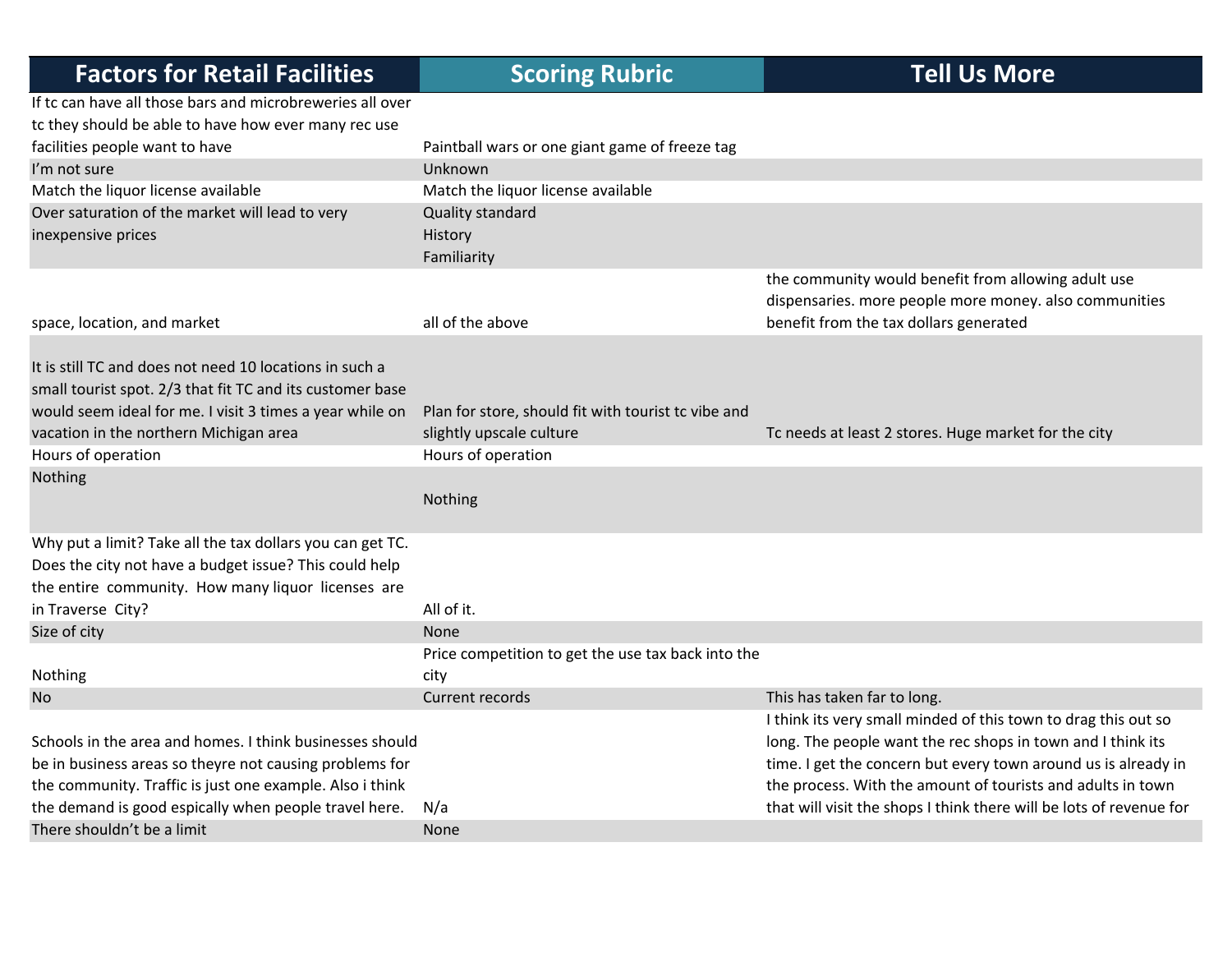| <b>Factors for Retail Facilities</b>                                                                                                                                                                                                                                                                                                                                                                                                    | <b>Scoring Rubric</b>                                                                                               | <b>Tell Us More</b>                                                                                                                                                                                                                                                                                                                                                                                                             |
|-----------------------------------------------------------------------------------------------------------------------------------------------------------------------------------------------------------------------------------------------------------------------------------------------------------------------------------------------------------------------------------------------------------------------------------------|---------------------------------------------------------------------------------------------------------------------|---------------------------------------------------------------------------------------------------------------------------------------------------------------------------------------------------------------------------------------------------------------------------------------------------------------------------------------------------------------------------------------------------------------------------------|
| The number should be relative to the number of bars,<br>liquor stores, breweries, wineries, meaderies, cideries,<br>and distilleries in the area: if we are over-loaded with<br>all of these venues for alcohol, how can we limit the sale<br>of adult use marijuana, to which the people of Michigan<br>want safe and legal access.                                                                                                    | quality of product                                                                                                  | I'm very surprised and disappointed that Traverse City hasn't<br>figured this out yet. I understand that the lawsuit by medical<br>provisioners has slowed down the process. On other hand, I<br>suppose that it is better to sort out the details now rather than<br>5-10 years down the road. I also don't understand the need for<br>the overlay districts.                                                                  |
| Demographics                                                                                                                                                                                                                                                                                                                                                                                                                            | Land use                                                                                                            | $\sf{B}$                                                                                                                                                                                                                                                                                                                                                                                                                        |
| I do not believe there should be a limit. If there needs to<br>be a limit then children and schools need to be<br>considered.                                                                                                                                                                                                                                                                                                           | Nothing else to add                                                                                                 | Let's get this moving! Tired of spending money in other<br>communities.                                                                                                                                                                                                                                                                                                                                                         |
| Market demand                                                                                                                                                                                                                                                                                                                                                                                                                           | ISO 14001, 18001 certified                                                                                          |                                                                                                                                                                                                                                                                                                                                                                                                                                 |
| Population                                                                                                                                                                                                                                                                                                                                                                                                                              | Infrastructure                                                                                                      |                                                                                                                                                                                                                                                                                                                                                                                                                                 |
| Regulations followed, maybe certain individuals be<br>scanned if to frequent trips.                                                                                                                                                                                                                                                                                                                                                     | Employment, Experience, land use,<br>communication                                                                  |                                                                                                                                                                                                                                                                                                                                                                                                                                 |
| Nothing                                                                                                                                                                                                                                                                                                                                                                                                                                 | Nothing                                                                                                             | Supply and demand will determine how many storefronts will<br>be needed.                                                                                                                                                                                                                                                                                                                                                        |
| None within the city limits.                                                                                                                                                                                                                                                                                                                                                                                                            | None within the city limits                                                                                         |                                                                                                                                                                                                                                                                                                                                                                                                                                 |
| The number of schools in the area                                                                                                                                                                                                                                                                                                                                                                                                       | All of the above                                                                                                    |                                                                                                                                                                                                                                                                                                                                                                                                                                 |
| lets look at the bars and go from there                                                                                                                                                                                                                                                                                                                                                                                                 | It's time, they have paid and paidwhere's the<br>question on barslets get with the times we live<br>in              |                                                                                                                                                                                                                                                                                                                                                                                                                                 |
| Let the market organically space these businesses, they<br>are no different than a party store, pharmacy or other<br>specialty retailer. I believe that any decision made to<br>overly control these business outside of zoning<br>regulations will have ongoing legal challenge. Just give<br>the medical facilities their license and get our tax dollars Land use should follow zoning rules for any<br>out of that lawsuit, please. | commercial operation.                                                                                               | I really think the commission is overstepping the role.<br>Recreational Marijuana is legal in Michigan, the buildings that<br>exist already are some of the nicest looking store fronts we<br>have. Add this to the tax benefit for the area, the force<br>towards centralizing our stained political reputation and<br>supporting our local economy are all fantastic arguments for<br>releasing your vice grip on this issue. |
| I BELIEVE THAT NOT ALL OF THE MEDICAL DISPOS<br>SHOULD BE GRANTED IN TO GET RECREATIONAL<br>LICENCES. I ALSO BELIEVE THAT THEY SHOULD BE<br><b>DRODEDI V CRACEC ARART AND KEEDING COME</b>                                                                                                                                                                                                                                              | MAYBE SMALLER BUSINESS? NOT BIG NAME<br>COMPANIES. LET THE SMALL GUYS GET A FAIR<br>CHOT TIMITING HOM MANN RIG NAME |                                                                                                                                                                                                                                                                                                                                                                                                                                 |

PROPERLY SPACES APART AND KEEPING SOME FACILITIES MEDICAL FOR THE SAKE OF THE PATIENTS.

SHOT. LIMITING HOW MANY BIG NAME COMPANIES ARE ALLOWED REC??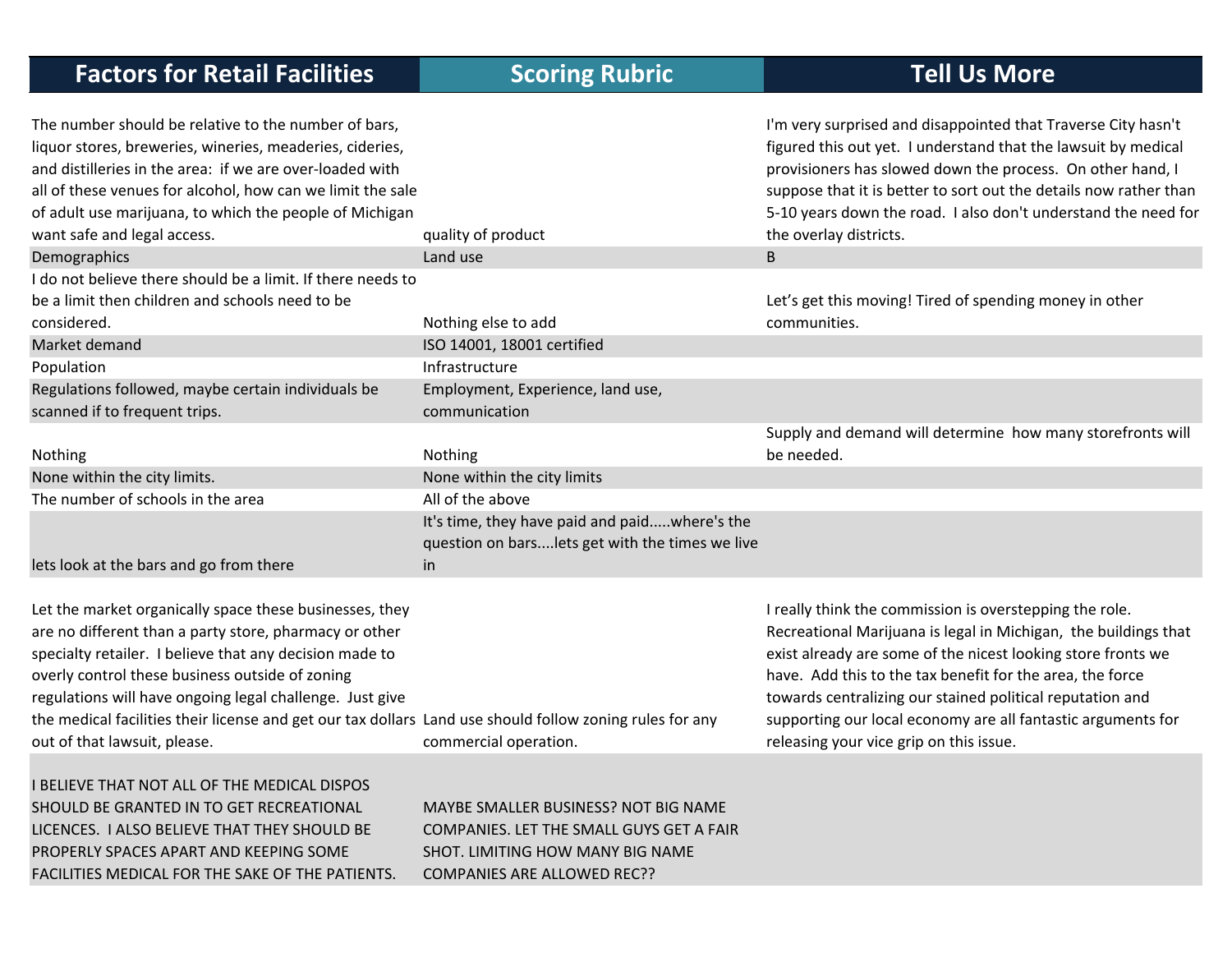Zones and subarea limitations are <sup>a</sup> waste of money and resources for our local economy. People are still going to buy

I'm not sure why there needs to be such strict focus on limited licenses. From what I have experienced in other towns/cities in Michigan that do have limited licenses that it's taking away all opportunities from start up companies when the larger businesses that already have opportunity to obtain <sup>a</sup> license if they have <sup>a</sup> a solid footing and multiple Michigan locations to take up any available licenses. Let small businesses willing to community. If they have an approved work and pay for <sup>a</sup> license <sup>a</sup> chance to survive in this competitive new market. I guess infrastructure, communication, employment could be the best way to go for <sup>a</sup> scoring rubric. I would rather see <sup>a</sup> loose scoring system that allows small startup businesses an structured plan on establishing themselves in the great town? Restrictions are only going to hinder this industry establishment and can afford <sup>a</sup> license then why keep them from being approved? recreational even if they have to travel around to the closest available location or zone, so why limit them? How many stores/businesses sell alcohol in the TC city limits and that have a liquor license that aren't subject to specific zones? If they have <sup>a</sup> location and can afford it then why not give them <sup>a</sup> chance, just like with recreational marijuana businesses. Michigan in 2020 hauled in 200 million in recreational sales, so why limit <sup>a</sup> massive flow of revenue opportunities from our in our community, these current lawsuits are <sup>a</sup> prime example that strict limitations in <sup>a</sup> widely competitive market are only going to continue to harm our economy. The world is changing, believe that it would help the economy and help get Americans out of debt. That's up to the community's to decide, at least that is what I believeThese businesses all came here under the promise of being able to sell to recreational users shortly after opening. Instead, city officials have proposed <sup>a</sup> new lottery to only 3 of the 13 dispensaries currently serving our area. Some of whom are losing out on 10‐15 thousand dollars in sales PER DAY turning away recreational users. Implement <sup>a</sup> tax of at least 20‐25% on any Rec Sales in the city and allow the city residents to decide where those tax dollars are spent ‐Businesses with <sup>a</sup> single storefront in the state should be at the front of the line. Chain businesses have other rec locations in Michigan to make their money ‐Businesses bringing the most to the community in terms of jobs and community involvement ‐Land use does not fall on the existing businesses. our roads, our waterways, our parks, even our emergency They were provided <sup>a</sup> short list of locations to open their business during the initial lottery, and given Land/Building use advantages after the fact. This was unfair and wrong of the city Whatever you decide to do, our city voted for these businesses to be opened here, and they were lied to regarding the timeline or even the possibility of recreational sales. This lie as cost people jobs. This lie has cost small business owners millions of dollars. This lie has robbed the city of hundreds of thousands in tax revenue that could go towards our schools, services. Our city officials have done <sup>a</sup> disservice to our community for the past 3 years by dragging their feet on this issue. Do the right thing and allow these businesses to operate in our city as they were promised they would be able to 30 Not saturating the market with retail establishments. Unknown Unsure Do not know The fact the tax payers have already voted to do this two years ago. The whole rubric should be thrown out stop wasting tax dollars and give the people what they just make it happen already. The data doesn't lie when you want.The people you work for voted this in. You drag your feet daily in the offices provided by the tax dollars. Do the right thing and look at how the voting went and in what areas. Existing locations. The contract of the contract of the contract of the contract of the contract of the contract of the contract of the contract of the contract of the contract of the contract of the contract of the contra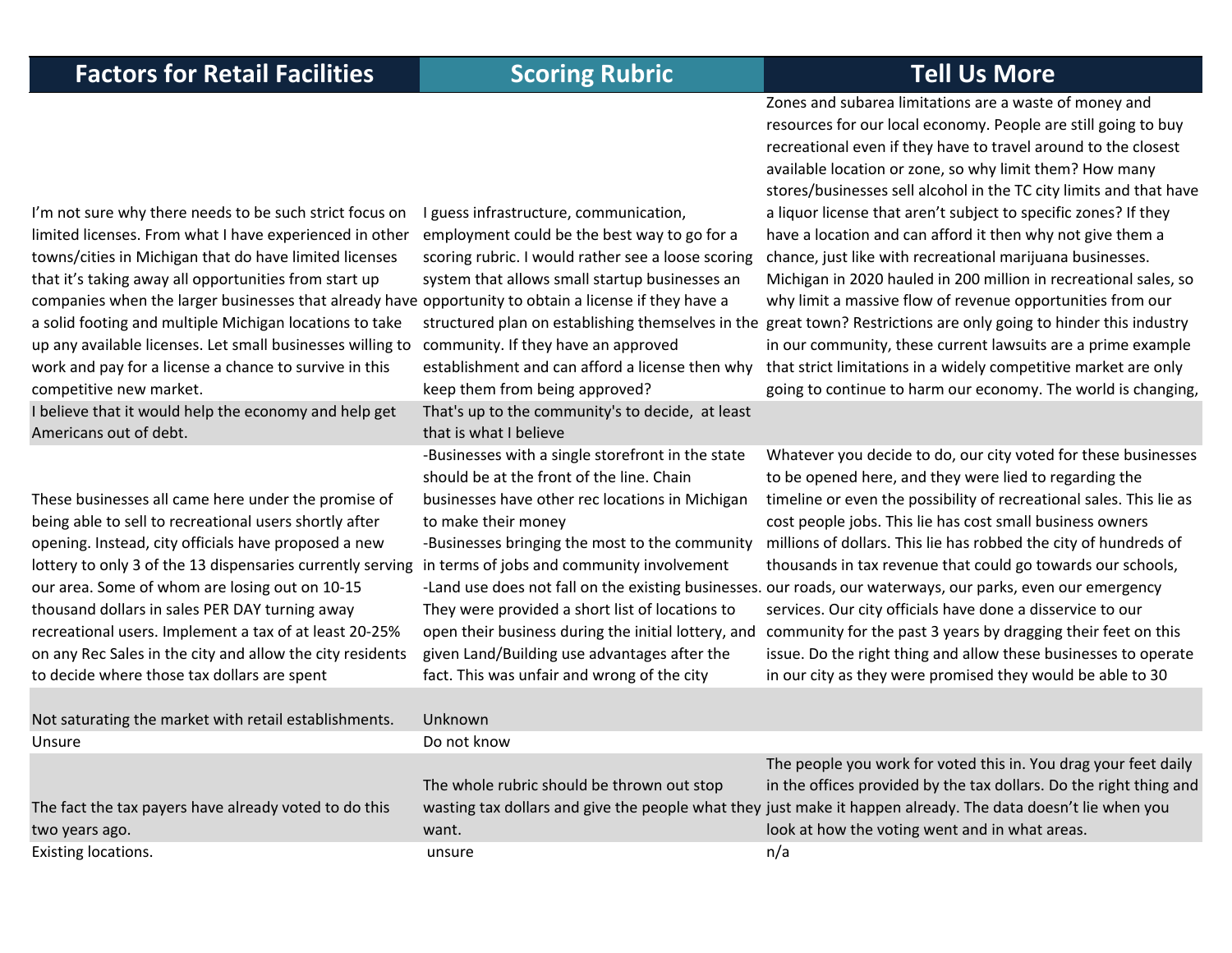| <b>Factors for Retail Facilities</b>                                                                                                                                                                                                                                                                                                                                                                                                                           | <b>Scoring Rubric</b>                                                                                                                     | <b>Tell Us More</b>                                                                                                                                                                                                                                                                                                                                                                                                                   |
|----------------------------------------------------------------------------------------------------------------------------------------------------------------------------------------------------------------------------------------------------------------------------------------------------------------------------------------------------------------------------------------------------------------------------------------------------------------|-------------------------------------------------------------------------------------------------------------------------------------------|---------------------------------------------------------------------------------------------------------------------------------------------------------------------------------------------------------------------------------------------------------------------------------------------------------------------------------------------------------------------------------------------------------------------------------------|
|                                                                                                                                                                                                                                                                                                                                                                                                                                                                | The same criteria as mandating for bars,                                                                                                  |                                                                                                                                                                                                                                                                                                                                                                                                                                       |
| The same limits as other regulated substance retailers.                                                                                                                                                                                                                                                                                                                                                                                                        | winery's, distillery's and related tasting rooms.                                                                                         |                                                                                                                                                                                                                                                                                                                                                                                                                                       |
| Don't limit it.                                                                                                                                                                                                                                                                                                                                                                                                                                                | Employment                                                                                                                                |                                                                                                                                                                                                                                                                                                                                                                                                                                       |
| No limit                                                                                                                                                                                                                                                                                                                                                                                                                                                       | No limit                                                                                                                                  |                                                                                                                                                                                                                                                                                                                                                                                                                                       |
| You should consider how many people you should hire<br>to inspect however many facilities are approved. The<br>number of facilities is really not the issue. It is How the<br>government will make sure the facilities are following                                                                                                                                                                                                                           | Applicants should be judged on how controlled<br>their manufacturing process is and on them<br>producing a safe and consistently measured | The people voted to have recreational marijuana. The<br>government should listen to the people who created the<br>government. People should be able to create businesses<br>without government interference. If there were 40 marijuana<br>stores open, eventually most of them would close. The best<br>businesses will survive. Let capitalism run its course. Quit<br>micromanaging this one industry. I am sure there is a better |
| the rules and making a safe and consistent product.                                                                                                                                                                                                                                                                                                                                                                                                            | product.                                                                                                                                  | use of your time. I know when I go to the polls, I will be looking                                                                                                                                                                                                                                                                                                                                                                    |
| Should not have "recreation" dope houses in city limits.                                                                                                                                                                                                                                                                                                                                                                                                       | Back ground check.                                                                                                                        | Our fair city is already a shell of its self. Why encourage more<br>blight on our city?                                                                                                                                                                                                                                                                                                                                               |
| Equal to the number of liquor/beer or wine licenses                                                                                                                                                                                                                                                                                                                                                                                                            |                                                                                                                                           |                                                                                                                                                                                                                                                                                                                                                                                                                                       |
| provided.                                                                                                                                                                                                                                                                                                                                                                                                                                                      | <b>Financial backing</b>                                                                                                                  | Thank you                                                                                                                                                                                                                                                                                                                                                                                                                             |
| None, we go to different dispensaries often                                                                                                                                                                                                                                                                                                                                                                                                                    | Employment                                                                                                                                |                                                                                                                                                                                                                                                                                                                                                                                                                                       |
| There should be no more than 8 let the market decide<br>which survives                                                                                                                                                                                                                                                                                                                                                                                         | Local management and 50% local % investment<br>ie No Large hedge fund investors, or<br>conglomerate stores.                               |                                                                                                                                                                                                                                                                                                                                                                                                                                       |
| There should be no limit                                                                                                                                                                                                                                                                                                                                                                                                                                       | <b>None</b>                                                                                                                               | The plant helps everyone                                                                                                                                                                                                                                                                                                                                                                                                              |
| The only factors to consider would be the same factors<br>that are used to issue liquor licenses. The commission<br>has over thought this whole situation and put too many<br>complicated rules into place. Free market competition<br>will limit the number of adult use retail businessess. To<br>try and come up with special rules to limit cannabis<br>distribution and use is over stepping authority and like a There should NOT be a limited amount of |                                                                                                                                           | The city commission is thinking in an old school manner and<br>missing out on a huge source of income. Everyone still has the<br>mind set that marijuana is EVIL. It is now legal and shouldn't<br>have a whole bunch of special rules in place to try and limit it's                                                                                                                                                                 |
| lot of government rules, you are trying to fix something<br>that isn't broken.                                                                                                                                                                                                                                                                                                                                                                                 | licenses.                                                                                                                                 | licenses unless there is a limited amount of liquor use behind the scenes. Kalkaska has embraced cannabis and<br>the related businesses. It's economy will be booming soon.                                                                                                                                                                                                                                                           |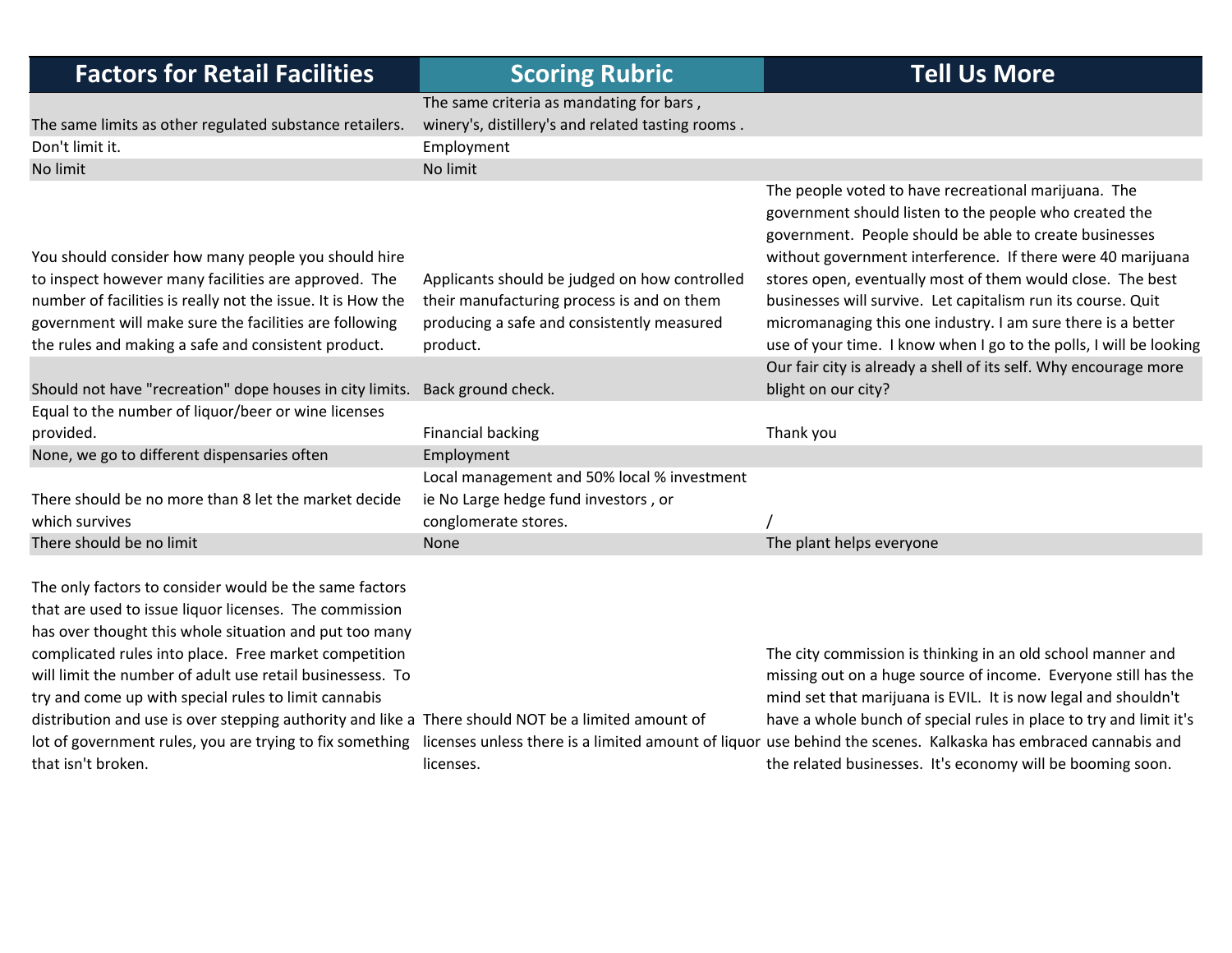|  | <b>Factors for Retail Facilities</b> |  |
|--|--------------------------------------|--|
|--|--------------------------------------|--|

 believe the existing provisioning centers should be allowed to obtain an adult use license. While it wasn't promised to them, clearly all of the businesses believed they would obtain one.

The people of Michigan passed the law making marijuana legal so many years ago. That TC has dragged their feet this long is ridiculous. The city keeps approving more and more alcohol permits, so any conversation on holding back the marijuana licensing is crap. none

Investment in the community and current medical licensees.

There should not be <sup>a</sup> limit, move past the old way of thinking and be happy for the additional tax revenue.

 think the fairest option is to issue as many recreational licenses as you have medical licenses, meaning that each of the medical retailers already established in Traverse City could acquire <sup>a</sup> recreational license. Otherwise, the city is essentially spelling death for any business that isn't able to get <sup>a</sup> recreational license, but recreational marijuana, the more disgruntled likely relied upon the fact that they would be grandfathered in to recreational after getting <sup>a</sup> medical license. Overall, TC has failed miserably so far. Why a limit? None

The commission needs to get their priorities straight. Drunken behavior in our downtown shopping district needs to be addressed. We don't go down there after 8pm; we also avoid the smoke hole along Union St, north of the post office ‐ so restaurants along that stretch are ones that we would only go to very early before Union Street and the doublewide open for business. Once they are open, the area is just <sup>a</sup> pit of vipers. If the commission really cared about the negative connotation of that block of drunks, they'd have closed those places long ago. There are plenty of reasons to ‐ all the kids know it's where you can get served underage. All the alcoholics know it's where you won't get cut off. And don't get me started on how they've paid their employees cash for decades, avoiding payroll taxes. What's worse is that the commissioners who get it, the ones who vote no on the new license requests are the ones who

 Community involvement Allowing already established dispensaries to be allowed to open first would be the best, they will have product available much faster than waiting for a new store to open.

TC needs to just issue recreational licenses to all those centers that already have medical licenses. Otherwise, you're asking for more lawsuits. Plus, the longer you delay TC residents access to they will become and the more money will continue to collect.

surrounding counties such as Benzie and Kalkaska out on a huge chunk of profits. Until then, I'll continue to give Overall, I'm in total shock that Traverse City hasn't figured this out yet. It's embarrassing and frustrating. The city is missing my money to Lume in Benzie County.

No limit, or same limits as s alcohol Not interested in a scoring rubric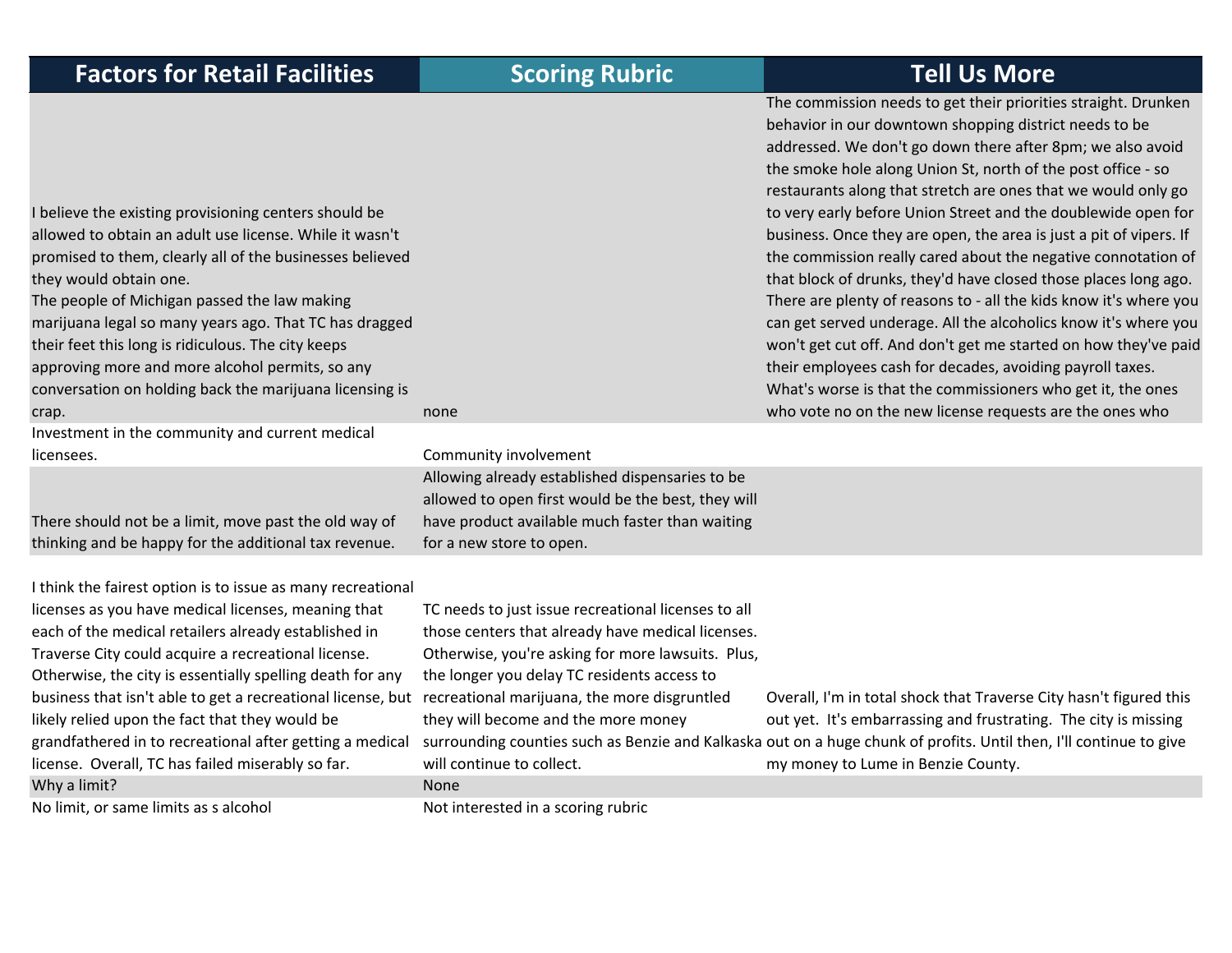| <b>Factors for Retail Facilities</b>                                                                                                                                                                                                                                                                        | <b>Scoring Rubric</b>                                                                                                                                                                                                                                                        | <b>Tell Us More</b>                                                                                                                                      |
|-------------------------------------------------------------------------------------------------------------------------------------------------------------------------------------------------------------------------------------------------------------------------------------------------------------|------------------------------------------------------------------------------------------------------------------------------------------------------------------------------------------------------------------------------------------------------------------------------|----------------------------------------------------------------------------------------------------------------------------------------------------------|
| The number of current facilities we already have. They<br>opened businesses here under the impression that they<br>would be able to sell medical AND recreational<br>marijuana.                                                                                                                             | Responsibility and professionalism                                                                                                                                                                                                                                           |                                                                                                                                                          |
| Number already in the cityno more then 15                                                                                                                                                                                                                                                                   | Experience and employment                                                                                                                                                                                                                                                    | Do the right thing                                                                                                                                       |
| Population and demand, Determine which companies<br>want to provide a quality product at a reasonable price<br>(like Dunegrass) and which ones are just in it for the<br>money and will have extremely high prices (like Lume).                                                                             | Experience and employment.                                                                                                                                                                                                                                                   |                                                                                                                                                          |
| Population size and level of support in voting for<br>recreational marijuana                                                                                                                                                                                                                                | Past history of operating within the city as<br>medical marijuana dispensaries. It is better to<br>have dispensaries serving both the medical and<br>recreational markets and would translate into<br>fewer dispensaries overall. Existing dispensaries<br>to the community. | should have an advantage earned by past service Why have five medical dispensaries and five recreational when<br>we can have five total which do it all? |
| Proximity to residential neighborhoods. Distance<br>between each facility.                                                                                                                                                                                                                                  | Proximity to existing residential neighborhoods.                                                                                                                                                                                                                             | Like any commercial use a buffer zone adjacent to existing<br>residential neighborhoods is of upmost importance.                                         |
| How many, how far apart are they, is this a benefit for<br>are city,                                                                                                                                                                                                                                        | Experience.                                                                                                                                                                                                                                                                  | This is a good the for the city, it will bring in much need tax<br>revenue for the city                                                                  |
| Can a per permanent resident #; not counting tourist.<br>What is the recreational use statistics per 10,000 adults. supplies. Security plan, including how to mitigate<br>Example, if use is 10% per 10,000 adult and there are<br>70,000 adult permanent residents, then we'd allow 7<br>resale locations. | Tax paying history, property, employment taxes,<br>all obligations. Accounts payable history for all<br>underage access. Ownership of location or<br>prepaid lease to make sure a landlord isn't left<br>unpaid if business closes could add points to                       |                                                                                                                                                          |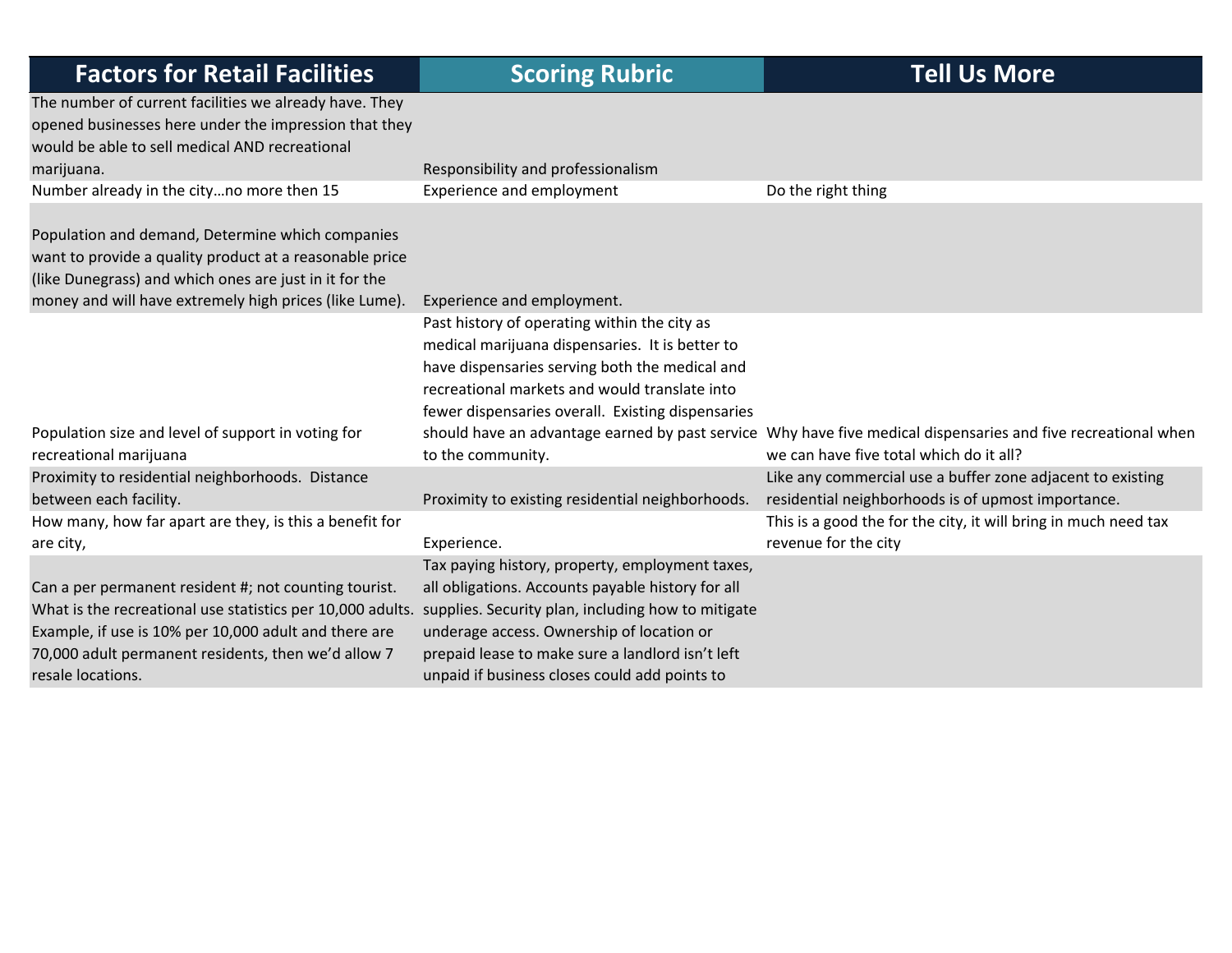| <b>Factors for Retail Facilities</b>                                                                                                                                                                                                                                                                                                                                                                                          | <b>Scoring Rubric</b>                                                                                                                                                                                                                      | <b>Tell Us More</b>                                                                                                                                                                                                                                                                                                 |
|-------------------------------------------------------------------------------------------------------------------------------------------------------------------------------------------------------------------------------------------------------------------------------------------------------------------------------------------------------------------------------------------------------------------------------|--------------------------------------------------------------------------------------------------------------------------------------------------------------------------------------------------------------------------------------------|---------------------------------------------------------------------------------------------------------------------------------------------------------------------------------------------------------------------------------------------------------------------------------------------------------------------|
|                                                                                                                                                                                                                                                                                                                                                                                                                               |                                                                                                                                                                                                                                            | There are many existing centers. The above questions and<br>maps are completely devoid of the existing centers' locations<br>and thus THERE IS NO CONTEXT FOR ANSWERING QUESTIONS<br>ABOUT POSSIBLE ADDITIONAL CENTERS!                                                                                             |
| Proximity to existing / other centers - avoid clustering<br>them all in one part of the city. There is already<br>considerable clustering.                                                                                                                                                                                                                                                                                    |                                                                                                                                                                                                                                            | AS IS BUSINESS AS USUAL IN TC, WHERE THE GOVERNMENT IS<br>OWNED AND RUN BY THE DDA, THE DDA HAS AN OUTSIZE<br>VOICE THAT DROWNS OUT THE VOICES OF CITIZENS. WE ALL                                                                                                                                                  |
| Don't license so many centers that they are competing<br>in a race to the bottom.                                                                                                                                                                                                                                                                                                                                             | traffic impact(s), compatibility with<br>neighborhood                                                                                                                                                                                      | KNOW THAT NO MATTER THE RESULTS OF THE SURVEY, THE<br>DDA WILL ALWAYS MANIPULATE THE OUTCOME AND CITY                                                                                                                                                                                                               |
| Traffic patterns, parking available at location, proximity<br>to other Adult use establisments                                                                                                                                                                                                                                                                                                                                | Experience, communication, Building and parking<br>quality, aesthetics, professional appearance and<br>mode of operation, ability to provide lab tested<br>quality product and sense of community.                                         | Locations should definitely be spread throughout the city.<br>Medical dispensaries should be given some advantage where<br>well established,                                                                                                                                                                        |
| Ensuring that under represented retailers and alignment<br>to existing regulation for alcohol retailers (like distances Employment of and ownership by communities<br>from schools etc).                                                                                                                                                                                                                                      | most impacted by canabis regulation in the past.                                                                                                                                                                                           | Please ensure that we refer to canabis vs any other names for<br>this substance. Using other language refers to it incorrectly and<br>impacts communities negatively for instance by calling it<br>marijuana, it has a negative connotation impacting Hispanic                                                      |
| Distance from current locations of provisioning centers<br>and liquor/party stores. Distance from other<br>distributors in the area. Currently there is a heavier<br>concentration of provisioning centers on the east side of heavier concentration of distributors on the east<br>town - around the routes to the college, Central High<br>School and Eastern Elementary. Places on Munson will<br>make traffic only worse. | Current location-Distance from other<br>distributors in the area. Currently there is a<br>side of town - around the routes to the college,<br>Central High School and Eastern Elementary.<br>Places on Munson will make traffic only worse | The number of recreational distributors needs to be reduced.<br>Not all 12 current distributors need to have a recreational<br>license. A community the size of Traverse City needs only 2 to<br>3 locations. I'm concerned that so many rec distributors sends<br>a terrible message.of who we are as a community. |
| In retail areas, not neighborhoods.                                                                                                                                                                                                                                                                                                                                                                                           | None                                                                                                                                                                                                                                       | Negatives: Additional neighborhood traffic, in some cases, too<br>close to schools, homes, Thirby Field.<br>It seems like the existing medical dispensaries should be                                                                                                                                               |
| No one under the age of 21. Same rules all around that                                                                                                                                                                                                                                                                                                                                                                        | Appropriate capitalization.                                                                                                                                                                                                                | Like all business enterprises the market will regulate the                                                                                                                                                                                                                                                          |
| regulate bars.                                                                                                                                                                                                                                                                                                                                                                                                                | Proven security plan.                                                                                                                                                                                                                      | number of facilities that the city/surrounding region can                                                                                                                                                                                                                                                           |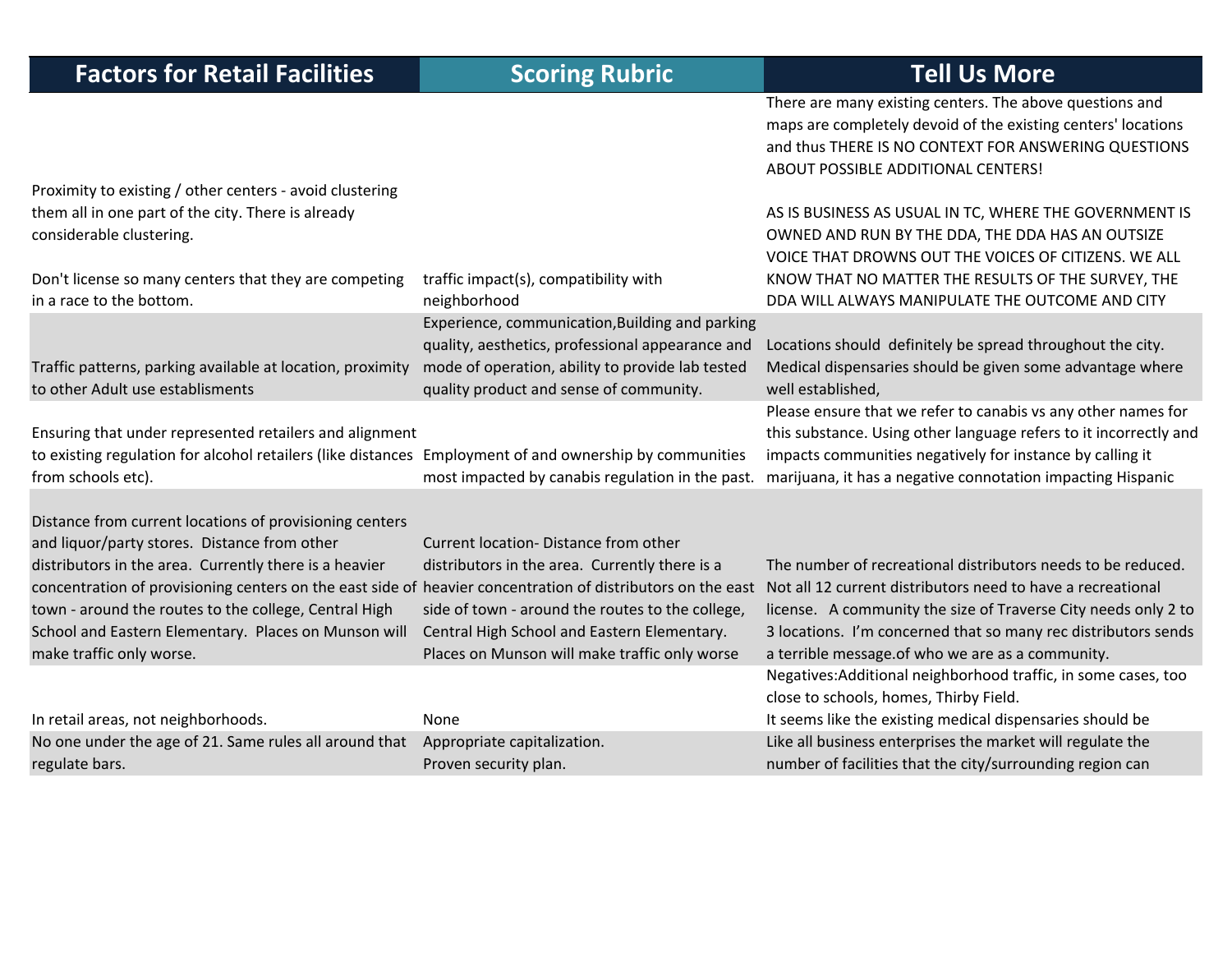| <b>Factors for Retail Facilities</b>                                                                                                                                                                                                                                                                                                                                                                                                                                                                                                                                                              | <b>Scoring Rubric</b>                                                                                                                                                                                                                                                                                   | <b>Tell Us More</b>                                                                                                                                                                                                                                                                                                                                                                                      |
|---------------------------------------------------------------------------------------------------------------------------------------------------------------------------------------------------------------------------------------------------------------------------------------------------------------------------------------------------------------------------------------------------------------------------------------------------------------------------------------------------------------------------------------------------------------------------------------------------|---------------------------------------------------------------------------------------------------------------------------------------------------------------------------------------------------------------------------------------------------------------------------------------------------------|----------------------------------------------------------------------------------------------------------------------------------------------------------------------------------------------------------------------------------------------------------------------------------------------------------------------------------------------------------------------------------------------------------|
| Areas where there are frequent calls for police, Fire.<br>Dept, EMS. should not be considered.<br>Areas where there are frequent arrests for alcohol<br>related incidents should not be considered.                                                                                                                                                                                                                                                                                                                                                                                               | Number of other outlets in the state of Michigan.<br>Would prefer smaller operations, rather than<br>outlets of a larger chain.<br>Amount of product that is locally sourced,<br>preferring product grown and processed here in<br>Michigan. Preferably the majority of product<br>being from Michigan. |                                                                                                                                                                                                                                                                                                                                                                                                          |
| Personally I don't see a need to limit these facilities.                                                                                                                                                                                                                                                                                                                                                                                                                                                                                                                                          | Current licensing already in place                                                                                                                                                                                                                                                                      |                                                                                                                                                                                                                                                                                                                                                                                                          |
| Everyone of these establishments knew when they put<br>money forth for the lottery in traverse city MI that it<br>was medical ONLY! But they all assumed they would just City to law suits. The law as it is written allows<br>BULLY their was into RECREATIONAL sales. The state law Traverse City to opt out of RECREATIONAL<br>gives Traverse City the right to opt out of recreational<br>completely. Let Kalkaska have them! They have plenty.<br>Enough is enough! I'm tired of the bulling. They all knew used and these bullies have no legal leg to stand<br>this was medical ONLY 100%. | Look opening up this who receives a license<br>based on experience, land use, infrastructure,<br>communications or employment opens Traverse<br>completely, therefore not opening the door to<br>on. Opt out of RECREATIONAL completely.                                                                | I seriously believe it was wrong for these facilities to come here<br>pay to be entered into a medical lottery knowing full and well it<br>was medical only. Then threaten to sue based on the fact that<br>any lawsuits. Use the law as it was intended to be they choose to build facilities know in advance it was medical<br>only. It was their choice to continue when they entered the<br>lottery. |
| Marijuana use for recreational purposes has<br>dramatically different consequences than alcohol use<br>for recreational purposes - the number of disorderly<br>complaints are fewer, traffic violations are fewer, and<br>assault and battery is much less. It is hypocritical to<br>continue issuing alcohol use permits while severely<br>limiting legitimate marijuana businesses that have<br>already established professional operations in the City.                                                                                                                                        | Already being an established business with real,<br>living wage employment being offered.                                                                                                                                                                                                               |                                                                                                                                                                                                                                                                                                                                                                                                          |
| Perception and attraction of Traverse City as a "drinking<br>and smoking" destination. Main traffic corridors (Front<br>Street/Munson Ave/ 31 North and South) with multiple<br>dispensary/provisioning centers makes Traverse City<br>seem like a "party capital." Consideration of inability to<br>police legal usage. Air pollution related to smoking and<br>secondhand smoke.                                                                                                                                                                                                                | Land Use                                                                                                                                                                                                                                                                                                |                                                                                                                                                                                                                                                                                                                                                                                                          |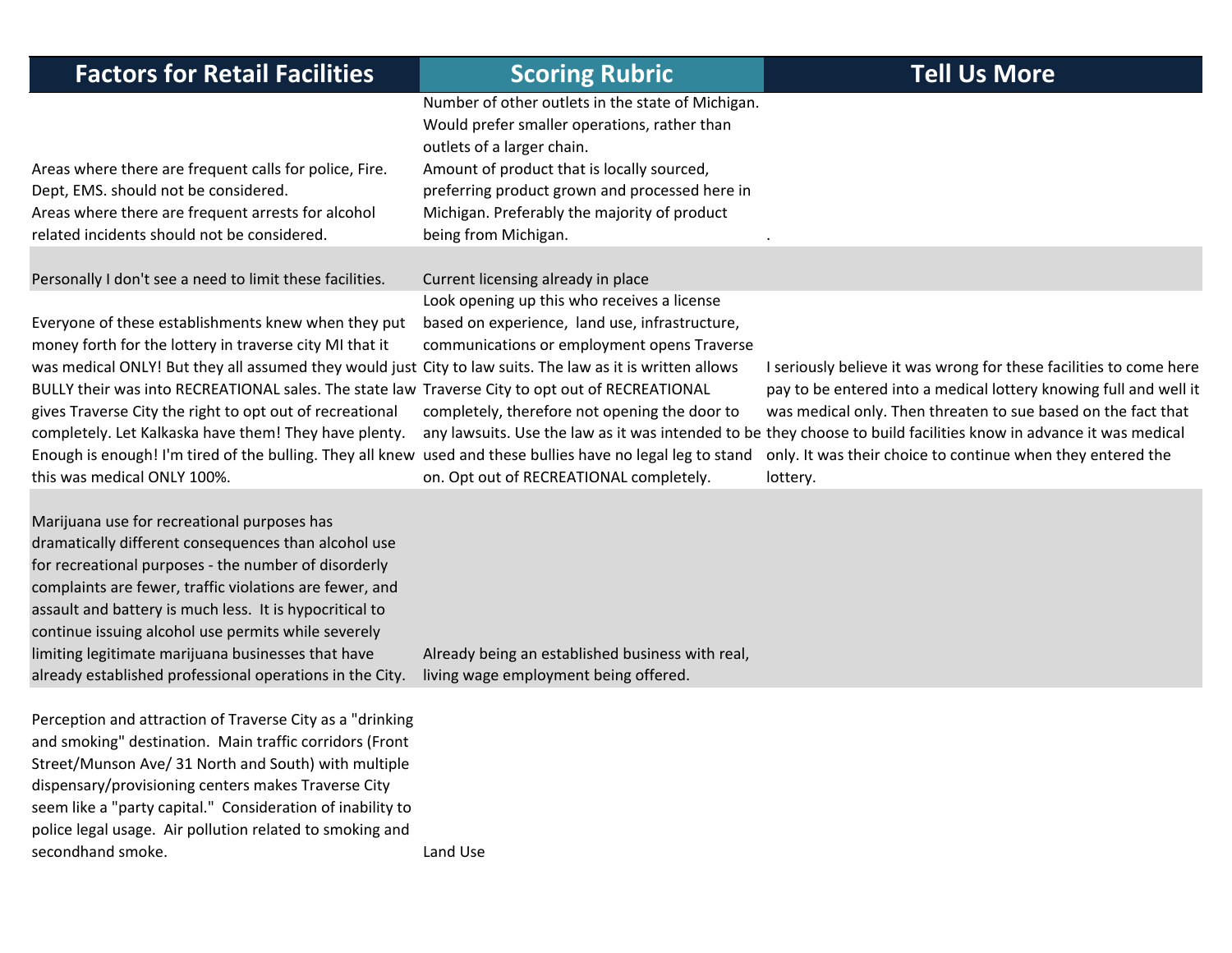| <b>Factors for Retail Facilities</b>                                                                                                                                                                                                                              | <b>Scoring Rubric</b>                                                                                                                                                                                                                  | <b>Tell Us More</b>                                                                                                                                                                                                                                                                                                                                                                                                           |
|-------------------------------------------------------------------------------------------------------------------------------------------------------------------------------------------------------------------------------------------------------------------|----------------------------------------------------------------------------------------------------------------------------------------------------------------------------------------------------------------------------------------|-------------------------------------------------------------------------------------------------------------------------------------------------------------------------------------------------------------------------------------------------------------------------------------------------------------------------------------------------------------------------------------------------------------------------------|
| There should not be a limit. Just as the city doesn't limit<br>the number of liquor stores or places that sell both<br>regular and e-cigarettes adult use marijuana stores<br>should be allowed the same benefits that other<br>controlled substance stores have. | Infrastructure and land use                                                                                                                                                                                                            |                                                                                                                                                                                                                                                                                                                                                                                                                               |
| Establishing a healthy competition, and accessibility                                                                                                                                                                                                             |                                                                                                                                                                                                                                        |                                                                                                                                                                                                                                                                                                                                                                                                                               |
| throughout the city                                                                                                                                                                                                                                               | Aesthetics of brand for downtown areas.                                                                                                                                                                                                |                                                                                                                                                                                                                                                                                                                                                                                                                               |
| <b>Communities health</b><br>Proximity to homes, children, parks schools                                                                                                                                                                                          | Proximity to schools, parks, homes<br>Criminal history<br>Desire of community not to have them                                                                                                                                         | This is not the desire of the majority in this area.<br>We have them on ever block. Just overdone already.<br>These do not lift up our community to strive to be better and<br>our kids and communities are suffering.                                                                                                                                                                                                        |
| See below                                                                                                                                                                                                                                                         | Dispensaries should be at least 1000 ft apart, at<br>least 500 ft from churches and schools. Should<br>not be open past 7pm or before 9 am.<br>Emphasize industrial areas over commercial.<br>Adequate parking and lighting important. | Get to it! This has gone on far too long.                                                                                                                                                                                                                                                                                                                                                                                     |
| The City should honor the original stores that were<br>awarded medical licenses and not change the rules in<br>mid stream for them. If rules are changed it should be<br>looking forward to new applicant considerations.                                         | All of the above                                                                                                                                                                                                                       |                                                                                                                                                                                                                                                                                                                                                                                                                               |
|                                                                                                                                                                                                                                                                   |                                                                                                                                                                                                                                        | I offer input as a co-author of the MRTMA- Jamie Lowell.                                                                                                                                                                                                                                                                                                                                                                      |
| The consideration for how many adult use cannabis<br>retail stores ought to commensurate with the amount of                                                                                                                                                       |                                                                                                                                                                                                                                        | Cannabis retail stores help to improve property values, and<br>creates well paying jobs. Each one represents a unit in tax<br>revenue sharing. Each has an obligation to create a social<br>equity plan and to engage in activity helpful to the city and<br>residents. Allowing for as many as there is space and willing<br>participants is the most efficient and most fruitful approach for<br>effecting positive change. |
| economic development, revenue sharing, social equity<br>programs, community outreach and improvements to<br>the city that is desired.                                                                                                                             | Experience- primarily within the Michigan<br>Medical Marihuana Program. Otherwise<br>possessing space with proper certifications.                                                                                                      | The area market and ability of the operators will ultimately<br>determine how many succeed or fail. A failed retail store will                                                                                                                                                                                                                                                                                                |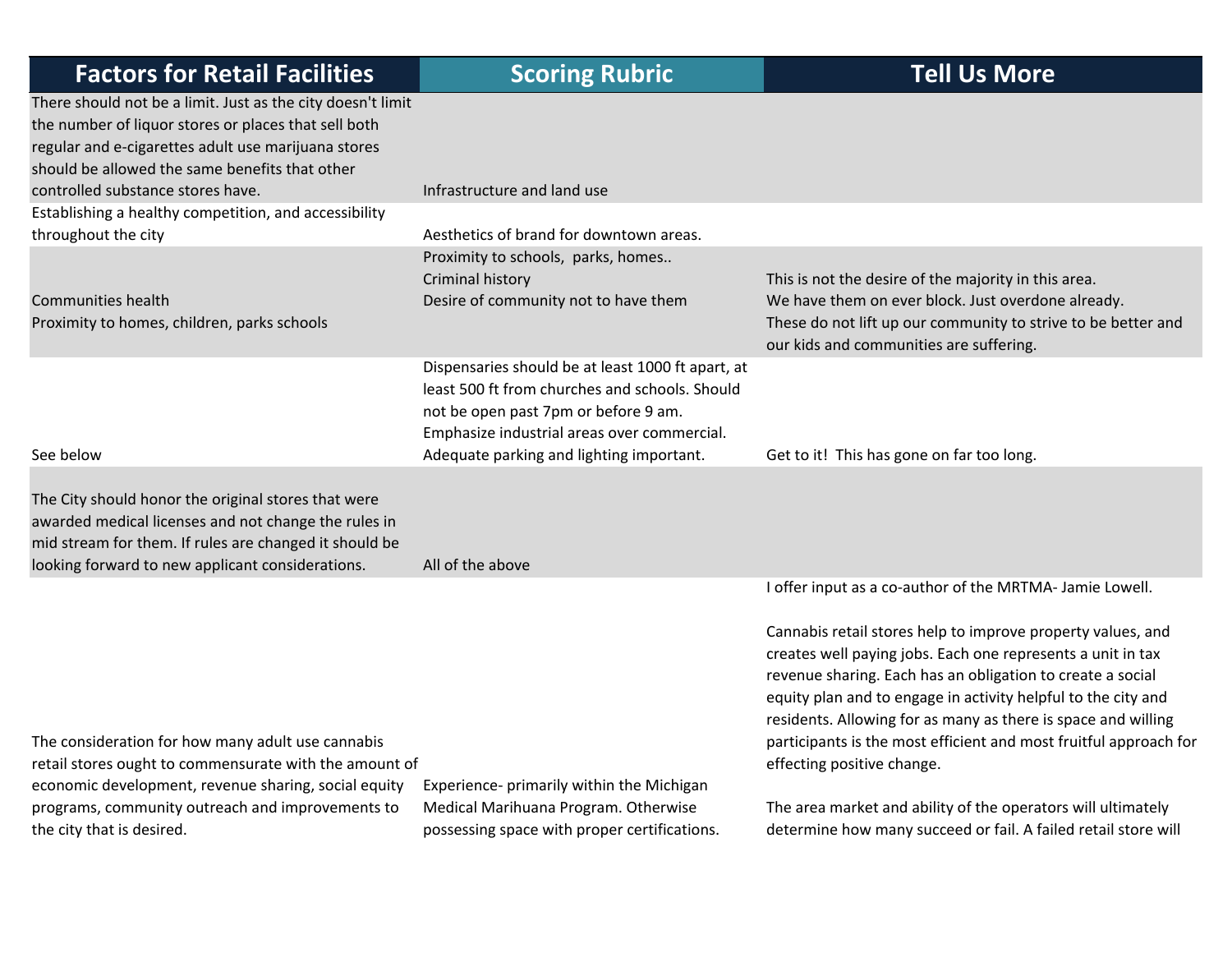| <b>Factors for Retail Facilities</b>                                                                                                                                                                                                                                                                                                                                                                                                                                                                                                                         | <b>Scoring Rubric</b>                                                                                     | <b>Tell Us More</b>                                                                                                                                                                                                                                                                                                                                                                                                                                                                                                                                   |
|--------------------------------------------------------------------------------------------------------------------------------------------------------------------------------------------------------------------------------------------------------------------------------------------------------------------------------------------------------------------------------------------------------------------------------------------------------------------------------------------------------------------------------------------------------------|-----------------------------------------------------------------------------------------------------------|-------------------------------------------------------------------------------------------------------------------------------------------------------------------------------------------------------------------------------------------------------------------------------------------------------------------------------------------------------------------------------------------------------------------------------------------------------------------------------------------------------------------------------------------------------|
| Fulfilling recreational licenses for current medical<br>dispensaries which have all invested in the community.<br>After those licenses have been issued, impose a waiting<br>period before any other Adult Use facilities may apply<br>for licenses. This would allow the city to see how many<br>Provisioning Centers were able to successfully switch or<br>include Adult Use in their model, and determine if and<br>how much additional demand exists for Adult Use                                                                                      |                                                                                                           |                                                                                                                                                                                                                                                                                                                                                                                                                                                                                                                                                       |
| facilities.                                                                                                                                                                                                                                                                                                                                                                                                                                                                                                                                                  | No scoring rubric should be used.<br>Give preference to locally owners businesses                         | Please stop wasting time. Voters decided.<br>This seems like a waste of tax payers dollars to spend so much<br>time on regulation. I don't care how many businesses are<br>where, more than they are owned by local people who are<br>members of our community (I feel this way about most<br>businesses in TC including restaurants, wineries, etc). Thus, the<br>city should not make the process favor those with more<br>money, i.e. those who can afford to purchase multiple<br>properties and have more entities into a lottery, or, with high |
| It doesn't matter to me personally how many are where                                                                                                                                                                                                                                                                                                                                                                                                                                                                                                        |                                                                                                           | fees to discriminate against those with less capital. Favoring                                                                                                                                                                                                                                                                                                                                                                                                                                                                                        |
| I do not particularly support limiting the number, based<br>on the number alone, since the market competition can<br>eliminate those facilities that either underperform or<br>excessive. At the same time, support limiting or not<br>allowing retail facilities in downtown tourist areas,<br>making it too easy to obtain and potentially<br>overconsume. Downtown traffic with one-way street<br>can already be confusing for some non-locals, so I would (cannabis industry coupled with business<br>refrain adding any potential distractions to that. | In addition to experience would be great to see<br>those with education in the subject area<br>education) |                                                                                                                                                                                                                                                                                                                                                                                                                                                                                                                                                       |
| Amount of customers who visit the stores                                                                                                                                                                                                                                                                                                                                                                                                                                                                                                                     | Security, Insurance,                                                                                      |                                                                                                                                                                                                                                                                                                                                                                                                                                                                                                                                                       |
| Spacing them (out)thereby avoiding a concentration of<br>them.                                                                                                                                                                                                                                                                                                                                                                                                                                                                                               | Can't think of another                                                                                    |                                                                                                                                                                                                                                                                                                                                                                                                                                                                                                                                                       |
| Let the free market decide                                                                                                                                                                                                                                                                                                                                                                                                                                                                                                                                   | Nothing that I am aware of                                                                                |                                                                                                                                                                                                                                                                                                                                                                                                                                                                                                                                                       |

Limit downtown locations to three or four. But aside from that let the market dictate the rest. Economic viability/resources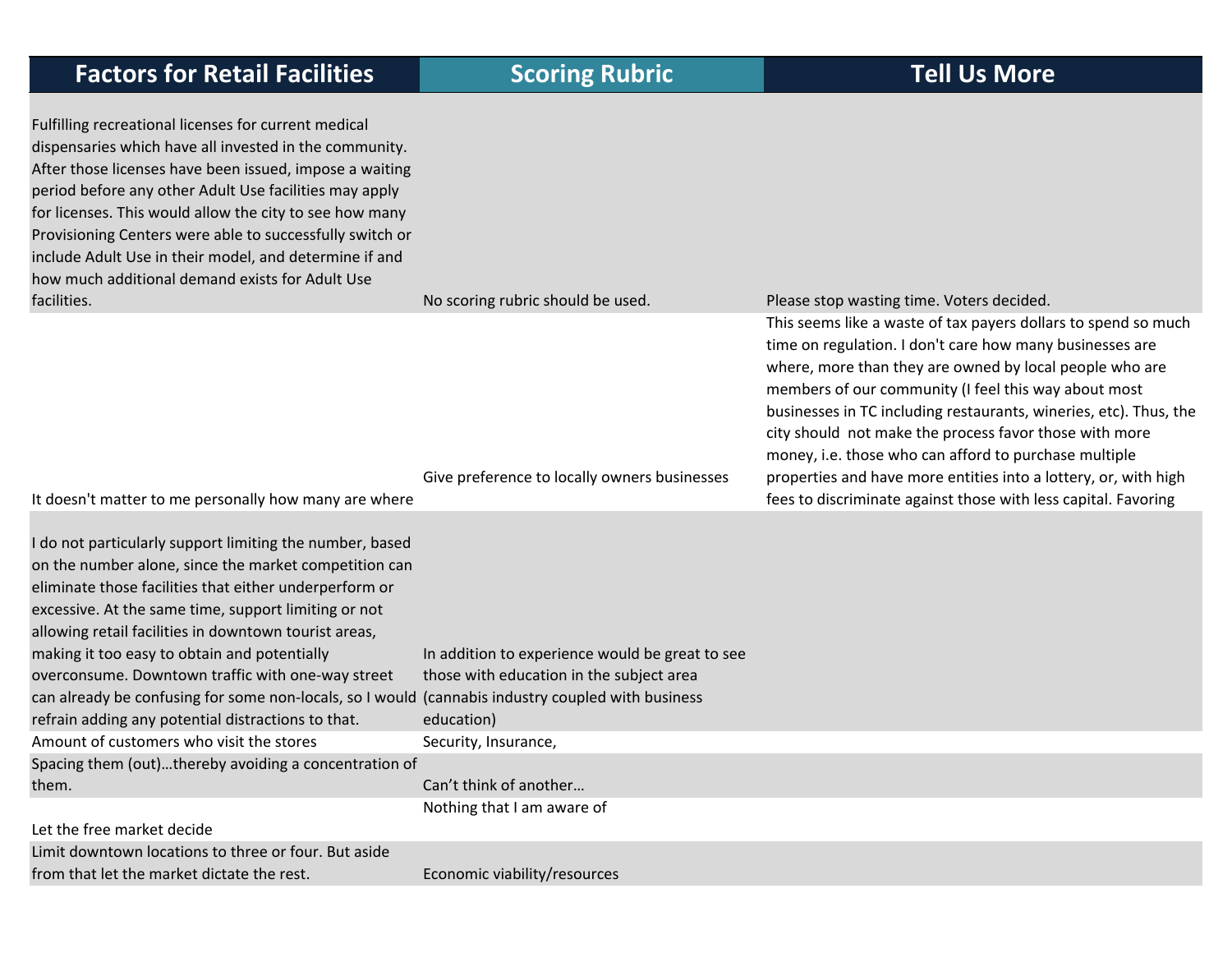I think we need to have seasonal marijuana shops. We have fewer people here in the winter ‐ more in summer ‐ nothing frustrates locals more than waiting for the tourists.

Honesty, openness and empathy.

| Just pick a number and go with it. Not 1 but less than 15. current nedical license |
|------------------------------------------------------------------------------------|
|                                                                                    |

| x                                                                                                                                                                                                                     | x                                                                                                                                                                                           |                                                                                                                                                                                                                                                    |
|-----------------------------------------------------------------------------------------------------------------------------------------------------------------------------------------------------------------------|---------------------------------------------------------------------------------------------------------------------------------------------------------------------------------------------|----------------------------------------------------------------------------------------------------------------------------------------------------------------------------------------------------------------------------------------------------|
| They should be allowed as many license to sell                                                                                                                                                                        | 1 Education services to inform the user and<br>community about different strains and uses. 2<br>Public display of efforts to reduce carbon<br>footprint and recycle opportunities for users | Recreational use provides medical/mental health benefits for<br>those unable to obtain a medical card due to employment.<br>There are far too many places to consume alcohol and drive a<br>far distance in our area. Less liquor license and more |
| recreationally as there are liquor license in the area. Or                                                                                                                                                            |                                                                                                                                                                                             | (example: one times use cartridges). 3 Those that recreational use would decrease OWI and accidents at 2am,                                                                                                                                        |
| shops allowed to sell nicotine/tobacco products.                                                                                                                                                                      | sell CBD products to be used with THC.                                                                                                                                                      | this has been researched in other areas.                                                                                                                                                                                                           |
| If they are medical or not - current med facilities should                                                                                                                                                            |                                                                                                                                                                                             |                                                                                                                                                                                                                                                    |
| be allowed to co locate                                                                                                                                                                                               | <b>Current Medical Licenses</b>                                                                                                                                                             | n/a                                                                                                                                                                                                                                                |
|                                                                                                                                                                                                                       |                                                                                                                                                                                             | I believe that the market should determine how many stores                                                                                                                                                                                         |
| Let the market determine the need                                                                                                                                                                                     | no prior convictions                                                                                                                                                                        | should be available.                                                                                                                                                                                                                               |
| We should be getting these extra tax dollars.                                                                                                                                                                         | All the above.                                                                                                                                                                              |                                                                                                                                                                                                                                                    |
| Maybe don't consider a limit or limit it like you do the<br>amount of bars/breweries allowed downtown.<br>Marijuana is not a problem, people who go to pot shops<br>are happy. Our city should welcome them with open |                                                                                                                                                                                             |                                                                                                                                                                                                                                                    |
| arms!                                                                                                                                                                                                                 | Experience                                                                                                                                                                                  |                                                                                                                                                                                                                                                    |
| As many as the market will bear. Market forces will<br>ultimately dictate how many retail centers will be                                                                                                             |                                                                                                                                                                                             |                                                                                                                                                                                                                                                    |
| viable.                                                                                                                                                                                                               | none                                                                                                                                                                                        |                                                                                                                                                                                                                                                    |
| Neighborhoods; liquor licenses- should not be near or<br>adjacent to them or anyplace selling liquor/beer/wine                                                                                                        | Tax income to city                                                                                                                                                                          |                                                                                                                                                                                                                                                    |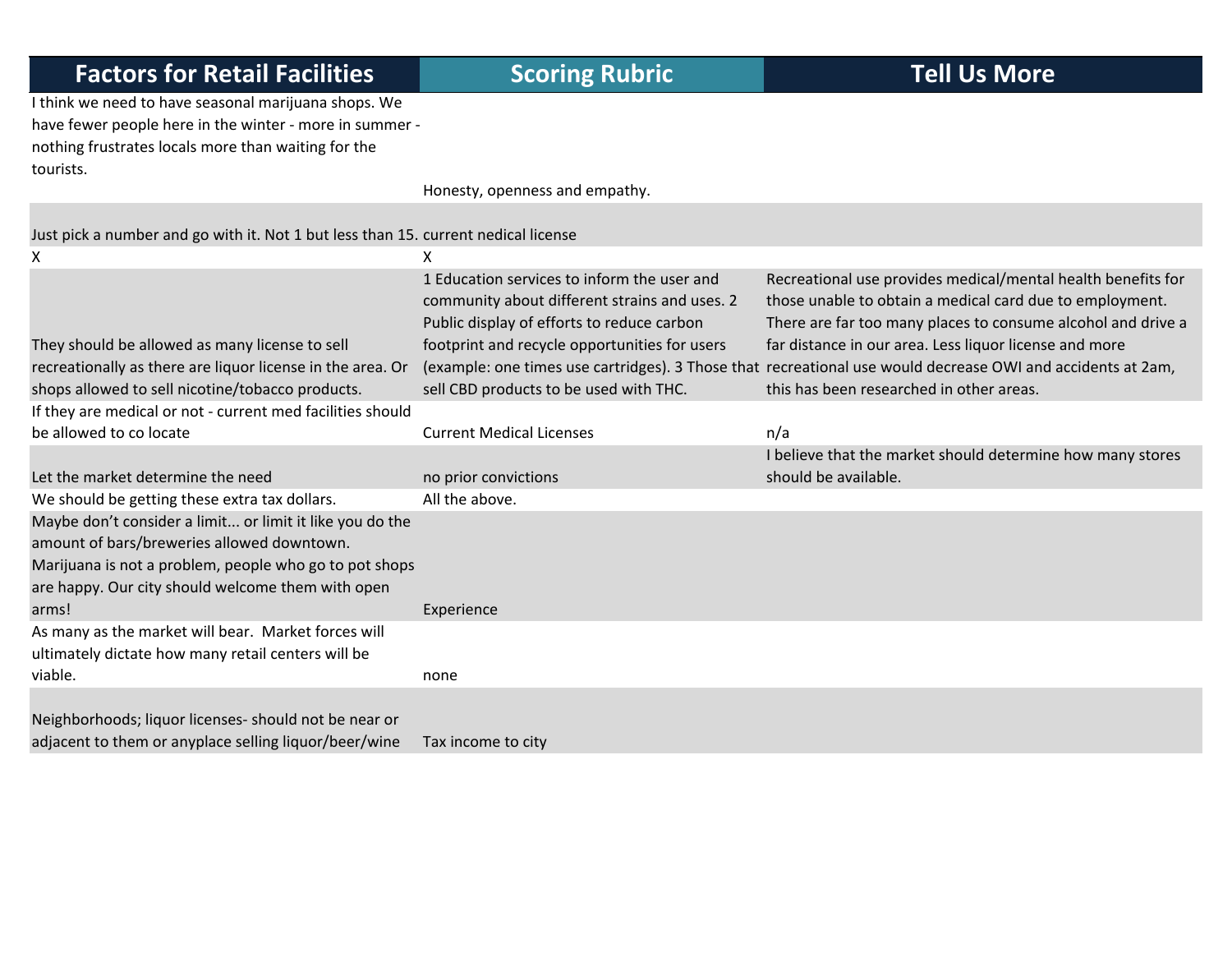Equal representation. As every other facility in Michigan‐ they should have the opportunity to provide both medical and recreational. The state already increases the taxes on recreational. The people of Traverse City voted AND approved recreational sales in our town. Give the people what they voted for. We are the ones paying!

Community support. Who gives back to the people that live here.

I strongly believe that the person applying for a license to sell marijuana should be <sup>a</sup> FULL TIME resident of the area (county). What I don't want to see is companies for larger metropolitan areas coming to TC and getting licenses to sell, then all of the profits going back to their home municipality. I don't want big Detroit money, or Chicago money, or New Jersey money taking up our licenses to sell and then all the money that local folks & be able the ones who are keeping this money in tourists are spending is NOT fueling our own economy.

II don't want traverse city overflowing with marijuana facilities. I fell like 5 business in the city limits would be plenty. I don't like how many bars and breweries TC has I don't want to add 20 marijuana shops to our city. It should be unrestricted. The market will take care of this, as it does in all other establishments. would think it could be comparable to considerations for limits on

Use the same considerations used when cinsuderung which businesses are allowed kuquir licences. If selling recreational marijauba is desired and feasible for a business it should be allowed to sell. Making marijuana licences as transferable as liquor licences shiuld be <sup>a</sup> huge consideration as well. that while we have <sup>a</sup> larger population and many

visitors. the city limits are SMALL. I think have one two is plenty. *plenty* and operated being only and operated and operated being  $\alpha$ 

This business has the potential to be very lucrative. I would like our local entrepreneurs to our community.

| Community service actions, marijuana use in |
|---------------------------------------------|
| youth reduction plans                       |
| Diversity (women, men, young, old, diverse  |
| race/ethnicity, etc.).                      |

### Experience and infrastructure

Live in the area

Anyine with <sup>a</sup> personal affiliation with the DDA, the County Vimmisiin ir is <sup>a</sup> "cousin from Colorado" should be immediately disqualified. No ine that has retired or resigned from any regulatory board affiliated with the city ir county should be allowed <sup>a</sup> license.

Our city doesn't NEED marijuana sales. What we need is affordable housing for the many, many service workers who are & will continue to be needed to support our economy. It would be great if there was some sort of link to providing or investing in affordable housing. It just makes me sick that the apartments on Garfield are becoming MORE OVERPRICED CONDOS. Crappy little condos that will not support our service economy.

I have no problem with recreational marijuana in TC, I have an issue with 20+ shops popping up in the next 2 years. I don't see a need for <sup>a</sup> lot of marijuana shops crowding in to TC. Let 5 business sell in TC that seems like enough to me. Thank you for requesting input from the public and for including those of us living outside the TC city limits. The majority of the city seems to want recreational cannabis. I don't see why there is so much hesitations

Regulate marijuana in the same way alcohol is regulated in the city. There should be <sup>a</sup> pot shop g or wvry bar and there should ve lounges to consume.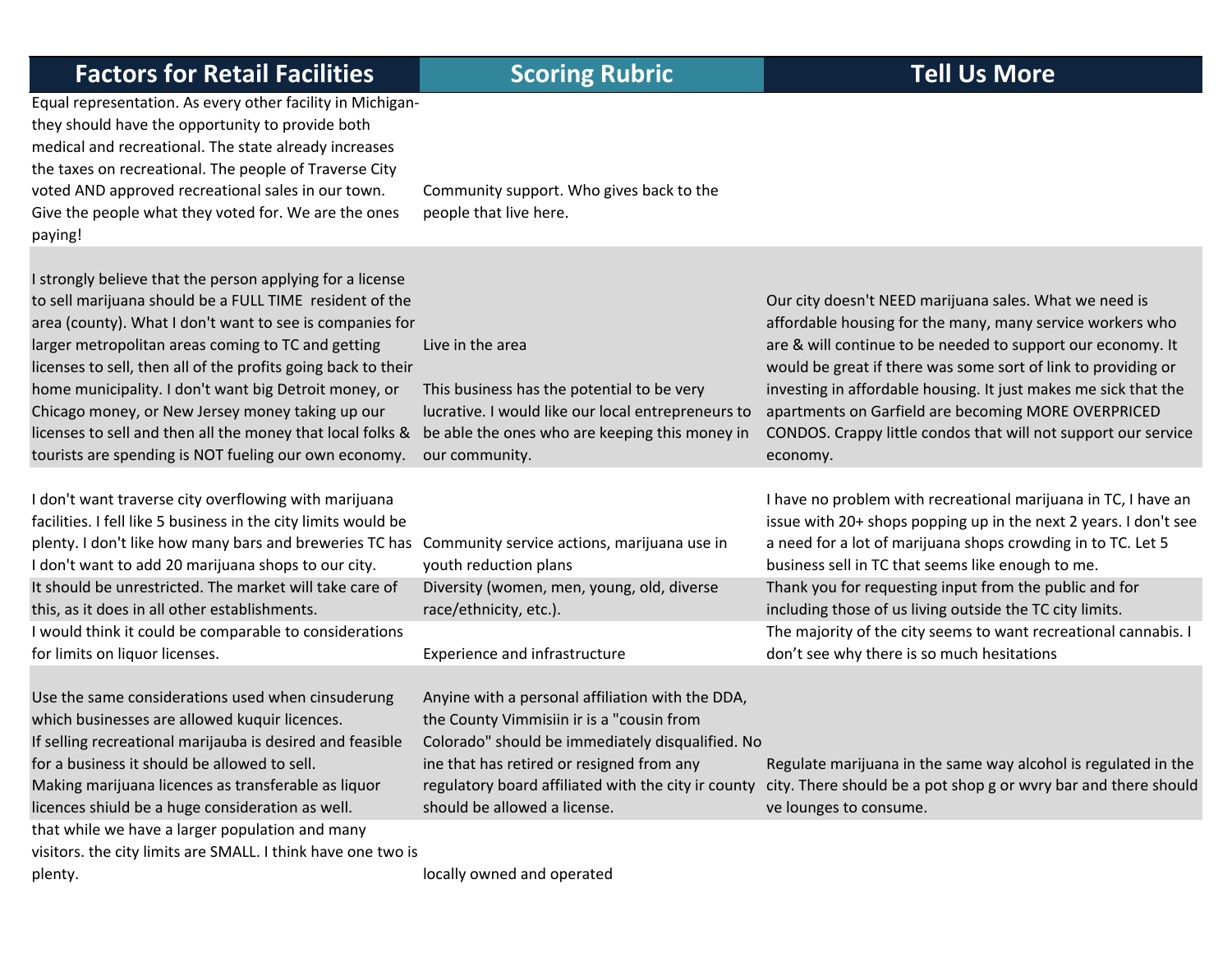| <b>Factors for Retail Facilities</b>                                                                                                                                                                                                                                                                                                                                                                     | <b>Scoring Rubric</b>                                                           | <b>Tell Us More</b>                                                                                                                                                                              |
|----------------------------------------------------------------------------------------------------------------------------------------------------------------------------------------------------------------------------------------------------------------------------------------------------------------------------------------------------------------------------------------------------------|---------------------------------------------------------------------------------|--------------------------------------------------------------------------------------------------------------------------------------------------------------------------------------------------|
| Consider community stewardship. What companies<br>have a track record of doing more for their community<br>rather than just selling recreational marijuana? How<br>could the people of the community benefit besides ease<br>of recreational use? Would companies be willing to<br>make other obligations like partnerships with housing,<br>or champion outreach programs to benefit people in<br>need? | Wage standards<br>Experience                                                    |                                                                                                                                                                                                  |
| No limit                                                                                                                                                                                                                                                                                                                                                                                                 | Employment                                                                      |                                                                                                                                                                                                  |
| there should be no limit<br>I think as long as the stores can limit minors being in<br>there, has appropriate security, etc there should not be<br>a limit to the number of recreational facilities. Let the<br>free market decide which ones would stay open and<br>which won't.                                                                                                                        | experience<br>Those cover the factors I would want to see, I<br>think.          | Stop delaying this. I'm tired of driving to Honor to get<br>something that should be legally available in town.                                                                                  |
| Location to downtown. Downtown doesn't need more<br>traffic. Give the businesses outside downtown areas a<br>chance to compete for consumers.                                                                                                                                                                                                                                                            | Experience                                                                      |                                                                                                                                                                                                  |
| Just get it done.                                                                                                                                                                                                                                                                                                                                                                                        | Just get it done.                                                               |                                                                                                                                                                                                  |
| we dont need one on every corner but have enough<br>spread out for people to get to them from other areas of experience,<br>the county                                                                                                                                                                                                                                                                   |                                                                                 | when i come to the shops i dont want to see people hanging<br>out lighting up smoking. that attracts trouble down the road.                                                                      |
| A market analysis should be conducted to see what the Letters of recommendation<br>market can bear.                                                                                                                                                                                                                                                                                                      |                                                                                 |                                                                                                                                                                                                  |
| Population size, the purchasing area outside of<br>city/county limits.                                                                                                                                                                                                                                                                                                                                   | Mission/vision, historical community<br>involvement                             |                                                                                                                                                                                                  |
| I believe it should be based on distance. Spread evenly<br>throughout the city and not near schools.                                                                                                                                                                                                                                                                                                     | Experience. Employment                                                          | It seems all the areas considered are downtown. There's more<br>city than just downtown. Spread them out.                                                                                        |
| I ask you to consider your existing zoning regarding<br>alcohol sales and consumption. The constituents of<br>Michigan and further more this municipality voted in<br>favor of regulating cannabis like alcohol. "proposal 1 to<br>regulate marihuana like alcohol"                                                                                                                                      | local participation, Social Equity, Inclusivity,<br><b>Community Engagement</b> | as a state sanctioned social equity applicant and legacy market<br>operator sense 1992, I beg this board to draft an inclusive<br>ordinance that will reflect the diversity of its constituents. |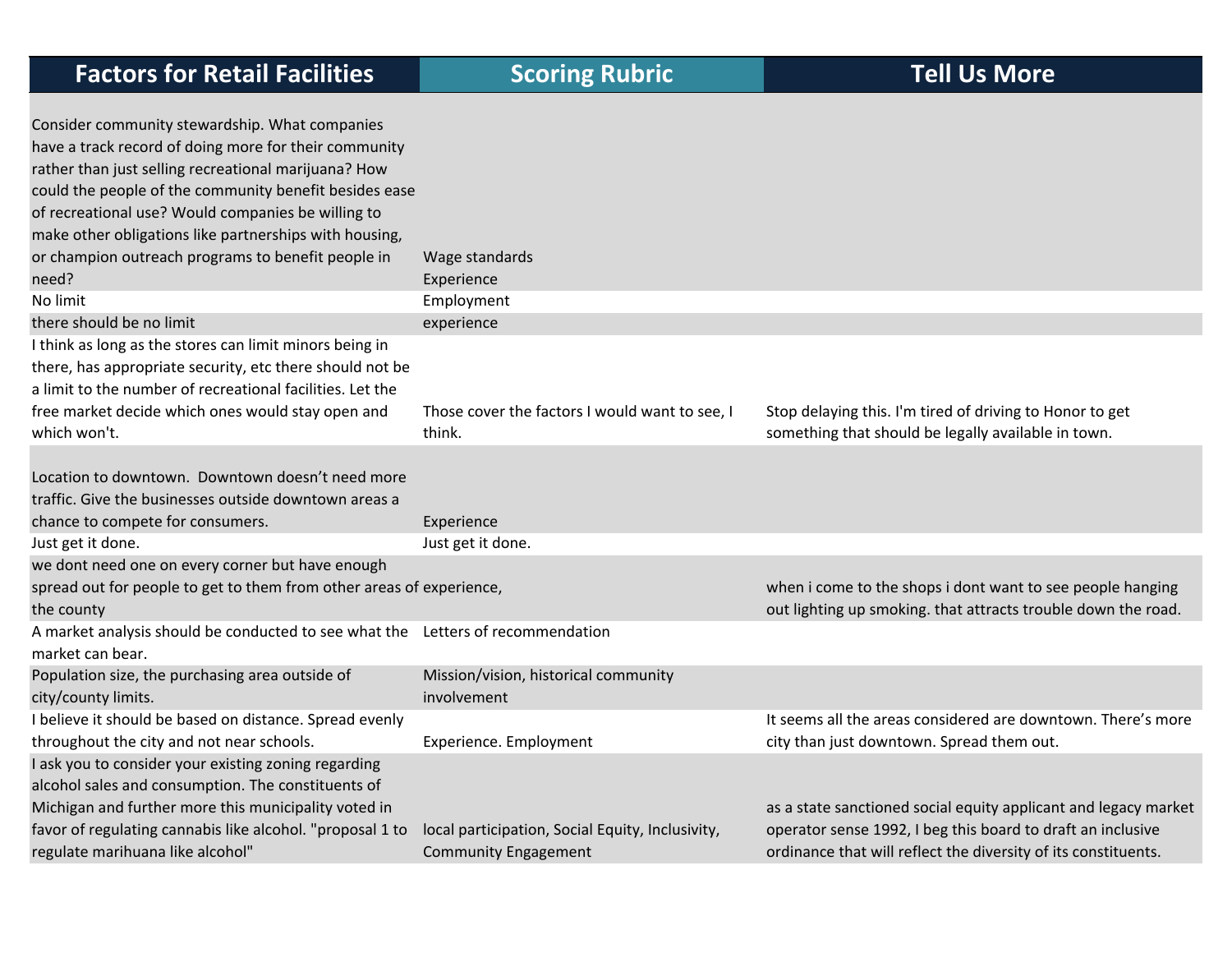| <b>Factors for Retail Facilities</b>                                                                                                                                                                                                                                                                                                                                                                                                                                                                                                    | <b>Scoring Rubric</b>                                                                                                                                              | <b>Tell Us More</b>                                                                                                                                                                                                                                                                                                                                                                       |
|-----------------------------------------------------------------------------------------------------------------------------------------------------------------------------------------------------------------------------------------------------------------------------------------------------------------------------------------------------------------------------------------------------------------------------------------------------------------------------------------------------------------------------------------|--------------------------------------------------------------------------------------------------------------------------------------------------------------------|-------------------------------------------------------------------------------------------------------------------------------------------------------------------------------------------------------------------------------------------------------------------------------------------------------------------------------------------------------------------------------------------|
| Community Members, Locals 1st, Social Equity Eligibility, DIVERSITY<br>Previous Industry involvement, community<br>involvement, Those already open. Spreading them out<br>across the city.                                                                                                                                                                                                                                                                                                                                              | SOCIAL EQUITY ELIGIBILITY<br><b>LOCALS</b><br><b>INCLUSIVITY</b><br>MOM & POP NOT ALL CRPORATIONS THAT DO<br>NOT CARE ABOUT THE CONSUMER                           | WHY IS SOCIAL EQUITY ELIGIBILITY NOT EVEN BEING<br>DISCUSSED? WE ARE FOCUSING ON ONLY SELLING THESE<br>LICENSES TO BIG CORPORATIONS THAT DO NOT CARE ABOUT<br>THE PEOPLE USING THEIR PRODUCT AS MEDICINE? tHAT ONLY<br>CARE ABOUT THEIR INVESTORS AND PORTFOLIO? THAT IS NOT<br>THE WAY OF TRAVERSE CITY! WE SUPPORT LOCALS AND LOOK<br>FOR INCLUSIVITY. DO NOT LOSE THAT IN THIS PROCESS |
| The income the state can make off the businesses the<br>more the better                                                                                                                                                                                                                                                                                                                                                                                                                                                                 | Employment<br>Communication                                                                                                                                        | Should be fare to all facilities trying to open. And employment<br>for locals should be important                                                                                                                                                                                                                                                                                         |
| Even distribution within sub areas so they aren't<br>concentrated in single areas. East Bay may be more<br>appropriate for >1 facility as it houses more tourists.                                                                                                                                                                                                                                                                                                                                                                      | Even distribution. Areas housing more tourists,<br>such as East Bay, may be appropriate for a higher<br>number of facilities.<br>priority.                         | Please move this process along. The lawsuits may have<br>Provisioners currently in business should be given delayed the committee's progress but two years to develop<br>rules is unacceptable.                                                                                                                                                                                           |
| The fact that we are already paying for a healthy<br>drinking culture survey and spending a ton of money on<br>the fact that there are so many liquor opportunities that<br>we are overwhelmed. I think not allowing it on front<br>Street when you put it on the other Corridors is<br>hypocritical. We get the undesirable visual of services<br>Such as addiction treatment and emergency shelters. If<br>we don't want it on front Street we don't want it in the<br>other districts. They just have the loudest<br>representatives | I don't need more pot buildings. We already have<br>a ton with the medical. If you let those medical<br>buildings have them then the infrastructure is in<br>place | Please do not put this by the Goodwill Inn or emergency<br>shelter! The clustering of high risk services is inappropriate And<br>creates greater policing issues.                                                                                                                                                                                                                         |
| Please cut the red tape and do as the voters decided<br>nearly three years ago. Whether given to current<br>medical marijuana retailers or new shops, please<br>distribute at least some of the licenses for adult<br>recreational use.                                                                                                                                                                                                                                                                                                 | Cut the red tape                                                                                                                                                   |                                                                                                                                                                                                                                                                                                                                                                                           |
| Our Drinking/Party Culture that has give us a reputation<br>that is not favorable. We do not need another vice that<br>promotes this culture in our 8 sq. mile city.                                                                                                                                                                                                                                                                                                                                                                    | geographic location within the city.                                                                                                                               |                                                                                                                                                                                                                                                                                                                                                                                           |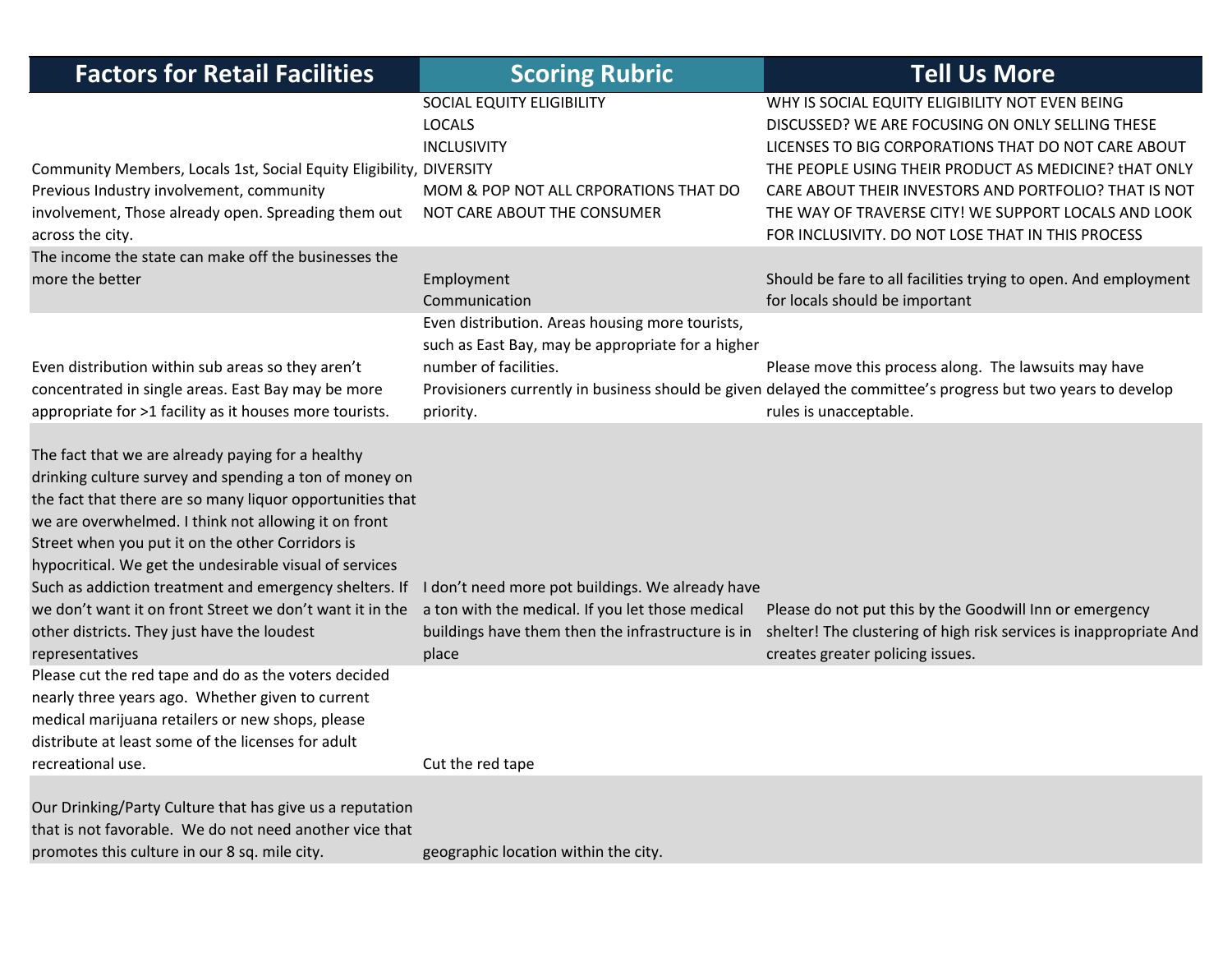‐ Recycle used cartridges in any way possible

None. I don't agree with scoring rubric concept.

There should be no limit. The free market will decide based on the demand. Infrastructure

Recreational Cannabis sales should be allowed at all Cannabis stores. (The term "marijuana" is not used anymore and immediately shows the built-in bias c your survey). The voters of Michigan decided to all sales of Cannabis and the fact that the City of Traverse City chose to try to alter that decision by the voters also revealing. Stop the "nanny state" and "over‐ regulation" that this city council seems to be so comfortable with. If Honor and Kalkaska can do it, so can T.C. T.C. No

I don't think there should be a limit on the number of retail facilities.Local Ownership

Make it accessible. It's so much healthier than alcohol but look at all the bars in this city. Allow the market/demand determine how many facilities the area can

Existing provisioning centers, reason able coverage for each sub‐area.

The question below is poorly designed. It forces anyone voting who is ok with 21 facilities to choose "unlimited". Unlimited presents an emotionally loaded, frightening option.

Allow the market to sort this out. The mass of the settlement of the Moter of Potential tax revenue

Financial health

Transparency of operation

being sold (such as lab testing). Supply chain and inventory control.

| de            |                                           |                                                              |
|---------------|-------------------------------------------|--------------------------------------------------------------|
|               | Infrastructure                            |                                                              |
| $\mathsf{II}$ |                                           |                                                              |
| d             |                                           |                                                              |
| )f            |                                           |                                                              |
| low           |                                           |                                                              |
| erse          |                                           |                                                              |
| s is          |                                           |                                                              |
|               |                                           |                                                              |
|               |                                           |                                                              |
| <b>SO</b>     |                                           |                                                              |
|               | No comment.                               |                                                              |
| of            |                                           |                                                              |
|               | Local Ownership                           |                                                              |
|               |                                           | Allowing recreational marijuana sales in Traverse City would |
|               | Education about CBD and THC               | bring a large amount of revenue to the City. The City could  |
| hol           | Recycling and a reduced carbon footprint. | have a chance to see income from something other than the    |

way.

Meets or exceeds industry standards for products processes, for the sake of residents and local businesses most

impacted by this dely, I am hoping the result will be <sup>a</sup> reasonable, fair and equitable approval process. Overall, the city has taken <sup>a</sup> modest issue and conflated it into

This is a huge growth opportunity for the area. Get out of the

unacceptably long delay in establishing guidelines and approval

Although it is disappointing that there has been such an

astronomical amount of DUIs that get handed out.

a complicated, arbitrary maze. Overlay districts? Nine sub areas? Seriously? Please stop wasting precious resources and time developing <sup>a</sup> bureaucratic jungle.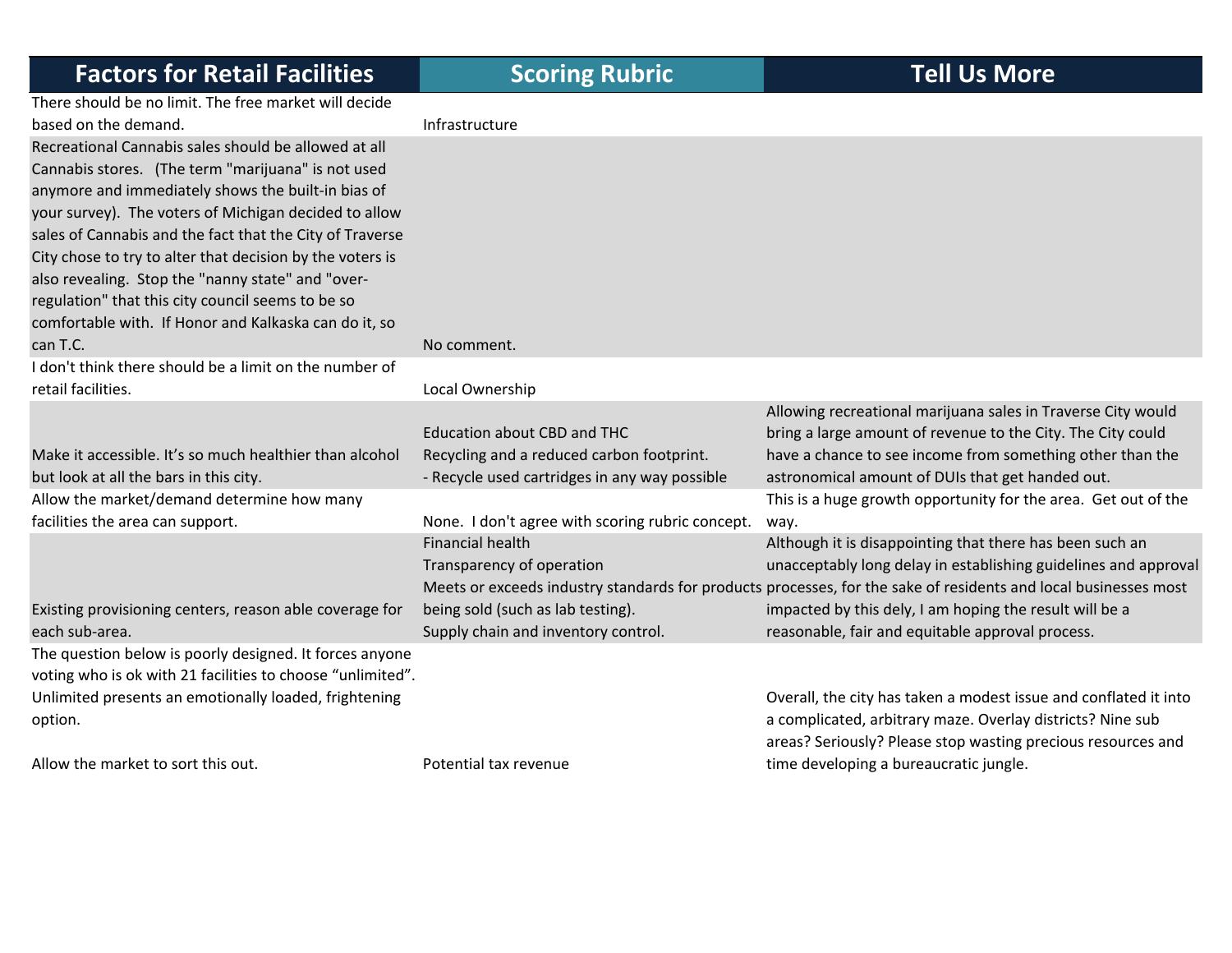| <b>Factors for Retail Facilities</b>                                                                                                                                                                       | <b>Scoring Rubric</b>                                                                                                                                                                                                                                                                                                                                                                                                                                       | <b>Tell Us More</b>                                                                                                                                                                                                    |
|------------------------------------------------------------------------------------------------------------------------------------------------------------------------------------------------------------|-------------------------------------------------------------------------------------------------------------------------------------------------------------------------------------------------------------------------------------------------------------------------------------------------------------------------------------------------------------------------------------------------------------------------------------------------------------|------------------------------------------------------------------------------------------------------------------------------------------------------------------------------------------------------------------------|
| tax revenue, creation of jobs, limiting the number too<br>small will cause problems but giving more licenses will<br>create competition between them and give the<br>customer base better service as well. | criminal background, only certain felonies would<br>exclude them and only for recreational<br>licenses. i say this carefully. i am a felon and it<br>hangs over my head to the point where i cant live<br>anywhere because places are nuts about felons<br>and dont give ppl a chance after they have been<br>rehabilitated. so plz do not use that as a way to<br>not give anyone a chance after they have turned<br>their lives around. examine each case | i think as a city we need this. the tax money alone would be a<br>huge benefit to this city.                                                                                                                           |
| any facility open already should be grandfathered in                                                                                                                                                       | n/a                                                                                                                                                                                                                                                                                                                                                                                                                                                         |                                                                                                                                                                                                                        |
| Everything or less in relation to liquor licenses. 200%<br>better than alcohol                                                                                                                             | That it's not as bad as alcohol in anyway. Sure<br>people may think it is but truly haven't used it<br>enough to even know. They smoke or use once<br>(or a couple times) or never and think it just<br>messes you up. But once tolerance is built no<br>matter how much you use it's no more than<br>drinking two alcoholic beverages.                                                                                                                     | It shouldn't even be looked at as anything worse than alcohol<br>and never should have been illegal in the first place.                                                                                                |
| Density, location related to public parks and schools                                                                                                                                                      | Undecided                                                                                                                                                                                                                                                                                                                                                                                                                                                   |                                                                                                                                                                                                                        |
| Similar numbers allowed to liquor licenses                                                                                                                                                                 | Local                                                                                                                                                                                                                                                                                                                                                                                                                                                       |                                                                                                                                                                                                                        |
| Too many and too close together<br>Any and all. The Michigan Voters decided, not the City                                                                                                                  | Quality                                                                                                                                                                                                                                                                                                                                                                                                                                                     | Na<br>This has got to be the most convoluted survey I have taken! Did<br>you do this on purpose? Or did someone with too much time                                                                                     |
| Council. It is not the people.<br>"Marijuana" is a made up name to make it sound scary<br>and "Mexican". This was done by J Edgar Hoover after<br>Prohibition was abolished.                               |                                                                                                                                                                                                                                                                                                                                                                                                                                                             | on his or her hands write this?<br>Has anyone an idea how much revenue is going outside<br>Traverse City because the City Council is being reactionary?<br>Imagine this city making enough revenue that parking meters |
| At any rate Cannabis is the correct term.                                                                                                                                                                  | undecided                                                                                                                                                                                                                                                                                                                                                                                                                                                   | could be abolished!                                                                                                                                                                                                    |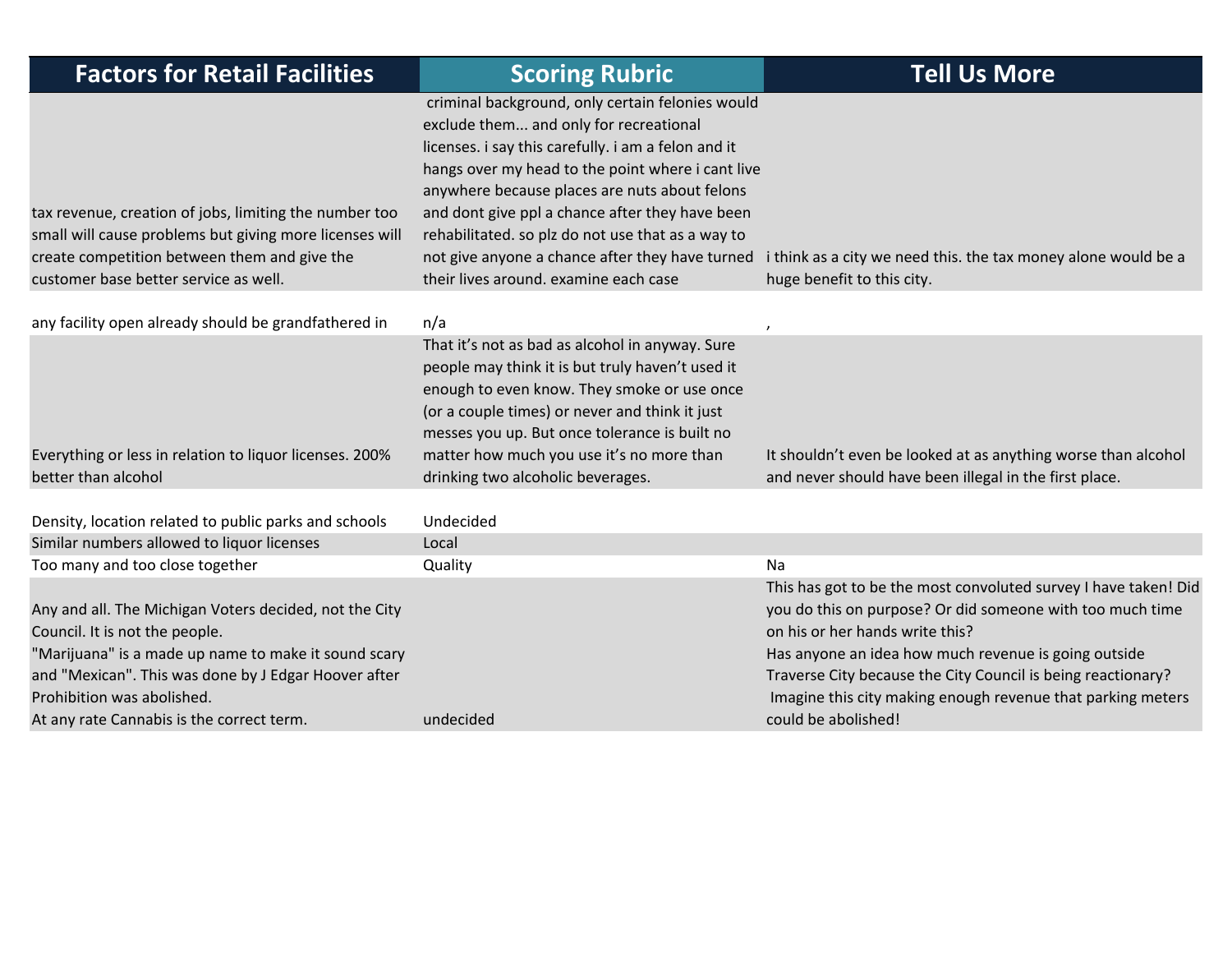| <b>Factors for Retail Facilities</b>                                                                                                                                                 | <b>Scoring Rubric</b>                                                                                                                                                                                                                                                                                                                                                                                            | <b>Tell Us More</b>                                                                                                                                                                                                                                                                                                                                                                                                                                                                                                                                                                                                                                                           |
|--------------------------------------------------------------------------------------------------------------------------------------------------------------------------------------|------------------------------------------------------------------------------------------------------------------------------------------------------------------------------------------------------------------------------------------------------------------------------------------------------------------------------------------------------------------------------------------------------------------|-------------------------------------------------------------------------------------------------------------------------------------------------------------------------------------------------------------------------------------------------------------------------------------------------------------------------------------------------------------------------------------------------------------------------------------------------------------------------------------------------------------------------------------------------------------------------------------------------------------------------------------------------------------------------------|
| Nothing. Let the market determine the number of<br>outlets just like it does with any other type of business.<br>The city has no business setting limits of any kind.                | Applicants should not have a felony criminal<br>record. With the exception of Experience in the<br>marijuana business none of the above bullet<br>possible exception of Land Use. Marijuana<br>stores should only be located on land zoned for<br>commercial use. Since the minimum age for<br>purchase of recreational marijuana is 21 there is<br>no legitimate concern about having a store near<br>a school. | I am incensed and infuriated at the miserable process the city<br>of Traverse City has followed since the voters made<br>recreational marijuana legal in November of 2018. Other<br>points are appropriate for consideration with the communities have gotten their act together and have been<br>reaping the benefits of much needed tax revenue for over two<br>years. Given the very serious need for infrastructure<br>improvement in the city it is appalling and irresponsible that<br>the city commission has squandered multiple opportunities to<br>begin collecting the very significant taxes on marijuana sales.<br>This is nothing short of dereliction of duty. |
| Potential revenue and spread out across city/county so<br>not consolidated.                                                                                                          | Experience, compliance with medical laws,<br>infrastructure, community education and<br>involvement.                                                                                                                                                                                                                                                                                                             | Get it done! We need the revenue and are allowing smaller<br>communities our piece of the pie. Tired of conservative<br>strangulation of progress and in asion of our lives                                                                                                                                                                                                                                                                                                                                                                                                                                                                                                   |
| Will new businesses impede on current medical<br>provisioning centers trying to become adult use.                                                                                    | Research into the company from out of the area<br>trying to open.                                                                                                                                                                                                                                                                                                                                                |                                                                                                                                                                                                                                                                                                                                                                                                                                                                                                                                                                                                                                                                               |
| Should be no different than any other establishment, let<br>the free market prevail<br>Trying to limit will only allow for price gouging and not                                     |                                                                                                                                                                                                                                                                                                                                                                                                                  |                                                                                                                                                                                                                                                                                                                                                                                                                                                                                                                                                                                                                                                                               |
| be good for the consumer                                                                                                                                                             | No need should be unlimited                                                                                                                                                                                                                                                                                                                                                                                      |                                                                                                                                                                                                                                                                                                                                                                                                                                                                                                                                                                                                                                                                               |
| Milage between venues and city limits                                                                                                                                                | All things listed above.                                                                                                                                                                                                                                                                                                                                                                                         |                                                                                                                                                                                                                                                                                                                                                                                                                                                                                                                                                                                                                                                                               |
| 15                                                                                                                                                                                   | Experience                                                                                                                                                                                                                                                                                                                                                                                                       |                                                                                                                                                                                                                                                                                                                                                                                                                                                                                                                                                                                                                                                                               |
| I still feel med patients should have priority over<br>recreational.                                                                                                                 | The above list is sufficient for starters                                                                                                                                                                                                                                                                                                                                                                        |                                                                                                                                                                                                                                                                                                                                                                                                                                                                                                                                                                                                                                                                               |
| Honestly, the fewer the better. Do we want liquor stores<br>everywhere? No. Do we want marijuana stores<br>everywhere? No.                                                           | Didn't just move to the community to set up a<br>marijuana shop. Cares about TC                                                                                                                                                                                                                                                                                                                                  | Please make sure to gain input from local health care providers<br>who may see the impact of increased marijuana use in their<br>patients. Please communicate with police departments about<br>how they can determine if someone is high while driving. (And                                                                                                                                                                                                                                                                                                                                                                                                                  |
| Traffic obstruction/backup possibilities                                                                                                                                             |                                                                                                                                                                                                                                                                                                                                                                                                                  |                                                                                                                                                                                                                                                                                                                                                                                                                                                                                                                                                                                                                                                                               |
| Number of employees currently employed by the facility<br>(causing the least amount of job loss faced by the<br>dispensary employees of non recreational dispensaries<br>that close) | Those factors seem like enough                                                                                                                                                                                                                                                                                                                                                                                   |                                                                                                                                                                                                                                                                                                                                                                                                                                                                                                                                                                                                                                                                               |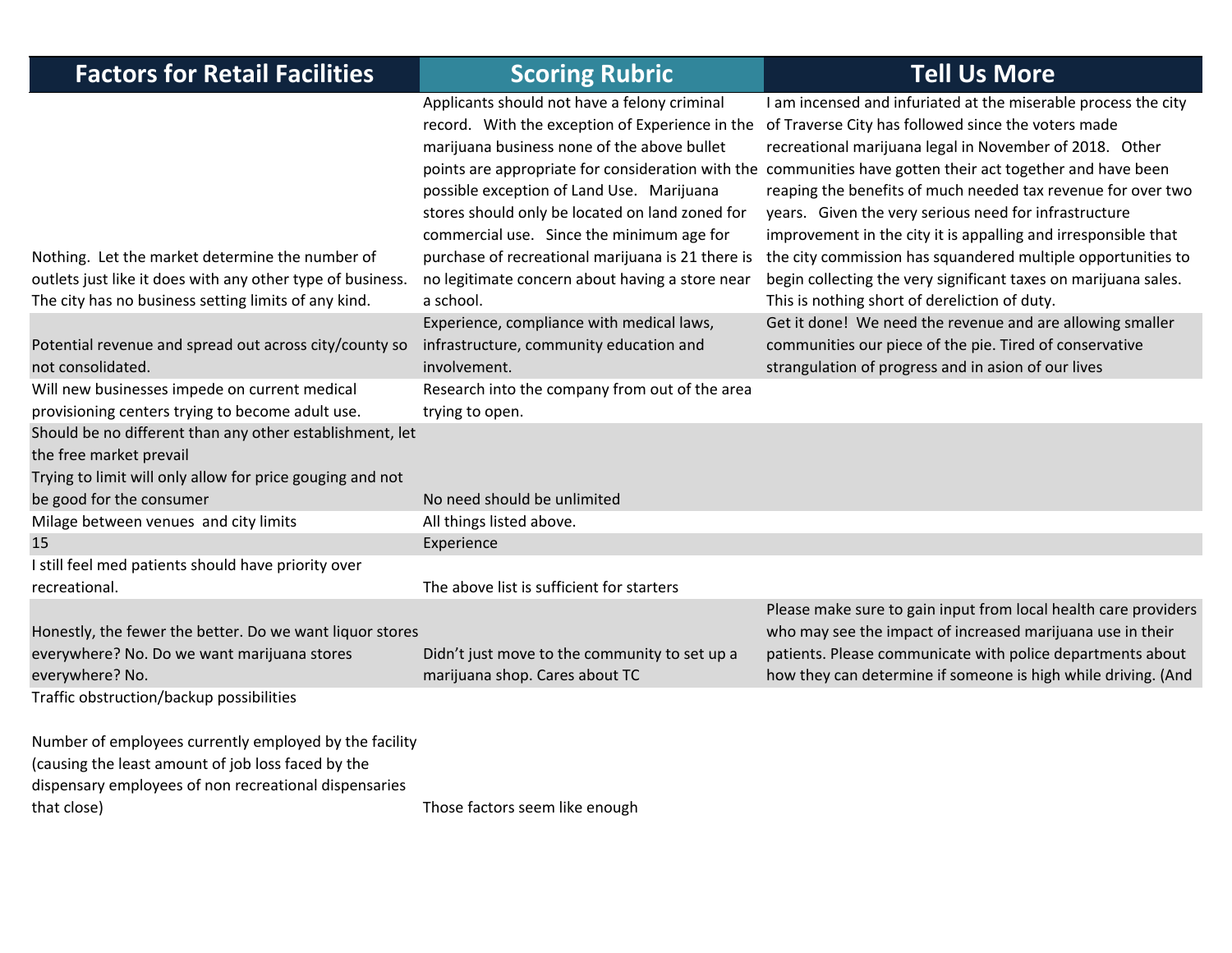Unfortunately I have very little confidence that the input of the people is being heard.

I'm not supportive unlimited licenses although I do understand the argument for letting the market decide.

If I could propose <sup>a</sup> limit it would be 25, although that was not an option in the multiple‐choice question. My reasoning for that is to double the current number of businesses/provisioning centers. That would allow our existing businesses to remain and also let the market dictate what else the community can support. 25 licenses does not automatically mean 25 businesses will succeed or exist.

Finally I believe (and also worry) that approval of anything less than 12 licenses will almost certainly lead to further litigation against the city. I am not <sup>a</sup> business owner or even <sup>a</sup> user, just for the record. I just wish to see this issue resolved and feel the A city our size doesn't need more than five of these places. The mistake was made by handing out so many medical licenses in the first place. If those had been limited, there wouldn't have been so much pointless investment in medical facilities that won't be able to convert to recreational. Some will fail because of the false hope created by 13 medical licenses.

with entrepreneurs in the cannibas field who are The stigma around cannibas needs to change so that we can better understand the plant, it's properties, and how it impacts individuals on <sup>a</sup> clinical versus subjective basis. Just as with alcohol, it effects everyone differently, and proper labeling helps adults make informed decisions and consume responsibly.

See comments below

or not.

Stores per capita. Stores within <sup>a</sup> given area, not too many crowded into one neighborhood. Experience, spacing (land use), business plan These should be treated like bars: as <sup>a</sup> business whichbrings tax revenue to the city, as a business which must requirements and a written plan to meet them. be <sup>a</sup> part of <sup>a</sup> balanced diversification of goods and services in the geographic area, and as one which complies with local regulations. The number of licenses should only be limited by demand for the product/service being offered, and consumers will ultimately dictate which of the competitors will survive

Demonstrated knowledge of regulatory There is generally <sup>a</sup> wide range of compliance willing to cut corners and hide noncompliance with everything from growing operations to labeling at the risk of the health of their patrons. The ability to run <sup>a</sup> safe and clean operation with clean criminal history should be considered.

Existing relationship in the community;

hired and working in traverse city

established business with employees already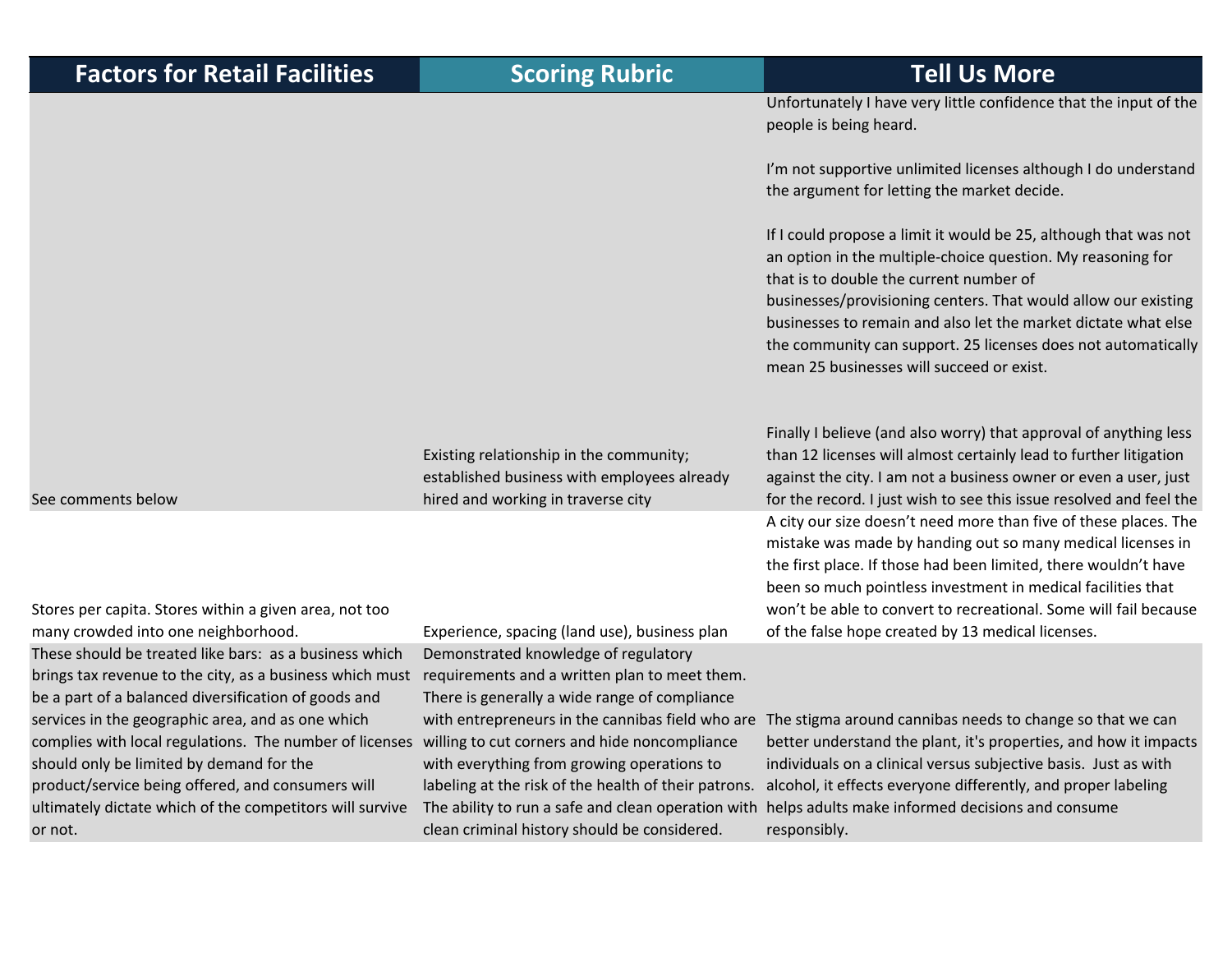| <b>Factors for Retail Facilities</b>                                                                                                                                                                                                                                                                                                                                                                                                                                                                                                     | <b>Scoring Rubric</b>                                                                                                                    | <b>Tell Us More</b>                                                                                                                                                                                                                                                                                                                                                                                                                                                                                                                                                                                                                                                                                                                                                                                                                                                                                                                                                   |
|------------------------------------------------------------------------------------------------------------------------------------------------------------------------------------------------------------------------------------------------------------------------------------------------------------------------------------------------------------------------------------------------------------------------------------------------------------------------------------------------------------------------------------------|------------------------------------------------------------------------------------------------------------------------------------------|-----------------------------------------------------------------------------------------------------------------------------------------------------------------------------------------------------------------------------------------------------------------------------------------------------------------------------------------------------------------------------------------------------------------------------------------------------------------------------------------------------------------------------------------------------------------------------------------------------------------------------------------------------------------------------------------------------------------------------------------------------------------------------------------------------------------------------------------------------------------------------------------------------------------------------------------------------------------------|
| Recreational stores are just like any other store. People<br>go in, make their choices, and leave. They arent asking<br>to create smoking cafes where people imbibe on site.<br>Limiting drinking establishments is different in that<br>people are consuming an intoxicating agent ON SITE<br>within the city, and lets be honest, even that isnt exactly<br>strictly enforced in TC. The 100-200 of Front street<br>should be regulated to keep it from becoming the<br>prevelant presence, but why limit anything other than<br>that? | State residency, we want to uplift Michiganders<br>with this process and not just out of state                                           | The fact Traverse City allows a PERVASIVE drinking<br>culture/element to be downtown makes the resistance to adult<br>use Cannabis shops laughable at best. The customers enter,<br>get their products and leave. They arent hanging out on the<br>sidewalks using the products they purchased, disrupting the<br>entire atmosphere of the city. This is what the drinking culture<br>brings. A popular business venture in town takes tourists to<br>breweries to drink and then BIKE and KAYAK through the busy<br>city streets is allowed, yet a Cannabis STORE is getting<br>hammered by ridiculous levels of regulation. The voters of<br>Michigan have decided it is a legal product, yet for some reason<br>the city is acting like it is a taboo product that should be<br>treated as such. That isnt your job. If their is an investor<br>I dont see any additional factors as being needed. willing to take a chance on a storefront, it isnt your place to |
| School zones, city population, square miles of the city.                                                                                                                                                                                                                                                                                                                                                                                                                                                                                 | companies.                                                                                                                               |                                                                                                                                                                                                                                                                                                                                                                                                                                                                                                                                                                                                                                                                                                                                                                                                                                                                                                                                                                       |
| I would not allow more than 2 facilities within a 0.5 mile<br>radius.                                                                                                                                                                                                                                                                                                                                                                                                                                                                    |                                                                                                                                          |                                                                                                                                                                                                                                                                                                                                                                                                                                                                                                                                                                                                                                                                                                                                                                                                                                                                                                                                                                       |
|                                                                                                                                                                                                                                                                                                                                                                                                                                                                                                                                          | Experience                                                                                                                               |                                                                                                                                                                                                                                                                                                                                                                                                                                                                                                                                                                                                                                                                                                                                                                                                                                                                                                                                                                       |
| Must meet high standards                                                                                                                                                                                                                                                                                                                                                                                                                                                                                                                 | Env impact, recycling projects,                                                                                                          |                                                                                                                                                                                                                                                                                                                                                                                                                                                                                                                                                                                                                                                                                                                                                                                                                                                                                                                                                                       |
| Capping at carry capacity, and limiting exposure to non-<br>retail "tourist" areas.                                                                                                                                                                                                                                                                                                                                                                                                                                                      | Environmental sustainability and community<br>involvement.                                                                               |                                                                                                                                                                                                                                                                                                                                                                                                                                                                                                                                                                                                                                                                                                                                                                                                                                                                                                                                                                       |
| I would let the free market decide.<br>Crime, divorce, fatherless homes, homeless, depression,<br>suicide                                                                                                                                                                                                                                                                                                                                                                                                                                | Land use, infrastructure<br>No more licenses need to be given out.                                                                       | I would be more concerned about obnoxious and overly bright<br>signage and music blaring outside the door than the number of<br>Please don't give out anymore licenses for these types of<br>businesses.                                                                                                                                                                                                                                                                                                                                                                                                                                                                                                                                                                                                                                                                                                                                                              |
| Land use and traffic flow are most important.<br>Community involvement and the company's mission<br>statement should also be considered.                                                                                                                                                                                                                                                                                                                                                                                                 | Land use and traffic flow are most important.<br>Community involvement and the company's<br>mission statement should also be considered. |                                                                                                                                                                                                                                                                                                                                                                                                                                                                                                                                                                                                                                                                                                                                                                                                                                                                                                                                                                       |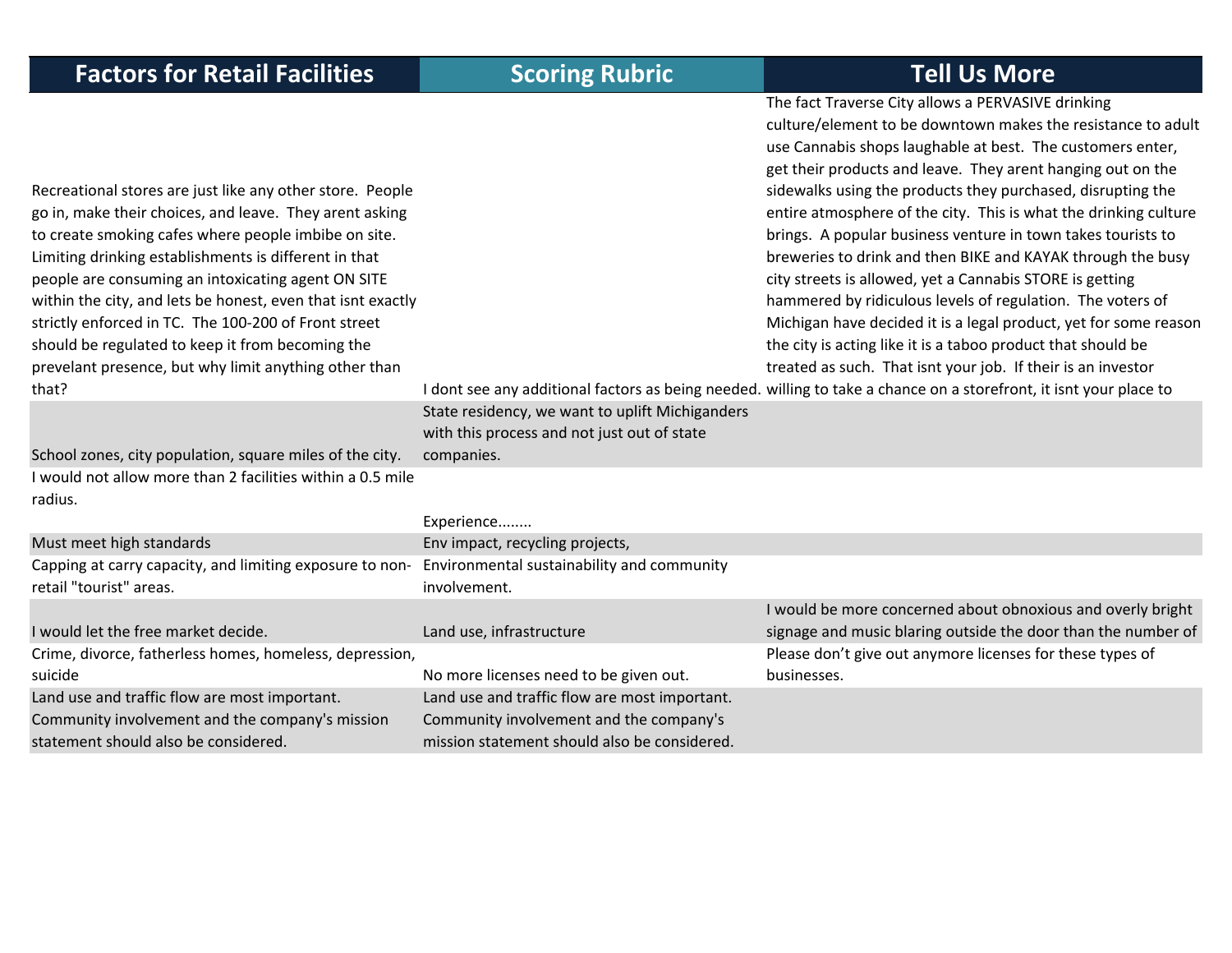| <b>Factors for Retail Facilities</b>                                 | <b>Scoring Rubric</b>                           | <b>Tell Us More</b>                                                                                               |
|----------------------------------------------------------------------|-------------------------------------------------|-------------------------------------------------------------------------------------------------------------------|
|                                                                      |                                                 | These businesses do not need to be clumped all in one area of                                                     |
|                                                                      |                                                 | town. In fact so many are in and around Garfield Ave and                                                          |
|                                                                      |                                                 | Munson Ave that it is very very imbalanced compared to the                                                        |
|                                                                      |                                                 | rest of the city. They are close to several schools including 2                                                   |
|                                                                      |                                                 | high schools, one which is a school for our more troubled high                                                    |
| The number of stores, schools and the people who live                |                                                 | schoolers. This shows that the decisions are just made based                                                      |
| in these neighborhoods                                               | All of the above                                | on money and not how it affects our community and the                                                             |
| The number of adult use licenses within a specific                   |                                                 | Please do not concentrate these businesses in predominantly                                                       |
| neighborhood or area within the city                                 | Experience, land use                            | residential areas or in a specific area.                                                                          |
|                                                                      |                                                 | As a med card holder, I have seen the current centers have to                                                     |
|                                                                      |                                                 | turn away an absurd number of customers over the summer.                                                          |
| There should be enough to discourage tourists from                   |                                                 | Benzie and Kalkaska are getting the AU money, and probably                                                        |
| leaving town                                                         | Local vs larger corporations                    | more when the tourists have to leave town to get what they                                                        |
| Experience                                                           | Experience                                      |                                                                                                                   |
| Similar to liquor licenses in food establishments                    | Non political                                   | Best to all                                                                                                       |
|                                                                      | Marijuana is legal, period. Would you give this |                                                                                                                   |
|                                                                      | much nonsense to ice cream shops? Open up the   |                                                                                                                   |
|                                                                      | floodgates so the money to be made off of this, |                                                                                                                   |
|                                                                      |                                                 | again in case you weren't listening, legal business Think about the bottom line, where do you want the taxes from |
|                                                                      |                                                 | can be used in Traverse and not our surrounding these businesses to go, do you want them to go to our             |
| The fact that it is a completely legal enterprise, that's it. towns. |                                                 | neighboring communities or to our coffers?                                                                        |
|                                                                      |                                                 | I understand the need for planning, but it's taken too long &                                                     |
|                                                                      |                                                 | has been unfair to existing provisions stores while the city tries                                                |
| To be fair, allow those in the city already given a license          |                                                 | to figure it out. Couldn't you have researched, asked &                                                           |
| for medical marijuana be allowed to sell recreational                | Have good standing in the community by          | followed successful zoning in other cities? Also why is there a                                                   |
| marijuana with no new stores within city limits                      | participating & donations to charities.         | Subarea J on map & map legend, but not an option for me to                                                        |
|                                                                      |                                                 | Just let people do it, if it becomes a problem deal with it then.                                                 |
|                                                                      |                                                 | Rather have this than all the drunks maybe if there's a lot of                                                    |
| Let the market determine the number for now.                         | I don't think it matters.                       | them we can be the high town instead of the drunk town. How                                                       |
| Supply and demand                                                    | All the above                                   |                                                                                                                   |
| <b>NA</b>                                                            | <b>NA</b>                                       |                                                                                                                   |
|                                                                      | I think all apply but for existing shops, they  | If a shop is established now, why not grandfather them in?                                                        |
|                                                                      | should be granted a license. They have already  | They have the infrastructure in place, don't force people to                                                      |
|                                                                      | invested into the community and should not be   | close a locally owned shop because of zoning issues or what                                                       |
| Limit the number of new shops, not existing.                         | forced to shut down due to a "scorning rubric"  | territory they are in.                                                                                            |
|                                                                      |                                                 |                                                                                                                   |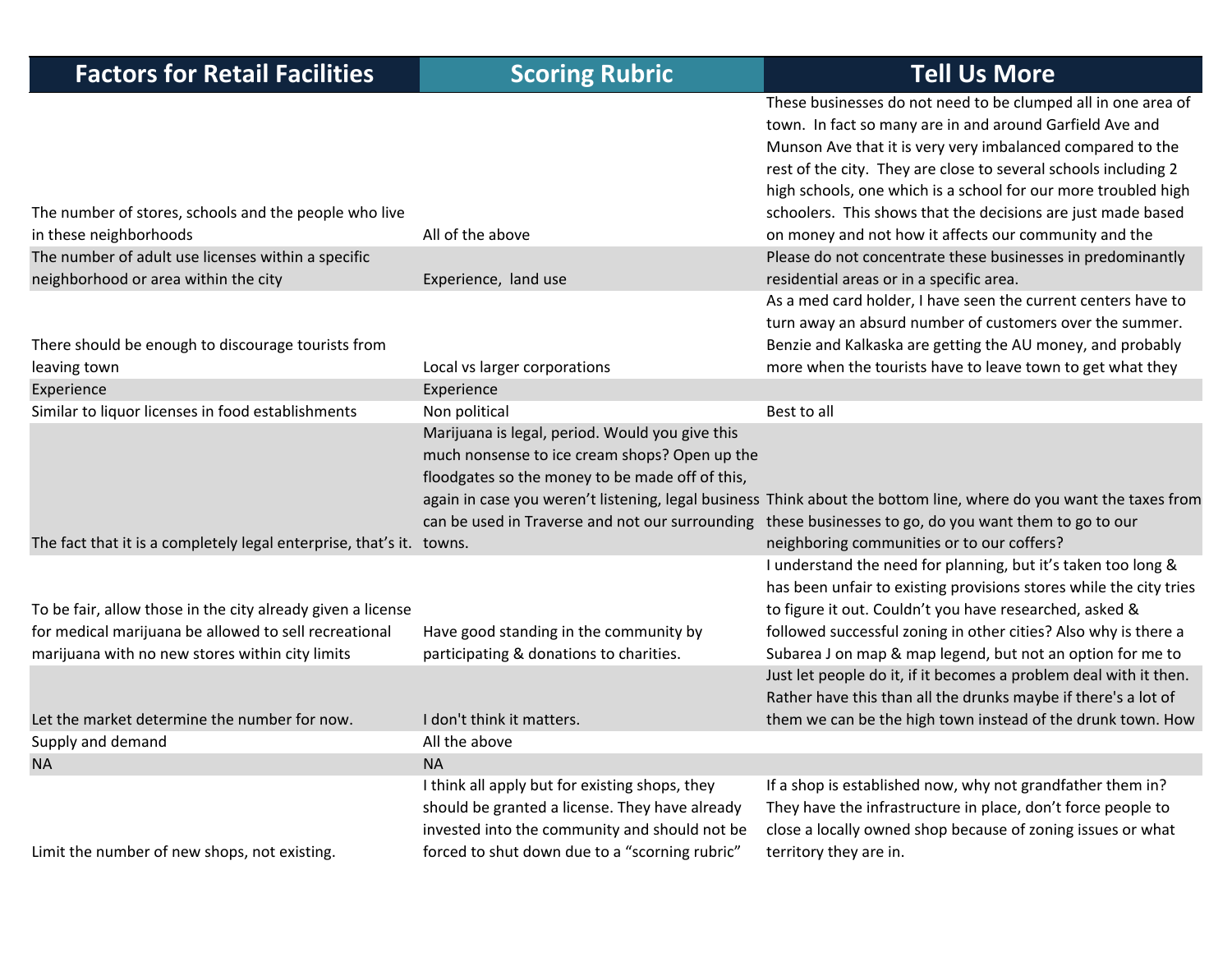| <b>Factors for Retail Facilities</b>                                                                                                                                                                                                                                                                                                                     | <b>Scoring Rubric</b>                                                                                                                          | <b>Tell Us More</b>                                                                                                                                                                                                                                                                                                                                                                       |
|----------------------------------------------------------------------------------------------------------------------------------------------------------------------------------------------------------------------------------------------------------------------------------------------------------------------------------------------------------|------------------------------------------------------------------------------------------------------------------------------------------------|-------------------------------------------------------------------------------------------------------------------------------------------------------------------------------------------------------------------------------------------------------------------------------------------------------------------------------------------------------------------------------------------|
| Boulder went through a similar process when Colorado<br>passed recreational marijuana in 2006. There was much<br>concern over where the shops should be located in                                                                                                                                                                                       |                                                                                                                                                | Marijuana use is extremely common amongst adults in my age<br>group, however the volume of dispensaries for a city the size of<br>TC doesn't really need to be that big. You don't go through<br>weed very fast when you have kids and a career. It's a small<br>amount here or there. I personally think TC needs maybe 4-5<br>total for recreational, but that is purely a guess.       |
| relationship to schools and other shopping etc. What<br>ended up happening is that as the boutique dispensaries<br>struggled to compete with larger growers and retailers,<br>they slowly closed. The larger dispensaries needed<br>more space so they started setting up locations outside<br>of the city center in strip malls etc, which necessitated | Growing weed indoors takes tons of electricity.<br>Environmentalists who grow outdoors or take<br>steps to offset their electric use should be | Another thing that absolutely needs to happen: make it<br>possible for dispensaries to utilize credit/debit card<br>transactions. Denver did not do this early on and it forced these<br>businesses to operate on cash, which is inherently risky for two<br>main reasons: they had to hire armed guards to transport loads<br>of cash and thefts did occur, and since they were not FDIC |
| car travel.<br>Same things as you would consider for any other                                                                                                                                                                                                                                                                                           | prioritized.                                                                                                                                   | insured the businesses started buying up real estate all over                                                                                                                                                                                                                                                                                                                             |
| commercial business. Do you limit liquor stores? Use<br>that criteria. If you don't have a criteria for limiting<br>liquor stores then you shouldn't have a criteria for a                                                                                                                                                                               | Do you have scoring rubrics for doctors offices or                                                                                             |                                                                                                                                                                                                                                                                                                                                                                                           |
| limiting marijuana facilities.                                                                                                                                                                                                                                                                                                                           | gas stations?                                                                                                                                  | Be consistent.                                                                                                                                                                                                                                                                                                                                                                            |
|                                                                                                                                                                                                                                                                                                                                                          | It seems like you should already have this                                                                                                     | I have lived most of my life in Leelanau County, but have<br>worked in Grand Traverse County for a majority of my adult life<br>and also lived in TC from 2009-2017, only leaving to find<br>affordable housing south of TC and now commuting.<br>Recreational is not an issue for me but I do not understand                                                                             |
| The same standards would apply for recreational as<br>applied to medical would they not?                                                                                                                                                                                                                                                                 | determined. You are the professionals<br>representing TC.                                                                                      | what has taken so long to get this going. Drove through<br>Petoskey last weekend and they out the door at the                                                                                                                                                                                                                                                                             |
| The size of the zoned area is small and is where the bulk<br>of the community is located. I drive from home to work<br>(approx 3 miles) on main roads through TC. I pass 4<br>dispensaries on the way. There are another 1-2 within a                                                                                                                    |                                                                                                                                                |                                                                                                                                                                                                                                                                                                                                                                                           |
| mile of work in the other direction. The community is<br>saturated.                                                                                                                                                                                                                                                                                      | Community support/philanthropy                                                                                                                 |                                                                                                                                                                                                                                                                                                                                                                                           |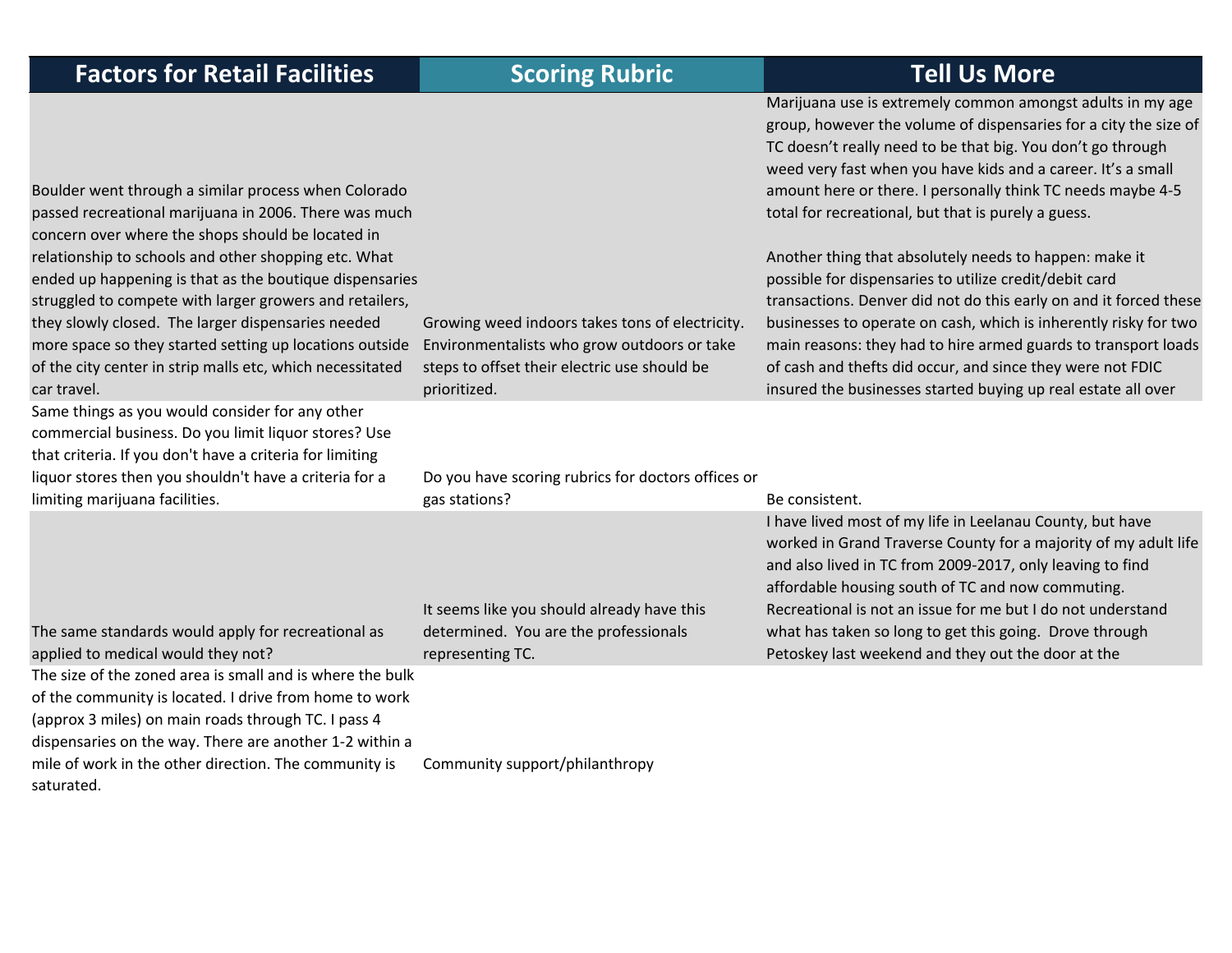|  | <b>Factors for Retail Facilities</b> |  |  |  |  |
|--|--------------------------------------|--|--|--|--|
|--|--------------------------------------|--|--|--|--|

| Right now, I believe the City is obligated to honor the 13<br>(or currently 12) licensed Provisioning Centers' request<br>to become adult use retail stores. Those businesses<br>have invested heavily in the belief that they would<br>receive adult use licenses. While I think 12 or 13 may be<br>more than the Traverse City market can support and<br>that the cap should be at about 10 licenses (for now), I<br>think that the City should let the market sort out which<br>ones actually survive. | No preference. I will let the experts determine<br>this.                                     | The limit should be set at 10, but automatic issuance should be<br>granted to the existing licensees. The current licenses should<br>not be allowed to be transferred or sold as the businesses<br>cease operation, until 10 retail stores remain. The number of<br>allowed licenses can be increased in the future is market<br>demand and population demographics allow. |
|-----------------------------------------------------------------------------------------------------------------------------------------------------------------------------------------------------------------------------------------------------------------------------------------------------------------------------------------------------------------------------------------------------------------------------------------------------------------------------------------------------------|----------------------------------------------------------------------------------------------|----------------------------------------------------------------------------------------------------------------------------------------------------------------------------------------------------------------------------------------------------------------------------------------------------------------------------------------------------------------------------|
| Consider the 1000 ft setback from a school and one<br>facility per block. A block is considered face to face not<br>back to back.                                                                                                                                                                                                                                                                                                                                                                         | Experience employment communication                                                          |                                                                                                                                                                                                                                                                                                                                                                            |
| I guess I believe the Provisioning Centers should also be<br>issued an Adult Use permit. How many places sell<br>alcohol? I don't think they will all stay in business - let<br>the market decide. Add 4 more for Adult Use only<br>dispenseries in the subareas.                                                                                                                                                                                                                                         | All of the above                                                                             |                                                                                                                                                                                                                                                                                                                                                                            |
| No more than the already established medical<br>marijauna businesses.                                                                                                                                                                                                                                                                                                                                                                                                                                     | I think non-medical licences should be given to<br>the already established medical marijuana | I really think that the commission/committee have been<br>dragging their feet on this issue!                                                                                                                                                                                                                                                                               |
| That it's more than just the city residents that this<br>impacts. Consider the county residents as well. As many<br>liquor licenses are allowed per area the rec-marijuana<br>should be the same.                                                                                                                                                                                                                                                                                                         | experience, infrastructure, employment<br>opportunities                                      | Liquor and Marijuana are both legal - no reason that the<br>marijuana places can't have as many licenses as liquor. They<br>are one in the same and both bring income to the city.                                                                                                                                                                                         |
| Over saturation, such as our over saturation of liquor<br>licenses. Do not let this same thing happen with<br>marijuana licenses. Avoid residential neighborhoods.                                                                                                                                                                                                                                                                                                                                        |                                                                                              |                                                                                                                                                                                                                                                                                                                                                                            |
| Signage regulations should be in place.                                                                                                                                                                                                                                                                                                                                                                                                                                                                   | Distance from residential neighborhood.                                                      | Keep advertising such as signage low key.<br>I work for a limo service here in Traverse City. I recently picked<br>up some people that flew in from New York to enroll their kids<br>in a local school. One of the first comments was geez you have                                                                                                                        |
| You should consider the consequences of marijuana has<br>on our society. Learn what long term use does to the<br>brain.                                                                                                                                                                                                                                                                                                                                                                                   | Experience                                                                                   | a lot of marijuana stores. My son struggles with addiction and<br>marijuana is a gateway drug for him. Before embracing so<br>many locations to access marijuana you should dig deep into                                                                                                                                                                                  |
|                                                                                                                                                                                                                                                                                                                                                                                                                                                                                                           |                                                                                              |                                                                                                                                                                                                                                                                                                                                                                            |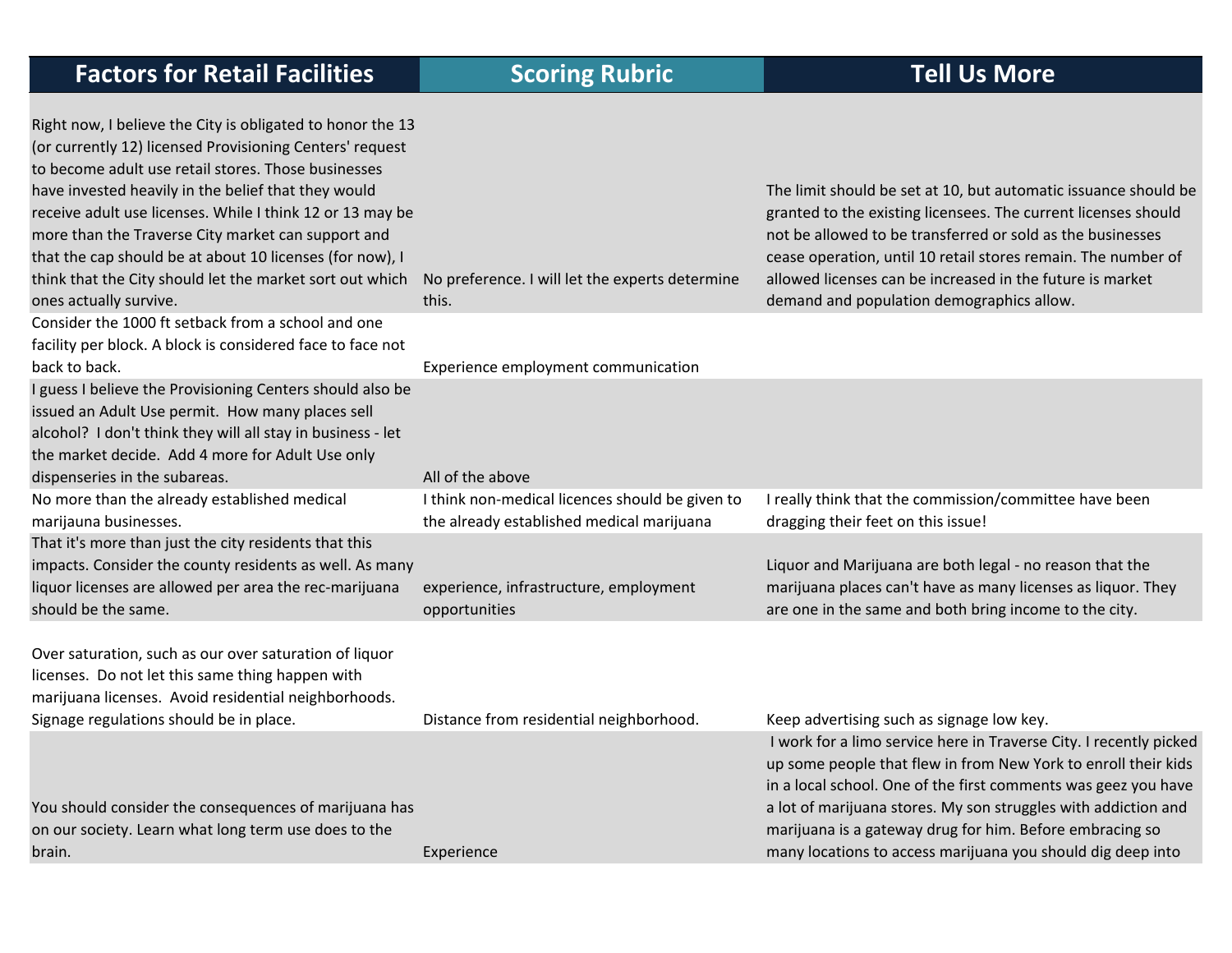| <b>Factors for Retail Facilities</b>                                                                                                                                                                                                                                                                                                                            | <b>Scoring Rubric</b>                                                                                          | <b>Tell Us More</b>                                                                                                  |
|-----------------------------------------------------------------------------------------------------------------------------------------------------------------------------------------------------------------------------------------------------------------------------------------------------------------------------------------------------------------|----------------------------------------------------------------------------------------------------------------|----------------------------------------------------------------------------------------------------------------------|
| Recommend setting a cap similar in number to current<br>number of medical stores, with the opportunity to<br>reevaluate cap after year and determine if increase is<br>reasonable.                                                                                                                                                                              | Community impact                                                                                               |                                                                                                                      |
| We should not allow any in the city unless they put a<br>very high city tax on products and use it to fix city side                                                                                                                                                                                                                                             |                                                                                                                |                                                                                                                      |
| streets like east 11th st.                                                                                                                                                                                                                                                                                                                                      | I don't the city should allow any stores in the city.                                                          |                                                                                                                      |
| Any thing considered for a alcohol retail Facility.                                                                                                                                                                                                                                                                                                             | Any factors considered for a Alcohol retail license                                                            |                                                                                                                      |
| Security cameras and alarms                                                                                                                                                                                                                                                                                                                                     | Experience                                                                                                     |                                                                                                                      |
| whether you like the smell of marijuana in the air and<br>enjoy loaded people walking around or driving.<br>obviously michigan residents do and have voted it legal.<br>this will be fine for the majority but will be another nail<br>in the coffin for the 3-5% who can't handle it. Just like<br>gambling and alcohol. Since it is legal let free enterprise |                                                                                                                |                                                                                                                      |
| control supply and demand. Any attempt at limiting                                                                                                                                                                                                                                                                                                              |                                                                                                                | you are wasting time and money on this and should focus on                                                           |
| location is only discriminating for one group/area and<br>against another.                                                                                                                                                                                                                                                                                      | don't limit, let competition and free enterprise<br>set limits                                                 | infrastructure like sewer system and flooding. officials seem to<br>be manipulated by business groups and developers |
| Income for community                                                                                                                                                                                                                                                                                                                                            | None                                                                                                           |                                                                                                                      |
| Population of the area                                                                                                                                                                                                                                                                                                                                          | Experience, employment                                                                                         |                                                                                                                      |
| Let it be open to anyone who wants to invest in the<br>business and then let the consumer and competition<br>decide. After all, its just a business selling a consumer<br>product!!                                                                                                                                                                             |                                                                                                                |                                                                                                                      |
| Please don't over complicate what normal market                                                                                                                                                                                                                                                                                                                 |                                                                                                                |                                                                                                                      |
| conditions will naturally decide!                                                                                                                                                                                                                                                                                                                               | <b>None</b>                                                                                                    |                                                                                                                      |
| no limit. Businesses will conduct the limit by<br>Competition. This has always worked in our free society. Not Applicable. Remove this and be all an even<br>if socialist, please disregard and go your own way. you<br>can be removed anytime . this is how our government<br>and our republic is run.                                                         | playing feild if you will. you shall not dictate by<br>race either? so  do not judge by these listed<br>terms. |                                                                                                                      |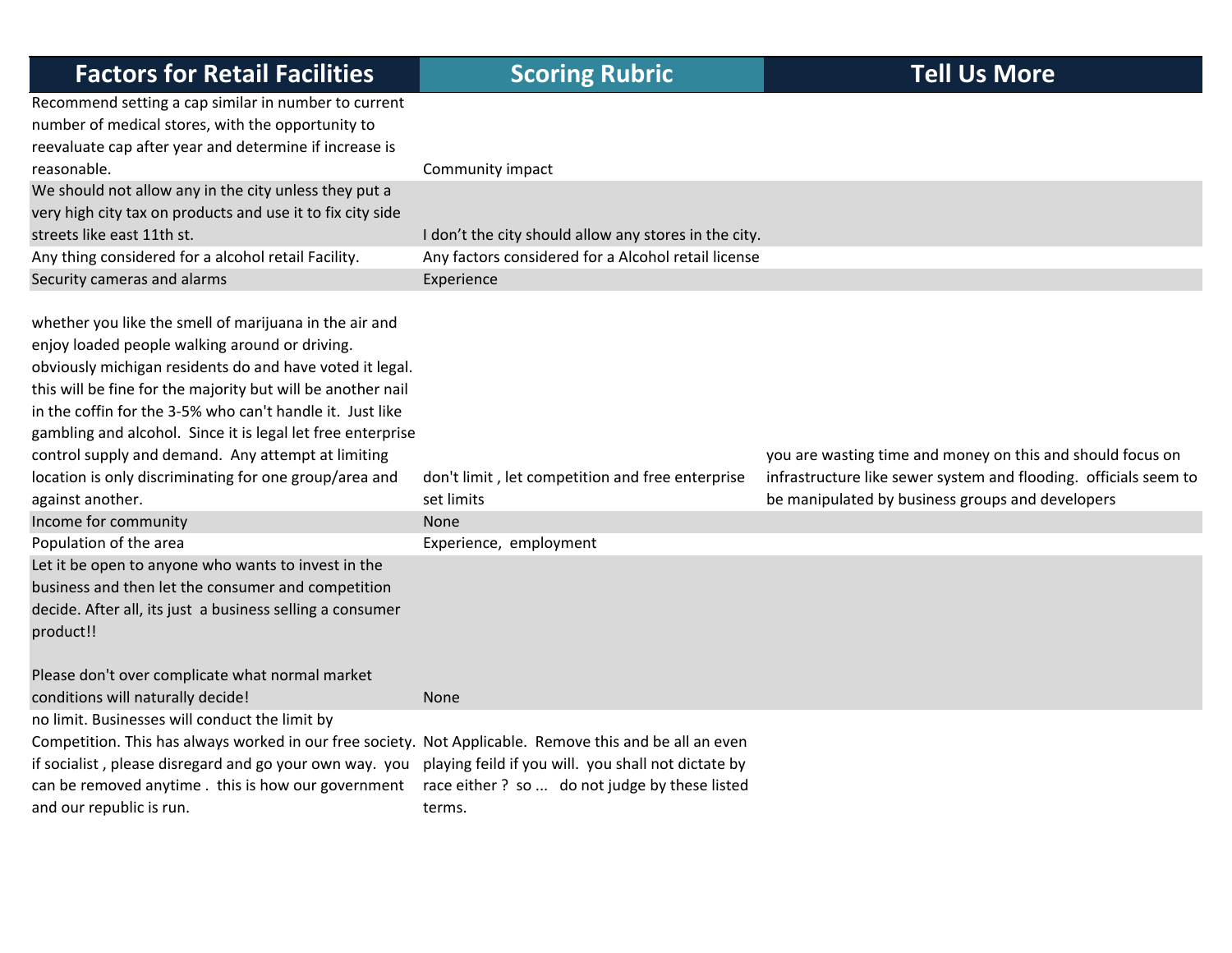| <b>Factors for Retail Facilities</b>                                                                                                                                                                                                                                                                                                                                                                                                             | <b>Scoring Rubric</b>                                                                                                                   | <b>Tell Us More</b>                                                                                                                                                                                                                                                                                                                                                                                                                           |
|--------------------------------------------------------------------------------------------------------------------------------------------------------------------------------------------------------------------------------------------------------------------------------------------------------------------------------------------------------------------------------------------------------------------------------------------------|-----------------------------------------------------------------------------------------------------------------------------------------|-----------------------------------------------------------------------------------------------------------------------------------------------------------------------------------------------------------------------------------------------------------------------------------------------------------------------------------------------------------------------------------------------------------------------------------------------|
|                                                                                                                                                                                                                                                                                                                                                                                                                                                  |                                                                                                                                         | I am an Antrim County resident who works in works in Subarea<br>D.                                                                                                                                                                                                                                                                                                                                                                            |
|                                                                                                                                                                                                                                                                                                                                                                                                                                                  |                                                                                                                                         | I believe cannabis should be regulated like alcohol. I support<br>there being additional taxes on cannabis, but it should be<br>available at every supermarket and convenience store. Let<br>market forces determine supply what the number of retailers<br>should be. (I realize this is not allowed by state law.)                                                                                                                          |
|                                                                                                                                                                                                                                                                                                                                                                                                                                                  |                                                                                                                                         | I am concerned for the business people who made substantial<br>investments in medical stores in TC having their investment<br>rendered near worthless due to irrational city regulation. I see<br>no reason not to let all of the medical establishments become<br>recreational.                                                                                                                                                              |
|                                                                                                                                                                                                                                                                                                                                                                                                                                                  | Same as alcohol retailers. I don't know what that motivated out of racist fears.<br>is, but I assume it is very lax, like no unresolved | The social costs for alcohol use are much greater than cannabis<br>use. I see the prohibition of cannabis is irrational and primarily                                                                                                                                                                                                                                                                                                         |
| Same as alcohol retailers.                                                                                                                                                                                                                                                                                                                                                                                                                       | legal or regulatory issues.                                                                                                             | Given the numerous highly visible dispos in the city and that                                                                                                                                                                                                                                                                                                                                                                                 |
| the number of facilities already present. Give them all<br>licenses                                                                                                                                                                                                                                                                                                                                                                              | existing medical facility                                                                                                               |                                                                                                                                                                                                                                                                                                                                                                                                                                               |
| how much of our time and resources have been wasted<br>by our councils unwillingness to simply copy the rules<br>Ann Arbor laid out and open up businesses. Thank you<br>for wasting time and resources, how much did this<br>survey cost? Do you agree with not issuing licenses for<br>the ground floor on the 100 and 200 block of East Front<br>Street? I'm sorry can i not have 6 martinis on the ground<br>floor of the 100 and 200 blocks | Survival of the fittest!                                                                                                                | how much of our time and resources have been wasted by our<br>councils unwillingness to simply copy the rules Ann Arbor laid<br>out and open up businesses. Thank you for wasting time and<br>resources, how much did this survey cost? Do you agree with<br>not issuing licenses for the ground floor on the 100 and 200<br>block of East Front Street? I'm sorry can i not have 6 martinis<br>on the ground floor of the 100 and 200 blocks |
| Spread them out. Keep them away from schools,<br>libraries, parks, and preschool/daycares. Put them next<br>to the police station.                                                                                                                                                                                                                                                                                                               | Background checks, place of residence.                                                                                                  |                                                                                                                                                                                                                                                                                                                                                                                                                                               |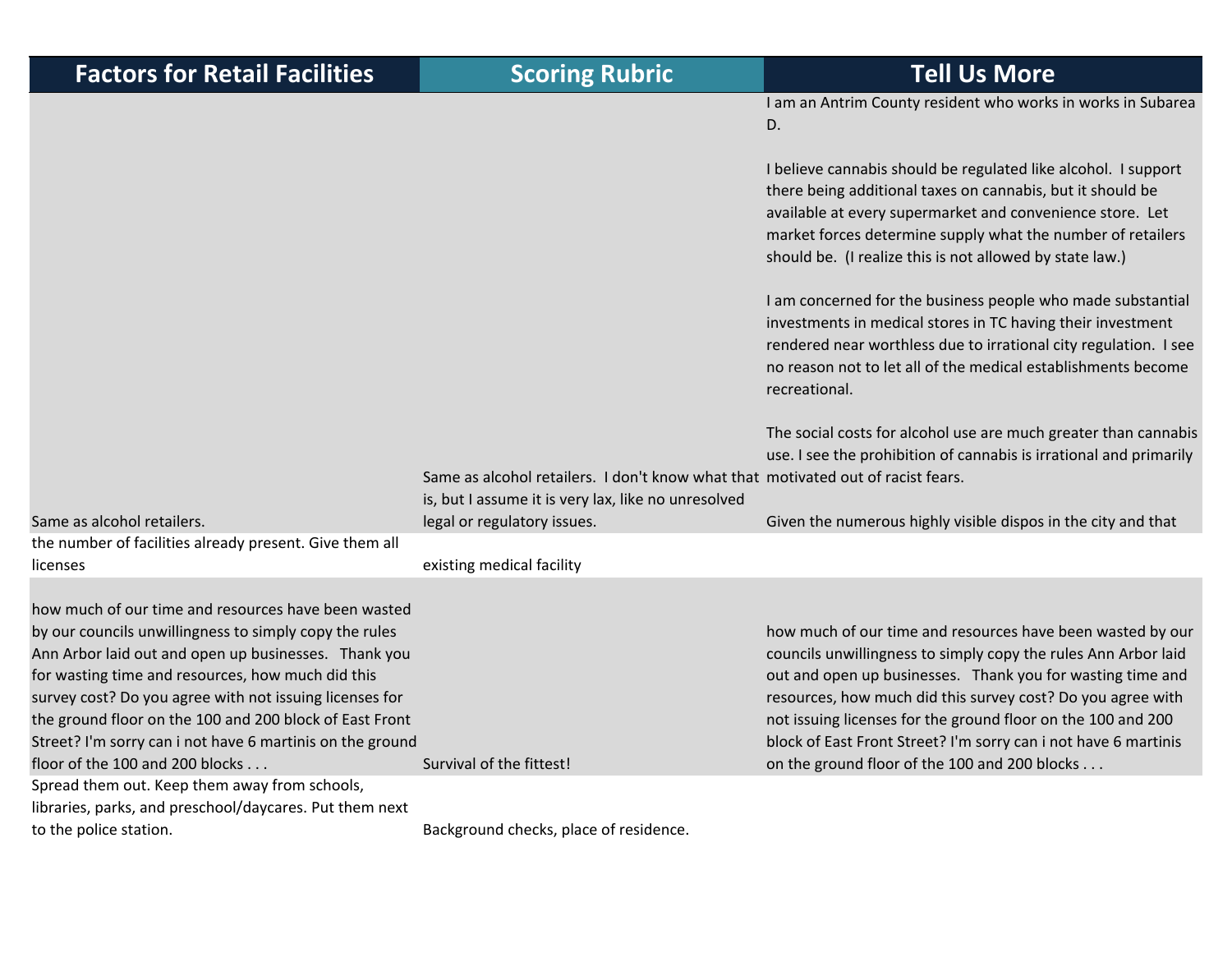| <b>Factors for Retail Facilities</b>                                                                                                                                                                 | <b>Scoring Rubric</b>                                                                                                                                                                                         | <b>Tell Us More</b>                                                                                                                                                                                                                                                                                                           |
|------------------------------------------------------------------------------------------------------------------------------------------------------------------------------------------------------|---------------------------------------------------------------------------------------------------------------------------------------------------------------------------------------------------------------|-------------------------------------------------------------------------------------------------------------------------------------------------------------------------------------------------------------------------------------------------------------------------------------------------------------------------------|
| Do not allow any near vulnerable populations. This<br>would include shelters, schools, daycares, nursing<br>homes and any other facility that provides for the<br>medically needy.                   | Their location near v<br>"vulnerable" populations.                                                                                                                                                            | I have traveled to Traverse City for 30+ years for vacations<br>because of it DOESN'T have. Recreational marijuana cities can<br>be found anywhere-think Detroit and Flint. You will ruin a<br>whole sector of the region's economy(tourism) by allowing this.<br>Start a "Pure Traverse City" campaign much like the state's |
| I think it should follow the same general outlines as<br>those used for establishments serving alcohol.                                                                                              | I believe it should follow the same guidelines as<br>those used for liquor licenses                                                                                                                           |                                                                                                                                                                                                                                                                                                                               |
| Not in favor of any retail facilities for Adult Use<br>Marijuana sales in Grand Traverse County.                                                                                                     | N/A                                                                                                                                                                                                           | Not in favor of any recreational sales in Grand Traverse County.                                                                                                                                                                                                                                                              |
| Marijuana stores and clubs should have the same limits<br>as the number of allowed liquor establishments.<br>Marijuana has a significantly lower negative social<br>impact as compared to alcohol.   | Should be the same criteria used to issue liquor<br>licenses. Liquor has a significantly higher<br>negative social impact as compared to marijuana<br>use.                                                    | I would prefer that there be an equal number of liquor and<br>marijuana licenses and that the number of liquor licenses be<br>significantly reduced in the city.                                                                                                                                                              |
| The ability to open a facility and run it in a free market. None                                                                                                                                     |                                                                                                                                                                                                               | Let them compete with no restrictions as to who gets a license.                                                                                                                                                                                                                                                               |
| the population of the "city". If we only have 17,000 +-<br>why would we need more than 3 locations at most.<br>Downtown - east side - west side. Let the townships<br>deal with their own residents. | criminal records                                                                                                                                                                                              | There shouldn't be more than 3 locations allowed in this small<br>town. Let the townships deal with any overflow if needed.                                                                                                                                                                                                   |
| Free enterprise (i.e. survival of the best run business) is<br>my preferred criteria.                                                                                                                | The licensing should be handled exactly the same<br>as liquor licensing. I said unlimited licenses but<br>will tolerate the liquor licensing model though I<br>feel it is subject to corruption as liquor has |                                                                                                                                                                                                                                                                                                                               |
| All established retail facilities should automatically<br>receive recreational licenses.                                                                                                             | All provision centers already established in brick<br>and mortar.                                                                                                                                             |                                                                                                                                                                                                                                                                                                                               |
| The limit should be what was originally agreed upon, no Already established medical facilities should get<br>less, for sure.                                                                         | first considerations                                                                                                                                                                                          |                                                                                                                                                                                                                                                                                                                               |
| How many places currently operating for medical will<br>have to close if they don't get adult use? Do we want<br>empty buildings?                                                                    | Security measures                                                                                                                                                                                             | Just make a decision already! Honor & Cadillac have been<br>enjoying increased traffic to their areas for well over a year<br>now.                                                                                                                                                                                            |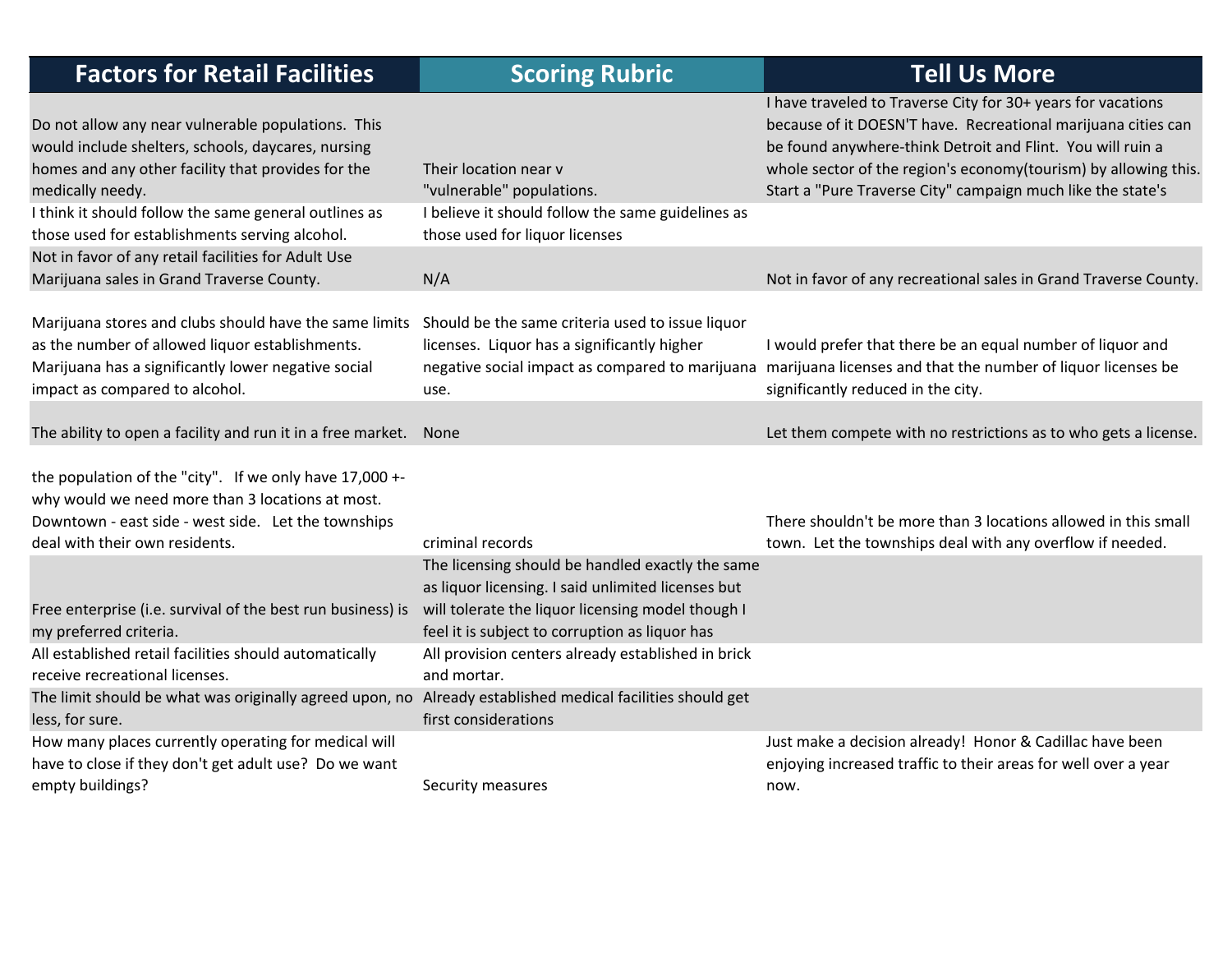| <b>Factors for Retail Facilities</b>                                                                                                                                                                                                                                                                                                                                                                                                                                                                                                          | <b>Scoring Rubric</b>                                                                                                                                                                                                                                                                                                                                                                      | <b>Tell Us More</b>                                                                                                                                                                                                                                                                                                                                                                                                                                       |
|-----------------------------------------------------------------------------------------------------------------------------------------------------------------------------------------------------------------------------------------------------------------------------------------------------------------------------------------------------------------------------------------------------------------------------------------------------------------------------------------------------------------------------------------------|--------------------------------------------------------------------------------------------------------------------------------------------------------------------------------------------------------------------------------------------------------------------------------------------------------------------------------------------------------------------------------------------|-----------------------------------------------------------------------------------------------------------------------------------------------------------------------------------------------------------------------------------------------------------------------------------------------------------------------------------------------------------------------------------------------------------------------------------------------------------|
| The presence or absence of any reliable data<br>demonstrating a causal link between the presence of a<br>marijuana retail facility, and quantifiable adverse effects investment, particularly from institutions with<br>such as crime, declination in property values, or police<br>calls.                                                                                                                                                                                                                                                    | diversity of ownership and reduce entry barriers<br>so that licenses are not awarded<br>disproportionately to those with the most<br>little to no connection to the region);<br>Transparency of ownership and organization                                                                                                                                                                 | Local ownership; Sources of capital (to encourage Loosen licensing restrictions and start moving forward on this<br>issue already - the degree of regulation is disproportionate to<br>the potential adverse impacts. Unlike liquor licenses, on-site<br>consumption is presumably not an option, and mere retail sale<br>should be permitted more liberally. The community and<br>market can and will play a substantial role in de facto<br>regulation. |
| Out of public view, privacy, walkable to downtown<br><b>Traverse City</b>                                                                                                                                                                                                                                                                                                                                                                                                                                                                     | <b>Employment and infrastructure</b>                                                                                                                                                                                                                                                                                                                                                       |                                                                                                                                                                                                                                                                                                                                                                                                                                                           |
| The fact that many of the existing medical retail stores<br>were established with recreational in mind, and only<br>giving 2-3 licenses will most likley mean businesses<br>closing. I'm not sure why you're all so afraid of cannabis<br>shops when I can go into 20+ places in the downtown<br>strip alone and buy and consume alcohol. This whole<br>thing is dumb. Adults who use cannabis are doing it<br>regardless, you're just losing money and annoying<br>people making them shop black market. All this does is<br>hault progress. | Working towards ending unfair and continued<br>imprisonment of non-violent cannabis arrests. Do<br>they donate, or use their platform to inform and<br>educate people about the system that is now<br>making billions and enriching the already<br>wealthy, while largley ignoring those who have<br>suffered under the same system due to the<br>racist, and lazy stigma around cannabis? | This is nonsense. Let the cannabis companies operate as any<br>other business would. It's a medicinal plant, not the devil.                                                                                                                                                                                                                                                                                                                               |
|                                                                                                                                                                                                                                                                                                                                                                                                                                                                                                                                               |                                                                                                                                                                                                                                                                                                                                                                                            | You already have marijuana in Traverse City so there's no                                                                                                                                                                                                                                                                                                                                                                                                 |
| <b>Nothing</b>                                                                                                                                                                                                                                                                                                                                                                                                                                                                                                                                | None                                                                                                                                                                                                                                                                                                                                                                                       | difference to allow adult use over medical because either way<br>I'm still driving to honor or Kalkaska where I can get it as adult<br>use and then I drive back home to Traverse City so either way<br>it's still in city limits whether you have adult use or med                                                                                                                                                                                       |
| UNLIMITED!                                                                                                                                                                                                                                                                                                                                                                                                                                                                                                                                    | UNLIMITED!                                                                                                                                                                                                                                                                                                                                                                                 | IT'S BEEN ALMOST THREE YEARS SINCE APPROVED. TC IS<br>TRYING SO HARD TO GET IT PERFECTLY RIGHT, RESULTING IN<br>THE CURRENT EMBARASSMENT. KALKASKA AND HONOR                                                                                                                                                                                                                                                                                              |
|                                                                                                                                                                                                                                                                                                                                                                                                                                                                                                                                               | All of the above.                                                                                                                                                                                                                                                                                                                                                                          | With the whole lottery process, money invested, hoops they<br>have had to jump, and regulationsit makes complete sense to<br>give all 12 of the established medical retail facilities permits.                                                                                                                                                                                                                                                            |
| N/a                                                                                                                                                                                                                                                                                                                                                                                                                                                                                                                                           |                                                                                                                                                                                                                                                                                                                                                                                            | Beyond those 12, whatever is decided for additional permits                                                                                                                                                                                                                                                                                                                                                                                               |

Established Marijuana business owners investment Communication **I am not a user of marijuanan products** and the communication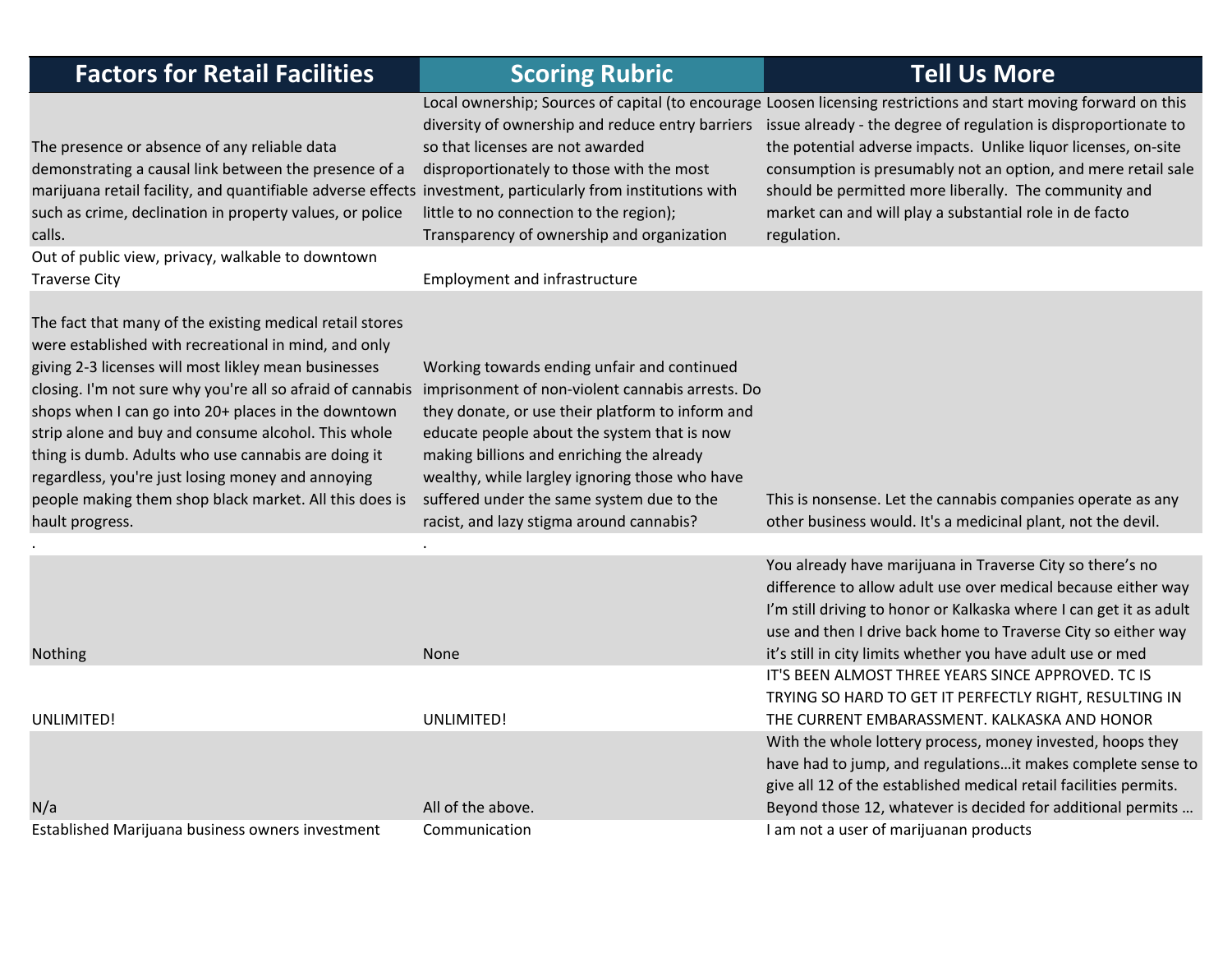| <b>Factors for Retail Facilities</b>                                                                                                                                                                                                                                                                  | <b>Scoring Rubric</b>                                                                                           | <b>Tell Us More</b>                                                                                                                                                                                                                                                                                                                                                                                                                                      |
|-------------------------------------------------------------------------------------------------------------------------------------------------------------------------------------------------------------------------------------------------------------------------------------------------------|-----------------------------------------------------------------------------------------------------------------|----------------------------------------------------------------------------------------------------------------------------------------------------------------------------------------------------------------------------------------------------------------------------------------------------------------------------------------------------------------------------------------------------------------------------------------------------------|
| City population year-round, number of schools and<br>parks                                                                                                                                                                                                                                            | Investment in the company, intended impact on<br>the community, how they intend to improve the<br>neighborhood, |                                                                                                                                                                                                                                                                                                                                                                                                                                                          |
| The same standards that determine the limit of liquor<br>licenses allowed.                                                                                                                                                                                                                            | Whoever won the initial lottery draw for licenses<br>should get to go rec. That is all.                         | The people voted and those results should be honored.                                                                                                                                                                                                                                                                                                                                                                                                    |
| They should award all the medical stores open now an<br>opportunity to apply for adult use. They have poured a<br>lot of time and invested in the city with the<br>understanding that adult use was going to be allowed.<br>They have brought jobs and updates and community<br>outreach to the city. |                                                                                                                 |                                                                                                                                                                                                                                                                                                                                                                                                                                                          |
|                                                                                                                                                                                                                                                                                                       | Experience. & Infrastructure                                                                                    | I believe that too many medical licenses were issued and now<br>there are a bunch of businesses that never seem like they have<br>many customers. It feels like, for recreational licenses, you<br>should start small and then add additional later if it seems like<br>they are necessary.                                                                                                                                                              |
| How many are viable for that area (we don't want                                                                                                                                                                                                                                                      |                                                                                                                 | It seems like the Medical providers should receive preferred<br>consideration for recreational licenses. Because too many<br>medical licenses were issued, if recreational licenses are issued<br>to new providers it will be too much density for the size of our<br>city. You will find yourself in the same situation as you are in<br>with liquor licenses right now with there being too many and<br>the culture becoming way too based on alcohol. |
| empty buildings after a year or less because there are                                                                                                                                                                                                                                                |                                                                                                                 |                                                                                                                                                                                                                                                                                                                                                                                                                                                          |
| more than are sustainable).                                                                                                                                                                                                                                                                           | Local ownership                                                                                                 | I am in favor of legal marijuana and I love our wineries,<br>breweries and distilleries, but I believe that there is such a                                                                                                                                                                                                                                                                                                                              |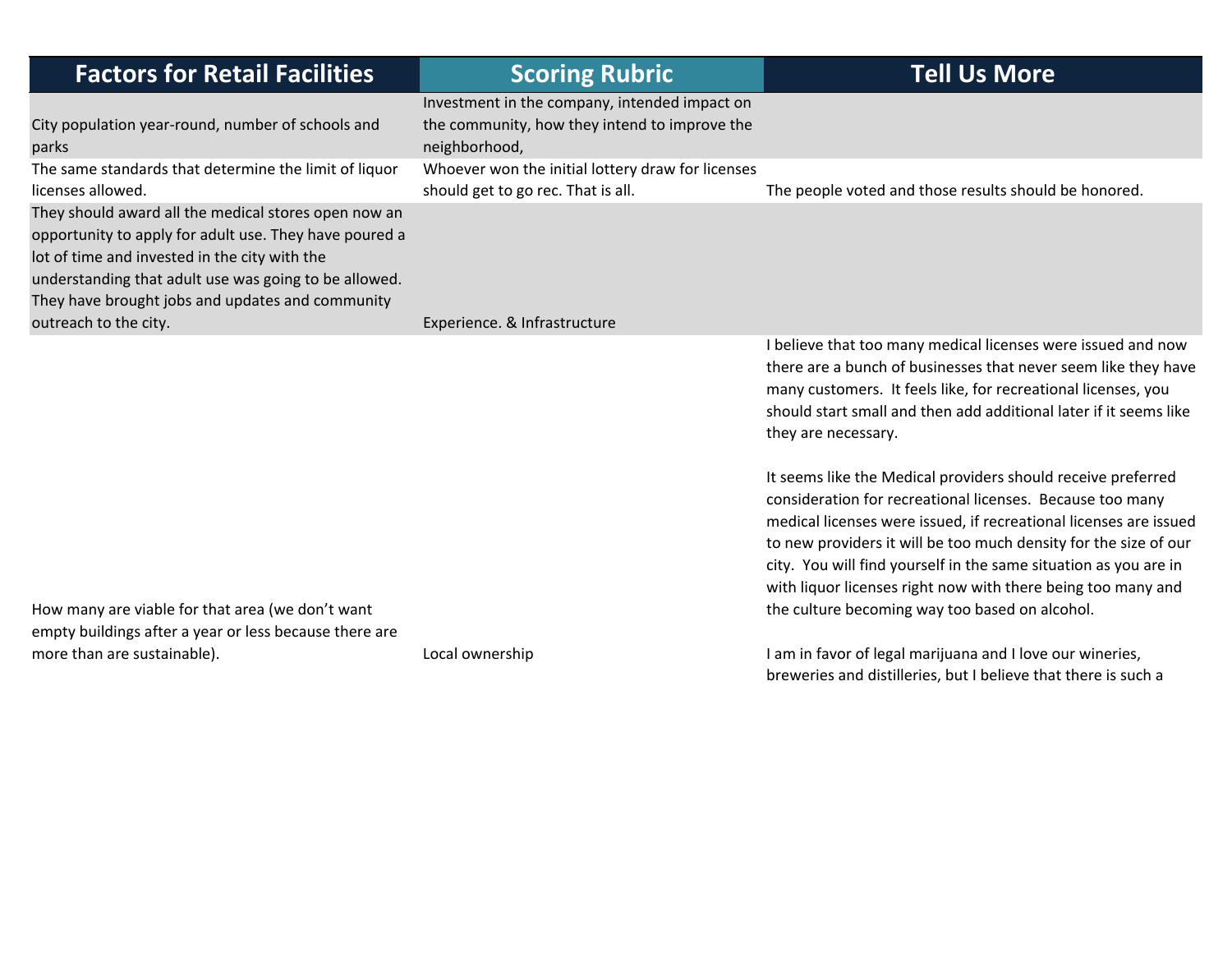| <b>Factors for Retail Facilities</b>                                                                                                                                                                                                                                                                         | <b>Scoring Rubric</b>                                                                                                                                                                                      | <b>Tell Us More</b>                                                                                                                                                                                                                                                                                                                                                                                                                                                                                                                                                                       |
|--------------------------------------------------------------------------------------------------------------------------------------------------------------------------------------------------------------------------------------------------------------------------------------------------------------|------------------------------------------------------------------------------------------------------------------------------------------------------------------------------------------------------------|-------------------------------------------------------------------------------------------------------------------------------------------------------------------------------------------------------------------------------------------------------------------------------------------------------------------------------------------------------------------------------------------------------------------------------------------------------------------------------------------------------------------------------------------------------------------------------------------|
|                                                                                                                                                                                                                                                                                                              |                                                                                                                                                                                                            | This survey is problematic. The locations provided by the maps<br>aren't clear (street names are blurry). A bigger map of the area<br>at the top of the page with each section highlighted would be<br>good. And no one knows what a "Provisioning Center" or how<br>that relates to a "competitive selection process." Obscuring<br>that portion with unfamiliar language creates a barrier in<br>communication.                                                                                                                                                                         |
| There should be no limit.                                                                                                                                                                                                                                                                                    | Strength of business plan<br>Living Wage for Employees<br>Employee Benefits including Health Care, PTO,<br>Sick Pay<br>Competitive prices, i.e. no price gouging                                           | The delay in getting rec marijuana in TC has cost the city<br>perhaps millions of dollars in tax revenue and, honestly, there's<br>no significant excuse and I personally find it embarrassing for<br>the TC. City leaders have no real vision for this town and what<br>they want to see in the future. The affordable housing crisis<br>here is another example of that ineptitude.                                                                                                                                                                                                     |
| If they are currently operating a marijuana provisioning<br>center in the the state and in Traverse City. Also, If they<br>are already employing Traverse City residents.                                                                                                                                    | <b>Experience and Employment</b>                                                                                                                                                                           | Let the current provisioning centers have a license and<br>additionally license 1-5 new stores so that everyone is happy.<br>Collect the tax revenue from the City and from the State.<br>Residents voted for this and there is no reason to keep holding<br>it up nor to put existing medical stores out of business. I can<br>understand "they were not guaranteed" a recreational license.<br>But I don't understand why it seems to be held against them?<br>Just let them sell and let some new people have an<br>opportunity. If it's too much, the market will dictate it and they |
| I think it should at least be equal to the number of<br>medical marijuana stores. I don't see a difference. If<br>anything, the adult use stores seem to be higher-end<br>establishments that are motivated to have better<br>aesthetic appearances and better customer service due<br>to attract customers. | History as a medical dispensary<br>Resident of Grand Traverse County (or<br>neighboring county)<br>donates to substance abuse education or<br>prevention<br>diverse ownership (women / minority ownership) |                                                                                                                                                                                                                                                                                                                                                                                                                                                                                                                                                                                           |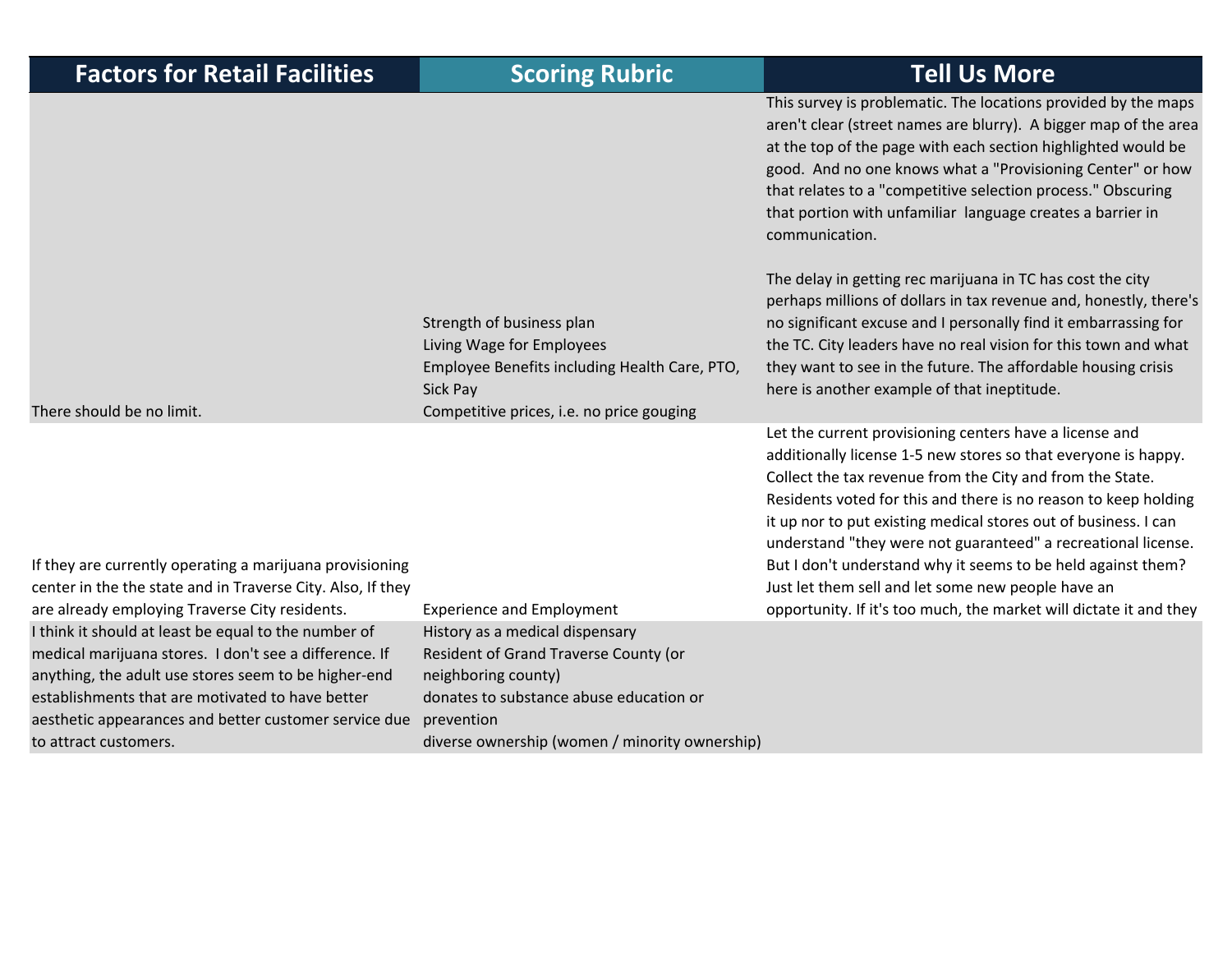The only limitations to recreational stores is that all of be allowed to have recreational adult use. Why would Traverse City allow millions of dollars to be spent already by the 13 medical use facilities and not give them the option to opt in for recreational adult use? Are you saying to all those facilities tough luck and we're fail eventually. There are way more people who not issuing adult use to your stores? They're going to fail and close their facilities, period!!!

Distance in between adult use marijuana retail facilities, type of products that would be offered at that provisioning center (if there is something unique one offers that another may not). If they will be banking their funds instead of them being housed on site. Will that facility offer delivery services or not. We don't need multiple centers that are exactly alike. I think if we have a variety of ones that have differences that would be sufficient.

There are already 13 medical licenses issued; these stores should immediately be allowed to have recreational adult use. Otherwise, what is the purpose of all of this??? These stores WILL purchase adult use marijuana than medical, especially in <sup>a</sup> small town like TC.

the already established medical marijuana stores should There shouldn't be ANY other factors considered. adult use. What could possibly be the rationale behind all of There is no reason that I've read about or learned about on TVthat would prohibit the current provisioning centers to have this with 13 stores already in operation? Part of the rubic is how much each applicant can improve the city by having applicants (even the already established centers) spend lots and lots of money and that is one of the deciding factors in issuing licenses? Has anyone on the commission and/or the subcommittee even thought about how unfair this is to the current stores???? Apparently not!

> community involvement, having <sup>a</sup> local banking relationship

I'm honestly not sure why there needs to be <sup>a</sup> limit. I'm originally from Marquette and still visit there frequently. Their recreational marijuana ordinance has no limits as they decided it was best to let the free market decide. The city hasn't been overrun with dispensaries and the "character" of the town hasn't changed much because of this ordinance in my opinion. Setting arbitrary limits just seems like <sup>a</sup> waste of time/too much micromanagement, and I'm not even <sup>a</sup> libertarian.

If limited licenses are issued, these factors seem adequate already.

I just really hope an adult use ordinance passes soon. The city (and surrounding townships for that matter) are losing so much tax revenue to outlying areas with adult use dispensaries (delivering directly to TC addresses) that could be used for sorely needed infrastructure projects in the area. Marquette's roads and public services have benefited greatly from their ordinance and it still feels like the city I know and love, I really don't see what we have to lose here.

I've already stated why I don't think <sup>a</sup> cap on the number of licenses is necessary, but I'd rather compromise with <sup>a</sup> more reasonable number like 20 and automatically assign licenses to medical dispensaries, as they've already proven that they know how to run these businesses. It seems really silly to exclude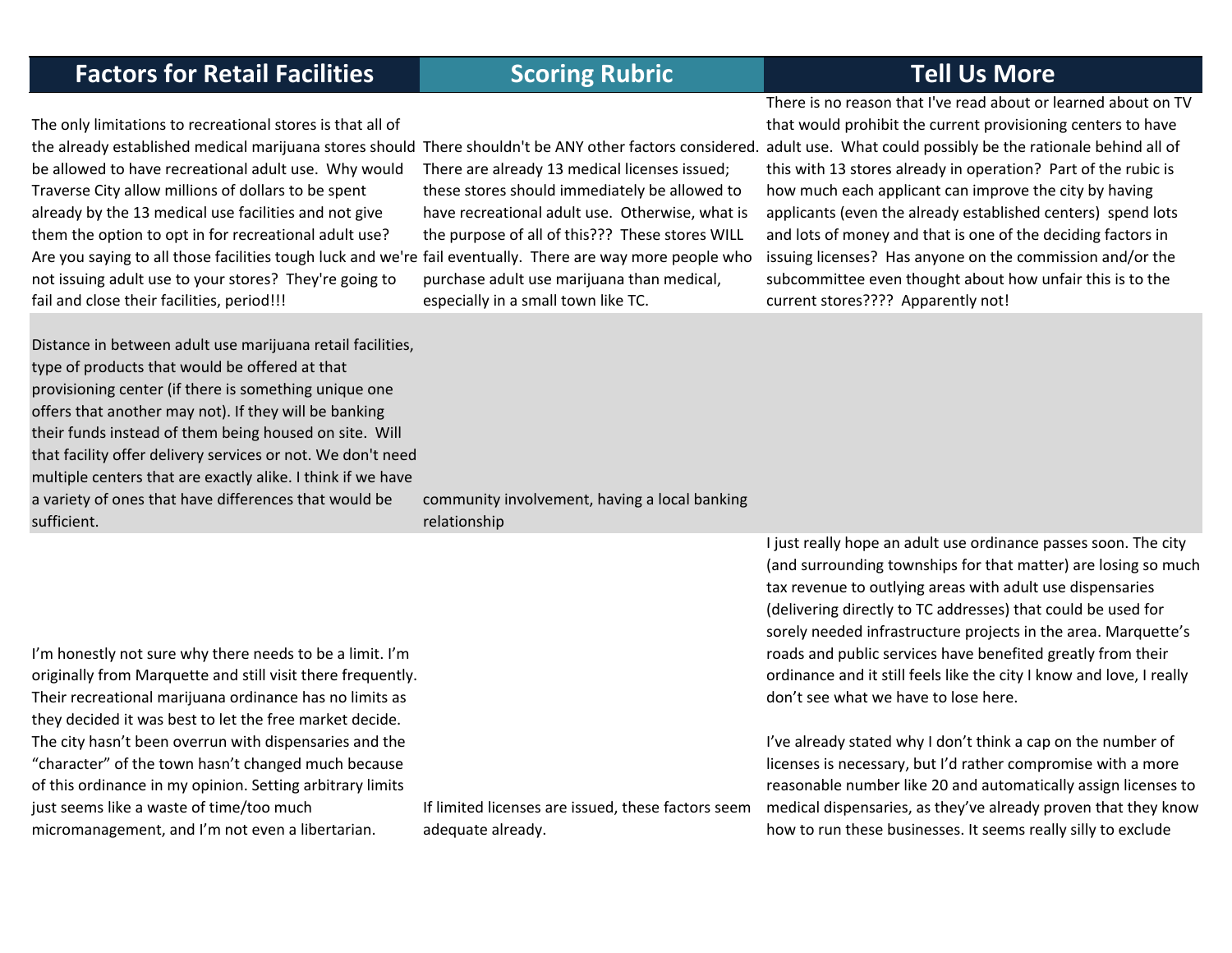| The concern about facilities on the ground floor on Front<br>Street seems unnecessary. Maybe limit the number of<br>ground floor establishments to one on the north side of<br>the street and one on the south side. The market will<br>only tolerate a certain number of shops in any given                                                                                                                                           | Licenses should not be limited. Maybe<br>residence. If you want to be preferential, how<br>about if they are pretty (or handsome) and have                                                                                                                        | Limiting the number of licenses only invites corruption. We are                                                                                                                                                                                                                                                                                                                                                                                                                                                                                                                                            |
|----------------------------------------------------------------------------------------------------------------------------------------------------------------------------------------------------------------------------------------------------------------------------------------------------------------------------------------------------------------------------------------------------------------------------------------|-------------------------------------------------------------------------------------------------------------------------------------------------------------------------------------------------------------------------------------------------------------------|------------------------------------------------------------------------------------------------------------------------------------------------------------------------------------------------------------------------------------------------------------------------------------------------------------------------------------------------------------------------------------------------------------------------------------------------------------------------------------------------------------------------------------------------------------------------------------------------------------|
| area. This makes the limiting of shops unnecessary in                                                                                                                                                                                                                                                                                                                                                                                  | a good body.                                                                                                                                                                                                                                                      | a capitalistic country. Let the market decide. I understand                                                                                                                                                                                                                                                                                                                                                                                                                                                                                                                                                |
| most cases and offering a limited number of licenses<br>invites corruption.                                                                                                                                                                                                                                                                                                                                                            | By the way, I'm over 65 years old and don't use<br>pot.                                                                                                                                                                                                           | trying to uphold the "family" character of Front Street, but<br>outside of those two blocks, let the market decide.                                                                                                                                                                                                                                                                                                                                                                                                                                                                                        |
| Adult use marijuana retail facilities should be                                                                                                                                                                                                                                                                                                                                                                                        |                                                                                                                                                                                                                                                                   | Traverse City needs to implement the recreational marijuana<br>with a positive responsible attitude that includes follow                                                                                                                                                                                                                                                                                                                                                                                                                                                                                   |
| established using each situation as its own entity with its obey the law and adhere to its rules and<br>own circumstances that need considering.                                                                                                                                                                                                                                                                                       | Responsible and trustworthiness. Willingness to<br>regulations.                                                                                                                                                                                                   | through and finish projects in a timely manner while adhering 2<br>and implementing the laws rules and regulations.                                                                                                                                                                                                                                                                                                                                                                                                                                                                                        |
| Capitalism.                                                                                                                                                                                                                                                                                                                                                                                                                            | All                                                                                                                                                                                                                                                               |                                                                                                                                                                                                                                                                                                                                                                                                                                                                                                                                                                                                            |
| There are plenty of places to get the Jazz Cabbage<br>outside of TC.                                                                                                                                                                                                                                                                                                                                                                   | $***$                                                                                                                                                                                                                                                             | $***$                                                                                                                                                                                                                                                                                                                                                                                                                                                                                                                                                                                                      |
| Nothing                                                                                                                                                                                                                                                                                                                                                                                                                                | Employment                                                                                                                                                                                                                                                        |                                                                                                                                                                                                                                                                                                                                                                                                                                                                                                                                                                                                            |
| 1. Talk to the City of Colorado Springs City Hall and<br>PDunderstand pros and cons of retail sales<br>2. Accountability requires staffing/undercover<br>purchasing to ensure all rules are being adhered<br>3. Work with State Police/DEA/Sheriff and Traverse PD<br>4. Set the standard expectations for sellers and<br>usersDUI/Behavior/Accountability                                                                             | Intensive Background Search<br>Sign documents that clearly communicate rules<br>Regular Monitoring by Law Enforcement                                                                                                                                             | I witnessed the entire picture of these shops when I lived in<br>Colorado. So many unintended consequenceswhen<br>summer rolls around and folks are drinking/smoking and worst<br>of all taking edibles the city will endure the unintended<br>consequencesbetween PD/Fire and Rescue city costs will<br>soar and take them away from routine patrol that protects all<br>citizens. The police have been under so much pressure and<br>dealing with drinking and mixing edibles will cause trouble that<br>will make it a harder job<br>my family/friend visitors to TC think it's hilarious to see the MJ |
| although TC ruling bodiesie DDA and commissioners<br>have fully embraced a boundless drinking cultureie<br>the "vision" that whatever makes a few people big \$\$<br>promotes our "collective" good I believe turning TC<br>into a total "party til you drop town" is a huge<br>mistakePlease be conservative with promoting us as a<br>MJ party town! We need families not touristsFamilies<br>don't want bars and MJ on every corner | whatever number you choose as the total eg<br>my answer"up to 5"<br>should be as far from residential neighborhoods<br>as possible<br>I'd propose 3 on opposite sides of town<br>the bottom line to me is medical mj and "adult<br>use" is not the same "culture" | East Bay corridor I didn't want to show them Garfield and<br>Parsons/Hannah I think it would be best to have the adult use<br>shops combined with the medical shopsBut that's already a<br>mess you've allowed so I'd suggest we start with a bare<br>minimum of adult use and see how it goes my primary<br>concern with MJ and alcohol is the children growing up in TC<br>our community values are what we allow and what we<br>supportcurrently very skewed                                                                                                                                            |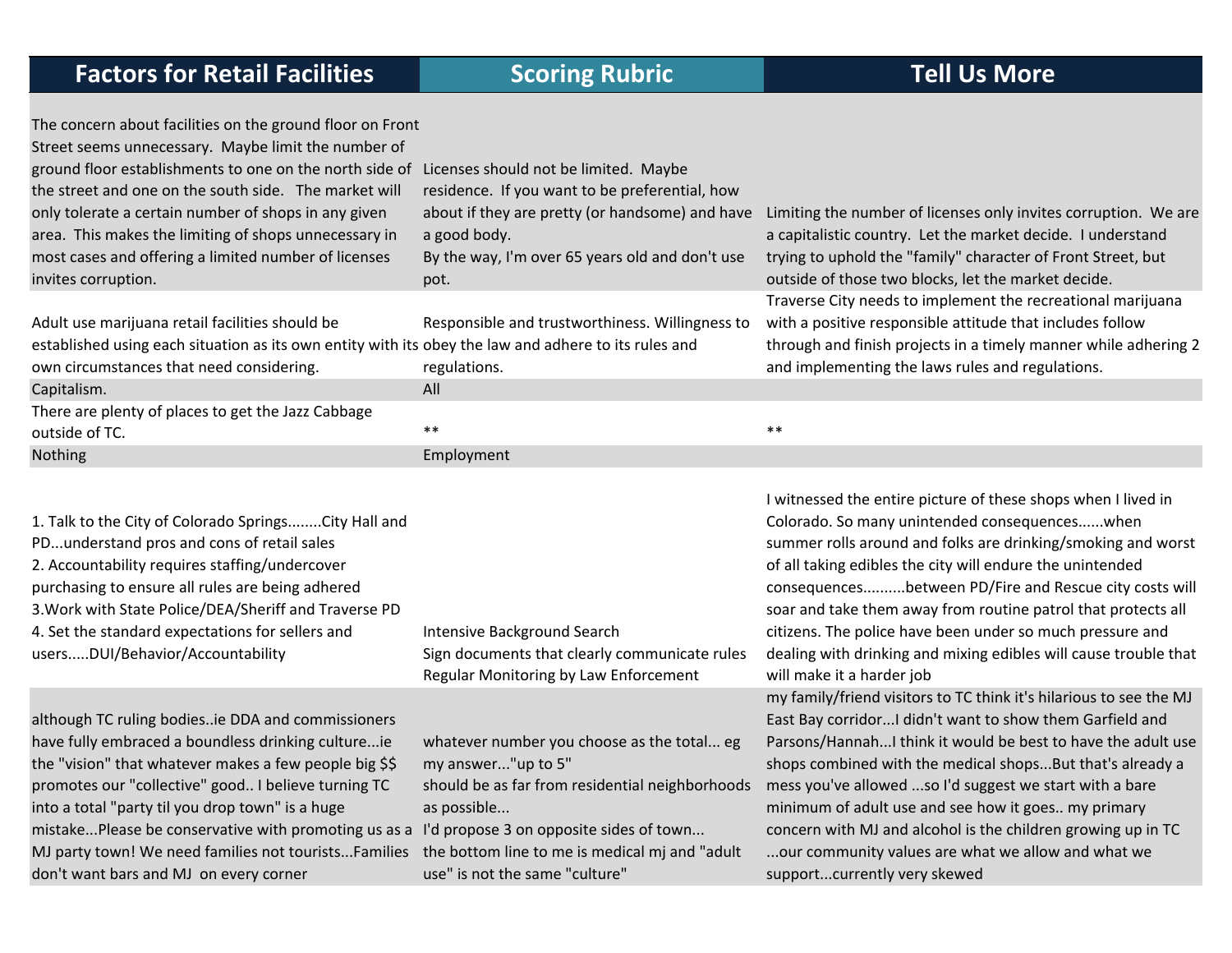| Existing provisioning centers should all get an adult use<br>license as well. The tax dollars we've missed by not<br>allowing them to do so already is alarming. Let<br>economics sort out who makes it. When people drive<br>through town and see the 12 provisioning centers many<br>assume they're adult use like they are in most of the<br>rest of the state anyway. Give all 12 an adult use and<br>then add the additional 4 wherever you want them.<br>Charge another \$5000 per application and end the | Come up with something the judge will agree                                                                                                  | It has been an embarrassing time for Traverse City these past<br>three years. We have missed out on hundreds of thousands of<br>dollars in adult use taxes. We create committees that finally<br>after three years and multiple lawsuits decide to ask public                                                                                                                                                                                                                                                                                                                                                                         |
|------------------------------------------------------------------------------------------------------------------------------------------------------------------------------------------------------------------------------------------------------------------------------------------------------------------------------------------------------------------------------------------------------------------------------------------------------------------------------------------------------------------|----------------------------------------------------------------------------------------------------------------------------------------------|---------------------------------------------------------------------------------------------------------------------------------------------------------------------------------------------------------------------------------------------------------------------------------------------------------------------------------------------------------------------------------------------------------------------------------------------------------------------------------------------------------------------------------------------------------------------------------------------------------------------------------------|
| lawsuits so taxes start.                                                                                                                                                                                                                                                                                                                                                                                                                                                                                         | with.                                                                                                                                        | opinion because they're clueless as to how to go about this.                                                                                                                                                                                                                                                                                                                                                                                                                                                                                                                                                                          |
| Thirteen current stores that were allowed should not<br>have been allowed. The city should have allowed one on<br>the north, south, east and west side of town. Let them<br>become successful and then add as needed. The current apply here. Permits need to go to the already<br>number will not sustain. Allow 4 licenses for recreation<br>as listed above, depending on location -lottery draw for<br>each.                                                                                                 | My original comments in section one would<br>established businesses, one for each side(n,s,<br>those areas.                                  | We are becoming a town that is becoming more known for the<br>party town on a long weekend and less of a community. We<br>are losing our sense of high quality atmosphere and<br>community. We have lost our direction with planning and<br>direction in many areas. We want to appeal to the masses not<br>thinking of what that draws might mean. The more you open<br>our town up to without clear direction, the harder it will be to<br>e, w) and then a lottery draw for the businesses in reel it back once it starts losing control. I was sad to hear over<br>the summer, many visitors share how our town is falling apart. |
| The fact that any limitation would go against the idea of Small, brick and mortar businesses should get<br>free enterprise, and the fact that there are pharmacies<br>and liquor stores on every block, but somehow cannabis corporate giveaway. I, and many of the people I<br>is different? Is this town allergic to money?                                                                                                                                                                                    | priority. I don't want to see this turn into a<br>know would not shop at the Walmart of weed.<br>Ability to grow product within the state of | Prohibition or other limitations effect poor people<br>disproportionately and it's time to let people have a chance at<br>being successful and happy. Uptight people have had their way<br>forever.<br>Allow farmers to grow and distribute more fluidly within the                                                                                                                                                                                                                                                                                                                                                                   |
| Schools near by                                                                                                                                                                                                                                                                                                                                                                                                                                                                                                  | Michigan.                                                                                                                                    | state of Michigan or Grand Traverse County.                                                                                                                                                                                                                                                                                                                                                                                                                                                                                                                                                                                           |
| School                                                                                                                                                                                                                                                                                                                                                                                                                                                                                                           | Land use                                                                                                                                     |                                                                                                                                                                                                                                                                                                                                                                                                                                                                                                                                                                                                                                       |
| Schools                                                                                                                                                                                                                                                                                                                                                                                                                                                                                                          | Experience                                                                                                                                   |                                                                                                                                                                                                                                                                                                                                                                                                                                                                                                                                                                                                                                       |
| Amount of people residing in each area. So will have                                                                                                                                                                                                                                                                                                                                                                                                                                                             |                                                                                                                                              |                                                                                                                                                                                                                                                                                                                                                                                                                                                                                                                                                                                                                                       |
| more and more traffic so have more in areas of higher                                                                                                                                                                                                                                                                                                                                                                                                                                                            |                                                                                                                                              |                                                                                                                                                                                                                                                                                                                                                                                                                                                                                                                                                                                                                                       |

population makes since. Traffics and parking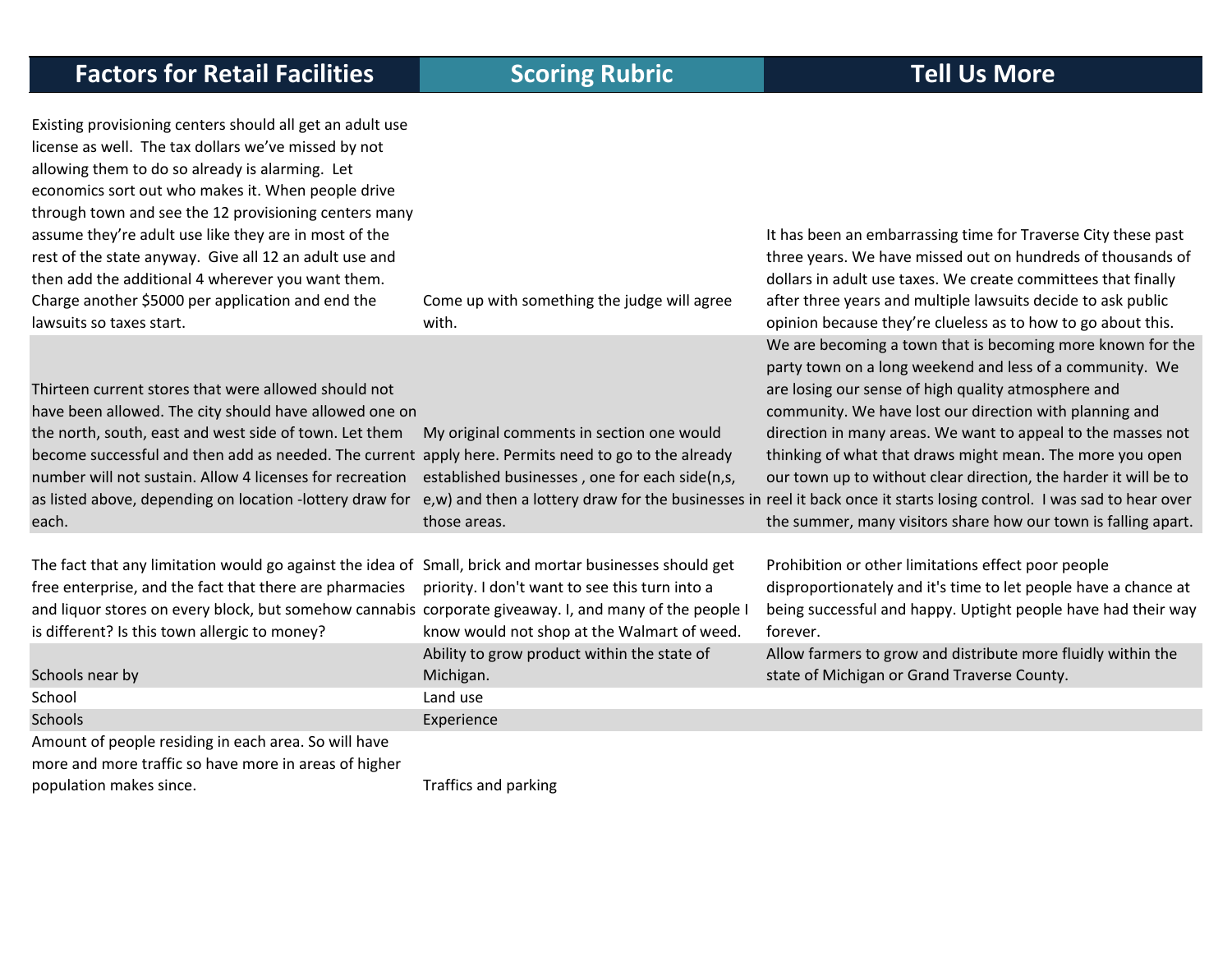| <b>Factors for Retail Facilities</b>                                                                                                                                                                                                                                                                                                                                                                                                                                                                                   | <b>Scoring Rubric</b>                                                                                                                | <b>Tell Us More</b>                                                                                                                                                                                                                                                                                                                                                                                      |
|------------------------------------------------------------------------------------------------------------------------------------------------------------------------------------------------------------------------------------------------------------------------------------------------------------------------------------------------------------------------------------------------------------------------------------------------------------------------------------------------------------------------|--------------------------------------------------------------------------------------------------------------------------------------|----------------------------------------------------------------------------------------------------------------------------------------------------------------------------------------------------------------------------------------------------------------------------------------------------------------------------------------------------------------------------------------------------------|
| I would like them to be easily available for any one who<br>wants to access them but I don't want them on every<br>corner like a gas-station. They need to be considerate of<br>the neighbors in which they reside they should lot be<br>aloud neon/back lit signs.                                                                                                                                                                                                                                                    | Communication, employment and experience are<br>all important.                                                                       |                                                                                                                                                                                                                                                                                                                                                                                                          |
| Limit to 2 locations in 100-200 block of Front. Increase<br>number of locations allowed outside those two blocks, it<br>would also help drive more tourist traffic to other<br>establishments. I also think business owners who have<br>already made significant investments and have<br>establishments sitting ready to go, should be given<br>priority.                                                                                                                                                              | Consideration should be given to how much the<br>applicant has already invested in opening their<br>establishment, and for how long. |                                                                                                                                                                                                                                                                                                                                                                                                          |
| Based on 2019 data the City contains roughly 16 % of<br>the total county population. Taking a regional approach<br>and assuming other townships will have stores, TC<br>should look solely at the needs of residents. Based on a<br>2019 GTHD report, over 20 percent of high school<br>students reported using marijuana, 20% of 18 to 25<br>year olds, and 6.5 percent of those over 25. It appears<br>the need for stores for most of the adult population can<br>be met with a small number of stores plus medical |                                                                                                                                      | There are already a row of medical marijuana stores almost in a<br>row on East of Front Street by the college. Because of close<br>proximity to the high school, I would not add more in that area.<br>Also, we do not want to present Traverse City as a row of<br>marijuana shops, We don't have rows of liquor stores just bars.<br>Great job trying to solicit public input and coming up with ideas |
| dispensaries.<br>I think safety is a factor in achieving a practical number<br>of retail facilities. A low limit is desirable. I have smelled<br>strong marijuana odor on many people in stores, and<br>even while driving. Marijuana use will increase in                                                                                                                                                                                                                                                             | Mitigation of odors plan.                                                                                                            | to implement the law. There is alot of money in marijuana,                                                                                                                                                                                                                                                                                                                                               |
| proportion to the ease of purchase. The limit should be<br>low.                                                                                                                                                                                                                                                                                                                                                                                                                                                        | Experience is a given, but responsible and safe<br>business practice also is paramount.                                              | Using existing buildings is important. New construction should<br>be avoided.                                                                                                                                                                                                                                                                                                                            |
| Supply and demand.                                                                                                                                                                                                                                                                                                                                                                                                                                                                                                     | I believe adding any of these factors should have<br>anything to do with obtaining a license.                                        | Please just let all the meical dispensaries sell adult use. It is so<br>unfair not to and eventually this will all be normal and no<br>bigger of a deal than liquor licenses.                                                                                                                                                                                                                            |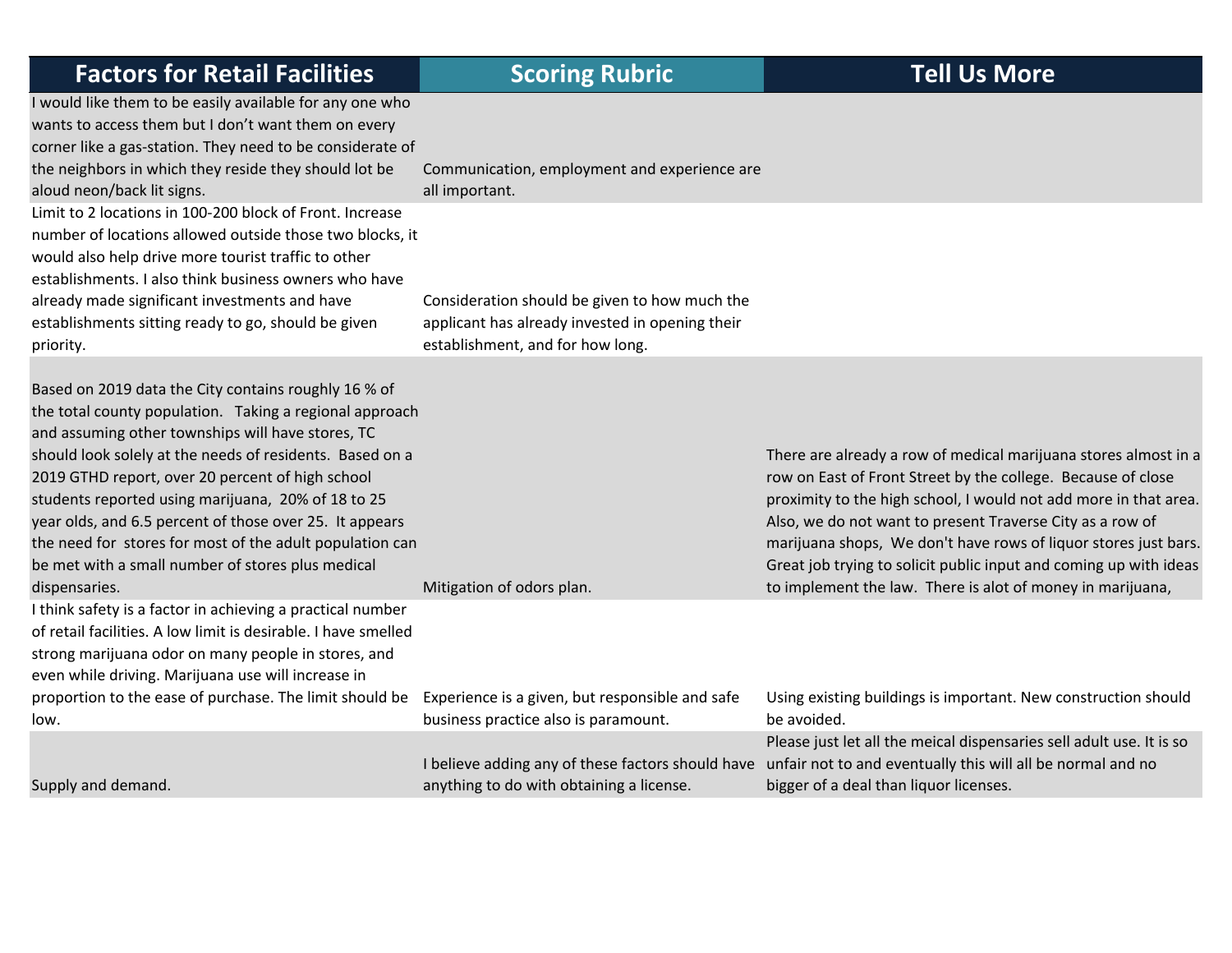| <b>Factors for Retail Facilities</b>                                                                                                                                                                                                                                                                                                                                                                                               | <b>Scoring Rubric</b>                                                                                                          | <b>Tell Us More</b>                                                                                                                                                                                                                                                                                                                                                                                                                                                                                                                                                                                                                                                                                                                                                                            |
|------------------------------------------------------------------------------------------------------------------------------------------------------------------------------------------------------------------------------------------------------------------------------------------------------------------------------------------------------------------------------------------------------------------------------------|--------------------------------------------------------------------------------------------------------------------------------|------------------------------------------------------------------------------------------------------------------------------------------------------------------------------------------------------------------------------------------------------------------------------------------------------------------------------------------------------------------------------------------------------------------------------------------------------------------------------------------------------------------------------------------------------------------------------------------------------------------------------------------------------------------------------------------------------------------------------------------------------------------------------------------------|
| The businesses that are licensed should be run by<br>individuals who are knowledgeable in the field, have a<br>clean, attractive building that fits in with the<br>surrounding area, has met all the requirements of the<br>city and state, and is not located near schools nor child<br>centered activities.                                                                                                                      | All of the above should be considered.                                                                                         | Many people who use marijuana are doing so for medicinal<br>reasons even though they do not have a card. Anyone who<br>wants to use it is in fact probably already doing so. It does not<br>attract the same type of personalities as the bars do. People<br>typically use at home or for pain management. You won't find<br>them on beer trolleys peddling around town with music blaring<br>obnoxiously. They are legitimate businesses who deserve as<br>much respect as the wineries, breweries, and distilleries in our<br>area. Count them up. How many of those are too many? In a lot<br>of people's minds, they have already opened the door and are<br>the poster child of bad behavior. If the establishment has<br>enough space to deal with parking, I don't think you'll have as |
| Limiting the number possible too much will stifle<br>competition and prevent smaller businesses from<br>getting a chance at starting. There is a finite number of<br>stores that can be supported in the area, and larger<br>companies aren't necessarily bad, but if only a few<br>stores are allowed, they will inevitably be filled with the exclusion of others, but to ensure that local<br>larger companies in the industry. | A preference towards local owners, not to the<br>owners aren't crowded out by larger companies.                                |                                                                                                                                                                                                                                                                                                                                                                                                                                                                                                                                                                                                                                                                                                                                                                                                |
| Treat them like other businesses. Party stores are all<br>over.                                                                                                                                                                                                                                                                                                                                                                    | <b>Employment and infrastructure</b>                                                                                           |                                                                                                                                                                                                                                                                                                                                                                                                                                                                                                                                                                                                                                                                                                                                                                                                |
| Distance from other such facilities (ideally, they should<br>be spread around the city and not clustered), security of Community involvement<br>the facility, adequate parking and traffic control<br>measures, track record of the provider (both legal<br>record and reputation in other cities if they have other<br>locations), and distance from schools and parks.                                                           | Legal record (no convictions, no tax evasion)<br>Location (safety, traffic, etc)<br><b>BIPoC</b> ownership<br>LGBTQI ownership | The city is being too restrictive. Take the tax money already!                                                                                                                                                                                                                                                                                                                                                                                                                                                                                                                                                                                                                                                                                                                                 |
| Negative impact marijuana has on addiction, impaired<br>driving, public safety.<br>Negative impact marijuana establishments have on City<br>property values.<br>Traverse City reputation change from beautiful family<br>vacation spot to drug purchase and drug use city.                                                                                                                                                         | Infrastructure - how to best hid it from children<br>and young adults.                                                         | As area farmers change from growing Cherries to instead<br>growing and processing marijuana, how soon will we change<br>our name from "Cherry Capital" to "Marijuana Capital" ??                                                                                                                                                                                                                                                                                                                                                                                                                                                                                                                                                                                                               |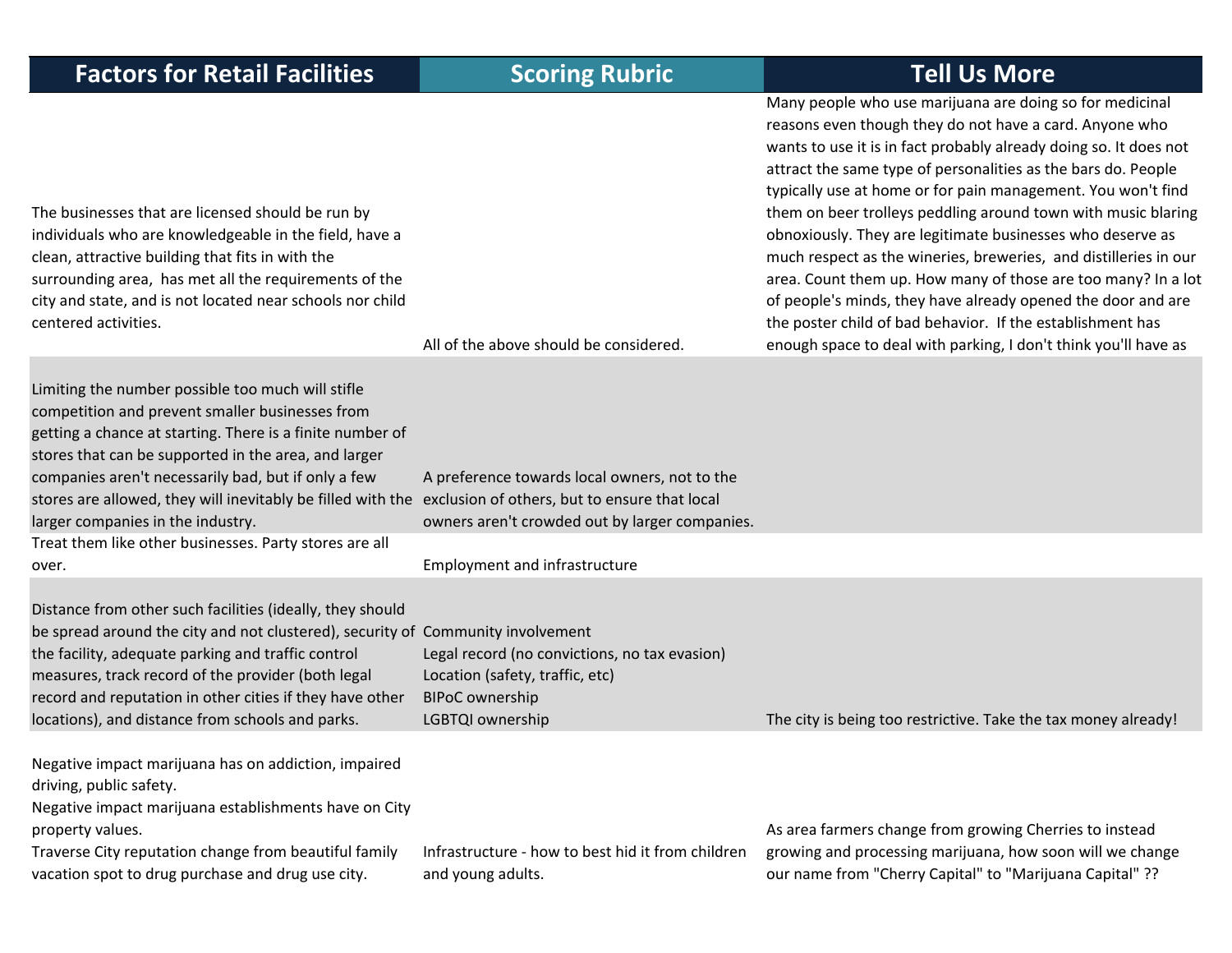| <b>Factors for Retail Facilities</b>                                                                                                                                  | <b>Scoring Rubric</b>                                                                         | <b>Tell Us More</b>                                                                                                                                                                    |
|-----------------------------------------------------------------------------------------------------------------------------------------------------------------------|-----------------------------------------------------------------------------------------------|----------------------------------------------------------------------------------------------------------------------------------------------------------------------------------------|
| 1. Dispersed enough to service the city (and surrounding                                                                                                              |                                                                                               |                                                                                                                                                                                        |
| townships) conveniently placed on the West, East,                                                                                                                     |                                                                                               |                                                                                                                                                                                        |
| Central and South.                                                                                                                                                    | None I can think of.                                                                          | Thank you for asking for this input.                                                                                                                                                   |
| None. Traverse City does not need to attract these<br>types of businesses.                                                                                            | Nothing. These businesses will cause more<br>community harm than good.                        |                                                                                                                                                                                        |
| Proximity to other facilities, the space to be able to                                                                                                                |                                                                                               |                                                                                                                                                                                        |
| handle the foot and vehicle traffic the facility will                                                                                                                 |                                                                                               |                                                                                                                                                                                        |
| produce                                                                                                                                                               | None that I can think of                                                                      |                                                                                                                                                                                        |
| Proximity to schools.                                                                                                                                                 | Land Use                                                                                      |                                                                                                                                                                                        |
| population                                                                                                                                                            | parking                                                                                       |                                                                                                                                                                                        |
|                                                                                                                                                                       |                                                                                               |                                                                                                                                                                                        |
| The number of licenses allowed should be unlimited as<br>long as each licensee complies with plan to hire a<br>majority of local residents, support a local community | License preference for applicants who<br>the community and/or supporting a local non-         | demonstrate a history (or plan) for giving back to Allow market forces to determine the viability of an adult retail<br>facility by granting an unlimited number of licenses. The ones |
| non-profit. Let market forces determine how many adult profit, and most importantly, hiring local<br>retail facilities will survive and thrive.                       | residents as the majority of their employees.                                                 | who survive and thrive in an open, competitive market will<br>most likely offer the highest quality product for the best price,                                                        |
|                                                                                                                                                                       | Lume should definitely be one of the licensees. I                                             |                                                                                                                                                                                        |
| Could be located in regular tobacco shops.                                                                                                                            | have been purchasing from them since 4/20/20<br>and have to pay for delivery from Honor, MI.  | Where will tax revenue go? Not to Downtown Development<br>Authority!!!!                                                                                                                |
| Impact or potential impact on neighboring homes or<br>businesses. ei. Don't put a provisioning center next to                                                         |                                                                                               | Learn from your mistakes. Don't let these line up end to end<br>on Munson like the provisioning centers have. This should NOT                                                          |
| or near a drug treatment facility. Odor can kill a<br>restaurant. And stores are better out of sight, out of                                                          | Compatibility with surrounding land uses. Keep<br>this away from homes, foot traffic, tourist | be what we are known for.                                                                                                                                                              |
| mind. Not in visually prominent locations as they are<br>with current provisioning centers.                                                                           | venues, etc. Client should have to know where<br>to look to find a facility.                  | Your survey is missing subarea J. Out of area should not be a<br>option, as the criteria is "closest to". By the way, I'm near J.                                                      |
|                                                                                                                                                                       | Criminal record<br>Security                                                                   |                                                                                                                                                                                        |
| Exclude the downtown area.                                                                                                                                            | Limit operation timing                                                                        | I heavily oppose any facilities within the downtown area.                                                                                                                              |
| Quality (over quantity) of service, product, and<br>education offered.                                                                                                |                                                                                               |                                                                                                                                                                                        |

Ease of access

Location/distribution Looks good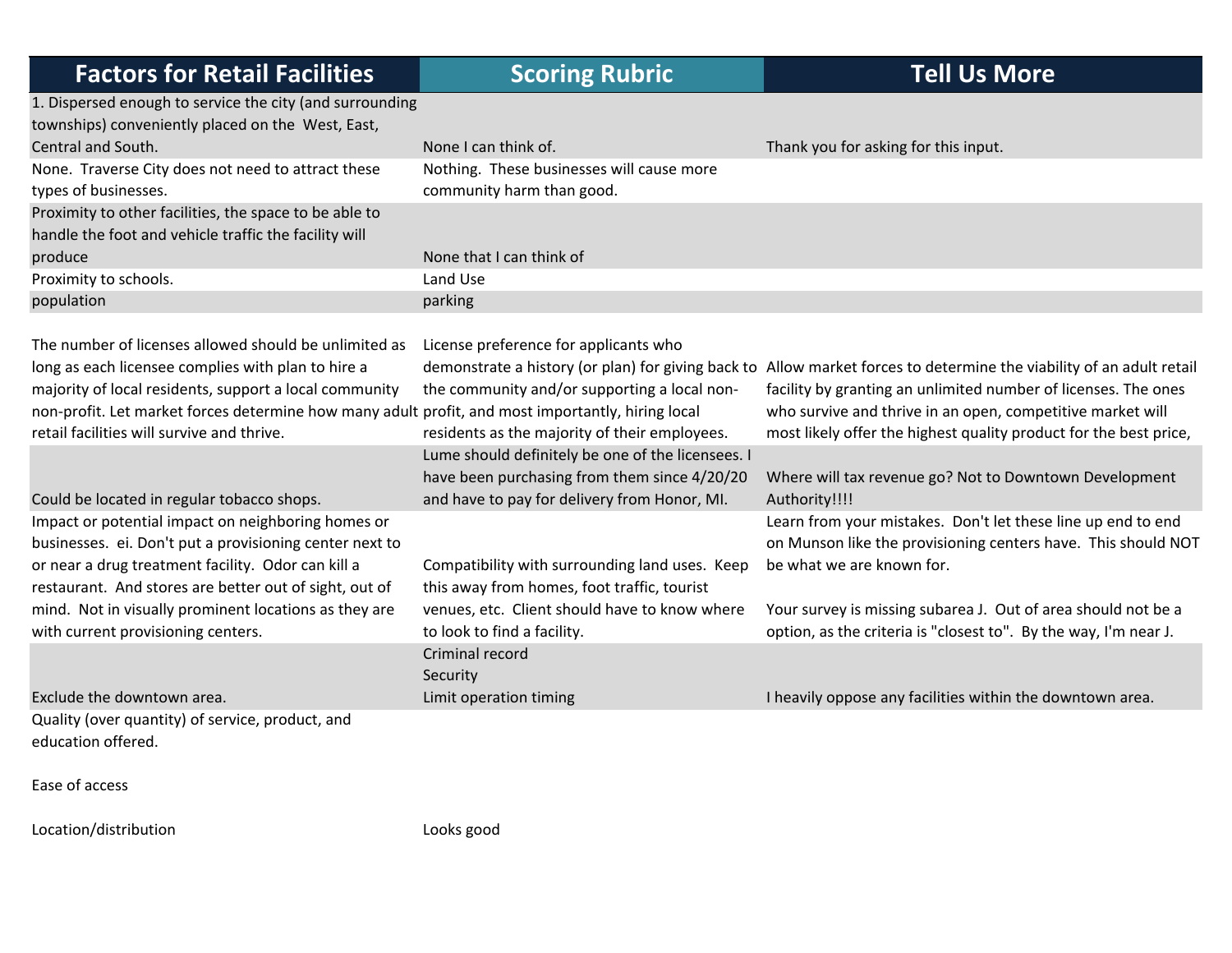| <b>Factors for Retail Facilities</b>                       | <b>Scoring Rubric</b>                       | <b>Tell Us More</b> |
|------------------------------------------------------------|---------------------------------------------|---------------------|
| The small area of Traverse City proper, the large number   |                                             |                     |
| of businesses licensed to sell alcohol, the exploding      |                                             |                     |
| tourist population in the summer, TC's reputation of       |                                             |                     |
| being a Party Town already because of all the pubs.        |                                             |                     |
| Residents and visitors should feel TC is i viable place to |                                             |                     |
| shop and so business.                                      | Reputation, commitment to community, safety |                     |
| Location outside of doentown                               | Location                                    |                     |
|                                                            | Experience                                  |                     |
| Just that they are kept away frim school areas             | Employment                                  |                     |

| Can one police it? Can enforcement be monitored and       |                                                     |     |
|-----------------------------------------------------------|-----------------------------------------------------|-----|
| controlled? How many retailers will survive?              |                                                     |     |
| Are the businesses around the Facilities being affected   |                                                     |     |
| because of their clientele? Have we done our              |                                                     |     |
| homework so we have no hazards we cannot take fix         |                                                     |     |
| and change quickly if the public's quality of life is     | Are they really who they say are?                   |     |
| jeopardy? Did we buildout to quickly?                     | Who what when how why and has this been             |     |
| Have we examined the problems already on the table?       | completely investigated?                            |     |
|                                                           |                                                     |     |
| Let capitalism decide how many facilities are in town.    | None. Unlimited licenses. Let capitalism decide.    |     |
|                                                           | Think local, actual Traverse City residents, should |     |
| Distance from schools. Distance from bars                 | become considered first                             |     |
| Supply and demand study                                   | <b>Business model</b>                               |     |
| Prohibit subareas located in proximity to schools, public |                                                     |     |
| library, parks, neighborhoods and locations deemed        |                                                     |     |
| family oriented                                           |                                                     |     |
|                                                           |                                                     |     |
|                                                           | N/A                                                 | N/A |
| N/a                                                       | Experience / infrastructure                         | N/A |
| Bringing more of the funds back into the citynot out to   |                                                     |     |
| Honor.                                                    | ethos                                               |     |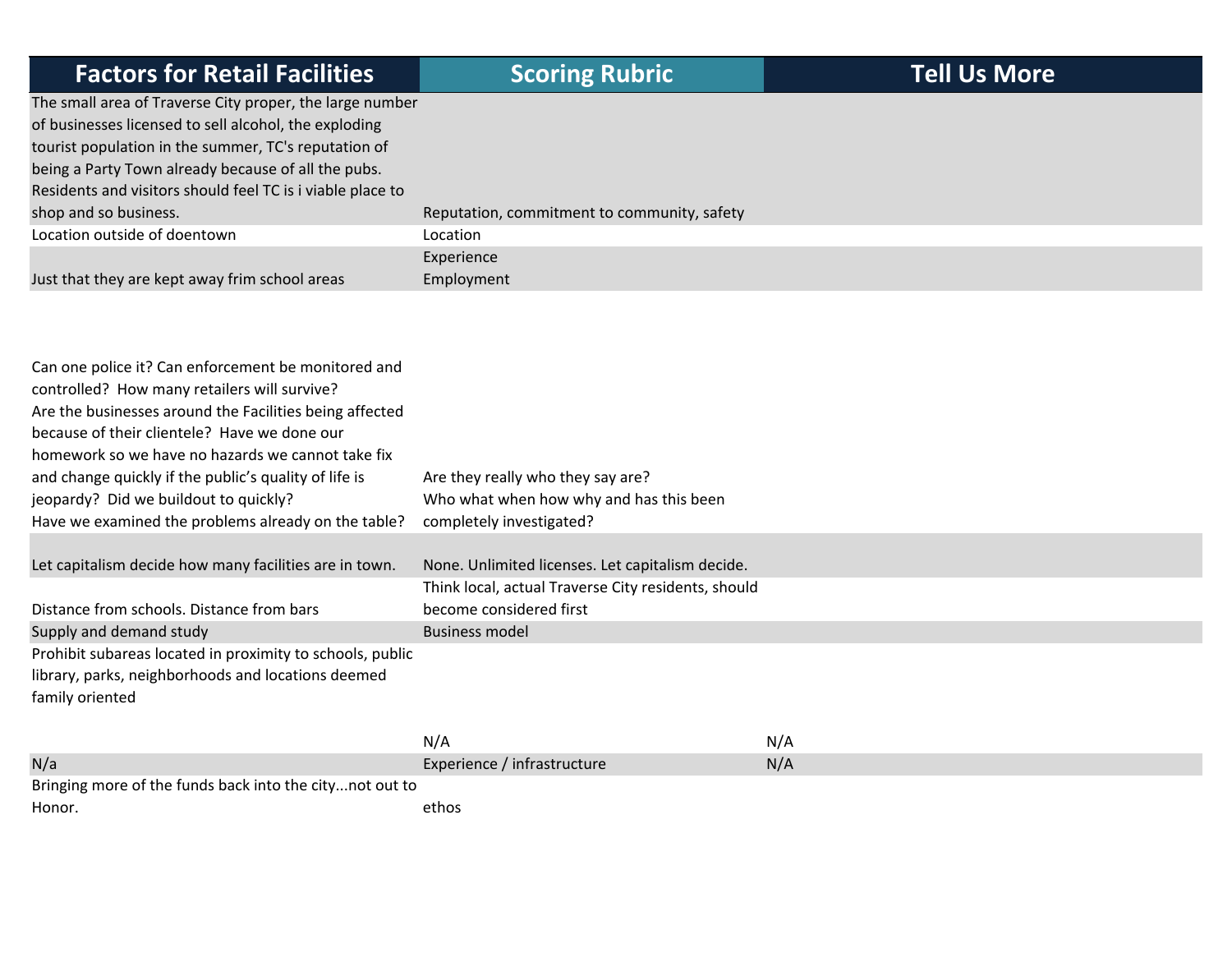think it's fair to have just as many Marijuana facilities as we do brewery or pubs! If alcohol can be sold,so can Marijuana

Broadly speaking I think that the number of Adult Use facilities should be determined by demand/market forces. That said, I am comfortable with limits set by zoning or other requirements (e.g.distance from schools standards/testing; accessibility and or day care facilities). So while I don't think the city should sent <sup>a</sup> hard limit on the number of licenses I understand and support <sup>a</sup> de facto limit from reasonable area; ability to handle crowds/lines; expectations. If that ends up simply being all the medical facilities with dual licenses that's fine. The ability to guarantee <sup>a</sup> safe and professional operation as well as to assure the community that they have the financial resources to maintain ownership of their operation. They should also clearly state their commitment to the safety of their product (a seed to store control of what they sell). They should also should in the past) also clearly state <sup>a</sup> commitment to the safety of the community and to the goals/values of the city's master plan.

Is there <sup>a</sup> limit on liquor stores or breweries and distilleries? If there is why wouldn't you try to keep it the same

The number of full time adult residents, proximity to schools, as well as the concentration of tourist lodging.

The amount of income the city can make from taxes and Experience, employment

: should live in county we're applied 6mths or more

: Should provide testing locally

: must employ local bud tenders that also have <sup>a</sup> card,training and knowledge of products

Design and security Land use and property design

Michigan/Traverse City based company; living wage for staff; housing provided/available to community participation via volunteer opportunities for staff or donations; product encouragement via public transportation, walking, biking, etc.; Landscaping or "fit" within promotion/access to smart drug use or rehabilitation programs

Financial Solvency

Adherence to Regulations (have they been cited

The scoring rubric should NOT been scored on <sup>a</sup> pass/fail basis and should be scored publicly for explanation of the scores.

Local or not Adherence to regulations **Aesthetics** Uniqueness

staff; use of clean energy in production or on site; communities. I am not worried about becoming a town known I look forward to seeing the tax revenue from these businesses staying in Traverse City instead of going to the surrounding for recreational marijuana as I think long term marijuana will be normalized/legal nationally. As that happens the novelty (and likely number) of facilities will decline. With that long term view I think one of the most important aspects of these facilities is that they provide actual careers and good pay to people. One thing we absolutely do not need is <sup>a</sup> host of minimum wage jobs without housing or opportunity for advancement.

> appreciate the complexity of what you are tackling. The end result should be to award license to the best and most responsible operator. We cannot allow license awards to entities who have no intention of actually operating their facility long term and doing so as <sup>a</sup> responsible community partner. For many of these entities this is not an investment in Traverse City but instead <sup>a</sup> pop up retail outlet with no long term commitment to the goals and objectives of our residents.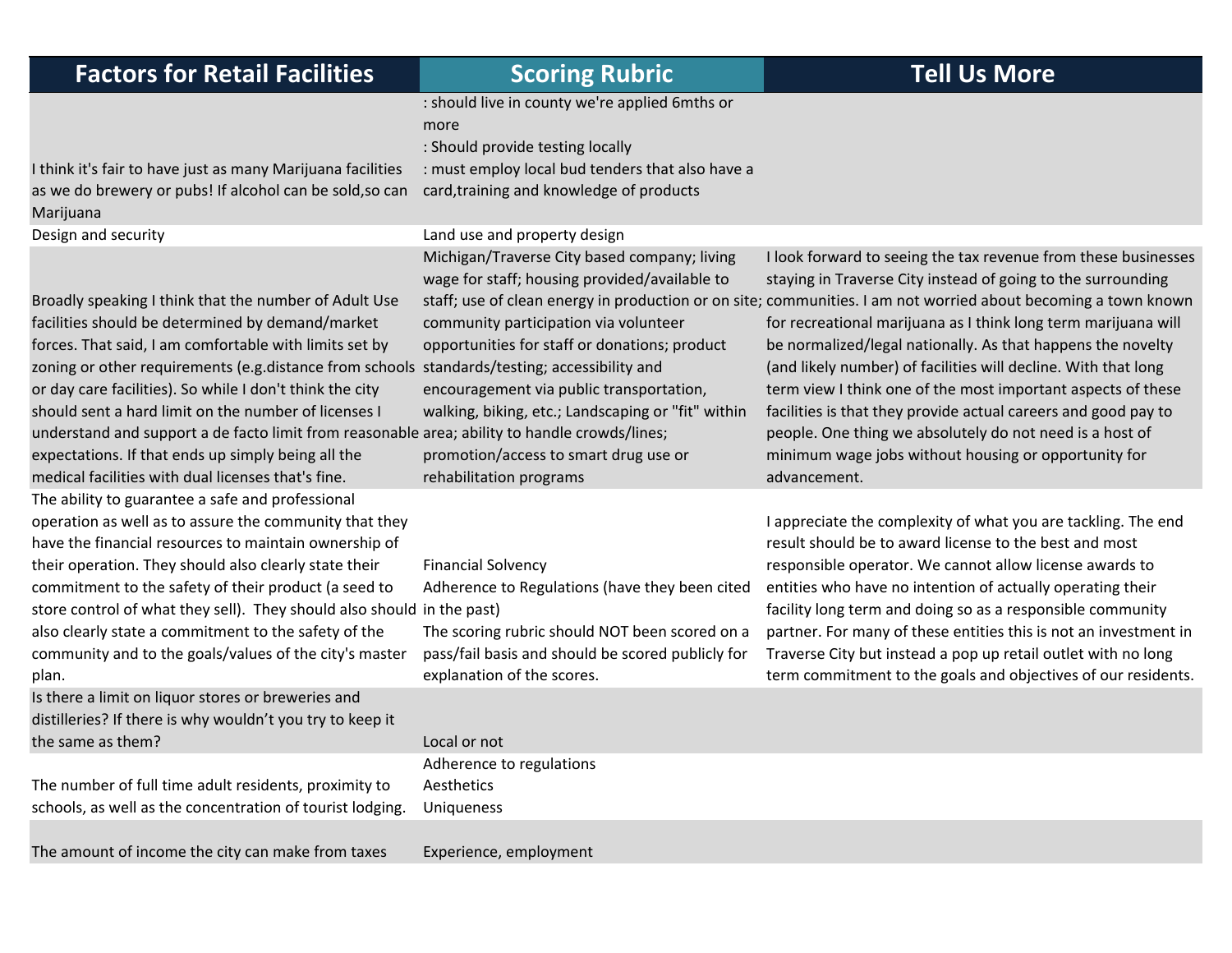| If the owners were selected via the original lottery<br>system, i.e. the "bucket draw", that business should<br>have the right to have a recreational license. If not, |                                                                                                 |                                                                   |
|------------------------------------------------------------------------------------------------------------------------------------------------------------------------|-------------------------------------------------------------------------------------------------|-------------------------------------------------------------------|
| those businesses will likely sue the city based on the                                                                                                                 | If the application was selected during the original                                             |                                                                   |
| amount of cash they have already invested into their                                                                                                                   | "bucket draw" they should be allowed to have a                                                  |                                                                   |
| businesses. legally, allowing the "bucket draw" winners                                                                                                                | recreational license if they meet the<br>requirements of City and are in good standing          |                                                                   |
| to have an unrestricted chance to "go legal" is the best<br>route and limits liability for the City.                                                                   | with City.                                                                                      |                                                                   |
| No limit                                                                                                                                                               | Employment                                                                                      |                                                                   |
| Surrounding area of a location. Away from schools                                                                                                                      |                                                                                                 |                                                                   |
| being the primary.                                                                                                                                                     |                                                                                                 |                                                                   |
|                                                                                                                                                                        | That's plenty of criteria, nothing additional                                                   |                                                                   |
|                                                                                                                                                                        | needed                                                                                          | We the people voted for this, it needs to be moved along ASAP     |
| Don't need one on every street corner.                                                                                                                                 | N/A                                                                                             | N/A                                                               |
|                                                                                                                                                                        |                                                                                                 | Marijuana dispensaries would bring more jobs, as well as          |
|                                                                                                                                                                        |                                                                                                 | tourists dollars. As it stands now; residents have to go to other |
| There shouldn't be a limit.                                                                                                                                            | All of the above.                                                                               | areas to purchase these items when the money can be kept          |
|                                                                                                                                                                        | Nothing. These businesses, like all others, will                                                |                                                                   |
|                                                                                                                                                                        | succeed or fail based upon capital investment,                                                  |                                                                   |
|                                                                                                                                                                        | efficiency and their ability to recognize and meet                                              |                                                                   |
|                                                                                                                                                                        | the needs of potential customers. Because the<br>state granted local communities the ability to |                                                                   |
|                                                                                                                                                                        | micro-manage these businesses doesn't mean we                                                   |                                                                   |
|                                                                                                                                                                        | should. The retail businesses I have seen around                                                |                                                                   |
| The demand for the product and the number of willing                                                                                                                   | the state seem to have no more impact on the                                                    |                                                                   |
| retailers.                                                                                                                                                             | community than any other.                                                                       |                                                                   |
| Let the market determine the number.                                                                                                                                   | All Above                                                                                       |                                                                   |
|                                                                                                                                                                        |                                                                                                 |                                                                   |
| Fact pot is the first step to drug addition. Kills people                                                                                                              |                                                                                                 |                                                                   |
| on Michigan Hwy's. The cartels' are funding the majority                                                                                                               |                                                                                                 |                                                                   |
| of you drug's. No longer do they drop it out of plane's in                                                                                                             |                                                                                                 | Denver Colorado's sheriff said this was the worst think ever      |
| FL. they grow it in Grand Traverse County. Your killing                                                                                                                | Drugs kill our children and you want tp profit,                                                 | done to the children and now the overdose death's will begin.     |
| our children and grand children                                                                                                                                        | what the hells wrong with you?                                                                  | Its on you                                                        |
| Let the market set the limits                                                                                                                                          | Land use                                                                                        | None                                                              |
|                                                                                                                                                                        |                                                                                                 |                                                                   |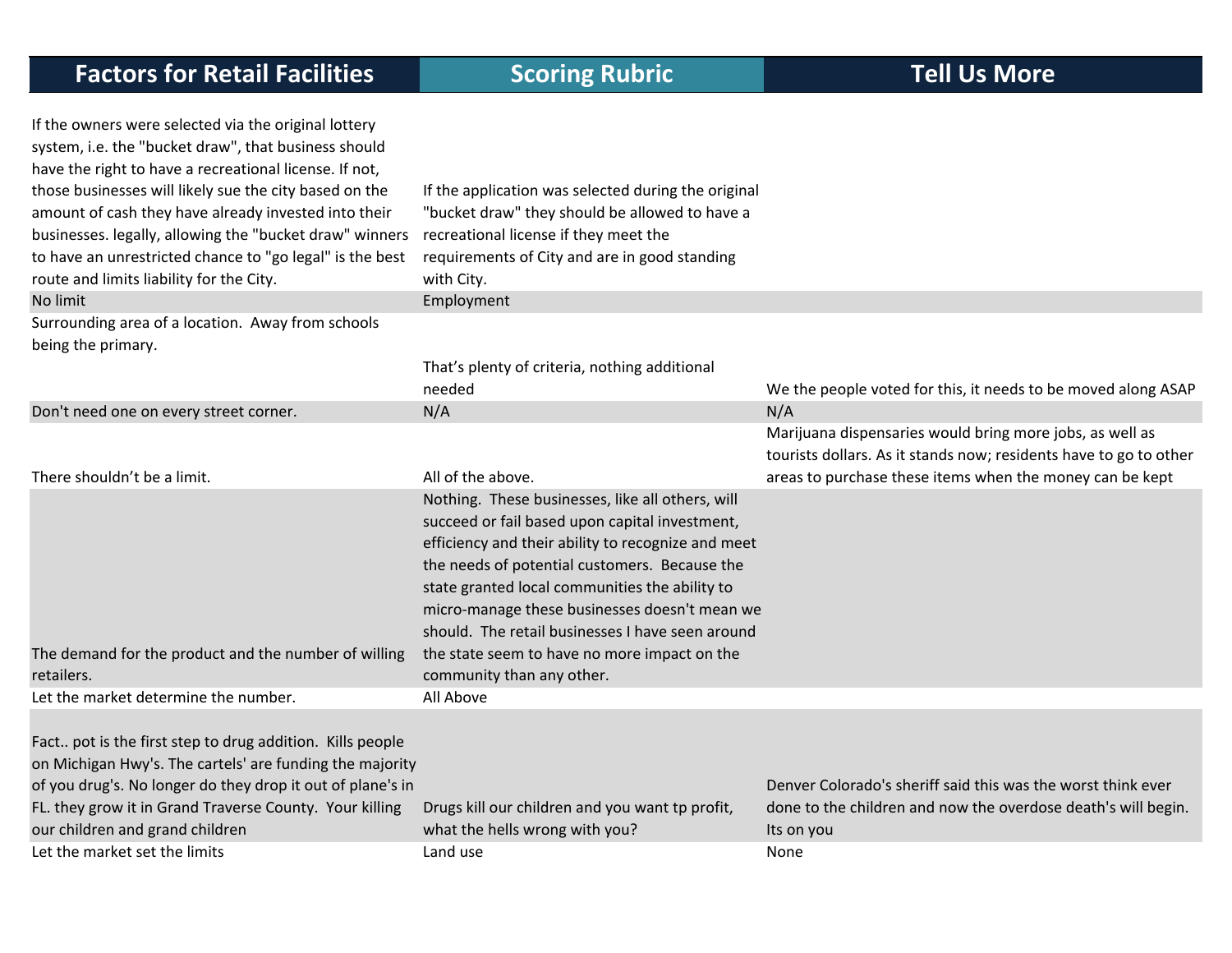| <b>Factors for Retail Facilities</b>                                                                                             | <b>Scoring Rubric</b>                                                                                                                                                                    | <b>Tell Us More</b>                                                                                                                                                                         |
|----------------------------------------------------------------------------------------------------------------------------------|------------------------------------------------------------------------------------------------------------------------------------------------------------------------------------------|---------------------------------------------------------------------------------------------------------------------------------------------------------------------------------------------|
| Drug free zones near schools                                                                                                     | Distance from existing schools. Existing license<br>holders in good standing should be given bonus<br>points. Let market decide number of additional<br>licenses for recreational shops. |                                                                                                                                                                                             |
| Keep it classy.                                                                                                                  | Local ownership; women and minority owned                                                                                                                                                | Just get it done - the people of Michigan spoke loud and clear.                                                                                                                             |
| Spread out within the city. Don't overburden any 1 area.                                                                         |                                                                                                                                                                                          |                                                                                                                                                                                             |
| There are already areas that appear to have a marijuana Connection to the city. Limit the number of<br>business on every corner. | "outsiders" setting up shop.                                                                                                                                                             |                                                                                                                                                                                             |
| Not overwhelming but fair market                                                                                                 |                                                                                                                                                                                          |                                                                                                                                                                                             |
|                                                                                                                                  | Expierence, longevity                                                                                                                                                                    |                                                                                                                                                                                             |
| Unlimited enjoy and allow the date to make \$<br>You are making this way to complex. Let it happen.                              | All above                                                                                                                                                                                | Stop cool grilling let this grow and let people enjoy. Alcohol is<br>worse.                                                                                                                 |
| Population of the city, ratio to non marijuana businesses County of residence                                                    |                                                                                                                                                                                          | Too many on our "Main Street". Visiting friends and relatives<br>are now calling TC "THC". If we want to keep discouraging our<br>teens from using the stores should not be on every corner |
| The look/advertising of the building, the perception of<br>our location from visitors, and the quantity of licenses.             | Design of building/sign                                                                                                                                                                  |                                                                                                                                                                                             |
| Population density                                                                                                               | Experience, employment, communication                                                                                                                                                    |                                                                                                                                                                                             |
| Proximity to schools and homes.                                                                                                  | Land use and infrastructure                                                                                                                                                              |                                                                                                                                                                                             |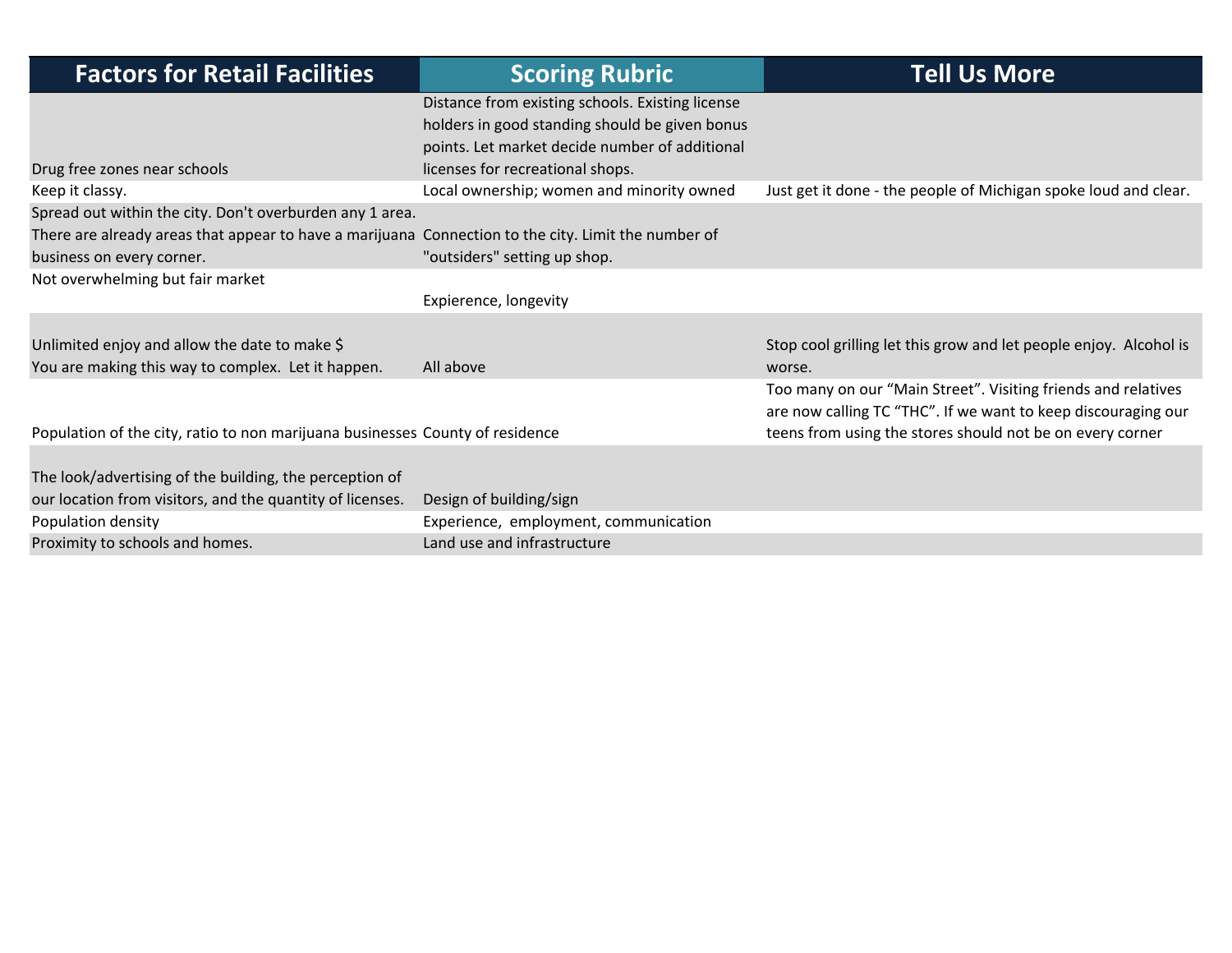The existing medical retailers should be awarded

recreational licenses. These establishments have proven their ability to function within the regulatory framework.

Not allowing recreational marihuana downtown appears to be ignorant prejudice rather than any actual policy concern.

As for how many licenses per area, the market will work that out. We don't limit the number of coffee shops, bookstores or shoes shops downtown, why are we limiting these? Experience. We are far less concerned about alcohol licenses which cause considerable more problems downtown than marihanua ever could. Recreational Marihuana is now legal. Let's treat it as such and remove the stigma and prejudices, This process becomes far simpler when we do. Only limited by market, government should not limit business inNone, should be unlimited Unfortunately your delay has already lost the city 1 thousands of dollars in revenue, any further delay will only cost more while our neighbors take in the revenue. Similar criteriaParking, Safe Vehicular Access. Get this done already!! live on OMP and work in TC. I think that we should limit the number of retailers, but be cognoscenti on the locations and parking: Company reputation, sourcing Location, availability of products Those all look good but also community involvementHow about <sup>a</sup> <sup>a</sup> local owner/operator? Why were all 13 medical licenses awarded to downstate businesses? 13 licenses means that most will fail. 4‐6 would provide <sup>a</sup> vibrant cannabis culture and all licensees would have <sup>a</sup> successful business justifying the enormous costs to enter this industry. Local ownership. Why should all profit from this industry end up downstate? Whoever decided on 13 med licenses was wrong. EWay too many for <sup>a</sup> town the size of TC. Supply and demand **Diversity and equity** Should not be regulated like most retail shops. The same why you would limit restaurants or retails store. Let competition work it out. There should be at least the same amount of recreational marijuana shops as there are places to buy alcohol.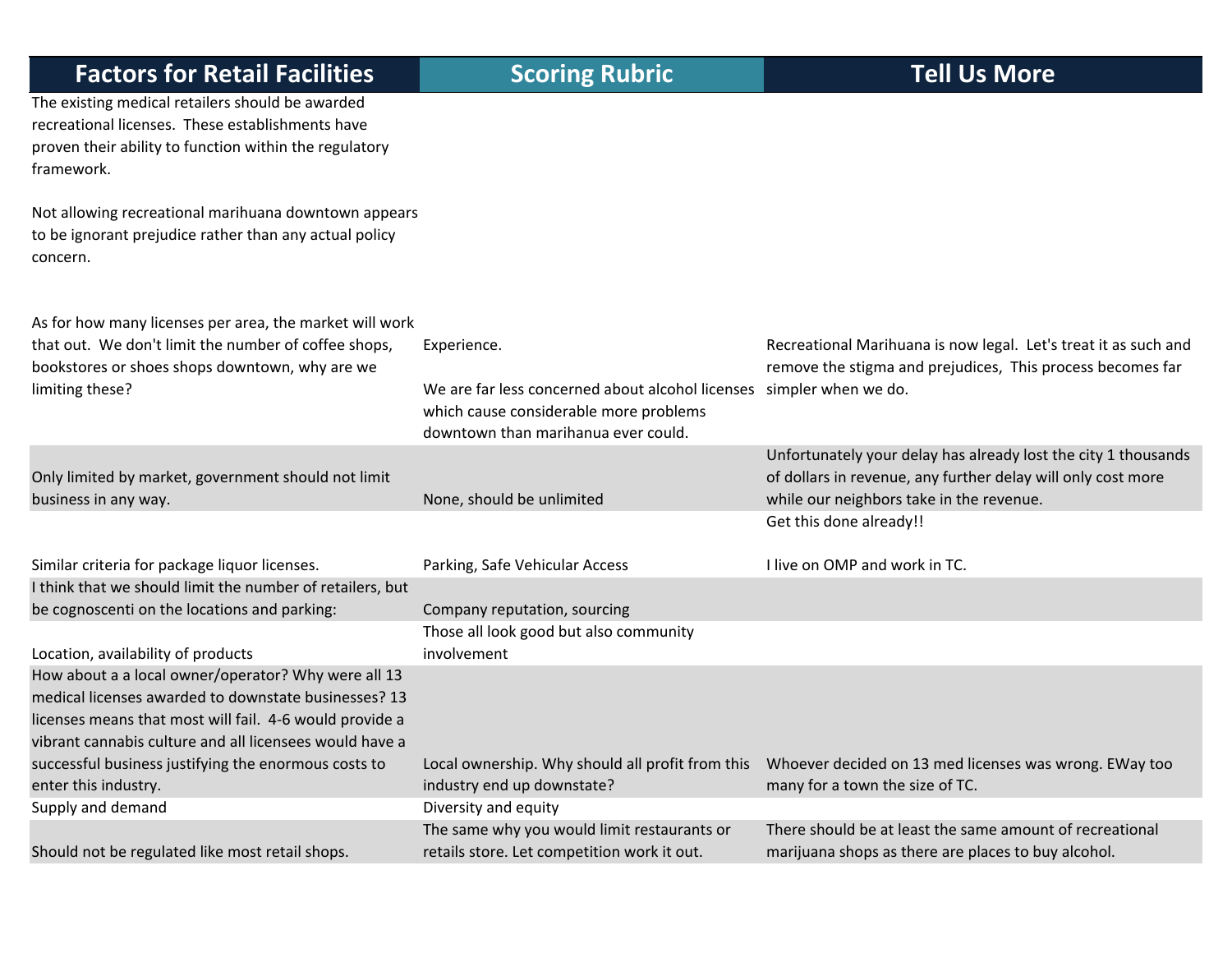| <b>Factors for Retail Facilities</b>                                                                                                                                                                                                                                                                                                                                                                                                                                                                                                            | <b>Scoring Rubric</b>                                                                                                                                                                                                                                                                                          | <b>Tell Us More</b>                                                                                                                                                                                                                                                                                                                                                                                                                                  |
|-------------------------------------------------------------------------------------------------------------------------------------------------------------------------------------------------------------------------------------------------------------------------------------------------------------------------------------------------------------------------------------------------------------------------------------------------------------------------------------------------------------------------------------------------|----------------------------------------------------------------------------------------------------------------------------------------------------------------------------------------------------------------------------------------------------------------------------------------------------------------|------------------------------------------------------------------------------------------------------------------------------------------------------------------------------------------------------------------------------------------------------------------------------------------------------------------------------------------------------------------------------------------------------------------------------------------------------|
| Parking. Proximity to current provisioning centers.<br>Please do not allow this market to become<br>oversaturated the way provisioning centers have in this<br>town.                                                                                                                                                                                                                                                                                                                                                                            | Parking and traffic flow. Lume in Honor draws<br>major traffic and crowds - TC is already gaining a<br>reputation for poor traffic patterns, adding<br>dispensaries in heavily congested (in regards to<br>rush hour traffic, etc, not foot traffic or general<br>traffic) isn't going to help in that regard. | I don't care how recreational marijuana permits are dispensed,<br>I just care how many are dispensed and I hope it is done<br>differently than provisioning centers in this town. The<br>oversaturation is obnoxious. As an adult marijuana user, I<br>appreciate that this is moving forward in TC and I'm looking<br>forward to when recreational dispensaries open. I just hope<br>that there isn't one on every corner the way there are now, or |
| Fair competition but not over saturated                                                                                                                                                                                                                                                                                                                                                                                                                                                                                                         | <b>Business background</b><br>Knowledge of business product<br>Financial background and support                                                                                                                                                                                                                |                                                                                                                                                                                                                                                                                                                                                                                                                                                      |
| There shouldnt be a limit.                                                                                                                                                                                                                                                                                                                                                                                                                                                                                                                      | There should be no restrictions on the number of<br>licenses.                                                                                                                                                                                                                                                  |                                                                                                                                                                                                                                                                                                                                                                                                                                                      |
| None. Let the free market figure out what ones survive<br>and which do not.                                                                                                                                                                                                                                                                                                                                                                                                                                                                     | Experience and employment.                                                                                                                                                                                                                                                                                     | I chose unlimited for most answers. Let the businesses figure it<br>out. I'm not worried about over abundance because I believe<br>only a certain number will eventually survive.                                                                                                                                                                                                                                                                    |
| proximity to each other and distance from schools                                                                                                                                                                                                                                                                                                                                                                                                                                                                                               | infrastructure, communication                                                                                                                                                                                                                                                                                  |                                                                                                                                                                                                                                                                                                                                                                                                                                                      |
| Our youth and the example we are setting.                                                                                                                                                                                                                                                                                                                                                                                                                                                                                                       | Impact on addiction within our community.<br>Impact on our youth and the behaviors are being<br>modeled.                                                                                                                                                                                                       |                                                                                                                                                                                                                                                                                                                                                                                                                                                      |
| Proximity of the zoning districts<br>Density of population and proximity to other townships<br>where sales may be allowed or are allowed<br>Density of bars and restaurants serving alcohol in those<br>districts                                                                                                                                                                                                                                                                                                                               | Proximity to bars and liquor stores.                                                                                                                                                                                                                                                                           |                                                                                                                                                                                                                                                                                                                                                                                                                                                      |
| All existing Medical Provisioning Centers in Traverse City<br>should be allowed to operate as Adult Use Facilities.<br>They have operated in an overly competitive Med<br>market for a long rime, providing jobs and invested a lot<br>of money and energy into these businesses. All deserve<br>the opportunity to succeed in the much larger 21+ Adult<br>Use market. If anyone was in their shoes that person<br>would understand that being able to sell products to the<br>21+ market is the only chance they have to stay in<br>business. | All currently operating med facilities should be<br>allowed the opportunity for an Adult Use license.                                                                                                                                                                                                          |                                                                                                                                                                                                                                                                                                                                                                                                                                                      |
|                                                                                                                                                                                                                                                                                                                                                                                                                                                                                                                                                 |                                                                                                                                                                                                                                                                                                                |                                                                                                                                                                                                                                                                                                                                                                                                                                                      |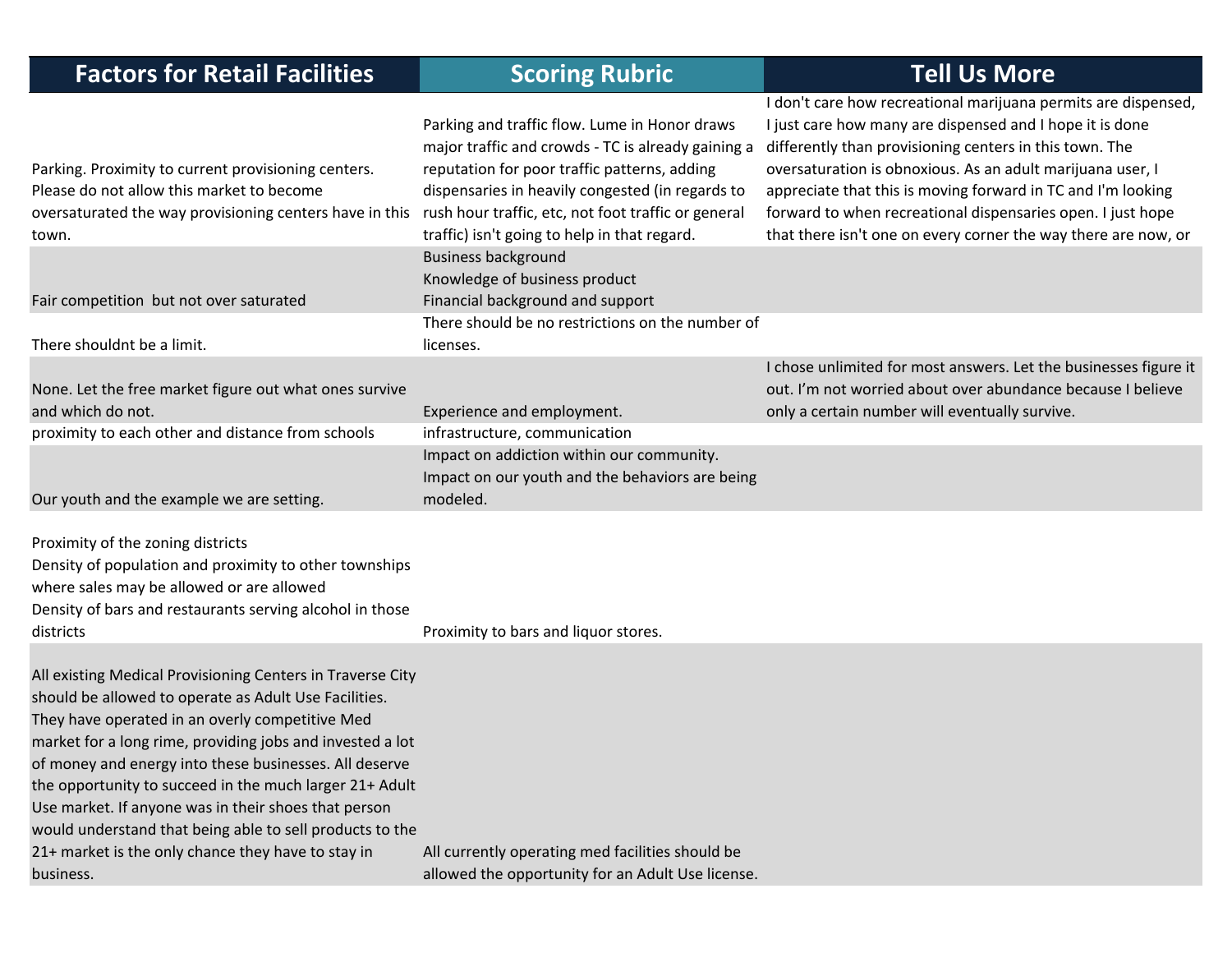| <b>Factors for Retail Facilities</b>                                                                        | <b>Scoring Rubric</b>                             | <b>Tell Us More</b>                                                |
|-------------------------------------------------------------------------------------------------------------|---------------------------------------------------|--------------------------------------------------------------------|
|                                                                                                             |                                                   | The only restriction on sales of cannabis should mirror those      |
| None that aren't Currently applied to alcohol sales.                                                        | Only those that apply to alcohol sales currently. | places on alcohol sales currently.                                 |
|                                                                                                             |                                                   |                                                                    |
| Provide some but not saturate the area with facilities - I                                                  |                                                   |                                                                    |
| suppose, at a minimum, that the number of medical                                                           | Organic                                           |                                                                    |
| facilities should have the ability to convert or add to                                                     | Sustainable                                       |                                                                    |
| their license to offer recreational.                                                                        | Local                                             |                                                                    |
| No limit, it would limit competition and up prices.                                                         | Experence                                         |                                                                    |
| That real adults don't smoke pot for recreational                                                           |                                                   | The only reason for multiplesources is for youto generate          |
| puposes                                                                                                     | Morality                                          | income. If you have to do this one place only and not in           |
| Allowing the medical patients to still be the focus, while Keep the recreational stores more in the tourist |                                                   |                                                                    |
| still giving money to the city but letting recruiters users                                                 | locations such as down town. And allow for local  |                                                                    |
| support the down at a distance.                                                                             | medical patients to avoid the recreational users. |                                                                    |
|                                                                                                             |                                                   |                                                                    |
| All current operating medical stores should be included                                                     |                                                   |                                                                    |
| in the amount of Adult use stores. So at a minimum-13 Grow and processing affiliation                       |                                                   |                                                                    |
| Marijuana is much safer than alcohol and should be                                                          |                                                   | I'm happy to see forward motion on this issue finally, this has    |
| treated as such.                                                                                            | Locally owned                                     | taken way too long!                                                |
|                                                                                                             |                                                   | Thank you for opening this up for public comment. I order from     |
|                                                                                                             |                                                   | Lume in Honor, I mostly get it delivered. I am not a medicinal     |
|                                                                                                             |                                                   | user, and I have no plans on getting a medical license. I am sure  |
| If marijuana dispensaries opened with medical sales,                                                        | Infrastructure, not creating more stress on high  | I could based on a few conditions, but I rather pay the higher     |
| they should be able to add recreational sales.                                                              | traffic areas.                                    | taxes to go toward the community. I would love to be able to       |
|                                                                                                             |                                                   | Is there a cap and location restrictions on bars, breweries and    |
|                                                                                                             |                                                   | liquor stores? There's a business on front street that sells sex   |
| There shouldn't be a limit.                                                                                 | I don't think there should be a limit.            | toys as well as drugs that are barely legal. Let's give the weed a |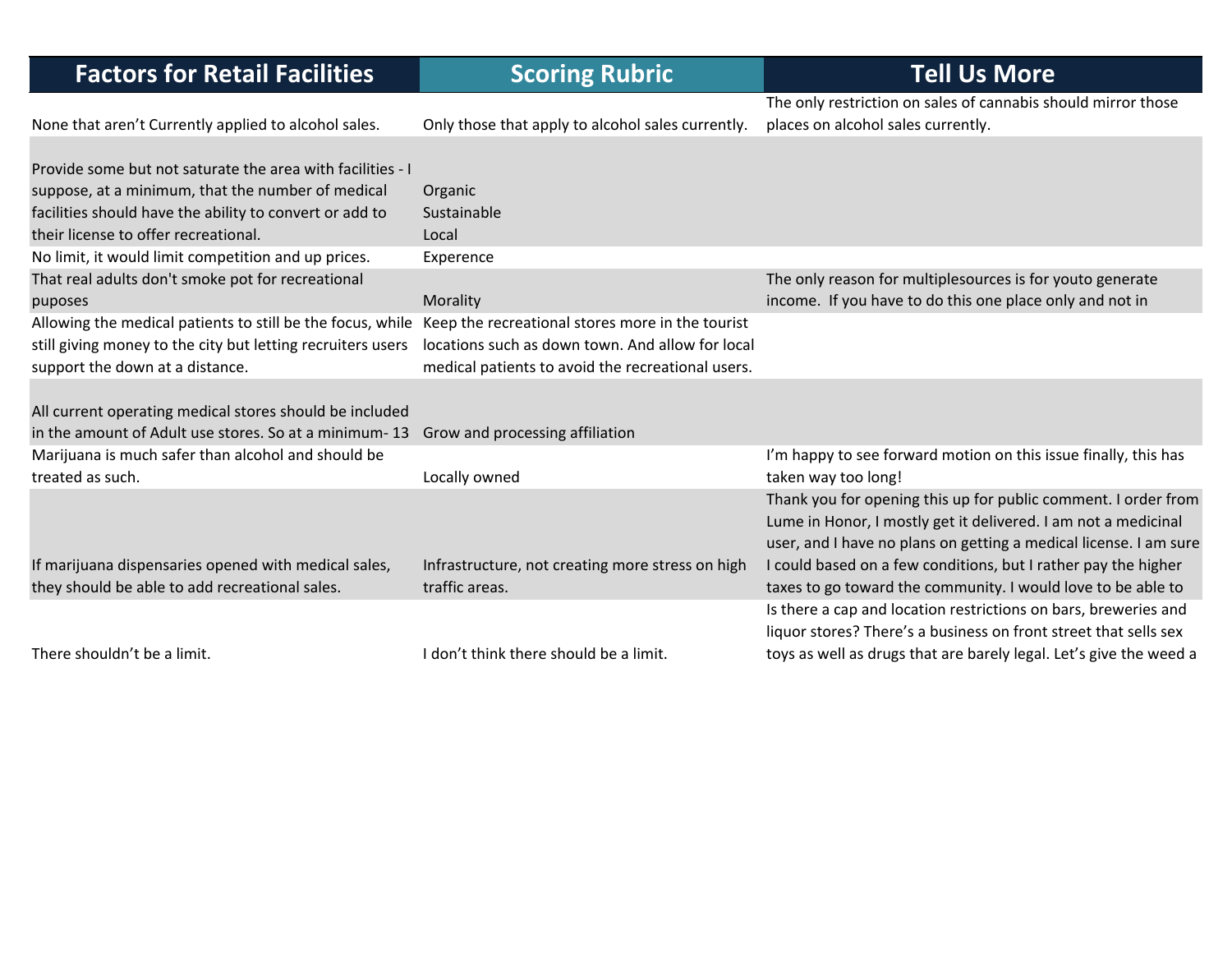| <b>Factors for Retail Facilities</b>                                                                                                                                                                                                                                                                                                                                                                                                                                                                                                 | <b>Scoring Rubric</b>                                                                                                                                                                                                                                                                                                                                                                                                                                                                                                           | <b>Tell Us More</b>                                                                                                                                                                                                                                                                                                                                                                                                                                          |
|--------------------------------------------------------------------------------------------------------------------------------------------------------------------------------------------------------------------------------------------------------------------------------------------------------------------------------------------------------------------------------------------------------------------------------------------------------------------------------------------------------------------------------------|---------------------------------------------------------------------------------------------------------------------------------------------------------------------------------------------------------------------------------------------------------------------------------------------------------------------------------------------------------------------------------------------------------------------------------------------------------------------------------------------------------------------------------|--------------------------------------------------------------------------------------------------------------------------------------------------------------------------------------------------------------------------------------------------------------------------------------------------------------------------------------------------------------------------------------------------------------------------------------------------------------|
| Residents want a local option. Grown local, processed<br>local, sold to the consumer local, and for the owners to<br>reside in our area so their dollars are then continued to<br>be spent locally. If this cannot be accomplished via the<br>rubric, then we must allow for unlimited licenses in the<br>city. Yes, the large retail chains (which are already here)<br>will be in town, but that at least gives the locals the<br>opportunity to open their shop. Residents will choose<br>boutique, local owned shops every time. | If there is to be a cap, bonus points should be<br>given to owners who live within GT County.<br>Unfortunately, none of the med licenses went to<br>a Traverse City based company. Residents of our<br>area are afraid the same will happen with Rec.<br>The limited number of licenses will be granted to<br>large chains with owners that live down state or<br>out of state.<br>We want unlimited licenses so that local<br>residents have a fair chance to operate. The<br>residents will patron the local shops to be sure | Please give local small business owners a chance. Prioritize<br>county residents in the rubric, or else have unlimited licenses.                                                                                                                                                                                                                                                                                                                             |
| No limit needed market decides, knowledgeable person<br>needed to explain doseges and results but no one can<br>partake of or be under influence while working in a<br>dispensing facility                                                                                                                                                                                                                                                                                                                                           | Let market decide how may stores can open                                                                                                                                                                                                                                                                                                                                                                                                                                                                                       | Alcohol is allowed everywhere and yet it is known to be deadly<br>in large amounts but marijuana has not caused death in any<br>amount. Alcohol use causes disturbances at times with drunks<br>fighting or being belligerent, marijuana tends to quiet a person<br>and does cause hunger (munchies) I don't understand why<br>marijuana has been illegal while the one drug (alcohol) causes                                                                |
| Population and ability to regulate within current law<br>enforcement capacity                                                                                                                                                                                                                                                                                                                                                                                                                                                        | <b>Employment and experience</b>                                                                                                                                                                                                                                                                                                                                                                                                                                                                                                |                                                                                                                                                                                                                                                                                                                                                                                                                                                              |
| The same factors that are considered for any legal<br>business. I wouldn't impose anything additional just<br>because of the type of business they are.                                                                                                                                                                                                                                                                                                                                                                              | Whether or not they are a locally owned<br>business.                                                                                                                                                                                                                                                                                                                                                                                                                                                                            | I marked undecided for all of the numbers because I am not as<br>well educated on the subject as I would like to be as far as<br>industry standards, what other communities are doing, how<br>this compares to liquor licenses, etc. While I don't necessarily<br>think it should be unlimited, I don't think it should be zero<br>either. I think there's a thoughtful middle ground and I<br>appreciate the opportunity to give public comment. Thank you. |
| Realistically a limit of 20 shops in grand traverse county                                                                                                                                                                                                                                                                                                                                                                                                                                                                           | Infrastructure<br>Employment<br>Communication<br>Experience                                                                                                                                                                                                                                                                                                                                                                                                                                                                     |                                                                                                                                                                                                                                                                                                                                                                                                                                                              |
|                                                                                                                                                                                                                                                                                                                                                                                                                                                                                                                                      | As long as they have no criminal record there                                                                                                                                                                                                                                                                                                                                                                                                                                                                                   |                                                                                                                                                                                                                                                                                                                                                                                                                                                              |
| Like breweries, let the local market decide who stays                                                                                                                                                                                                                                                                                                                                                                                                                                                                                | should be no barriers. If they are eligible, let                                                                                                                                                                                                                                                                                                                                                                                                                                                                                |                                                                                                                                                                                                                                                                                                                                                                                                                                                              |

them operate like any new, small business.

This will bring lots of tax revenue to our area

open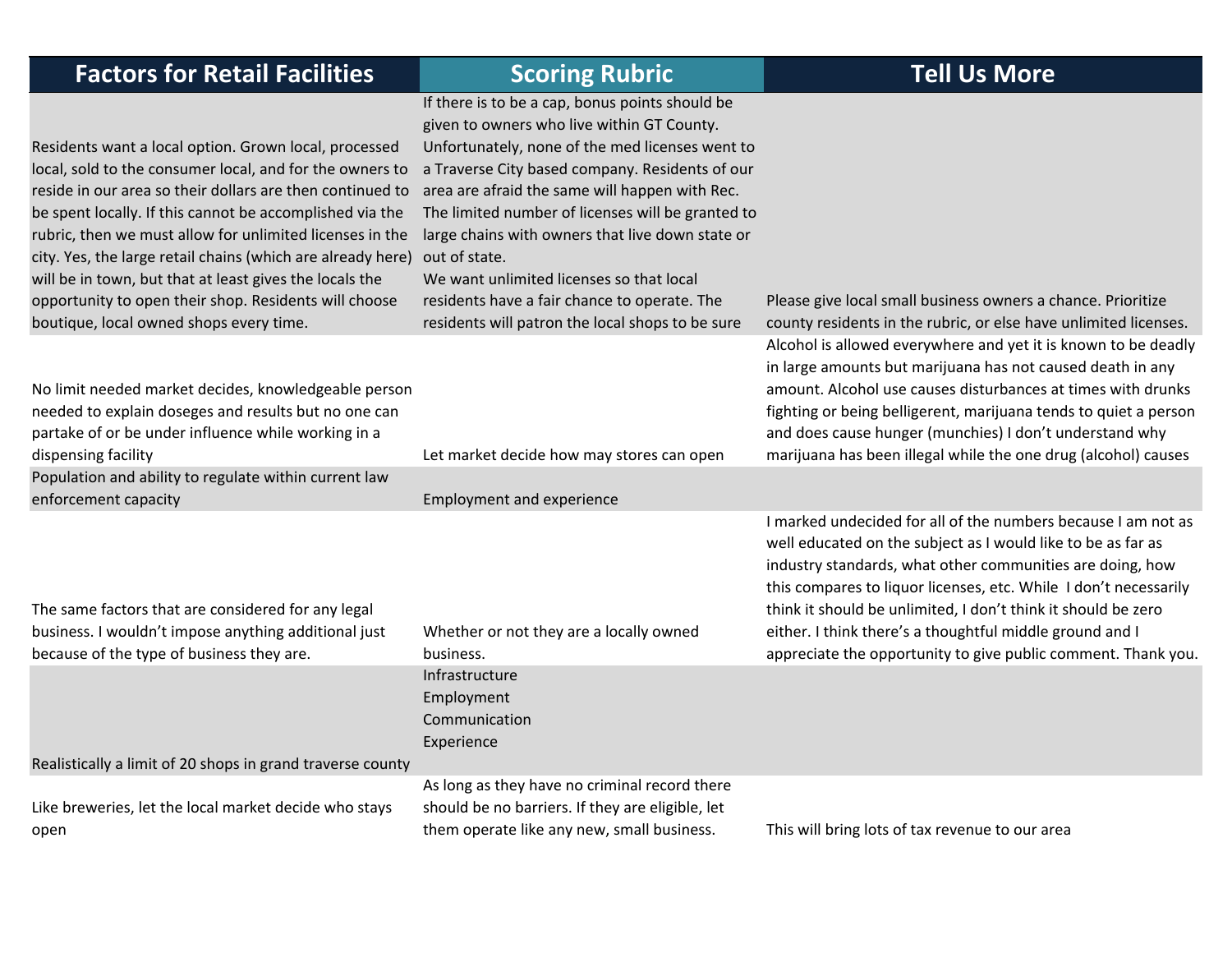| <b>Factors for Retail Facilities</b>                                                                                                                                                                                                                                    | <b>Scoring Rubric</b>                                                                                                                                                                                               | <b>Tell Us More</b>                                                                                                                                                                                                                                                                                                                  |
|-------------------------------------------------------------------------------------------------------------------------------------------------------------------------------------------------------------------------------------------------------------------------|---------------------------------------------------------------------------------------------------------------------------------------------------------------------------------------------------------------------|--------------------------------------------------------------------------------------------------------------------------------------------------------------------------------------------------------------------------------------------------------------------------------------------------------------------------------------|
|                                                                                                                                                                                                                                                                         | Past environmental reputation                                                                                                                                                                                       |                                                                                                                                                                                                                                                                                                                                      |
|                                                                                                                                                                                                                                                                         | <b>Criminal violations</b>                                                                                                                                                                                          |                                                                                                                                                                                                                                                                                                                                      |
| The store signage needs to be discreet. Store hours -                                                                                                                                                                                                                   | Respect for the community (responsiveness to                                                                                                                                                                        |                                                                                                                                                                                                                                                                                                                                      |
| open no later than 9:00pm                                                                                                                                                                                                                                               | any issues)                                                                                                                                                                                                         |                                                                                                                                                                                                                                                                                                                                      |
|                                                                                                                                                                                                                                                                         |                                                                                                                                                                                                                     | I strongly support limiting the number per district to 1 and the<br>reducing the number in the city to 5 total. That is plenty of<br>opportunity to access recreational pot and too much prime real                                                                                                                                  |
| No opinion                                                                                                                                                                                                                                                              | Donating to support community needs                                                                                                                                                                                 | estate is going to these spaces instead of other uses.                                                                                                                                                                                                                                                                               |
| I think the ones that are already here should be<br>automatically granted recreational licenses in addition<br>to their medical licenses. For new rec establishments,<br>they should have to show how they will operate within                                          |                                                                                                                                                                                                                     | I think it's pretty crazy that Traverse City has drug its feet so<br>long on this. People are already legally and responsibly using<br>recreational marijuana. In the city. But they've purchased it<br>elsewhere. Why force TC residents to go to Benzie, Kalkaska,<br>and beyond? Don't you want to keep that revenue here?? TC is |
| the MI law & if they have locations in other towns, use<br>those as models/examples.                                                                                                                                                                                    | I don't think they should be limited in the first<br>place.                                                                                                                                                         | treating marijuana like its still a criminal activity. It's all very<br>strange and out of touch.                                                                                                                                                                                                                                    |
|                                                                                                                                                                                                                                                                         |                                                                                                                                                                                                                     | Traverse Citys treatment if marijuana as if it's a stain on our<br>society has hindered development of a growing industry that<br>will provide jobs and added tourism to our area. We own Blue                                                                                                                                       |
| This should be treated the same way as liquor licenses.                                                                                                                                                                                                                 | Who is local to the area. Our local economy is                                                                                                                                                                      | in the Face and the amount of tourists we have to refer out of                                                                                                                                                                                                                                                                       |
| Marijuana is much safer for our community than<br>alcohol.                                                                                                                                                                                                              | hurting and locals need a leg up to remain in the<br>area.                                                                                                                                                          | our town to find recreational marijuana is astronomical.<br>Traverse City really lost out on a major opportunity and limiting                                                                                                                                                                                                        |
| The amount of party/liquor stores                                                                                                                                                                                                                                       | Economic                                                                                                                                                                                                            |                                                                                                                                                                                                                                                                                                                                      |
| Demand, interest, wishes of the general public.                                                                                                                                                                                                                         | Integrity, honesty, & trust.                                                                                                                                                                                        |                                                                                                                                                                                                                                                                                                                                      |
| No limit                                                                                                                                                                                                                                                                | Experience                                                                                                                                                                                                          |                                                                                                                                                                                                                                                                                                                                      |
| Ten, with preference given to the medical marijuana<br>retailers already open in Traverse City. No new retailers the pool from which licensees should be chosen<br>should be allowed to open unless none of the existing<br>retailers wants to do business in any zone. | Existing medical marijuana retailers should be<br>before additional applicants are allowed to<br>compete for a license.                                                                                             |                                                                                                                                                                                                                                                                                                                                      |
| That keeping the shops in our community keeps the<br>revenue in in our community. If we have more choices<br>in our area, the shops will be competitive and will drive<br>profit.                                                                                       | More points given to an existing medical facility<br>in the specific subarea (to avoid overcrowding<br>the area with multiple adult use shops). Previous<br>fines/infractions would result in points taken<br>away. |                                                                                                                                                                                                                                                                                                                                      |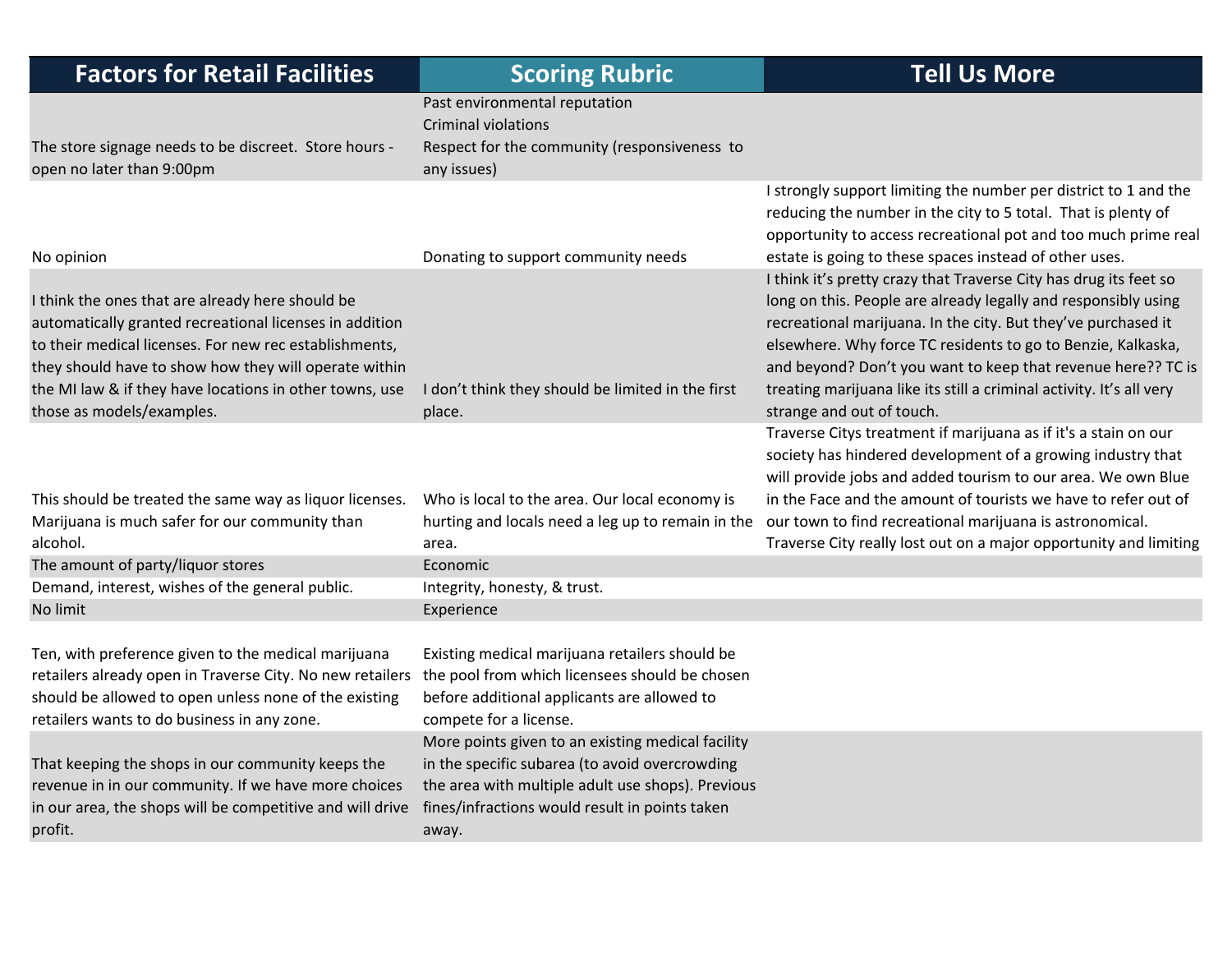| <b>Factors for Retail Facilities</b>                                                                   | <b>Scoring Rubric</b>                                                             | <b>Tell Us More</b>                                                                                                                                                                                 |
|--------------------------------------------------------------------------------------------------------|-----------------------------------------------------------------------------------|-----------------------------------------------------------------------------------------------------------------------------------------------------------------------------------------------------|
| Not having multiple facilities in the same area.                                                       |                                                                                   |                                                                                                                                                                                                     |
| Past application for licensing should be given special                                                 |                                                                                   |                                                                                                                                                                                                     |
| consideration due to extended period that have had to                                                  |                                                                                   |                                                                                                                                                                                                     |
| wait for this process to evolve.                                                                       | Community commitment                                                              | None                                                                                                                                                                                                |
| That people may use pot near the stores. Some may                                                      |                                                                                   |                                                                                                                                                                                                     |
| congregate. Keep the stores rural and spread out or all                                                |                                                                                   |                                                                                                                                                                                                     |
| in downtown. Not near residences.                                                                      | Willingness to self regulate those milling outside.                               |                                                                                                                                                                                                     |
| It should not be allowed. It should be kept away from                                                  |                                                                                   | I'm totally against Marijuana use in out community but if it                                                                                                                                        |
| schools, family areas (like little fleet), and all of                                                  |                                                                                   | must happen, please put funding into testing drivers. Also, will                                                                                                                                    |
| downtown because it smells awful. It should not be                                                     | Close to schools/childcare facilities. Smell of the                               | employers have employees going on smoke breakswhere will                                                                                                                                            |
| allowed in parks or on public trails.                                                                  | area.                                                                             | this happen-outside at each business?                                                                                                                                                               |
| Neighborhood type                                                                                      | <b>Background check</b>                                                           |                                                                                                                                                                                                     |
|                                                                                                        |                                                                                   | TC is already well known for it's drinking culture. Do you really<br>want to add another unsavory title to our town? If so, Please<br>keep all of these in the west side of town. There are already |
| How many drugged up people do you want in this town                                                    |                                                                                   | enough of these businesses on the east side. Maybe you need                                                                                                                                         |
| along with all the drunks.                                                                             | Background check                                                                  | to consider adding some to downtown on Front Street. Union                                                                                                                                          |
| Not too many but completion for each are                                                               | Experience                                                                        | None                                                                                                                                                                                                |
| Crime                                                                                                  | Comm                                                                              | No licenses on ground floor or upper floors on front st.                                                                                                                                            |
|                                                                                                        |                                                                                   |                                                                                                                                                                                                     |
| Covid protection, otherwise none                                                                       | Employment<br>Communication should be #1.                                         |                                                                                                                                                                                                     |
| Reasonable distance between but also enough of them                                                    |                                                                                   |                                                                                                                                                                                                     |
| to create options, diversification, and business                                                       |                                                                                   |                                                                                                                                                                                                     |
|                                                                                                        | Community based/local owners if possible<br>Philanthropy or charitable activities | Just please hurry it up already.                                                                                                                                                                    |
| competition.                                                                                           |                                                                                   | Nov 6 2018 was a lifetime ago.                                                                                                                                                                      |
|                                                                                                        |                                                                                   | You are wasting too much time thinking you can come up with<br>the best plan. Look at the states that have had recreational the                                                                     |
|                                                                                                        |                                                                                   |                                                                                                                                                                                                     |
| Enough supply to meet future demand.                                                                   | Local northern MI people with a real plan,                                        | longest. You are missing out on millions in revenue already.                                                                                                                                        |
| Let them sell pot.                                                                                     | Let them sell pot.                                                                |                                                                                                                                                                                                     |
|                                                                                                        |                                                                                   | Your approach is a bit confusing. It might be good to make it                                                                                                                                       |
| 8 square miles = 1 or 2 establishments in my mind                                                      | <b>Business experience</b>                                                        | difficult to discourage the growth of this industry.                                                                                                                                                |
|                                                                                                        | I think these should be treated just like any other                               |                                                                                                                                                                                                     |
| Follow your zoning laws and let them all in. The more                                                  | business. Good business people will rise up and                                   |                                                                                                                                                                                                     |
| shops the less congregating in one place. Then let the                                                 | the rest will eventually just go away. I mean it                                  |                                                                                                                                                                                                     |
| best ones rise to the top and the others will just go away doesn't appear as if you have capped liquor |                                                                                   |                                                                                                                                                                                                     |
| as with any other business                                                                             | licenses in the city why cap this?                                                |                                                                                                                                                                                                     |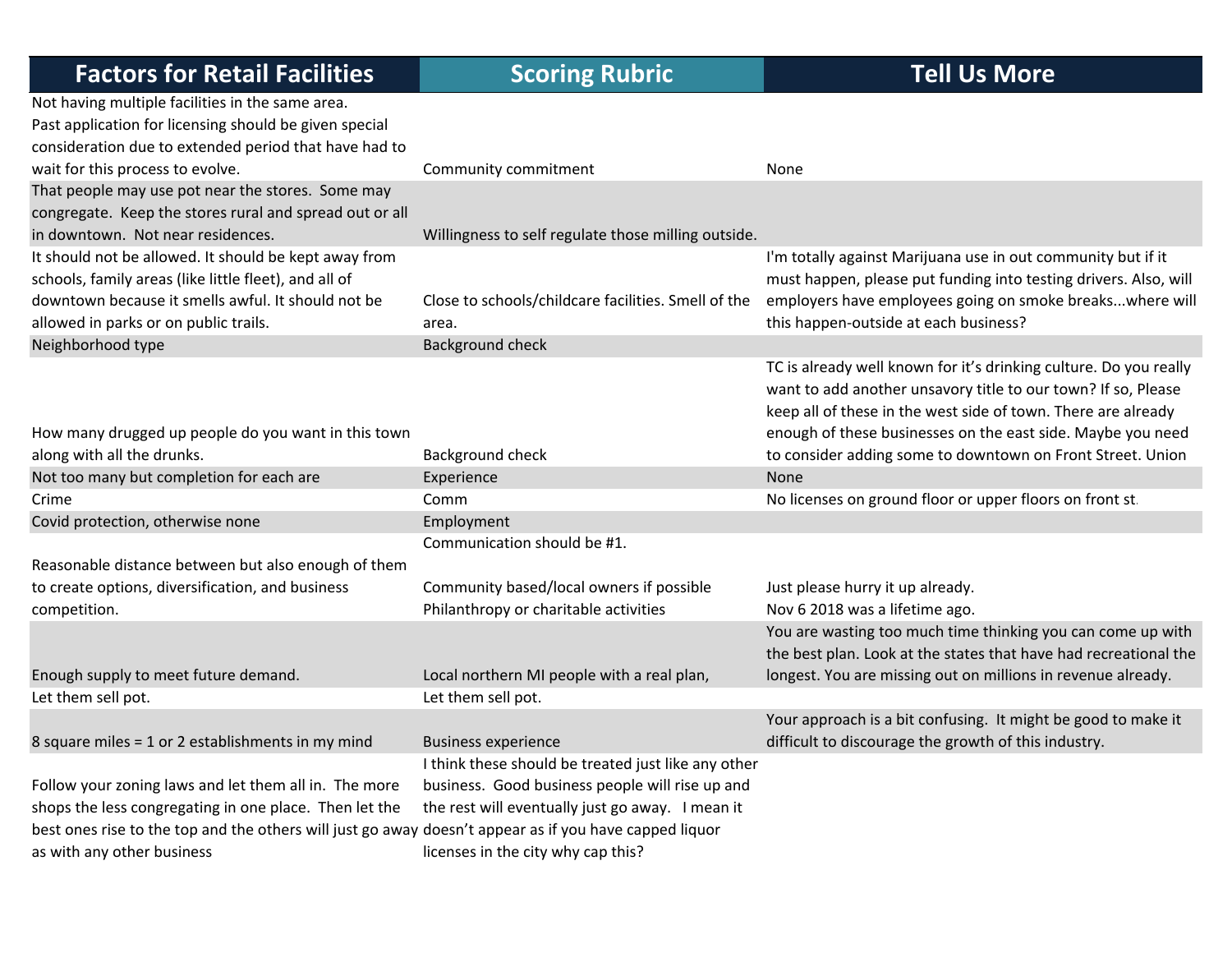| <b>Factors for Retail Facilities</b>                         | <b>Scoring Rubric</b>                             | <b>Tell Us More</b>                                           |
|--------------------------------------------------------------|---------------------------------------------------|---------------------------------------------------------------|
| It should be no greater than the number of off premise       | Past legal/ criminal problems associated with the |                                                               |
| liquor licenses in the city                                  | business; parking and business access             |                                                               |
| Monopoly's, how many places serve alcohol within the         |                                                   |                                                               |
| city and what limits their sales.                            | Experience                                        |                                                               |
| Adult use of marijuana is not entirely widespread. Retail    |                                                   |                                                               |
| facilities should be commensurate with the                   |                                                   |                                                               |
| demographic of our community. A small number of              |                                                   |                                                               |
| facilities could easily satisfy the demand of our local      |                                                   |                                                               |
| population.                                                  |                                                   |                                                               |
| Retail facilities numbering a dozen or more could give       |                                                   |                                                               |
| the impression to visitors that Traverse City is the place   |                                                   |                                                               |
| to go for recreational marijuana use.                        |                                                   |                                                               |
|                                                              |                                                   |                                                               |
| Considering the long-standing debate over alcohol            |                                                   |                                                               |
| consumption in Traverse City, another reason to party        |                                                   |                                                               |
| may not be necessary.                                        | Community involvement, local background           |                                                               |
| Will there be people smoking outside or around this          |                                                   |                                                               |
| shop? Will the smoke permeate the area of the shop if        |                                                   |                                                               |
| so?                                                          | Proven business record                            |                                                               |
| Population density and location                              | <b>Business practices</b>                         |                                                               |
|                                                              |                                                   |                                                               |
| Free enterprise is the only criteria. Grant licenses to all, |                                                   |                                                               |
| similar to how you handle liquor licenses. That way the      |                                                   |                                                               |
| market will separate the wheat from the chaff.               | Nothing. Use the same criteria used for booze.    |                                                               |
| The size of the subareas should determine how many           |                                                   |                                                               |
| shops are allowed.                                           | the list looks complete.                          |                                                               |
| One license per sub area.                                    | Experience.                                       |                                                               |
| Population to store ratio                                    | Regional sourcing of product.                     |                                                               |
| The negative effect the products will have on the non        | The negative effect on surrounding property       |                                                               |
| consuming public                                             | prices                                            |                                                               |
| Allow retail in the city!                                    | <b>NA</b>                                         | Let the market decide.                                        |
| Location, so it does not appear to have a facility on        |                                                   | Would love to see the age raised to 21 to be able to purchase |
| every other block.                                           | <b>Thanks</b>                                     | recreational marijuana.                                       |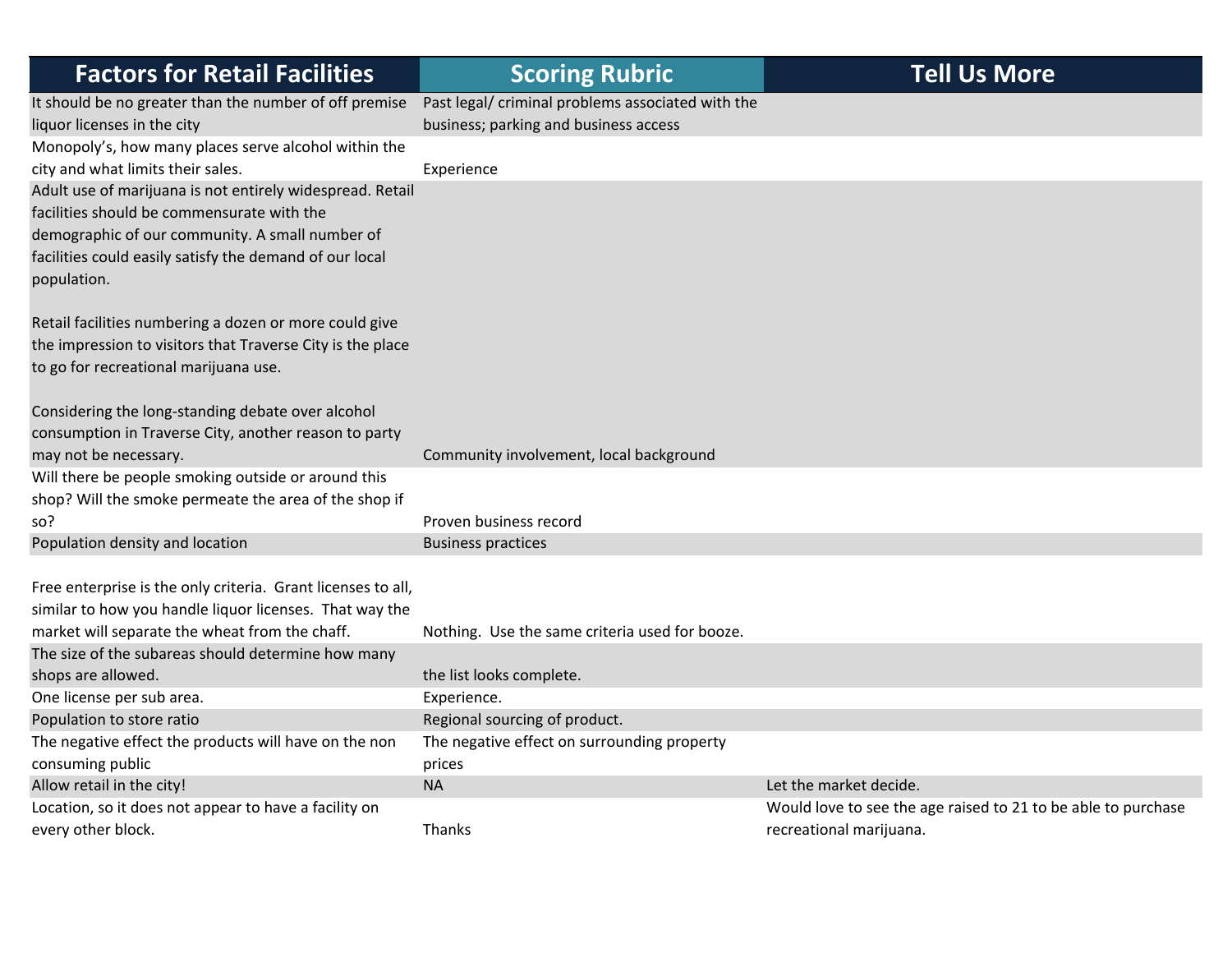| Percent of county that voted yes on original vote in        |                                                     |                                                                  |
|-------------------------------------------------------------|-----------------------------------------------------|------------------------------------------------------------------|
| 2018, a high percentage of the county should equate to      |                                                     |                                                                  |
| a higher number of facilities, and vice versa               | N/a                                                 |                                                                  |
| As I drive by many of the stores that are open for          |                                                     | I feel as if the marijuana shops should be given the same        |
| medical use, I see clean, not in your face storefronts. I'd |                                                     | opportunities as other businesses. Are there limits for          |
| say the building would need to follow the building codes    |                                                     | convenience stores? Other types of retail? The good ones will    |
| of the area and have a secure system in place for retail    | Infrastructure                                      | survive and the bad ones won't. And like a liquor license-if a   |
| shopping.                                                   | Land Use                                            | business closes, it's license to sell marijuana could pass to    |
| What's the consideration when applying for alcohol          |                                                     |                                                                  |
| permits?!?                                                  |                                                     |                                                                  |
| There is more risk in someone getting drunk at a            |                                                     |                                                                  |
| bar/restaurant/Brewery/winery and then going out and        |                                                     |                                                                  |
| causing legal issues. Than there is of someone going        | Experience, it's not about who can afford extras.   |                                                                  |
| purchasing a legal product and going home.                  | It's about who know what they are doing.            |                                                                  |
| Should not be close together - maybe 1/2 mile               | I don't know                                        |                                                                  |
|                                                             |                                                     |                                                                  |
| Spacing, competitive advantage, and how many                |                                                     |                                                                  |
| customers can be served by each location. Ideally within    |                                                     |                                                                  |
| walking distance of 1 mile, or easy public transport        | Supply Chains: where they receive their product     |                                                                  |
| access. Also to give consumers choices within their         | from. Should be predominantly Michigan Based        |                                                                  |
| immediate area and allow for a competitive market.          | products.                                           |                                                                  |
| Number of licenses per area                                 | Experience                                          |                                                                  |
| Supply and demand. If they can stay open, they should       |                                                     | Green tourism is growing. Recreational marijuana brings tax      |
| be allowed. Tax revenue that could be funding vital         |                                                     | revenue and tourists spend money in other areas of the           |
| infrastructure and services in TC are currently being       |                                                     | community. Let the market decide how many marijuana              |
| diverted to other communities.                              | Viability. If they can stay profitable, they should | businesses open/survive in each zone.                            |
|                                                             | be allowed.                                         | The zones seem gerrymandered anyway.                             |
| Should not have any. Addiction is a problem                 | They use in public. Real safety issue               |                                                                  |
| Noting. Don't allow it in the city.                         | Don't allow it in the coty                          | Na                                                               |
|                                                             |                                                     | Our cutizens who want to use marijuana are already using         |
|                                                             |                                                     | marijuana-by not having licensed stores within city limits we    |
| The number of local vs corporate companies. Fair            |                                                     | are giving the money earned through taxes to other cities. Let's |
| chance for each.                                            | Is the company local?                               | keep this money here and help our infrastructure and schools!    |
|                                                             |                                                     |                                                                  |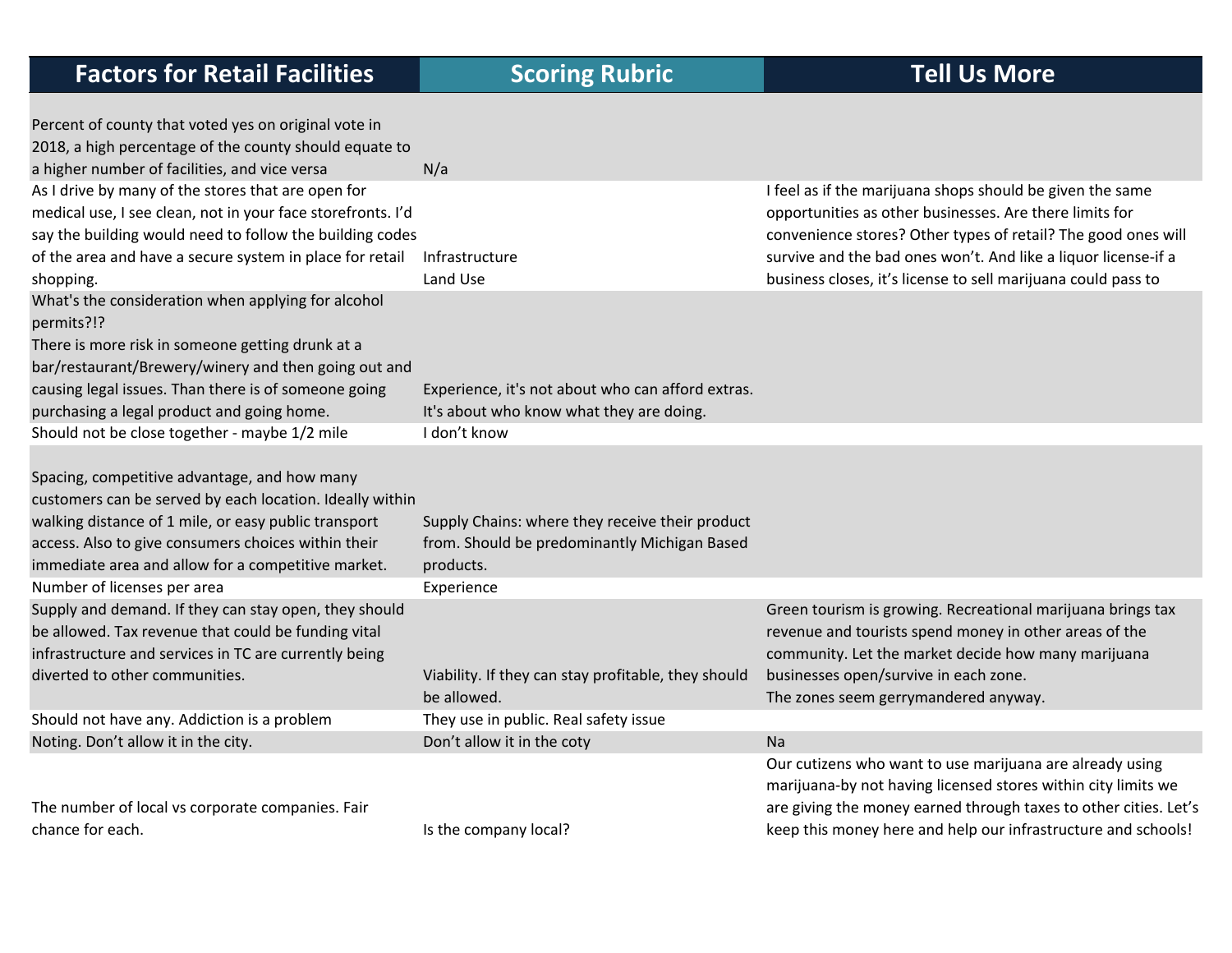| <b>Factors for Retail Facilities</b>                                                                                                                    | <b>Scoring Rubric</b>                          | <b>Tell Us More</b>                                                                                                                                                                                                                                                                                                                                                                                                                                                                                                                                                                                                                                                                 |
|---------------------------------------------------------------------------------------------------------------------------------------------------------|------------------------------------------------|-------------------------------------------------------------------------------------------------------------------------------------------------------------------------------------------------------------------------------------------------------------------------------------------------------------------------------------------------------------------------------------------------------------------------------------------------------------------------------------------------------------------------------------------------------------------------------------------------------------------------------------------------------------------------------------|
| The same consideration you give all the alcohol<br>establishments. We keep adding places that serve<br>alcohol but we are turning away the revenue from |                                                |                                                                                                                                                                                                                                                                                                                                                                                                                                                                                                                                                                                                                                                                                     |
| marijuana sales.                                                                                                                                        | Experience                                     |                                                                                                                                                                                                                                                                                                                                                                                                                                                                                                                                                                                                                                                                                     |
|                                                                                                                                                         |                                                | I believe I said it all in question #1. City officials talk out of both<br>sides of their mouths. One one hand they extol the importance<br>of a strong, caring family oriented community, on the other<br>hand, they hand out liquor licenses as if they were Halloween<br>candy, and now are willing to approve multiple nonmedical<br>marijuana licenses. If you think that young adults won't have<br>excess to this product, you have your heads in the sand. If you<br>haven't addressed, and I believe you have, the possibility of a<br>huge financial windfall for the city, check out Denver, Seattle<br>and San Francisco. As your eyes glisten with tears of joy at the |
| Young adults + nonmedical marijuanna = \$\$\$\$ =                                                                                                       | Non medical marijuana businesses should NOT    | amount of money these business will generate for Traverse                                                                                                                                                                                                                                                                                                                                                                                                                                                                                                                                                                                                                           |
| Traverse City's GREED                                                                                                                                   | be permitted in Traverse City.                 | City, just remember that the use of marijuana can lead to the                                                                                                                                                                                                                                                                                                                                                                                                                                                                                                                                                                                                                       |
| Only one allowed per county, and when any retail                                                                                                        | Non felon.                                     |                                                                                                                                                                                                                                                                                                                                                                                                                                                                                                                                                                                                                                                                                     |
| facility is busted for MIP three times, yank the license.                                                                                               | No drug / alcohol convictions.                 |                                                                                                                                                                                                                                                                                                                                                                                                                                                                                                                                                                                                                                                                                     |
| And check those damn Dominion voting machines in                                                                                                        | 100 million umbrella to cover mental and       |                                                                                                                                                                                                                                                                                                                                                                                                                                                                                                                                                                                                                                                                                     |
| 2018. (something smells FUNNY)                                                                                                                          | physical lawsuits, as well as auto accidents   |                                                                                                                                                                                                                                                                                                                                                                                                                                                                                                                                                                                                                                                                                     |
| Lottery                                                                                                                                                 | Location                                       |                                                                                                                                                                                                                                                                                                                                                                                                                                                                                                                                                                                                                                                                                     |
|                                                                                                                                                         | <b>Finances</b>                                |                                                                                                                                                                                                                                                                                                                                                                                                                                                                                                                                                                                                                                                                                     |
|                                                                                                                                                         | We have e enough empty buildings               |                                                                                                                                                                                                                                                                                                                                                                                                                                                                                                                                                                                                                                                                                     |
| <b>Need</b>                                                                                                                                             | What's your 3-5 year plan                      |                                                                                                                                                                                                                                                                                                                                                                                                                                                                                                                                                                                                                                                                                     |
|                                                                                                                                                         |                                                |                                                                                                                                                                                                                                                                                                                                                                                                                                                                                                                                                                                                                                                                                     |
| There Long term plan to maintain the<br>buildings/property.                                                                                             | Clean building that fit the area. No rift raft |                                                                                                                                                                                                                                                                                                                                                                                                                                                                                                                                                                                                                                                                                     |
|                                                                                                                                                         |                                                |                                                                                                                                                                                                                                                                                                                                                                                                                                                                                                                                                                                                                                                                                     |

How things are in forced and regulated. Will this be like young kids with alcohol wanting to get a fake ID? Insurance, security, safety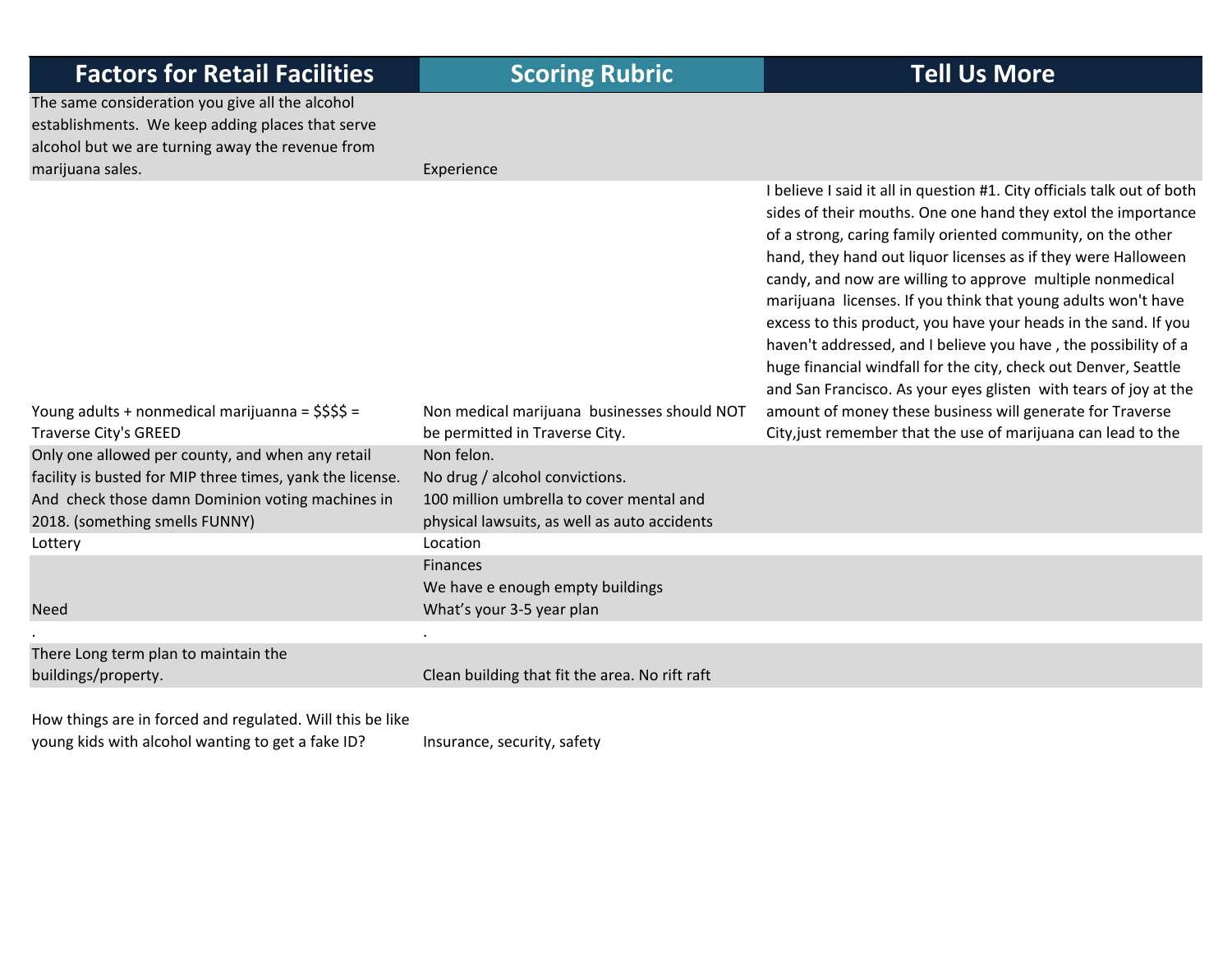| The distance to residential homes and neighborhoods.<br>The distance to child care homes and centers<br>The distance to any area where children and families<br>might gather. For example public libraries, parks and<br>recreation trails. |                                                                                                                                                                                                                                                                                                                                             |                                                                                                                                                                                                                                                                                                                                                                                               |
|---------------------------------------------------------------------------------------------------------------------------------------------------------------------------------------------------------------------------------------------|---------------------------------------------------------------------------------------------------------------------------------------------------------------------------------------------------------------------------------------------------------------------------------------------------------------------------------------------|-----------------------------------------------------------------------------------------------------------------------------------------------------------------------------------------------------------------------------------------------------------------------------------------------------------------------------------------------------------------------------------------------|
|                                                                                                                                                                                                                                             | no more                                                                                                                                                                                                                                                                                                                                     |                                                                                                                                                                                                                                                                                                                                                                                               |
| Distance from schools, distance between retail facilities. N/a                                                                                                                                                                              |                                                                                                                                                                                                                                                                                                                                             | I dont think we need any more than the current 12 medical<br>provisioning locations, but also don't think it's fair to exclude<br>any of them from selling for recreational use, nor is it fair to not<br>allow any new non- medical retailers an opportunity. So the<br>situation yall got us to at this point is between rock and hard                                                      |
|                                                                                                                                                                                                                                             |                                                                                                                                                                                                                                                                                                                                             |                                                                                                                                                                                                                                                                                                                                                                                               |
| Take the rules for alcohol and apply them to marijuana.                                                                                                                                                                                     | Are they based in Traverse City? Are they<br>independent or a chain? Are they offering wages<br>above and beyond minimum wage and offering<br>benefits to employees. Are they engaging in<br>responsible education, including supporting<br>programs preventing child use? Truly local and<br>responsible companies should take precedence. | It's time for TC to get on board with recreational marijuana use.<br>Start with something an then tweak later if necessary.<br>Capitalize off of the opportunity to make extra tax revenue. Tag<br>on a small fee per order and use it to support nonprofits like<br>the tribe's 2% fund. But, at the end of the day, Honor and<br>Kalkaska are taking away revenues and tax dollars from TC. |
|                                                                                                                                                                                                                                             |                                                                                                                                                                                                                                                                                                                                             |                                                                                                                                                                                                                                                                                                                                                                                               |

The population of the city. With some sort of boundary round schools and parks. Take into consideration treatment programs and homeless shelters. There shouldn't be anything allowed in those areas. Also downtown. We have enough problems there.

. The contract of the contract of the contract of the contract of the contract of the contract of the contract of the contract of the contract of the contract of the contract of the contract of the contract of the contrac

Also take into consideration Not everyone smokes.

Keep things under control and if all goes well you can always add more facilities. Better to be safe then sorry later.

Keep the number of recreational retail facilities similar to independent liquor stores. Not counting the larger stores such as Meijer & Walmart.

Don't let one company into monopolizing the program. That's not healthy or fair. It's part of matriculation into <sup>a</sup> good business sense. Not one person owns all the restaurants. Everyone has a different take on how <sup>a</sup> business should look. Keep it that way. Then if <sup>a</sup> business fails then another can take its place.

Not really sure any of the above factors should determine <sup>a</sup> recreational license.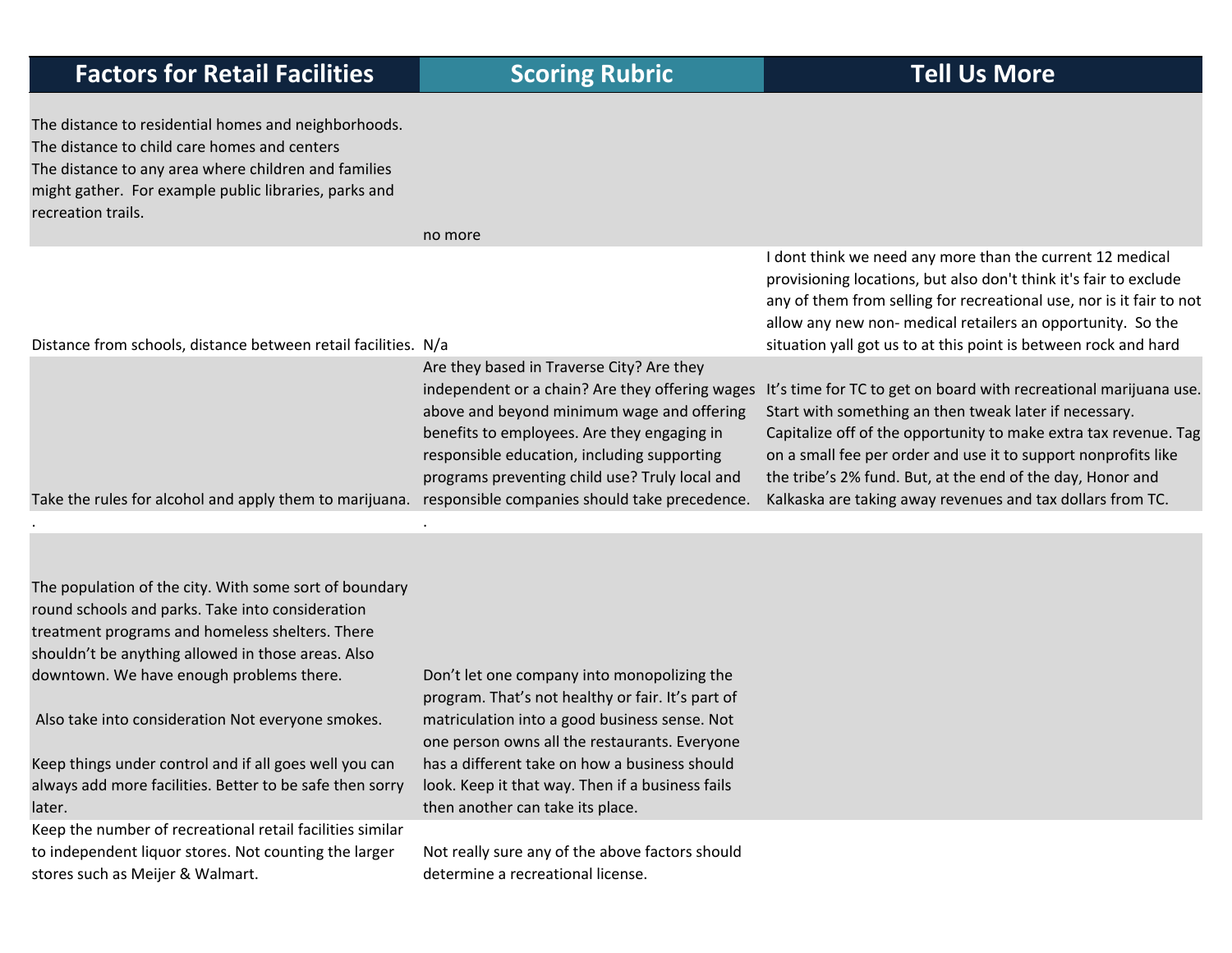| <b>Factors for Retail Facilities</b>                                                                                                                                                                                                                                                    | <b>Scoring Rubric</b>                                                                                                                                | <b>Tell Us More</b>                                                                                                                                                                                                                                                     |
|-----------------------------------------------------------------------------------------------------------------------------------------------------------------------------------------------------------------------------------------------------------------------------------------|------------------------------------------------------------------------------------------------------------------------------------------------------|-------------------------------------------------------------------------------------------------------------------------------------------------------------------------------------------------------------------------------------------------------------------------|
| It should not be limited.                                                                                                                                                                                                                                                               | Community Involvement<br><b>Local Roots and Connection</b>                                                                                           |                                                                                                                                                                                                                                                                         |
| Use the same standard you use when you determine if<br>an alcohol license is issued. Both are legal why create a<br>different standard.                                                                                                                                                 | Again, do you use this standard to issue a license<br>to serve or sell alcohol. If so then use that to<br>determine who gets a license.              |                                                                                                                                                                                                                                                                         |
| Don't have them.                                                                                                                                                                                                                                                                        | Issue no license. Don't want to hire people that<br>use pot.                                                                                         | Plants stink, smoke stinks, slower response, don't want workers<br>that smoke, children will get into parents supply, reaction time<br>slow, breaks up families, habit, move onto other drugs when it<br>doesn't give the desired effect, think about people instead of |
| Number of adults in the City (not surrounding area).<br>Surrounding areas can issue their own licenses; TC does<br>not need to be the supplier for northwest Michigan or<br>all of GT County. Spread the location of shops around<br>town (west side, east side, southeast, southwest). | <b>Business plan</b>                                                                                                                                 | interested in locating downtown. Will they be prohibited from<br>locating within 1,000 feet of a pot shop? They should be, since<br>the law prohibits the opposite (a pot shop within 1,000 feet of<br>a school).                                                       |
| Only how many can be sustained by the demand in the<br>city.                                                                                                                                                                                                                            | Distribution- distance to other locations<br>History of success                                                                                      | I do not understand how you have put this off for so long. Stop<br>docking around and issue the licenses.                                                                                                                                                               |
| Nothing. People should be a le to open up what ever<br>business they want. This is America. What next? Telling<br>residents what they can do with their own property?                                                                                                                   | As long as the the building is safe they should be<br>able to open any business they want. With out<br>have government trying to control everything. |                                                                                                                                                                                                                                                                         |
| Doesn't make sense to institute a limit of any kind. The<br>people of Michigan decided on this issue years ago, this anybody who wishes should be able to have the<br>shouldn't be dragged out any longer.                                                                              | There should be no limited number of licenses,<br>capability of selling recreational.                                                                | We voted on this in 2018, the longer we wait to let business set<br>up shop the more money that we are missing out in being put<br>into our local economy. Because people are just driving to the<br>next closest town and buying there. It's inconvenient for them     |
| Free enterprise                                                                                                                                                                                                                                                                         | Nothing. Free enterprise                                                                                                                             | How many years ago did we vote for recreational adult use of<br>marijuana? Quit dragging your feet city commissioners. Yet You<br>continue to approve development with massive tax breaks to<br>the developers and also issue liquor licenses to no end.                |
| summer population numbers in TC and surrounding area Community engagement / giving back                                                                                                                                                                                                 |                                                                                                                                                      |                                                                                                                                                                                                                                                                         |
| There should be no limit                                                                                                                                                                                                                                                                | Land Use and employment                                                                                                                              |                                                                                                                                                                                                                                                                         |